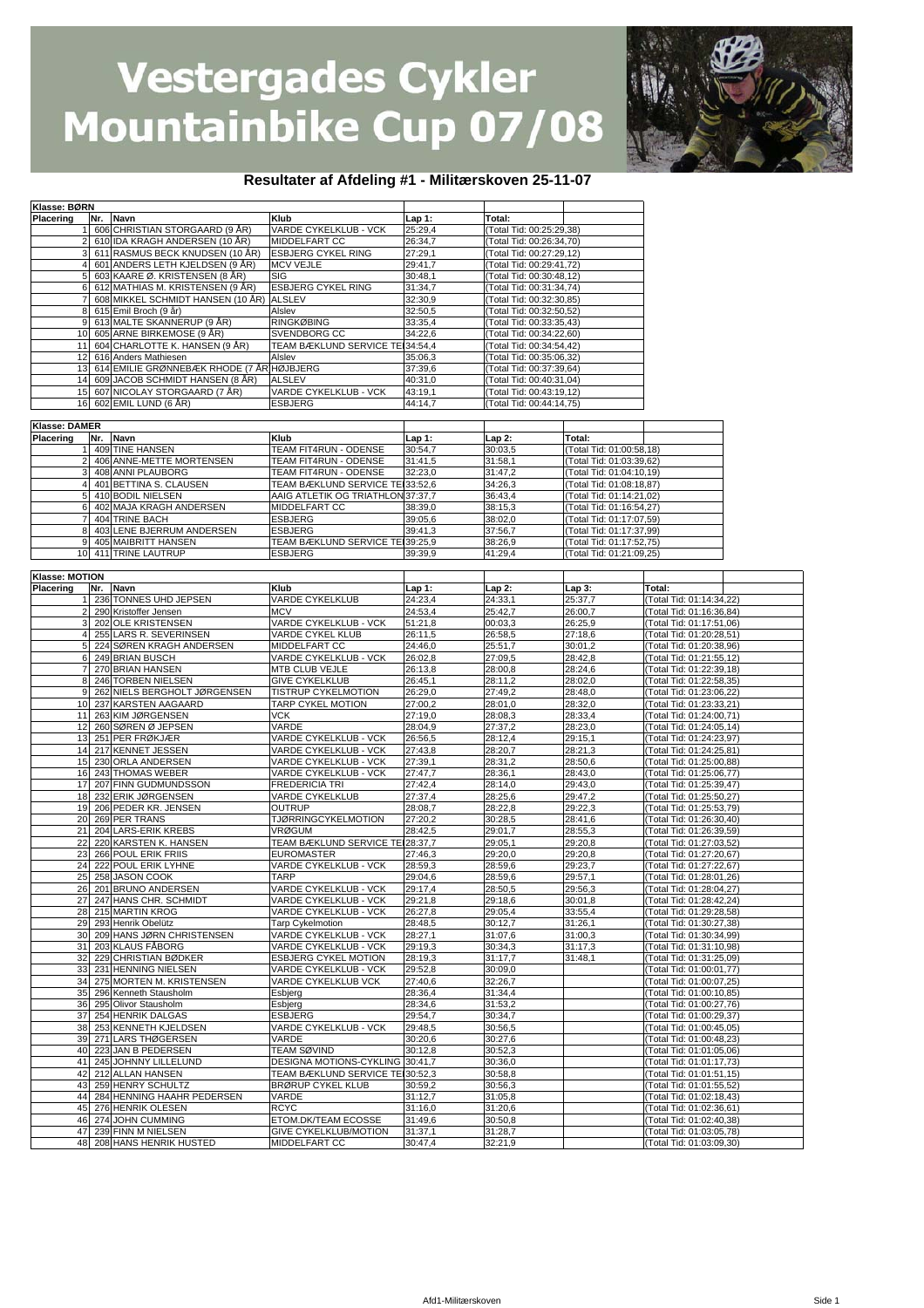

#### **Resultater af Afdeling #1 - Militærskoven 25-11-07**

| Placering        | Nr. Navn                                            | Klub                                           | Lap 1:                | Lap 2:     | $Lap3$ :   | Total:                   |                          |  |
|------------------|-----------------------------------------------------|------------------------------------------------|-----------------------|------------|------------|--------------------------|--------------------------|--|
|                  | 49 219 OVE RASMUSSEN                                | VARDE CYKELKLUB - VCK                          | 31:39,9               | 31:31,0    |            | (Total Tid: 01:03:10,91) |                          |  |
|                  | 50 257 JENS PETER LUND                              | VARDE CYKELKLUB                                | 30:56,9               | 32:17,5    |            | Total Tid: 01:03:14,39)  |                          |  |
|                  |                                                     |                                                |                       |            |            |                          |                          |  |
|                  | 51 289 Thomas Sandau                                | Give                                           | 31:50,7               | 31:25,2    |            | Total Tid: 01:03:15,91)  |                          |  |
| 52               | 285 JACOB ANDERSEN                                  | <b>BORK</b>                                    | 32:21,1               | 31:05,7    |            | (Total Tid: 01:03:26,77) |                          |  |
| 53               | 294 Steen Slaikjær                                  | Blåvand                                        | 32:10,1               | 31:24,8    |            | Total Tid: 01:03:34,94)  |                          |  |
| 54               | 205 PER MADSEN                                      | VARDE CYKELKLUB - VCK                          | 30:50,0               | 32:57,6    |            | (Total Tid: 01:03:47,61) |                          |  |
|                  |                                                     |                                                |                       |            |            |                          |                          |  |
|                  | 55 268 TOM MØLLER JØRGENSEN                         | GIVE CYKELKLUB/MOTION                          | 31:11,1               | 32:57,7    |            | (Total Tid: 01:04:08,82) |                          |  |
| 56               | 282 JAN NIELSEN                                     | AASKOV CYKLE MOTION                            | 31:45,0               | 32:34,5    |            | (Total Tid: 01:04:19,58) |                          |  |
|                  | 57 248 THYGE A. NICOLAISEN                          | <b>BRØRUP CYKEL KLUB</b>                       | 31:14,2               | 33:56,5    |            | (Total Tid: 01:05:10,67) |                          |  |
| 58               | 225 SØREN JUUL NIELSEN                              | VARDE                                          | 31:47,4               | 34:03,9    |            | (Total Tid: 01:05:51,36) |                          |  |
|                  |                                                     |                                                |                       |            |            |                          |                          |  |
| 59               | 288 Palle Sandau                                    | Give                                           | 32:36,2               | 34:41,7    |            | (Total Tid: 01:07:17,85) |                          |  |
| 60               | 264 ARNE HOLME                                      | <b>IKAST</b>                                   | 33:32,2               | 34:35,8    |            | (Total Tid: 01:08:08,04) |                          |  |
| 61               | 250 PEDER K. ULRIKSEN                               | <b>VRØGUM</b>                                  | 34:08,4               | 34:20,2    |            | (Total Tid: 01:08:28,55) |                          |  |
| 62               | 235 JENS-PETER JENSEN                               | HEDENSTED LCK                                  | 35:00,9               | 34:00,9    |            | (Total Tid: 01:09:01,85) |                          |  |
|                  | 238 JAN ALLAN SØRENSEN                              | ESBJERG TRI & MULTISPORT 35:23,9               |                       | 33:40,0    |            |                          |                          |  |
| 63               |                                                     |                                                |                       |            |            | (Total Tid: 01:09:03,91) |                          |  |
|                  | 64 292 Bent Madsen                                  | Oksbøl                                         | 34:15,9               | 35:06,5    |            | (Total Tid: 01:09:22,32) |                          |  |
| 65               | 242 LEIF SCHERTZ ANDERSEN                           | VARDE CYKELKLUB - VCK                          | 34:19,7               | 35:14,3    |            | (Total Tid: 01:09:34,07) |                          |  |
| 66               | 221 CLAUS CHRISTENSEN                               | <b>ESBJERG</b>                                 | 34:32,0               | 35:26,4    |            | (Total Tid: 01:09:58,39) |                          |  |
| 67               | 291 Keld Dam Hansen                                 | AAIG                                           | 34:10,2               | 35:50,2    |            | Total Tid: 01:10:00,35)  |                          |  |
|                  |                                                     |                                                |                       |            |            |                          |                          |  |
|                  | 68 244 HENRIK ANDERSEN                              | MIDDELFART CC                                  | 33:50,5               | 36:40,0    |            | (Total Tid: 01:10:30,53) |                          |  |
|                  | 69 265 CLAUS LUNDAGER                               | <b>MCV VEJLE</b>                               | 35:39,6               | 35:48,6    |            | (Total Tid: 01:11:28,17) |                          |  |
|                  | 70 216 LARS KJELDSEN                                | MCV VEJLE                                      | 35:59,7               | 36:16,5    |            | (Total Tid: 01:12:16,19) |                          |  |
| 71               | 252 CLAUS OSBÆCK                                    | VARDE CYKELKLUB - VCK                          | 39:49,9               | 34:41,1    |            | (Total Tid: 01:14:31,03) |                          |  |
|                  | 72 277 TROELS K. THOMSEN                            | ESBJERG                                        | 38:10,2               | 37:57,8    |            | (Total Tid: 01:16:07,99) |                          |  |
|                  |                                                     |                                                |                       |            |            |                          |                          |  |
| 73               | 281 MORTEN BACH                                     | ESBJERG                                        | 38:05,2               | 39:03,9    |            | (Total Tid: 01:17:09,04) |                          |  |
|                  | 74 273 HANS LUND                                    | VARDE CYKELKLUB                                | 37:08,8               | 40:10,0    |            | (Total Tid: 01:17:18,80) |                          |  |
| 75               | 280 PETER LAU KJELDGAARD                            | <b>OLDRUP</b>                                  | 39:03,8               | 41:28,0    |            | Total Tid: 01:20:31,88)  |                          |  |
|                  | 76 287 Tommy Terkelsen                              | Give                                           | 39:23,9               | 42:20,1    |            | Total Tid: 01:21:44,00)  |                          |  |
|                  |                                                     |                                                |                       |            |            |                          |                          |  |
| 77               | 256 CLAUS ARNFELDT ANDERSEN                         | <b>RIBE</b>                                    | 36:10,4               | <b>DNF</b> |            | Total Tid: 00:36:10,43)  |                          |  |
| 78               | 241 KURT SCHMIDT HANSEN                             | <b>ALSLEV</b>                                  | 38:26,5               | <b>DNF</b> |            | (Total Tid: 00:38:26,49) |                          |  |
| 79               | 272 JESPER JAKOBSEN                                 | AAIG ATLETIK OG TRIATHLON                      | <b>JDNF</b>           |            |            |                          |                          |  |
| 80               | 286 JAN K HANSEN                                    | <b>MCV</b>                                     | DNF                   |            |            |                          |                          |  |
|                  | 81 283 NICOLAI NIELSEN                              | VARDE CYKELKLUB                                | <b>DNF</b>            |            |            |                          |                          |  |
|                  |                                                     |                                                |                       |            |            |                          |                          |  |
|                  | 82 211 MICHAEL Ø. KRISTENSEN                        | VARDE CYKELKLUB - VCK                          | <b>DNF</b>            |            |            |                          |                          |  |
|                  |                                                     |                                                |                       |            |            |                          |                          |  |
|                  |                                                     |                                                |                       |            |            |                          |                          |  |
| Klasse: SPORT    |                                                     |                                                |                       |            |            |                          |                          |  |
|                  | Nr. Navn                                            | Klub                                           |                       |            |            |                          |                          |  |
| <b>Placering</b> |                                                     |                                                | Lap 1:                | Lap 2:     | $Lap3$ :   | Lap 4:                   | Total:                   |  |
|                  | 2 CHRISTIAN SLOTH CHRISTENSEN VARDE CYKELKLUB - VCK |                                                | 21:41,4               | 21:41,8    | 21:50,6    | 21:58,1                  | (Total Tid: 01:27:11,83) |  |
|                  | 29 LARS STORGAARD                                   | VARDE CYKELKLUB - VCK                          | 21:45,3               | 21:46,9    | 22:41,2    | 22:52,9                  | (Total Tid: 01:29:06,26) |  |
|                  |                                                     |                                                |                       |            |            |                          |                          |  |
| 3                |                                                     |                                                |                       |            |            |                          |                          |  |
|                  | 51 Søren Nissen                                     | Rødekro Cykelklub                              | 22:58,9               | 22:33,7    | 23:21,0    | 21:38,9                  | (Total Tid: 01:30:32,50) |  |
| 4                | 38 MATTHEW DUNCAN                                   | <b>TEAM RIVETTE</b>                            | 21:44,2               | 22:25,2    | 23:18,9    | 23:40,5                  | (Total Tid: 01:31:08,85) |  |
|                  | 11 TORBEN HØJGAARD JENSEN                           | <b>SIF CYKELKLUB</b>                           | 22:07,5               | 22:44,5    | 23:58,4    | 25:16,6                  | (Total Tid: 01:34:06,95) |  |
|                  | 5 KAJ PEDERSEN                                      | VARDE CYKELKLUB - VCK                          | 22:40,3               | 23:40,9    | 24:24,4    | 24:03,3                  | (Total Tid: 01:34:49,02) |  |
| 7                |                                                     |                                                |                       |            |            |                          |                          |  |
|                  | 30 THOMAS W. MADSEN                                 | MCV VEJLE                                      | 22:36,1               | 23:48,8    | 24:22,1    | 24:17,2                  | (Total Tid: 01:35:04,24) |  |
| 8                | 7 THOMAS LUND                                       | HERNING CYKLE KLUB                             | 55:04,5               | 00:02,0    | 16:00,9    | 24:13,3                  | (Total Tid: 01:35:20,69) |  |
| 9                | 28 JAKOB GRØNNEBÆK RHODE                            | <b>CK AARHUS</b>                               | 23:00,9               | 23:49,2    | 24:20,6    | 24:51,9                  | (Total Tid: 01:36:02,66) |  |
| 10               | 1 BJARNE HØJGAARD JENSEN                            | HERNING CYKLE KLUB                             | 23:32,4               | 24:01.7    | 24:15,3    | 24:49,2                  | (Total Tid: 01:36:38,61) |  |
|                  |                                                     |                                                |                       |            |            |                          |                          |  |
| 11               | 22 MORTEN MEJSEN WESTERGAARD MCV VEJLE              |                                                | 23:12,9               | 23:47,4    | 24:45,1    | 25:16,9                  | Total Tid: 01:37:02,40)  |  |
| 12               | 17 NIKLAS BLACH BANGSBRO                            | VARDE CYKELKLUB - VCK                          | 22:39,1               | 23:47,8    | 24:47.4    | 26:33,9                  | (Total Tid: 01:37:48,11) |  |
| 13               | 23 KIM BLACH                                        | VARDE CYKELKLUB - VCK                          | 23:51,7               | 24:25,2    | 25:17,3    | 26:18,1                  | Total Tid: 01:39:52,21)  |  |
| 14               | <b>15 OLE KLEMMENSEN</b>                            | VARDE CYKELKLUB - VCK                          | 23:29,3               | 25:08,0    | 25:47,0    | 26:31,8                  | Total Tid: 01:40:56,15)  |  |
| 15               | 4 ASBJØRN KRAGH ANDERSEN                            | MIDDELFART CC                                  | 22:18,3               | 23:11,8    | 24:38,0    | 31:40,8                  | Total Tid: 01:41:48,91)  |  |
| 16               |                                                     |                                                | 24:14,7               |            |            |                          |                          |  |
|                  | 8 NIELS-HENNING UHRE LAURIDSEN VEJEN BC             |                                                |                       | 25:17,2    | 25:13,1    | 29:41,9                  | Total Tid: 01:44:26,90)  |  |
| 17               | 21 JOHNNY S.HANSEN                                  | <b>HERNING CK</b>                              | 23:47,0               | 25:47,0    | 25:27,1    |                          | Total Tid: 01:15:01,09)  |  |
| 18               | 3 KLAUS LUND                                        | VARDE CYKELKLUB - VCK                          | 24:25,6               | 25:16,5    | 25:29,4    |                          | Total Tid: 01:15:11,51)  |  |
| 19               | 6 KARSTEN OLSEN                                     | FREDERICIA TRI KLUB                            | 24:52,5               | 26:06,1    | 27:05,4    |                          | Total Tid: 01:18:04,10)  |  |
| 20               | 39 RONNI JACOBSEN                                   | ETM                                            | 24:20,9               | 26:10,5    | 27:41,9    |                          | (Total Tid: 01:18:13,25) |  |
|                  |                                                     |                                                |                       |            |            |                          |                          |  |
| 21               | 10 THOMAS SILLESEN                                  | OCT                                            | 25:59,7               | 26:46,5    | 26:15,2    |                          | (Total Tid: 01:19:01,41) |  |
| 22               | 33 FREDDY KOLLER                                    | OCT                                            | 25:46,2               | 26:42,4    | 26:54,2    |                          | (Total Tid: 01:19:22,68) |  |
| 23               | 45 JENS SKANNERUP                                   | RINGKØBIND RCC                                 | 25:41,3               | 26:53,4    | 27:12,1    |                          | (Total Tid: 01:19:46,74) |  |
| 24               | 34 STEFFEN SILLESEN                                 | OCT                                            | 26:16,7               | 26:23,5    | 27:40,0    |                          | (Total Tid: 01:20:20,19) |  |
| 25               | 32 STEINBJØRN HANSEN                                | LE PEDALEUR - ODENSE                           | 26:53,3               | 26:37,9    | 27:24,7    |                          | (Total Tid: 01:20:55,83) |  |
|                  |                                                     |                                                |                       |            |            |                          |                          |  |
| 26               | 12 HENRIK CHRISTENSEN SKRALDE                       | NILSENS FESTUDLEJNING                          | 26:35,4               | 26:39,8    | 27:56,4    |                          | (Total Tid: 01:21:11,58) |  |
| 27               | 20 STEEN KRUCHOV                                    | VARDE CYKELKLUB - VCK                          | 55:43,3               | 00:01,4    | 26:12,4    |                          | (Total Tid: 01:21:57,05) |  |
| 28               | 25 ROBERT LAURIDSEN                                 | <b>HOLSTEBRO</b>                               | 26:18,6               | 27:36,7    | 28:04,7    |                          | (Total Tid: 01:22:00,00) |  |
| 29               | 41 KNUD JOHANSEN                                    | <b>SKJERN CYKLEKLUB</b>                        | 26:31,8               | 27:18,3    | 28:11,3    |                          | (Total Tid: 01:22:01,40) |  |
|                  |                                                     |                                                |                       |            |            |                          |                          |  |
| 30               | 52 Kurt Jacobsen                                    | Skjern                                         | 26:42,7               | 27:14,4    | 28:15,0    |                          | (Total Tid: 01:22:12,16) |  |
| 31               | 13 JAN KORTSEN                                      | <b>ODENSE</b>                                  | 26:23,0               | 27:50,2    | 28:56,1    |                          | (Total Tid: 01:23:09,29) |  |
| 32               | 47 THOMAS AARRUP                                    | <b>MCV</b>                                     | 25:25,8               | 28:22,4    | 30:51,4    |                          | (Total Tid: 01:24:39,60) |  |
| 33               | 36 KIM MØLLER                                       | SNEJBJERG MOTION                               | 27:56,6               | 29:40,0    | 30:07.6    |                          | (Total Tid: 01:27:44,23) |  |
|                  |                                                     |                                                |                       |            |            |                          |                          |  |
| 34               | 43 CHRISTIAN FAARTOFT                               | <b>SKJERN CYKLEKLUB</b>                        | 29:38,0               | 28:43,8    | 31:55,3    |                          | (Total Tid: 01:30:17,16) |  |
| 35               | <b>40 PETER MATHIASEN</b>                           | <b>IKAST MOTION</b>                            | 29:01,3               | 31:49,5    | 30:56,7    |                          | (Total Tid: 01:31:47,48) |  |
| 36               | 9 SØREN BIRKEMOSE                                   | SVENDBORG CC                                   | 29:39,4               | 31:53,0    | 33:59,5    |                          | (Total Tid: 01:35:31,90) |  |
| 37               | 46 FINN AGERBO                                      | <b>HCK</b>                                     | 31:09,5               | 32:56,5    | 36:30,3    |                          | (Total Tid: 01:40:36,25) |  |
| 38               | 50 Anders Fialla                                    | Odense                                         | 23:42,1               | 24:02,5    | <b>DNF</b> |                          | (Total Tid: 00:47:44,62) |  |
|                  |                                                     |                                                |                       |            |            |                          |                          |  |
| 39               | 24 JENS T. NIELSEN                                  | WWW.DRENGENEFRAODENSI25:02,1                   |                       | 31:22,0    | <b>DNF</b> |                          | (Total Tid: 00:56:24,11) |  |
| 40               | 35 ARNE SCHLÜTER                                    | VARDE CYKEL KLUB                               | 28:43,4               | 33:09,5    | <b>DNF</b> |                          | Total Tid: 01:01:52,90)  |  |
| 41               | 49 Michael Pedersen                                 | Odense                                         | 31:38,0               | 31:00,8    | <b>DNF</b> |                          | Total Tid: 01:02:38,83)  |  |
| 42               | 53 Svend Kristensen                                 | Herning CK                                     | 34:27,0               | 38:24,3    | <b>DNF</b> |                          | (Total Tid: 01:12:51,29) |  |
|                  |                                                     |                                                |                       |            |            |                          |                          |  |
| 43<br>44         | 26 JAN JUEL RASMUSSEN<br>16 SONNY HANSEN            | VARDE CYKELKLUB - VCK<br>VARDE CYKELKLUB - VCK | 23:08,5<br><b>DNF</b> | <b>DNF</b> |            |                          | (Total Tid: 00:23:08,55) |  |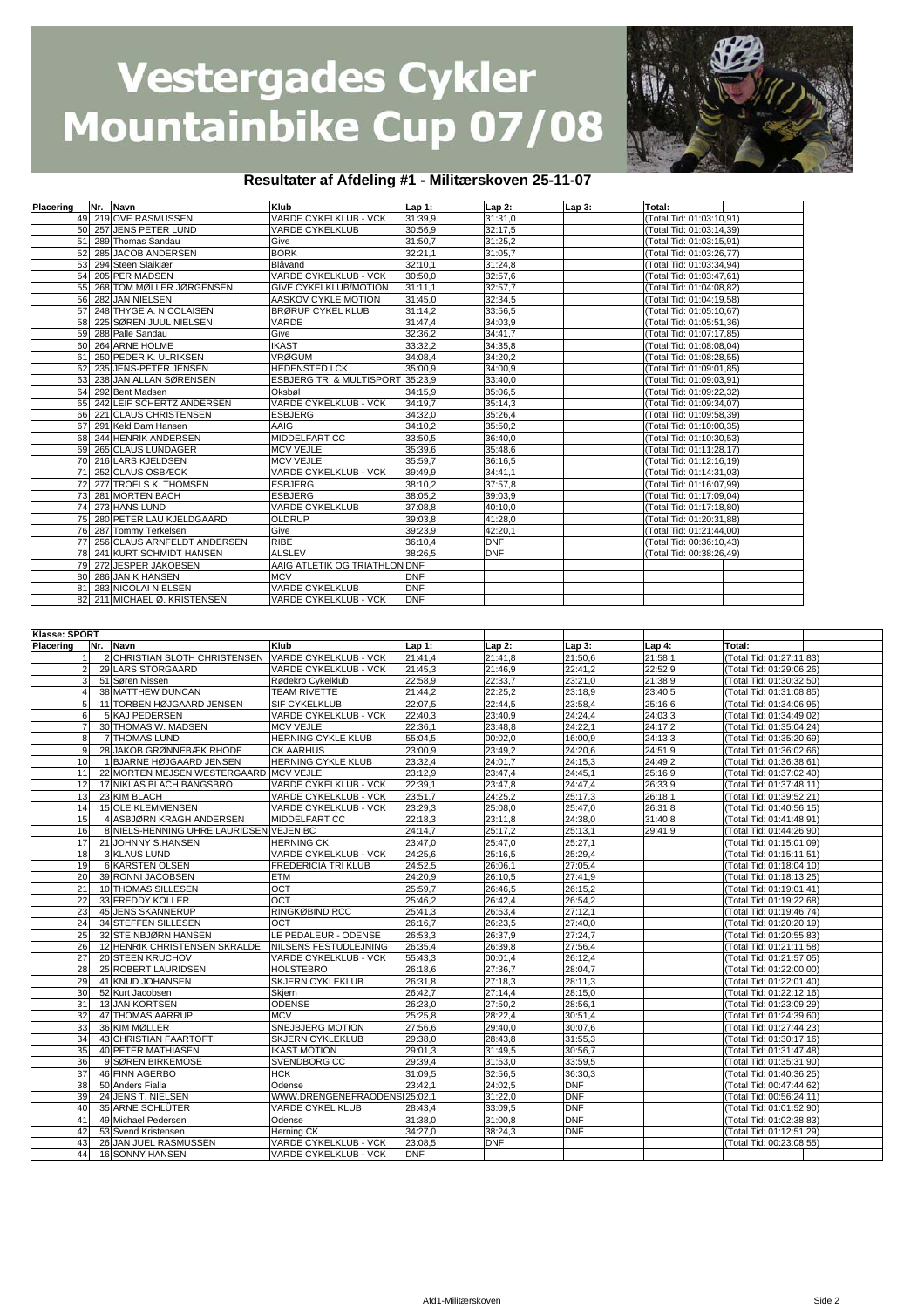

#### **Resultater af Afdeling #1 - Militærskoven 25-11-07**

| Klasse: UNGDOM |     |                                     |                                  |          |                          |
|----------------|-----|-------------------------------------|----------------------------------|----------|--------------------------|
| Placering      | Nr. | Navn                                | Klub                             | $Lap1$ : | Total:                   |
|                |     | 504 SIMON PEDERSEN (12 ÅR)          | VARDE CYKELKLUB - VCK            | 27:59,1  | (Total Tid: 00:27:59,10) |
|                |     | 503 NICHLAS RASMUSSEN (13 ÅR)       | VARDE CYKELKLUB - VCK            | 28:46,0  | (Total Tid: 00:28:46,03) |
|                |     | 518 JONAS KOLLER                    | OKSBØL CYKELKLUB                 | 28:55,0  | (Total Tid: 00:28:55,03) |
|                |     | 516 CHRISTIAN LUNDAGER (13 ÅR)      | <b>MCV VEJLE</b>                 | 29:03,9  | (Total Tid: 00:29:03,92) |
|                |     | 521 CHRISTIAN OLESEN (14 ÅR)        | <b>RCYC</b>                      | 30:11,1  | (Total Tid: 00:30:11,13) |
|                |     | 513 SIGURD KLEMMENSEN (12 ÅR)       | VARDE CYKELKLUB - VCK            | 30:38,2  | (Total Tid: 00:30:38,19) |
|                |     | 510 MADS WEBER (12 ÅR)              | VARDE CYKELKLUB - VCK            | 30:40,1  | (Total Tid: 00:30:40,09) |
|                |     | 526 HENRIK WELTZ (13 ÅR)            | TEAM MINUS 80                    | 33:01,3  | (Total Tid: 00:33:01,28) |
| 9              |     | 502 NICOLAI LYHNE (12 ÅR)           | VARDE CYKELKLUB - VCK            | 33:10,8  | (Total Tid: 00:33:10,77) |
| 10             |     | 524 TOBIAS SKANNERUP (12 ÅR)        | <b>HCK</b>                       | 33:22,7  | (Total Tid: 00:33:22,73) |
| 11             |     | 514 JESPER SCHULTZ (11ÅR)           | <b>BRØRUP CYKEL KLUB</b>         | 34:02,9  | (Total Tid: 00:34:02,95) |
| 12             |     | 507 Jesper Sloth Christensen        | Lunderskov                       | 34:38,0  | (Total Tid: 00:34:38,00) |
|                |     | 13 501 EMIL HUSTED (12 ÅR)          | <b>MIDDELFART CC</b>             | 34:52,1  | (Total Tid: 00:34:52,10) |
|                |     | 14 523 ADAM K. BANG (14 ÅR)         | VARDE                            | 34:56,4  | (Total Tid: 00:34:56,40) |
|                |     | 15 506 MATHIAS MOESGAARD (13 ÅR)    | VARDE CYKELKLUB - VCK            | 34:59,2  | (Total Tid: 00:34:59,19) |
| 16             |     | 509 ANNEMETTE K. HANSEN (12 ÅR)     | TEAM BÆKLUND SERVICE TEI 35:23,9 |          | (Total Tid: 00:35:23,93) |
| 17             |     | 512 LASSE NAJBJERG (12 ÅR)          | VARDE CYKELKLUB - VCK            | 37:16,9  | (Total Tid: 00:37:16,92) |
|                |     | 18 515 KRISTOFFER LAURIDSEN (12 ÅR) | <b>SIG</b>                       | 37:52,5  | (Total Tid: 00:37:52,51) |
|                |     | 19 519 MICHAEL VIND NIELSEN (12 ÅR) | OCT                              | 37:55,7  | (Total Tid: 00:37:55,65) |
|                |     | 20 508 MARTIN LETH KJELDSEN (11 ÅR) | <b>MCV VEJLE</b>                 | 39:50,3  | (Total Tid: 00:39:50,27) |
| 21             |     | 520 MADS LUND (12 ÅR)               | <b>VARDE CYKELKLUB</b>           | 42:01,0  | (Total Tid: 00:42:00,97) |
| 22             |     | 517 ANDREAS JEPSEN (12 ÅR)          | VARDE                            | 42:03,2  | (Total Tid: 00:42:03,25) |
| 23             |     | 511 NIELS C. BØDKER (11 ÅR)         | <b>ESBJERG CYKEL RING</b>        | 43:14,1  | (Total Tid: 00:43:14,07) |
| 24             |     | 525 THOMAS WELTZ (11 ÅR)            | TEAM MINUS 80                    | 50:37,0  | (Total Tid: 00:50:36,98) |
|                |     | 25 527 Emil Noer Kordes (11 år)     | <b>MCV</b>                       | 53:21,0  | (Total Tid: 00:53:21,03) |

#### **VESTERGADES CYKLER & KNALLERTER**

Proformond Scrive, R&S & Vegletoing...



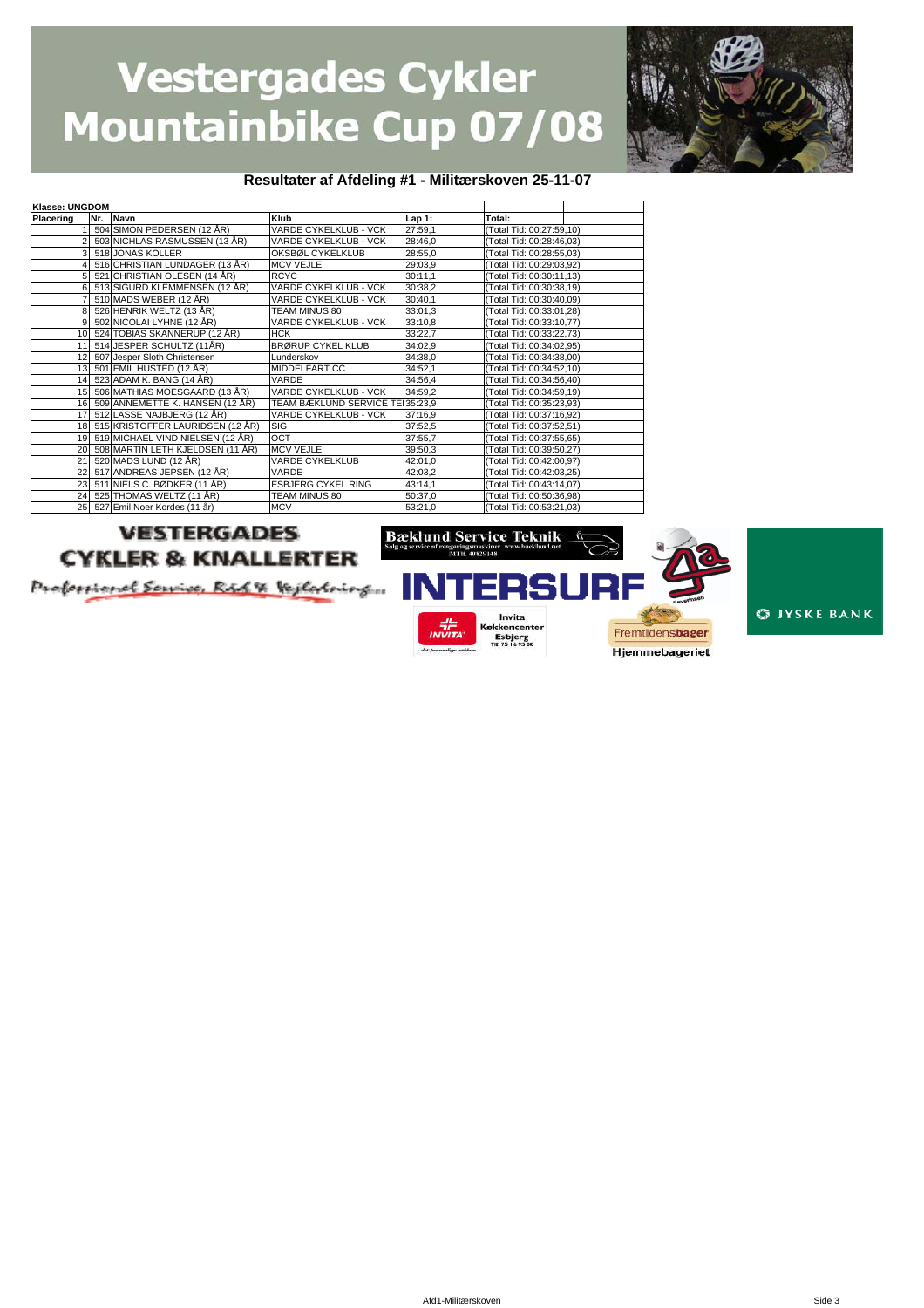

#### **Resultater af Afdeling #2 - Grusgraven 16-12-07**

| Klasse: BØRN                       |            |                                                                   |                                                      |                          |                    |                                                      |                                                      |  |
|------------------------------------|------------|-------------------------------------------------------------------|------------------------------------------------------|--------------------------|--------------------|------------------------------------------------------|------------------------------------------------------|--|
| Placering                          | Nr.<br>606 | Navn<br>CHRISTIAN STORGAARD (9 AR)                                | Klub<br>VARDE CYKELKLUB - VCK                        | Lap 1:<br>06:31,0        | Lap 2:<br>05:19,9  | Total:<br>(Total Tid: 00:11:51,11)                   |                                                      |  |
| 2                                  | 617        | SIMON ANDREASSEN (10 AR)                                          | <b>CYCLING ODENSE</b>                                | 06:28,0                  | 05:24,9            | Total Tid: 00:11:52,72)                              |                                                      |  |
| 3                                  | 611        | RASMUS BECK KNUDSEN (10 AR)                                       | <b>ESBJERG CYKEL RING</b>                            | 06:29,0                  | 05:25,9            | Total Tid: 00:11:55,22)                              |                                                      |  |
| 4<br>5                             | 603        | KAARE Ø. KRISTENSEN (8 ÅR)<br>610 IDA KRAGH ANDERSEN (10 ÅR)      | SIG<br>MIDDELFART CC                                 | 07:38,0<br>07:36,0       | 06:28,0<br>06:47.6 | (Total Tid: 00:14:16,85)<br>(Total Tid: 00:14:23,87) |                                                      |  |
| 6                                  | 615        | EMIL BROCH (9 ÅR)                                                 | <b>ALSLEV</b>                                        | 07:39,0                  | 06:28,5            | (Total Tid: 00:15:07,50)                             |                                                      |  |
| 7<br>8                             | 612        | MATHIAS M. KRISTENSEN (9 AR)<br>608 MIKKEL SCHMIDT HANSEN (10 ÅR) | <b>ESBJERG CYKEL RING</b><br>ALSLEV                  | 08:10,0<br>08:46,0       | 06:25,8<br>06:51,2 | (Total Tid: 00:15:35,88)<br>(Total Tid: 00:15:37,56) |                                                      |  |
| 9                                  |            | 616 ANDREAS MATHIESEN (9 ÅR)                                      | <b>ALSLEV</b>                                        | 08:53,0                  | 08:07,8            | (Total Tid: 00:17:00,42)                             |                                                      |  |
| 10                                 | 601        | ANDERS LETH KJELDSEN (9 AR)                                       | <b>MCV VEJLE</b>                                     | 09:12,0                  | 08:14,1            | (Total Tid: 00:17:25,69)                             |                                                      |  |
| 11<br>12                           |            | 607 NICOLAY STORGAARD (7 ÅR)<br>604 CHARLOTTE K. HANSEN (9 ÅR)    | VARDE CYKELKLUB - VCK<br>TEAM BÆKLUND SERVICE TEKNIK | 09:19,0<br>10:27,0       | 09:04.8<br>09:13,5 | (Total Tid: 00:18:23,83)<br>(Total Tid: 00:19:40,19) |                                                      |  |
| 13                                 |            | 602 EMIL LUND (6 ÅR)                                              | <b>ESBJERG</b>                                       | 11:10,0                  | 19:27,0            | (Total Tid: 00:30:37,38)                             |                                                      |  |
| Klasse: DAMER                      |            |                                                                   |                                                      |                          |                    |                                                      |                                                      |  |
| Placering                          | Nr.        | Navn                                                              | Klub                                                 | Lap 1:                   | Lap 2:             | Total:                                               |                                                      |  |
| 1                                  | 409        | <b>TINE HANSEN</b>                                                | TEAM FIT4RUN - ODENSE<br>TEAM FIT4RUN - ODENSE       | 27:28.0                  | 22:59,6<br>24:42,3 | (Total Tid: 00:50:27,91)                             |                                                      |  |
| $\overline{2}$<br>3                | 408        | 406 ANNE-METTE MORTENSEN<br>ANNI PLAUBORG                         | <b>TEAM FIT4RUN - ODENSE</b>                         | 27:41,0<br>27:43,0       | 24:47,4            | (Total Tid: 00:52:23,20)<br>(Total Tid: 00:52:30,10) |                                                      |  |
| $\overline{4}$                     |            | 401 BETTINA S. CLAUSEN                                            | TEAM BÆKLUND SERVICE TEKNIK                          | 31:37,0                  | 28:15,3            | (Total Tid: 00:59:52,16)                             |                                                      |  |
| 5<br>6                             |            | 402 MAJA KRAGH ANDERSEN<br>410 BODIL NIELSEN                      | MIDDELFART CC<br>AAIG ATLETIK OG TRIATHLON           | 33:02,0<br>34:47,0       | 30:59,9<br>30:24,7 | (Total Tid: 01:04:01,47)<br>(Total Tid: 01:05:11,77) |                                                      |  |
|                                    |            |                                                                   |                                                      |                          |                    |                                                      |                                                      |  |
| <b>Klasse: MOTION</b><br>Placering | Nr.        | Navn                                                              | Klub                                                 | Lap 1:                   | Lap 2:             | Lap 3:                                               | Total:                                               |  |
|                                    |            | 290 KRISTOFFER JENSEN                                             | <b>MCV</b>                                           | 00:20:18                 | 00:18:28           | 00:19:12                                             | (Total Tid: 00:57:57,88)                             |  |
| 2<br>3                             | 224        | 202 OLE KRISTENSEN<br>SØREN KRAGH ANDERSEN                        | VARDE CYKELKLUB - VCK<br>MIDDELFART CC               | 21:04,6<br>21:31,5       | 19:28,2<br>19:24,2 | 19:33,9<br>19:22,6                                   | (Total Tid: 01:00:06,68)<br>Total Tid: 01:00:18,30)  |  |
| $\overline{4}$                     | 236        | TONNES UHD JEPSEN                                                 | VARDE CYKELKLUB                                      | 21:28,1                  | 20:22,2            | 19:08.6                                              | Total Tid: 01:00:58,92)                              |  |
| 5                                  |            | 249 BRIAN BUSCH                                                   | VARDE CYKELKLUB - VCK                                | 21:32.7                  | 19:17,7            | 20:35,6                                              | Total Tid: 01:01:25,91)                              |  |
| 6<br>7                             | 237<br>255 | KARSTEN AAGAARD<br>LARS R. SEVERINSEN                             | TARP CYKEL MOTION<br>VARDE CYKEL KLUB                | 21:56,6<br>22:03,3       | 19:51,2<br>19:48,3 | 19:48,5<br>20:05,4                                   | Total Tid: 01:01:36,29)<br>Total Tid: 01:01:56,99)   |  |
| 8                                  |            | 269 PER TRANS                                                     | <b>TJØRRINGCYKELMOTION</b>                           | 22:05,0                  | 20:32,5            | 20:27,6                                              | Total Tid: 01:03:05,14)                              |  |
| 9<br>10                            |            | 263 KIM JØRGENSEN<br>260 SØREN Ø JEPSEN                           | <b>VCK</b><br>VARDE                                  | 22:02,1<br>22:11,9       | 20:33,0<br>20:27,8 | 20:44,6<br>20:41,3                                   | Total Tid: 01:03:19,67)<br>Total Tid: 01:03:21,09)   |  |
| 11                                 |            | 317 TORBEN KROGH                                                  | <b>VCK</b>                                           | 21:42,2                  | 20:15,7            | 28:01.0                                              | Total Tid: 01:03:26,43)                              |  |
| 12                                 | 301        | <b>ULRIK ANDREASSEN</b>                                           | <b>MTBCHAT</b>                                       | 21:58,4                  | 20:44,9            | 20:45,0                                              | Total Tid: 01:03:28,25)                              |  |
| 13<br>14                           | 207<br>307 | FINN GUDMUNDSSON<br><b>MADS DELLGREN</b>                          | <b>FREDERICIA TRI</b><br><b>GRENĂ CC</b>             | 22:25,3<br>22:33,0       | 20:51,6<br>20:46,1 | 20:31,6<br>20:30,9                                   | (Total Tid: 01:03:48,48)<br>(Total Tid: 01:03:49,96) |  |
| 15                                 | 272        | JESPER JAKOBSEN                                                   | AAIG ATLETIK OG TRIATHLON                            | 22:38,0                  | 20:51,7            | 20:25.0                                              | Total Tid: 01:03:54,69)                              |  |
| 16<br>17                           | 251<br>215 | PER FRØKJÆR<br><b>MARTIN KROG</b>                                 | VARDE CYKELKLUB - VCK<br>VARDE CYKELKLUB - VCK       | 22:19,1<br>22:17,3       | 21:02,9<br>21:08.8 | 20:46,6<br>21:24,4                                   | Total Tid: 01:04:08,70)<br>Total Tid: 01:04:50,57)   |  |
| 18                                 | 232        | ERIK JØRGENSEN                                                    | VARDE CYKELKLUB                                      | 22:28,1                  | 21:03,9            | 21:25,6                                              | Total Tid: 01:04:57,62)                              |  |
| 19                                 | 270        | <b>BRIAN HANSEN</b>                                               | MTB CLUB VEJLE                                       | 23:11,8                  | 21:05,3            | 21:05,5                                              | Total Tid: 01:05:22,64)                              |  |
| 20<br>21                           | 222        | 220 KARSTEN K. HANSEN<br>POUL ERIK LYHNE                          | TEAM BÆKLUND SERVICE TEKNIK<br>VARDE CYKELKLUB - VCK | 23:02,4<br>22:53,8       | 21:23,4<br>21:04,1 | 21:03,3<br>21:33,3                                   | Total Tid: 01:05:29,09)<br>(Total Tid: 01:05:31,21)  |  |
| 22                                 |            | 246 TORBEN NIELSEN                                                | <b>GIVE CYKELKLUB</b>                                | 22:56,2                  | 20:58,3            | 21:47,1                                              | (Total Tid: 01:05:41,58)                             |  |
| 23<br>24                           | 271<br>229 | <b>LARS THØGERSEN</b><br><b>CHRISTIAN BØDKER</b>                  | VARDE<br><b>ESBJERG CYKEL MOTION</b>                 | 24:21,6<br>23:15,4       | 21:15,9<br>21:36,9 | 21:05.8<br>22:05,2                                   | Total Tid: 01:06:43,38)<br>Total Tid: 01:06:57,53)   |  |
| 25                                 | 262        | NIELS BERGHOLT JØRGENSEN                                          | TISTRUP CYKELMOTION                                  | 23:33,0                  | 22:00,0            | 21:47,1                                              | Total Tid: 01:07:20,59)                              |  |
| 26<br>27                           |            | 230 ORLA ANDERSEN<br>203 KLAUS FABORG                             | VARDE CYKELKLUB - VCK<br>VARDE CYKELKLUB - VCK       | 23:13,4<br>23:27,8       | 21:53,7<br>22:07,6 | 22:17,8<br>21:50,6                                   | Total Tid: 01:07:24,94)<br>(Total Tid: 01:07:26,03)  |  |
| 28                                 |            | 206 PEDER KR. JENSEN                                              | OUTRUP                                               | 24:04.6                  | 21:57,4            | 21:27,6                                              | Total Tid: 01:07:29,64)                              |  |
| 29<br>30                           | 311        | 314 Michael Olsen<br>PETER CLAUSEN                                | Esbjerg<br><b>VCK</b>                                | 23:49,6<br>22:51,7       | 21:53,1<br>22:26.2 | 21:50,2<br>22:33,0                                   | Total Tid: 01:07:32,90)<br>Total Tid: 01:07:50,87)   |  |
| 31                                 | 245        | JOHNNY LILLELUND                                                  | DESIGNA MOTIONS-CYKLING                              | 24:18,0                  | 21:45,9            | 22:18,8                                              | Total Tid: 01:08:22,66)                              |  |
| 32<br>33                           |            | 233 JENS ISAKSEN<br>275 MORTEN M. KRISTENSEN                      | <b>ODDER</b><br>VARDE CYKELKLUB VCK                  | 25:15,7<br>23:39,0       | 21:44,8<br>22:21,2 | 21:28,5<br>22:37,3                                   | Total Tid: 01:08:28,97)<br>(Total Tid: 01:08:37,54)  |  |
| 34                                 |            | 266 POUL ERIK FRIIS                                               | <b>EUROMASTER</b>                                    | 26:09,4                  | 21:26,9            | 21:10,3                                              | Total Tid: 01:08:46,67)                              |  |
| 35                                 |            | 308 HENNING DEIN                                                  | <b>VCK</b>                                           | 23:10,2                  | 22:47,9            | 23:06,0                                              | Total Tid: 01:09:04,19)                              |  |
| 36<br>37                           |            | 204 LARS-ERIK KREBS<br>209 HANS JØRN CHRISTENSEN                  | <b>VRØGUM</b><br>VARDE CYKELKLUB - VCK               | 24:52,9<br>24:55,9       | 22:14,9<br>22:13,3 | 22:05,4<br>22:08,9                                   | Total Tid: 01:09:13,27)<br>Total Tid: 01:09:18,20)   |  |
| 38                                 |            | 253 KENNETH KJELDSEN                                              | VARDE CYKELKLUB - VCK                                | 24:06,3                  | 22:35,6            | 22:38,5                                              | (Total Tid: 01:09:20,42)                             |  |
| 39<br>40                           | 298<br>201 | <b>THOMMAS HJERRILD</b><br><b>BRUNO ANDERSEN</b>                  | <b>ESBJERG</b><br>VARDE CYKELKLUB - VCK              | 24:16,5<br>25:14,2       | 22:22,4<br>22:48,7 | 22:45,8<br>22:49,2                                   | (Total Tid: 01:09:24,64)<br>Total Tid: 01:10:52,07)  |  |
| 41                                 | 276        | <b>HENRIK OLESEN</b>                                              | <b>RCYC</b>                                          | 25:18,9                  | 23:05,1            | 22:29,6                                              | Total Tid: 01:10:53,67)                              |  |
| 42<br>43                           | 205<br>257 | PER MADSEN<br>JENS PETER LUND                                     | VARDE CYKELKLUB - VCK<br><b>VARDE CYKELKLUB</b>      | 25:17,2<br>26:07,5       | 23:42,6<br>24:11,6 | 24:08.3<br>23:21,1                                   | Total Tid: 01:13:08,16)<br>Total Tid: 01:13:40,15)   |  |
| 44                                 | 223        | <b>JAN B PEDERSEN</b>                                             | TEAM SØVIND                                          | 27:45,6                  |                    | 46:04,1                                              | (Total Tid: 01:13:49,78)                             |  |
| 45                                 |            | 318 PREBEN DUCH                                                   | <b>TEAM SØVIND</b>                                   | 27:44,8                  | 22:59,5            | 23:07,4                                              | (Total Tid: 01:13:51,66)                             |  |
| 46<br>47                           |            | 247 HANS CHR. SCHMIDT<br>316 Niels Chr. Damgaard                  | VARDE CYKELKLUB - VCK<br><b>ECM</b>                  | 26:11,5<br>26:01,3       | 24:20,6<br>23:40,9 | 23:36,0                                              | (Total Tid: 01:14:08,09)<br>(Total Tid: 01:14:44,20) |  |
| 48                                 |            | 231 HENNING NIELSEN                                               | VARDE CYKELKLUB - VCK                                | 26:17,4                  | 23:49.8            | 24:39,7                                              | (Total Tid: 01:14:46.81)                             |  |
| 49<br>50                           |            | 315 Martin Nielsen<br>208 HANS HENRIK HUSTED                      | Thy<br>MIDDELFART CC                                 | 26:03,7<br>26:15,9       | 24:18,2<br>24:09,1 | 24:28.2<br>24:32,8                                   | Total Tid: 01:14:50,04)<br>Total Tid: 01:14:57,89)   |  |
| 51                                 |            | 244 HENRIK ANDERSEN                                               | MIDDELFART CC                                        | 25:58,5                  | 24:28,0            | 24:50,1                                              | (Total Tid: 01:15:16,53)                             |  |
| 52<br>53                           |            | 219 OVE RASMUSSEN<br>304 CARSTEN ANDERSEN                         | VARDE CYKELKLUB - VCK<br>GRINDSTED CYKELMOTION       | 27:12,5<br>28:53,2       | 23:56,4<br>24:00,6 | 24:20.2<br>24:25,4                                   | (Total Tid: 01:15:29,10)<br>Total Tid: 01:17:19,25)  |  |
| 54                                 | 225        | SØREN JUUL NIELSEN                                                | VARDE                                                | 27:22,6                  | 25:11,0            | 25:04.3                                              | Total Tid: 01:17:37,83)                              |  |
| 55<br>56                           | 312<br>320 | <b>BJARNE JØRGENSEN</b><br>ANDERS KRISTENSEN                      | <b>HODDE</b><br>NÆSBJERG                             | 28:00,8<br>28:54,9       | 24:39,4<br>24:17,9 | 25:03,2<br>24:32,8                                   | Total Tid: 01:17:43,41)<br>Total Tid: 01:17:45,61)   |  |
| 57                                 |            | 259 HENRY SCHULTZ                                                 | <b>BRØRUP CYKEL KLUB</b>                             | 27:39,4                  | 24:52,5            | 25:25,6                                              | Total Tid: 01:17:57,53)                              |  |
| 58                                 |            | 234 HANS OLESEN                                                   | <b>TEAM SØVIND</b>                                   | 29:12,1                  | 24:38,3            | 24:52,5                                              | (Total Tid: 01:18:42,80)                             |  |
| 59<br>60                           |            | 292 BENT MADSEN<br>284 HENNING HAAHR PEDERSEN                     | <b>OKSBØL</b><br>VARDE                               | 27:26,6<br>28:51,5       | 25:38,6<br>23:59,3 | 25:56,1<br>27:22,6                                   | (Total Tid: 01:29:01,32)<br>Total Tid: 01:20:13,45)  |  |
| 61                                 |            | 250 PEDER K. ULRIKSEN                                             | <b>VRØGUM</b>                                        | 29:13,9                  | 24:45,4            | 26:40,7                                              | Total Tid: 01:20:40.01                               |  |
| 62<br>63                           |            | 268 TOM MØLLER JØRGENSEN<br>267 NIELS H. NIELSEN                  | <b>GIVE CYKELKLUB/MOTION</b><br>OCT                  | 27:59,4<br>29:09,8       | 25:00,2<br>26:19,5 | 28:02,5<br>26:08,3                                   | Total Tid: 01:21:02,11)<br>(Total Tid: 01:21:37,64)  |  |
| 64                                 |            | 302 CHRISTIAN KJÆR                                                | <b>RIBE</b>                                          | 27:53,5                  | 29:37,9            | 24:54,0                                              | (Total Tid: 01:22:25,36)                             |  |
| 65<br>66                           | 309<br>221 | FRANDS POULSEN<br><b>CLAUS CHRISTENSEN</b>                        | <b>VCK</b><br><b>ESBJERG</b>                         | 29:22,4<br>27:37,2       | 26:25,7<br>27:22,4 | 26:42,0<br>28:52,4                                   | (Total Tid: 01:22:30,12)<br>Total Tid: 01:23:52,04)  |  |
| 67                                 |            | 216 LARS KJELDSEN                                                 | <b>MCV VEJLE</b>                                     | 28:45,2                  | 26:49,8            | 28:31,0                                              | Total Tid: 01:24:06,22)                              |  |
| 68                                 | 299        | <b>GLENN LUDVIGSEN</b>                                            | <b>ESBJERG</b>                                       | 28:12,8                  | 28:21,8            | 28:09,6                                              | Total Tid: 01:24:44,20)                              |  |
| 69<br>69                           |            | 248 THYGE A. NICOLAISEN<br>300 CASPER NYHUUS                      | <b>BRØRUP CYKEL KLUB</b><br><b>VEJEN BC</b>          | 26:22,9<br>28:46,8       | 24:41,3<br>24:51,5 | dnf<br>dnf                                           | (Total Tid: 00:51:04,12)<br>Total Tid: 00:53:38,36)  |  |
| 69                                 |            | 274 JOHN CUMMING                                                  | ETOM.DK/TEAM ECOSSE                                  | 29:24,9                  | 29:36,1            |                                                      | (Total Tid: 00:59:01,04)                             |  |
| 69<br>69                           | 265        | <b>CLAUS LUNDAGER</b><br>303 REGNAR KNUDSEN                       | <b>MCV VEJLE</b><br><b>GRINDSTED CYKELMOTION</b>     | 30:19,0<br>33:10,2       | 29:31,9<br>27:11,0 |                                                      | (Total Tid: 00:59:45,19)<br>Total Tid: 01:00:21,26)  |  |
| 69                                 | 252        | <b>CLAUS OSBÆCK</b>                                               | VARDE CYKELKLUB - VCK                                | 33:18,9                  | 27:08,8            |                                                      | Total Tid: 01:00:27,65)                              |  |
| 69<br>69                           | 277        | TROELS K. THOMSEN<br>291 KELD DAM HANSEN                          | <b>ESBJERG</b><br>AAIG                               | 33:16,4<br>32:19,3       | 29:06,6<br>30:21,7 |                                                      | (Total Tid: 01:02:23,03)<br>(Total Tid: 01:02:41,06) |  |
| 69                                 |            | 273 HANS LUND                                                     | VARDE CYKELKLUB                                      | 33:55,8                  | 31:47,6            |                                                      | Total Tid: 01:05:43,39)                              |  |
| 69<br>69                           | 321        | JOHNNY NIELSEN<br>313 PER NYHUUS                                  | VCK.<br><b>VEJEN BC</b>                              | 22:23,3<br>26:05,8       | DNF<br><b>DNF</b>  |                                                      | Total Tid: 00:22:23,32)<br>Total Tid: 00:26:05,80)   |  |
| 69                                 |            | 306 THOMAS BECH RASMUSSEN                                         | <b>MCV</b>                                           | 48:57,6                  | <b>DNF</b>         |                                                      | Total Tid: 00:48:57,57)                              |  |
| 81                                 |            | 217 KENNET JESSEN                                                 | VARDE CYKELKLUB - VCK                                | <b>DNF</b>               |                    |                                                      |                                                      |  |
| 81<br>81                           |            | 294 STEEN SLAIKÆR<br>293 HENRIK OBERLÜTZ                          | BLÄVAND<br><b>TARP CYKELMOTION</b>                   | <b>DNF</b><br><b>DNF</b> |                    |                                                      |                                                      |  |
| 81                                 |            | 212 ALLAN HANSEN                                                  | TEAM BÆKLUND SERVICE TEKNIK                          | <b>DNF</b>               |                    |                                                      |                                                      |  |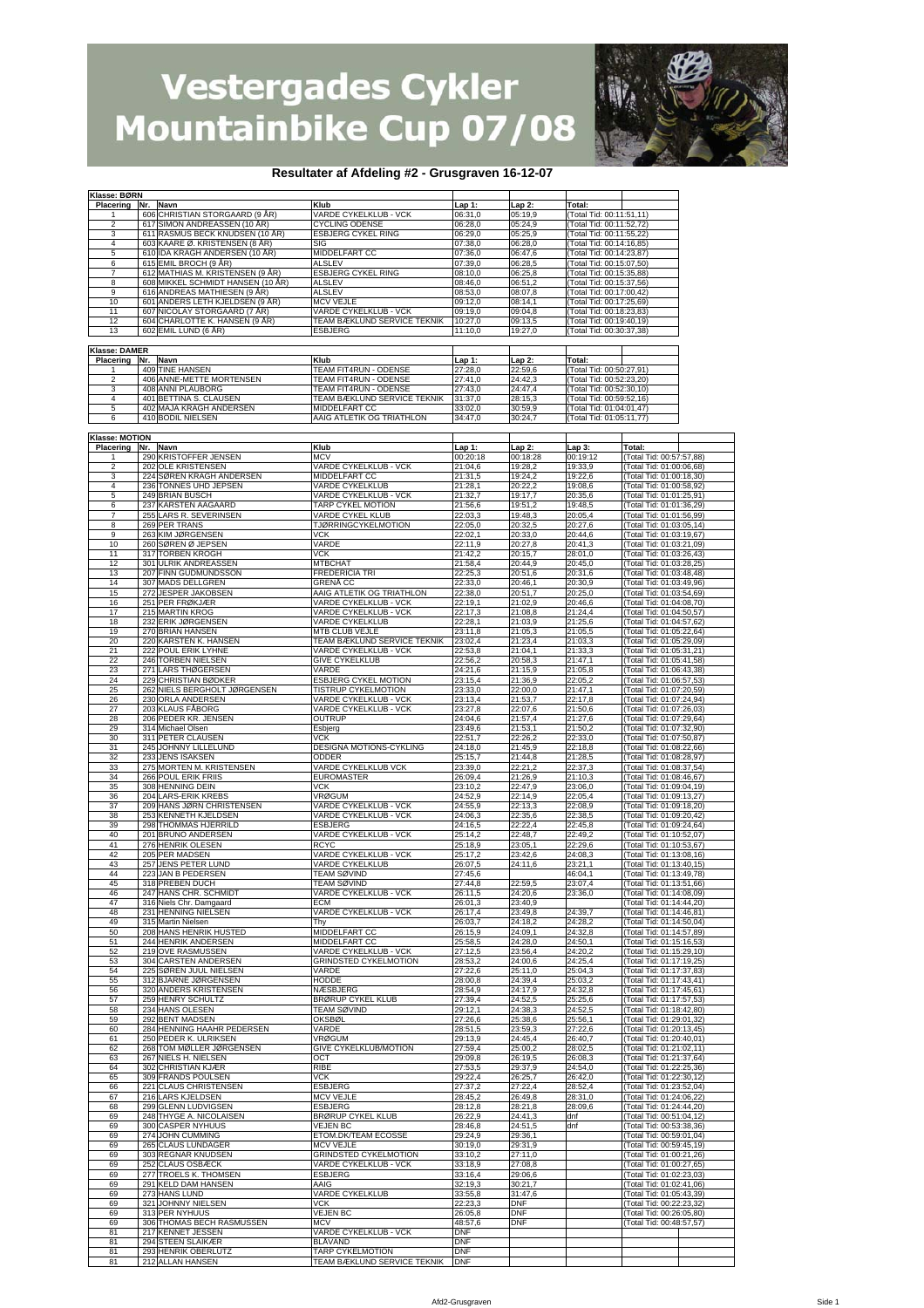

#### **Resultater af Afdeling #2 - Grusgraven 16-12-07**

| HOMAS BECH RASMUSSEN<br>MC <sup>\</sup><br><b>DNF</b><br>$306^\circ$<br>13 PER NYHUUS<br>'EJEN BC<br><b>DNF</b><br>VF.<br>ິ | n, | 1 MICHAEL Ø. KRISTENSEN | <b>VCK</b><br>CYKELKLUB-1<br>VARDE | <b>DNF</b> |  |  |
|-----------------------------------------------------------------------------------------------------------------------------|----|-------------------------|------------------------------------|------------|--|--|
|                                                                                                                             |    |                         |                                    |            |  |  |
|                                                                                                                             |    |                         |                                    |            |  |  |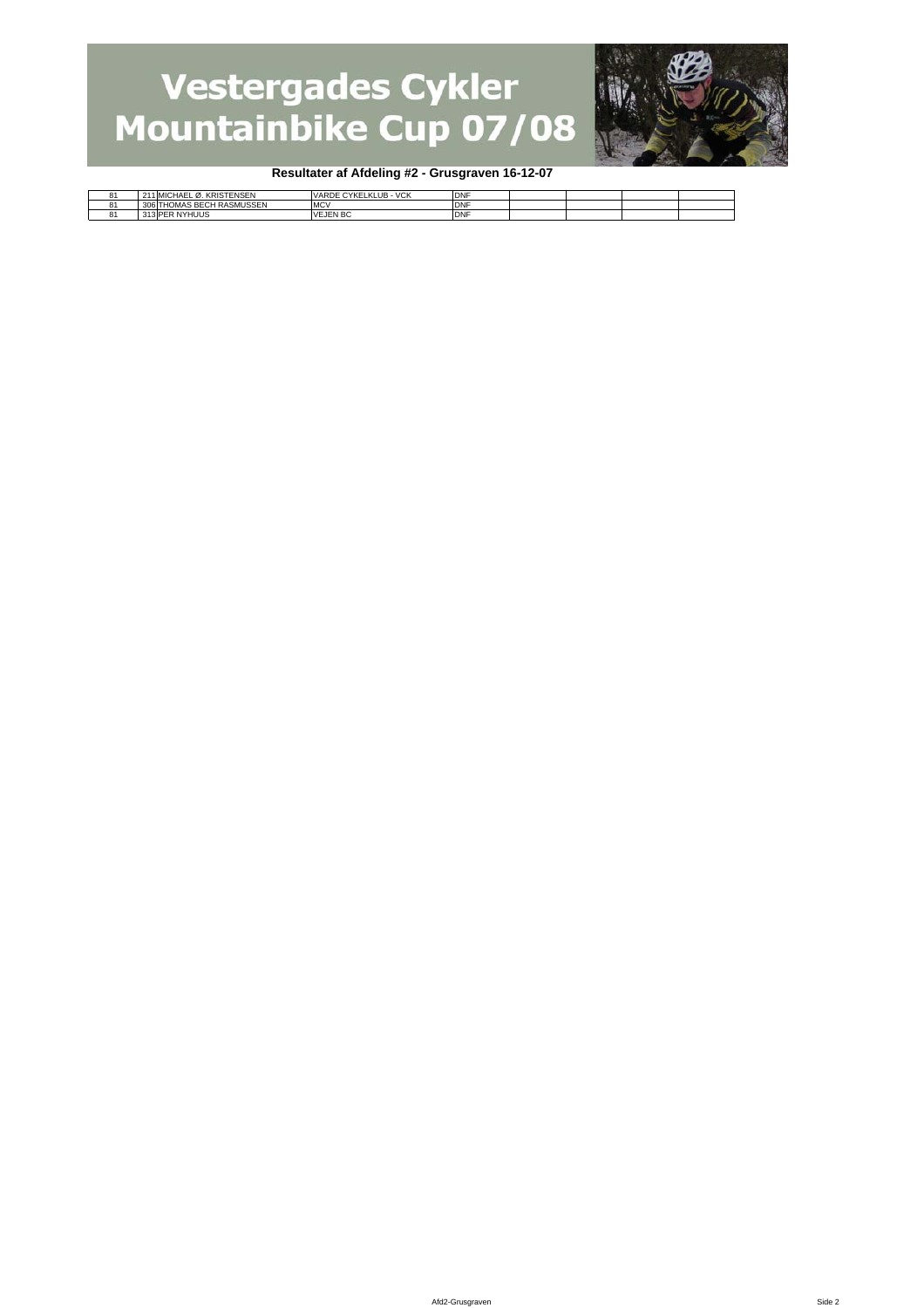

#### **Resultater af Afdeling #2 - Grusgraven 16-12-07**

| Klasse: SPORT      |                                |                              |            |            |         |          |                          |
|--------------------|--------------------------------|------------------------------|------------|------------|---------|----------|--------------------------|
| Placering Nr. Navn |                                | Klub                         | Lap 1:     | Lap 2:     | Lap 3:  | Lap $4:$ |                          |
|                    | 2 CHRISTIAN SLOTH CHRISTENSEN  | VARDE CYKELKLUB - VCK        | 18:19,1    | 16:34,4    | 17:03,0 | 17:15,5  | (Total Tid: 01:09:39,12) |
| $\overline{2}$     | 29 LARS STORGAARD              | VARDE CYKELKLUB - VCK        | 18:59.6    | 17:18.1    | 17:06.8 | 17:13,9  | (Total Tid: 01:10:38,51) |
| 3                  | <b>7 THOMAS LUND</b>           | <b>HERNING CYKLE KLUB</b>    | 18:27,9    | 17:29,2    | 17:48,3 | 18:00,1  | (Total Tid: 01:11:45,62) |
| 4                  | 17 NIKLAS BLACH BANGSBRO       | VARDE CYKELKLUB - VCK        | 18:33,6    | 17:39,7    | 18:01,9 | 17:50,3  | (Total Tid: 01:12:05,49) |
| 5                  | 21 JOHNNY S.HANSEN             | <b>HERNING CK</b>            | 18:37,7    | 17:37,4    | 18:01,5 | 18:19,2  | (Total Tid: 01:12:35,77) |
| 6                  | 51 SØREN NISSEN                | RØDEHUS CYKELKLUB            | 19:43.9    | 18:00,8    | 18:08,0 | 17:10,4  | (Total Tid: 01:13:03,07) |
| 7                  | 5 KAJ PEDERSEN                 | VARDE CYKELKLUB - VCK        | 18:31,9    | 18:14,5    | 18:21,0 | 18:17,5  | (Total Tid: 01:13:24,88) |
| 8                  | 26 JAN JUEL RASMUSSEN          | VARDE CYKELKLUB - VCK        | 19:16,5    | 17:55,5    | 18:09,0 | 18:25,8  | (Total Tid: 01:13:46,83) |
| 9                  | 30 THOMAS W. MADSEN            | <b>MCV VEJLE</b>             | 19:14,8    | 18:20,9    | 18:15,7 | 18:44,6  | (Total Tid: 01:14:35,99) |
| 10                 | <b>15 OLE KLEMMENSEN</b>       | <b>VARDE CYKELKLUB - VCK</b> | 18:57,2    | 18:22,4    | 18:29,3 | 19:04,1  | (Total Tid: 01:14:52,97) |
| 11                 | 1 BJARNE HØJGAARD JENSEN       | <b>HERNING CYKLE KLUB</b>    | 18:41,0    | 19:59,6    | 18:28.1 | 19:09,2  | (Total Tid: 01:16:17,87) |
| 12                 | 8 NIELS-HENNING UHRE LAURIDSEN | <b>VEJEN BC</b>              | 20:05,8    | 18:49,3    | 18:46,3 | 18:56,5  | (Total Tid: 01:16:37,87) |
| 13                 | 23 KIM BLACH                   | VARDE CYKELKLUB - VCK        | 19:50.5    | 18:48,6    | 19:14,2 | 19:17,9  | (Total Tid: 01:17:11,13) |
| 14                 | 42 MICHAEL GUDMUNDSSON         | <b>FREDERICIA TRI</b>        | 20:08.5    | 19:02.1    | 19:19.3 | 18:49,2  | (Total Tid: 01:17:19,13) |
| 15                 | 3 KLAUS LUND                   | VARDE CYKELKLUB - VCK        | 20:06,9    | 18:57,1    | 19:59,7 | 20:40,6  | (Total Tid: 01:19:44,22) |
| 16                 | 44 BO BOI                      | <b>HXCC</b>                  | 20:29,2    | 19:38,3    | 20:16,6 | 19:43,1  | (Total Tid: 01:20:07,14) |
| 17                 | <b>6 KARSTEN OLSEN</b>         | FREDERICIA TRI KLUB          | 21:15,6    | 19:42,5    | 19:44,0 | 19:30,2  | (Total Tid: 01:20:12,29) |
| 18                 | <b>47 THOMAS AARRUP</b>        | <b>MCV</b>                   | 20:00.9    | 19:43.1    | 21:02.9 | 19:50,1  | (Total Tid: 01:20:37,07) |
| 19                 | 12 HENRIK CHRISTENSEN SKRALDE  | NILSENS FESTUDLEJNING        | 21:54.0    | 19:41,3    | 19:38,0 | 20:06,0  | (Total Tid: 01:21:19,31) |
| 20                 | 63 RASMUS JØRGENSEN            | <b>MCV</b>                   | 20:50,6    | 20:29.8    | 20:03.8 | 20:06,0  | (Total Tid: 01:21:24,24) |
| 21                 | 61 RUNE HEMMINGSEN             | TEAM HEM                     | 21:27,6    | 20:03,1    | 20:17,5 | 19:52,8  | (Total Tid: 01:21:41,04) |
| 22                 | 58 LARS DUVE JUHL              | <b>MCV</b>                   | 21:49.9    | 19:58.8    | 20:17.7 | 20:02,4  | (Total Tid: 01:22:08,78) |
| 23                 | 66 KIM KROGH                   | <b>MCV</b>                   | 20:44,2    | 20:06,3    | 20:39,7 | 20:41,9  | (Total Tid: 01:22:12,05) |
| 24                 | 55 BO HANSEN                   | OTK                          | 22:34.5    | 20:05.3    | 19:49.7 | 19:58.6  | (Total Tid: 01:22:28,09) |
| 25                 | 24 JENS T. NIELSEN             | WWW.DRENGENEFRAODENSE.DK     | 22:54,5    | 19:47,4    | 19:49,1 | 19:59,4  | (Total Tid: 01:22:30,41) |
| 26                 | 37 OLE BRANG                   | <b>MCV</b>                   | 22:02.8    | 20:31.7    | 20:49.7 | 21:29,2  | (Total Tid: 01:24:53,45) |
| 27                 | <b>25 ROBERT LAURIDSEN</b>     | HOLSTEBRO                    | 22:17,8    | 20:28,0    | 21:25.7 | 21:00,4  | (Total Tid: 01:25:11,86) |
| 28                 | 52 KURT JACOBSEN               | <b>SKJERN</b>                | 22:19,2    | 20:40.4    | 21:24,9 | 20:57,3  | (Total Tid: 01:25:21,82) |
| 29                 | <b>19 CLAUS VINNICH</b>        | <b>VEJEN BC</b>              | 21:14.1    | 21:06,9    | 21:22.3 | 21:52,4  | (Total Tid: 01:25:35,81) |
| 30                 | <b>20 STEEN KRUCHOV</b>        | VARDE CYKELKLUB - VCK        | 22:25,3    | 21:21,1    | 21:31,6 | 21:29,0  | (Total Tid: 01:26:47,00) |
| 31                 | <b>14 BENT KOUDAL</b>          | VARDE CYKELKLUB - VCK        | 22:10.6    | 21:50.8    | 21:12,6 | 21:34,3  | (Total Tid: 01:26:48,30) |
| 32                 | 57 CHRISTOFER SCHRØDER         | <b>OTK</b>                   | 22:50.1    | 22:06.4    | 21:36,5 | 21:46,1  | (Total Tid: 01:28:19,10) |
| 33                 | 56 JOHAN CHRISTIAN CLASEN      | LE PEDALEUR DE CHARME        | 23:00.5    | 21:51.7    | 21:47.1 | 21:57.6  | (Total Tid: 01:28:37,02) |
| 34                 | 34 STEFFEN SILLESEN            | OCT                          | 06:15,4    | 00:09.8    | 00:01,5 | 24:41.7  | (Total Tid: 01:31:08,40) |
| 35                 | 35 ARNE SCHLÜTER               | VARDE CYKEL KLUB             | 23:30,6    | 22:30,6    | 22:44,7 | 23:21,8  | (Total Tid: 01:32:07,74) |
| 36                 | <b>64 ELI CHRISTIANSEN</b>     | TSF                          | 22:44,5    | 21:30,5    | 24:03,5 |          | (Total Tid: 01:08:18,52) |
| 36                 | 65 PER BECK                    | <b>SØNDERBORG</b>            | 24:57.2    | 21:47.8    | 21:43.0 |          | (Total Tid: 01:08:28,05) |
| 36                 | 59 ROGER OINAS LARSEN          | LE PEDALEUR DE CHARME        | 26:05,7    | 22:27,9    | 22:38,4 |          | (Total Tid: 01:11:11,93) |
| 36                 | 49 MICHAEL PEDERSEN            | <b>ODENSE</b>                | 26:12.3    | 24:23.7    | 25:16,3 |          | (Total Tid: 01:15:52,31) |
| 36                 | 62 JONAS RASMUSSEN             | MIDDELFART CC                | 47:35,4    | 23:35,4    |         |          | (Total Tid: 01:11:10.82) |
| 36                 | 11 TORBEN HØJGAARD JENSEN      | <b>SIF CYKELKLUB</b>         | 18:25,8    | <b>DNF</b> |         |          | (Total Tid: 00:18:25,81) |
| 36                 | 54 CHRISTOFFER LEHMANN         | <b>MCV</b>                   | 20:10.1    | <b>DNF</b> |         |          | (Total Tid: 00:20:10,07) |
| 36                 | 36 KIM MØLLER                  | SNEJBJERG MOTION             | 24:59.4    | <b>DNF</b> |         |          | (Total Tid: 00:24:59,44) |
| 36                 | 41 KNUD JOHANSEN               | <b>SKJERN CYKLEKLUB</b>      | <b>DNF</b> |            |         |          |                          |
| 36                 | 33 FREDDY KOLLER               | OCT                          | <b>DNF</b> |            |         |          |                          |
| 36                 | 11 TORBEN HØJGAARD JENSEN      | <b>SIF CYKELKLUB</b>         | <b>DNF</b> |            |         |          |                          |

| <b>Klasse: UNGDOM</b> |                                               |                                                                                                          |            |                   |         |
|-----------------------|-----------------------------------------------|----------------------------------------------------------------------------------------------------------|------------|-------------------|---------|
| Placering Nr. Navn    |                                               | Klub                                                                                                     | Lap 1:     | Total:            |         |
|                       | 504 SIMON PEDERSEN (12 ÅR)                    | VARDE CYKELKLUB - VCK                                                                                    | 23:29.3    | Total Tid:        | 23:29.3 |
| $\mathfrak{p}$        | 503 NICHLAS RASMUSSEN (13 AR)                 | VARDE CYKELKLUB - VCK                                                                                    | 24:07.0    | Total Tid:        | 24:07.0 |
| 3                     | 518 JONAS KOLLER (12 ÅR)                      | OCT                                                                                                      | 25:42.5    | Total Tid:        | 25:42.5 |
| 4                     | 507 JESPER SLOTH CHRISTENSEN (14 ÅR)          | <b>LUNDERSKOV</b>                                                                                        | 26:08,0    | Total Tid:        | 26:08.0 |
| 5                     | 513 SIGURD KLEMMENSEN (12 AR)                 | VARDE CYKELKLUB - VCK                                                                                    | 26:10.6    | Total Tid:        | 26:10.6 |
| 6                     | 530 NIELS BECH RASMUSSEN (12 ÅR)              | <b>MCV</b>                                                                                               | 26:18,6    | Total Tid:        | 26:18.6 |
|                       | 522 NIELS SVANE NIELSEN (11 ÅR)               | OKSBØL CYKEL TEAM                                                                                        | 27:49.0    | Total Tid:        | 27:49.0 |
| 8                     | 502 NICOLAI LYHNE (12 AR)                     | VARDE CYKELKLUB - VCK                                                                                    | 27:56.6    | Total Tid:        | 27:56.6 |
| 9                     | 521 CHRISTIAN OLESEN (14 ÅR)                  | <b>RCYC</b>                                                                                              | 28:52,5    | Total Tid:        | 28:52,5 |
| 10                    | 509 ANNEMETTE K. HANSEN (12 ÅR)               | TEAM BÆKLUND SERVICE TEKNIK                                                                              | 31:48.6    | Total Tid:        | 31:48.6 |
| 11                    | 523 ADAM K. BANG (14 ÅR)                      | VARDE                                                                                                    | 31:50,9    | Total Tid:        | 31:50,9 |
| 12                    | 505 JONAS STIG ANDERSEN (10 ÅR)               | VARDE                                                                                                    | 32:25.8    | <b>Total Tid:</b> | 32:25.8 |
| 13                    | 516 CHRISTIAN LUNDAGER (13 ÅR)                | <b>MCV VEJLE</b>                                                                                         | 33:29,2    | Total Tid:        | 33:29.2 |
| 14                    | 532 EBBE BROCH                                | <b>ALSLEV</b>                                                                                            | 33:52.0    | Total Tid:        | 33:52.0 |
| 15                    | 531 ALEXANDER LARSEN (12 ÅR)                  | <b>VCK</b>                                                                                               | 34:06.9    | Total Tid:        | 34:06.9 |
| 16                    | 520 MADS LUND (12 AR)                         | <b>VARDE CYKELKLUB</b>                                                                                   | 35:33.0    | Total Tid:        | 35:33.0 |
| 17                    | 511 NIELS C. BØDKER (11 ÅR)                   | <b>ESBJERG CYKEL RING</b>                                                                                | 36:42.8    | Total Tid:        | 36:42.8 |
| 18                    | 515 KRISTOFFER LAURIDSEN (12 ÅR)              | <b>SIG</b>                                                                                               | 38:15.2    | Total Tid:        | 38:15.2 |
| 19                    | 517 ANDREAS JEPSEN (12 AR)                    | <b>VARDE</b>                                                                                             | 38:56.7    | Total Tid:        | 38:56.7 |
| 20                    | 519 MICHAEL VIND NIELSEN (12 ÅR)              | OCT                                                                                                      | 40:19.0    | Total Tid:        | 40:19.0 |
| 21                    | 512 LASSE NAJBJERG (12 ÅR)                    | VARDE CYKELKLUB - VCK                                                                                    | <b>DNF</b> |                   |         |
| 21                    | 514 JESPER SCHULTZ (11AR)                     | <b>BRØRUP CYKEL KLUB</b>                                                                                 | <b>DNF</b> |                   |         |
| 21                    | 508 MARTIN LETH KJELDSEN                      | <b>MCV</b>                                                                                               | <b>DNF</b> |                   |         |
|                       | VESTERGADES<br><b>CYKLER &amp; KNALLERTER</b> | <b>Bæklund Service Teknik</b><br>Salg og service af rengoringsmaskiner www.backlund.net<br>MTH. 40829148 |            | Кc<br>○≍          | 九       |



ncenter

אוencente<br>Esbjerg<br>דו. זו ו זו ס

Fremtidensbager

Hjemmebageriet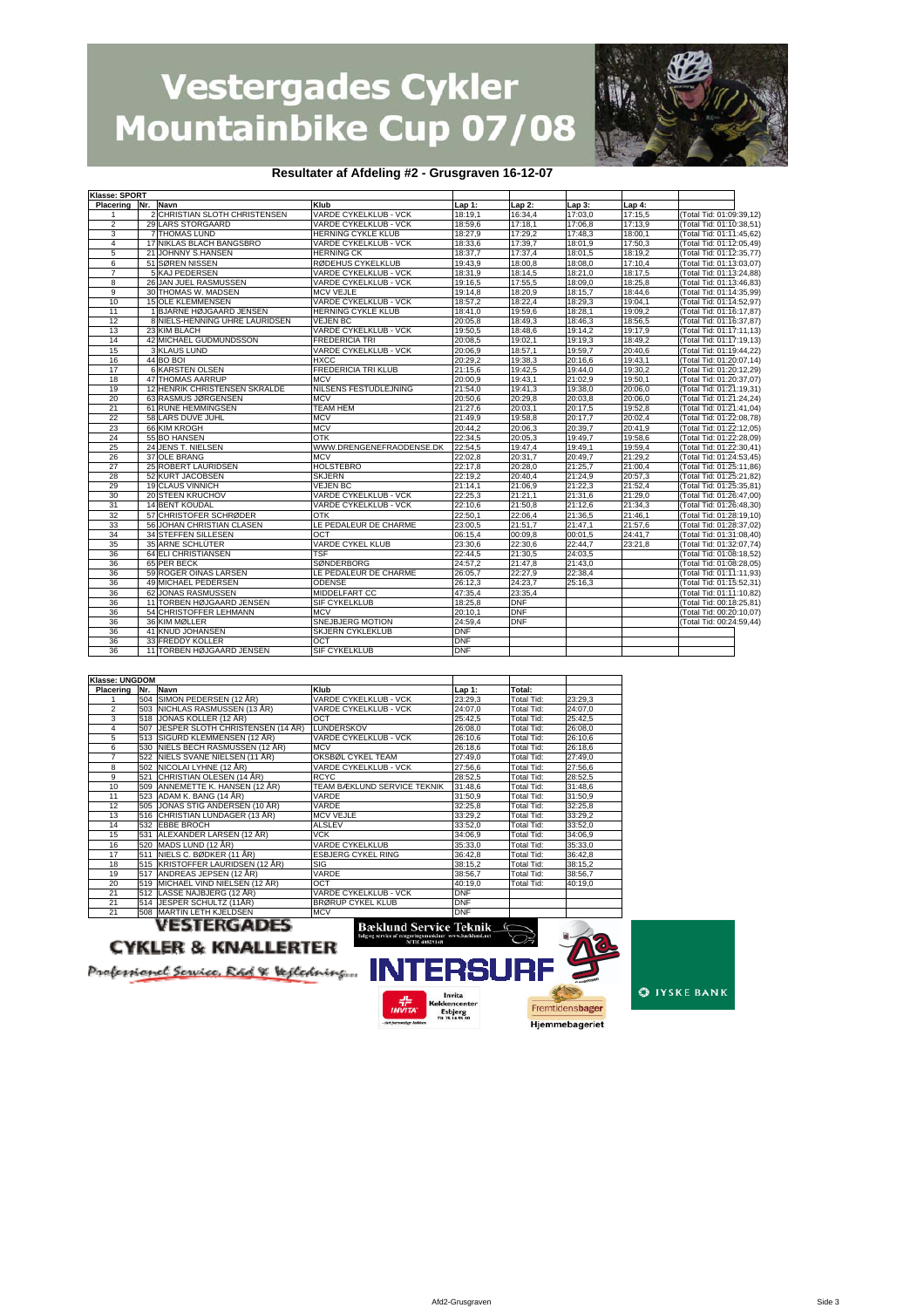

### **OVERALT RESULTATLISTE EFTER AFDELING #2 I GRUSGRAVEN**

|                 | Klasse: BØRN |                                           |                                 |        |        |        |          |                |
|-----------------|--------------|-------------------------------------------|---------------------------------|--------|--------|--------|----------|----------------|
| Plac. Nr.       |              | Navn                                      | <b>Klub</b>                     | AFD. 1 | AFD. 2 | AFD. 3 | AFD. 4   | Point i alt    |
|                 |              | 606 CHRISTIAN STORGAARD (9 ÅR)            | <b>VARDE CYKELKLUB - VCK</b>    | 0,7    | 0,7    |        |          | 1,4            |
|                 |              | 611 RASMUS BECK KNUDSEN (10 ÅR)           | <b>ESBJERG CYKEL RING</b>       |        |        |        |          | 6              |
|                 |              | 610 IDA KRAGH ANDERSEN (10 ÅR)            | <b>IMIDDELFART CC</b>           |        |        | 0      |          | $\overline{7}$ |
|                 |              | 603 KAARE Ø. KRISTENSEN (8 ÅR)            | <b>SIG</b>                      |        |        | 0      |          | 9              |
|                 |              | 612 MATHIAS M. KRISTENSEN (9 ÅR)          | <b>ESBJERG CYKEL RING</b>       | 6      |        | 0      |          | 13             |
| 6               |              | 615 EMIL BROCH (9 ÅR)                     | <b>ALSLEV</b>                   |        | 6      | 0      |          | 14             |
|                 |              | 601 ANDERS LETH KJELDSEN (9 ÅR)           | <b>MCV VEJLE</b>                |        | 10     | 0      |          | 14             |
| 8               |              | 608 MIKKEL SCHMIDT HANSEN (10 ÅR) ALSLEV  |                                 |        | 8      | 0      |          | 15             |
| 9               |              | 617 SIMON ANDREASSEN (10 ÅR)              | <b>CYCLING ODENSE</b>           | 16     |        | 0      |          | 18             |
| 10 <sup>1</sup> |              | 616 ANDREAS MATHIESEN (9 ÅR)              | <b>ALSLEV</b>                   | 12     | 9      | 0      |          | 21             |
| 11              |              | 604 CHARLOTTE K. HANSEN (9 ÅR)            | <b>TEAM BÆKLUND SERVICE TEI</b> | 11     | 12     | 0      |          | 23             |
| 12              |              | 613 MALTE SKANNERUP (9 ÅR)                | <b>RINGKØBING</b>               |        | 14     | 0      |          | 23             |
| 13              |              | 605 ARNE BIRKEMOSE (9 ÅR)                 | SVENDBORG CC                    | 10     | 14     | 0      |          | 24             |
| 14              |              | 607 NICOLAY STORGAARD (7 ÅR)              | <b>VARDE CYKELKLUB - VCK</b>    | 15     | 11     | 0      |          | 26             |
| 15              |              | 614 EMILIE GRØNNEBÆK RHODE (7 ÅR HØJBJERG |                                 | 13     | 14     | 0      |          | 27             |
| 16              |              | 609 JACOB SCHMIDT HANSEN (8 ÅR)           | <b>ALSLEV</b>                   | 14     | 14     | 0      |          | 28             |
| 17              |              | 602 EMIL LUND (6 ÅR)                      | <b>ESBJERG</b>                  | 16     | 13     | 0      | $\Omega$ | 29             |
| $DNF=$          |              |                                           |                                 | 16     | 14     | Ω      | 0        |                |

*DNS= 16 14 0 0*

|                 | Klasse: DAMER |                           |                           |        |        |       |        |             |
|-----------------|---------------|---------------------------|---------------------------|--------|--------|-------|--------|-------------|
| Plac. Nr.       |               | <b>Navn</b>               | Klub                      | AFD. 1 | AFD. 2 | AFD.3 | AFD. 4 | Point i alt |
|                 |               | 409 TINE HANSEN           | TEAM FIT4RUN - ODENSE     | 0,7    | 0,7    |       |        | 1,4         |
|                 |               | 406 ANNE-METTE MORTENSEN  | TEAM FIT4RUN - ODENSE     |        |        |       |        | 4           |
| 3               |               | 408 ANNI PLAUBORG         | TEAM FIT4RUN - ODENSE     | ◠      | 3      |       |        | 6           |
|                 |               | 401 BETTINA S. CLAUSEN    | TEAM BÆKLUND SERVICE TEI  |        |        |       |        | 8           |
| 5               |               | 410 BODIL NIELSEN         | AAIG ATLETIK OG TRIATHLON |        | 6      |       |        | 11          |
| 6               |               | 402 MAJA KRAGH ANDERSEN   | <b>MIDDELFART CC</b>      | ี่ค    | 5      |       |        | 11          |
|                 |               | 404 TRINE BACH            | <b>ESBJERG</b>            |        |        |       |        | 14          |
| 8               |               | 403 LENE BJERRUM ANDERSEN | <b>ESBJERG</b>            | 8      |        |       |        | 15          |
| 9               |               | 405 MAIBRITT HANSEN       | TEAM BÆKLUND SERVICE TEI  |        |        |       |        | 16          |
| 10 <sup>1</sup> |               | 411 TRINE LAUTRUP         | <b>ESBJERG</b>            | 10     |        |       |        | 17          |
| $DNF=$          |               |                           |                           | 11     |        | n     |        |             |
| $DNS=$          |               |                           |                           |        |        |       |        |             |

| Klasse: MOTION |                              |                                |                 |                 |                |                |                 |
|----------------|------------------------------|--------------------------------|-----------------|-----------------|----------------|----------------|-----------------|
| Plac. Nr.      | <b>Navn</b>                  | <b>Klub</b>                    | AFD. 1          | AFD.2           | AFD.3          | AFD. 4         | Point i alt     |
| 1              | 290 KRISTOFFER JENSEN        | <b>MCV</b>                     | 2               | 0.7             | $\Omega$       | $\Omega$       | 2,7             |
| $\overline{2}$ | 236 TONNES UHD JEPSEN        | <b>VARDE CYKELKLUB</b>         | 0.7             | 4               | $\mathbf 0$    | $\Omega$       | 4.7             |
| 3              | 202 OLE KRISTENSEN           | VARDE CYKELKLUB - VCK          | 3               | $\overline{2}$  | $\mathbf 0$    | $\Omega$       | 5               |
| 4              | 224 SØREN KRAGH ANDERSEN     | MIDDELFART CC                  | 5               | 3               | $\mathbf 0$    | $\mathbf{O}$   | $\overline{8}$  |
| 5              | 249 BRIAN BUSCH              | VARDE CYKELKLUB - VCK          | 6               | 5               | $\mathbf 0$    | ō              | 11              |
| 6              | 255 LARS R. SEVERINSEN       | <b>VARDE CYKEL KLUB</b>        | 4               | 7               | $\mathbf 0$    | $\Omega$       | 11              |
| $\overline{7}$ | 237 KARSTEN AAGAARD          | TARP CYKEL MOTION              | 10              | 6               | $\mathbf 0$    | $\mathbf 0$    | 16              |
| 8              | 263 KIM JØRGENSEN            | <b>VCK</b>                     | 11              | 9               | $\mathbf 0$    | $\mathbf 0$    | 20              |
| 9              | 260 SØREN Ø JEPSEN           | VARDE                          | 12              | 10              | $\mathbf 0$    | $\Omega$       | $\overline{22}$ |
| 10             | 270 BRIAN HANSEN             | <b>MTB CLUB VEJLE</b>          | $\overline{7}$  | 19              | $\mathbf 0$    | $\Omega$       | 26              |
| 11             | 269 PER TRANS                | <b>TJØRRINGCYKELMOTION</b>     | 20              | 8               | $\mathbf 0$    | $\Omega$       | 28              |
| 12             | 251 PER FRØKJÆR              | VARDE CYKELKLUB - VCK          | 13              | 16              | $\mathbf 0$    | $\mathbf{O}$   | 29              |
| 13             | 207 FINN GUDMUNDSSON         | <b>FREDERICIA TRI</b>          | 17              | 13              | $\mathbf 0$    | $\Omega$       | 30              |
| 14             | 246 TORBEN NIELSEN           | <b>GIVE CYKELKLUB</b>          | 8               | $\overline{22}$ | $\mathbf 0$    | $\mathbf 0$    | 30              |
| 15             | 262 NIELS BERGHOLT JØRGENSEN | <b>TISTRUP CYKELMOTION</b>     | 9               | $\overline{25}$ | $\mathbf 0$    | ō              | 34              |
| 16             | 232 ERIK JØRGENSEN           | <b>VARDE CYKELKLUB</b>         | 18              | 18              | $\mathbf 0$    | $\Omega$       | 36              |
| 17             | 230 ORLA ANDERSEN            | VARDE CYKELKLUB - VCK          | 15              | 26              | $\mathbf 0$    | $\Omega$       | 41              |
| 18             | 220 KARSTEN K. HANSEN        | TEAM BÆKLUND SERVICE TEI       | 22              | 20              | $\mathbf 0$    | $\overline{0}$ | 42              |
| 19             | 215 MARTIN KROG              | VARDE CYKELKLUB - VCK          | 28              | 17              | $\mathbf 0$    | $\mathbf 0$    | 45              |
| 20             | 222 POUL ERIK LYHNE          | VARDE CYKELKLUB - VCK          | 24              | $\overline{21}$ | $\mathbf 0$    | $\Omega$       | 45              |
| 21             | 206 PEDER KR. JENSEN         | <b>OUTRUP</b>                  | 19              | 28              | $\mathbf 0$    | $\mathbf{O}$   | 47              |
| 22             | 229 CHRISTIAN BØDKER         | <b>ESBJERG CYKEL MOTION</b>    | 32              | $\overline{24}$ | $\mathbf 0$    | $\Omega$       | 56              |
| 23             | <b>266 POUL ERIK FRIIS</b>   | <b>EUROMASTER</b>              | 23              | $\overline{34}$ | $\Omega$       | $\Omega$       | 57              |
| 24             | 204 LARS-ERIK KREBS          | VRØGUM                         | 21              | 36              | $\mathbf 0$    | $\Omega$       | 57              |
| 25             | 203 KLAUS FÅBORG             | VARDE CYKELKLUB - VCK          | 31              | 27              | $\mathbf 0$    | $\mathbf 0$    | 58              |
| 26             | 271 LARS THØGERSEN           | VARDE                          | $\overline{39}$ | 23              | $\mathbf 0$    | ō              | 62              |
| 27             | 201 BRUNO ANDERSEN           | <b>VARDE CYKELKLUB - VCK</b>   | 26              | 40              | $\overline{0}$ | $\mathbf 0$    | 66              |
| 28             | 275 MORTEN M. KRISTENSEN     | VARDE CYKELKLUB VCK            | 34              | 33              | $\mathbf 0$    | $\mathbf 0$    | 67              |
| 29             | 209 HANS JØRN CHRISTENSEN    | VARDE CYKELKLUB - VCK          | 30              | 37              | $\mathbf 0$    | $\mathbf 0$    | 67              |
| 30             | 245 JOHNNY LILLELUND         | <b>DESIGNA MOTIONS-CYKLING</b> | 41              | 31              | $\mathbf 0$    | $\Omega$       | 72              |
| 31             | 247 HANS CHR. SCHMIDT        | VARDE CYKELKLUB - VCK          | 27              | 47              | $\mathbf 0$    | $\Omega$       | 74              |
| 32             | 253 KENNETH KJELDSEN         | VARDE CYKELKLUB - VCK          | 38              | 38              | $\mathbf 0$    | $\mathbf 0$    | 76              |
| 33             | 231 HENNING NIELSEN          | <b>VARDE CYKELKLUB - VCK</b>   | 33              | 48              | $\mathbf 0$    | $\Omega$       | 81              |
| 34             | 223 JAN B PEDERSEN           | <b>TEAM SØVIND</b>             | 40              | 44              | $\mathbf 0$    | $\Omega$       | 84              |
| 35             | 276 HENRIK OLESEN            | <b>RCYC</b>                    | 45              | 41              | $\mathbf 0$    | $\mathbf{O}$   | 86              |
| 36             | 257 JENS PETER LUND          | <b>VARDE CYKELKLUB</b>         | 50              | 43              | $\mathbf 0$    | $\Omega$       | 93              |
| 37             | 217 KENNET JESSEN            | <b>VARDE CYKELKLUB - VCK</b>   | 14              | 79              | $\mathbf 0$    | $\mathbf{O}$   | 93              |
| 38             | 272 JESPER JAKOBSEN          | AAIG ATLETIK OG TRIATHLON      | 79              | 15              | $\mathbf 0$    | $\mathbf 0$    | 94              |
| 39             | 317 TORBEN KROGH             | <b>VCK</b>                     | 84              | 11              | $\overline{0}$ | $\mathbf 0$    | 95              |
| 40             | 301 ULRIK ANDREASSEN         | <b>MTBCHAT</b>                 | 84              | 12              | $\mathbf 0$    | $\Omega$       | 96              |
| 41             | 205 PER MADSEN               | <b>VARDE CYKELKLUB - VCK</b>   | 54              | 42              | $\Omega$       | $\Omega$       | 96              |
| 42             | 307 MADS DELLGREN            | <b>GRENÅ CC</b>                | 84              | 14              | $\overline{0}$ | $\Omega$       | 98              |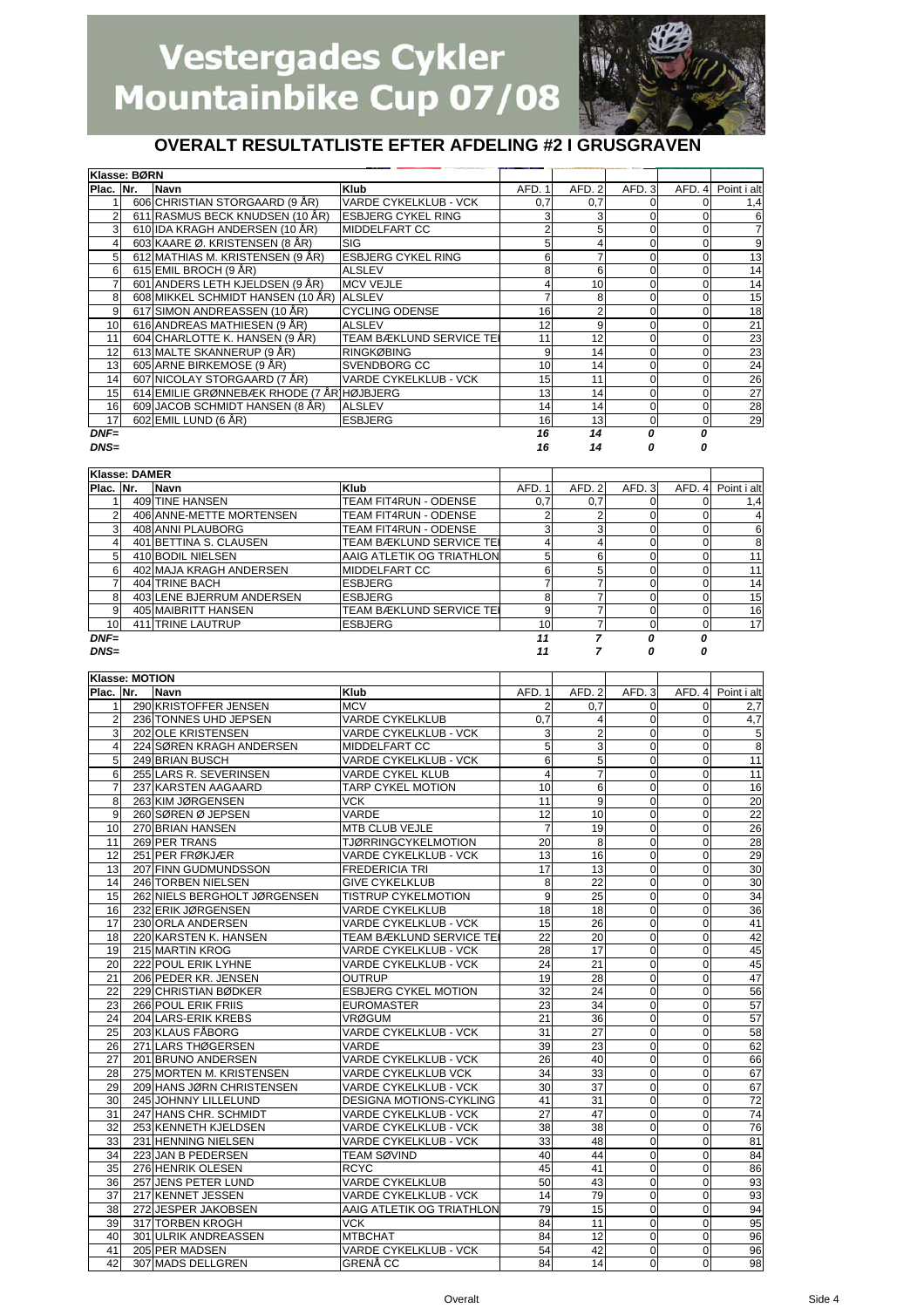

### **OVERALT RESULTATLISTE EFTER AFDELING #2 I GRUSGRAVEN**

| 43     | 208 HANS HENRIK HUSTED      | MIDDELFART CC                       | 48              | 50 | 0              | $\mathbf 0$         | 98               |
|--------|-----------------------------|-------------------------------------|-----------------|----|----------------|---------------------|------------------|
| 44     | 259 HENRY SCHULTZ           | <b>BRØRUP CYKEL KLUB</b>            | 43              | 57 | $\Omega$       | $\Omega$            | 100              |
| 45     | 219 OVE RASMUSSEN           | VARDE CYKELKLUB - VCK               | 49              | 52 | $\mathbf 0$    | $\mathbf 0$         |                  |
|        |                             |                                     |                 |    |                |                     | 101              |
| 46     | 243 THOMAS WEBER            | <b>VARDE CYKELKLUB - VCK</b>        | 16              | 87 | $\mathbf 0$    | $\mathbf{O}$        | 103              |
| 47     | 284 HENNING HAAHR PEDERSEN  | VARDE                               | 44              | 60 | $\mathbf 0$    | $\mathbf 0$         | 104              |
| 48     | 293 HENRIK OBELITZ          | TARP CYKEL MOTION                   | 29              | 79 | $\mathbf 0$    | $\mathbf{O}$        | 108              |
| 49     | 225 SØREN JUUL NIELSEN      | VARDE                               | 58              | 54 | $\mathbf 0$    | $\mathbf 0$         | 112              |
| 50     | 258 JASON COOK              | <b>TARP</b>                         | $\overline{25}$ | 87 | 0              | 0                   | 112              |
| 51     | 314 MICHAEL OLSEN           | ESBJERG                             | 84              | 29 | 0              | 0                   | 113              |
| 52     | 311 PETER CLAUSEN           | <b>VCK</b>                          | 84              | 30 | $\mathbf 0$    | $\mathbf{O}$        | 114              |
| 53     | 233 JENS ISAKSEN            | <b>ODDER</b>                        | 84              | 32 | $\mathbf 0$    | $\mathbf 0$         | 116              |
| 54     | 268 TOM MØLLER JØRGENSEN    | <b>GIVE CYKELKLUB/MOTION</b>        | 55              | 62 | $\mathbf 0$    | $\mathsf{O}\xspace$ | 117              |
| 55     | 274 JOHN CUMMING            | ETOM.DK/TEAM ECOSSE                 | 46              | 72 | 0              | $\mathbf{O}$        | 118              |
|        |                             | <b>VCK</b>                          |                 |    |                |                     | 119              |
| 56     | 308 HENNING DEIN            |                                     | 84              | 35 | $\mathbf 0$    | $\mathbf 0$         |                  |
| 57     | 244 HENRIK ANDERSEN         | MIDDELFART CC                       | 68              | 51 | 0              | 0                   | 119              |
| 58     | 212 ALLAN HANSEN            | TEAM BÆKLUND SERVICE TEI            | 42              | 79 | $\mathbf 0$    | $\mathbf 0$         | 121              |
| 59     | 250 PEDER K. ULRIKSEN       | <b>VRØGUM</b>                       | 61              | 61 | $\mathbf 0$    | $\mathsf{O}\xspace$ | 122              |
| 60     | 296 KENNETH STAUSHOLM       | <b>ESBJERG</b>                      | 35              | 87 | $\mathbf 0$    | $\overline{0}$      | 122              |
| 61     | 298 THOMMAS HJERRILD        | <b>ESBJERG</b>                      | 84              | 39 | $\mathbf 0$    | $\mathbf{O}$        | 123              |
| 62     | 292 BENT MADSEN             | OKSBØL                              | 64              | 59 | $\mathbf 0$    | $\overline{0}$      | 123              |
| 63     | 295 OLIVER STATUSHOLM       | <b>ESBJERG</b>                      | 36              | 87 | 0              | 0                   | 123              |
| 64     | 254 HENRIK DALGAS           | <b>ESBJERG</b>                      | 37              | 87 | 0              | 0                   | 124              |
| 65     | 248 THYGE A. NICOLAISEN     | <b>BRØRUP CYKEL KLUB</b>            | 57              | 70 | $\mathbf 0$    | $\mathbf{O}$        | 127              |
|        |                             |                                     |                 |    |                | $\mathbf 0$         |                  |
| 66     | 318 PREBEN DUCH             | <b>TEAM SØVIND</b>                  | 84              | 45 | $\mathbf 0$    |                     | 129              |
| 67     | 316 Niels Chr. Damgaard     | <b>ECM</b>                          | 84              | 47 | 0              | $\mathbf 0$         | 131              |
| 68     | 294 STEEN SLAIKJÆR          | BLÅVAND                             | 53              | 79 | 0              | $\mathbf 0$         | 132              |
| 69     | 315 MARTIN NIELSEN          | THY                                 | 84              | 49 | 0              | $\mathbf 0$         | 133              |
| 70     | 221 CLAUS CHRISTENSEN       | <b>ESBJERG</b>                      | 66              | 67 | $\mathbf 0$    | $\mathbf 0$         | 133              |
| 71     | 239 FINN M NIELSEN          | GIVE CYKELKLUB/MOTION               | 47              | 87 | $\mathbf 0$    | $\mathbf 0$         | 134              |
| 72     | 216 LARS KJELDSEN           | <b>MCV VEJLE</b>                    | 70              | 66 | $\mathbf 0$    | $\mathbf 0$         | 136              |
| 73     | 304 CARSTEN ANDERSEN        | <b>GRINDSTED CYKELMOTION</b>        | 84              | 53 | $\mathbf 0$    | $\overline{0}$      | 137              |
| 74     | 289 THOMAS SANDAU           | <b>GIVE</b>                         | 51              | 87 | $\mathbf 0$    | $\mathbf{O}$        | 138              |
| 75     | 312 BJARNE JØRGENSEN        | <b>HODDE</b>                        | 84              | 55 | $\mathbf 0$    | 0                   | 139              |
| 76     |                             | <b>BORK</b>                         | 52              | 87 | 0              | 0                   |                  |
|        | 285 JACOB ANDERSEN          |                                     |                 |    |                |                     | 139              |
| 77     | 320 ANDERS KRISTENSEN       | <b>NÆSBJERG</b>                     | 84              | 56 | 0              | $\mathbf{O}$        | 140              |
| 78     | 234 HANS OLESEN             | <b>TEAM SØVIND</b>                  | 84              | 58 | $\mathbf 0$    | $\mathbf 0$         | 142              |
| 79     | 265 CLAUS LUNDAGER          | <b>MCV VEJLE</b>                    | 69              | 73 | $\mathbf 0$    | $\mathbf 0$         | 142              |
| 80     | 282 JAN NIELSEN             | AASKOV CYKLE MOTION                 | 56              | 87 | 0              | $\mathbf 0$         | $\overline{143}$ |
| 81     | 291 Keld Dam Hansen         | AAIG                                | 67              | 77 | $\mathbf 0$    | 0                   | 144              |
| 82     | 252 CLAUS OSBÆCK            | VARDE CYKELKLUB - VCK               | 71              | 75 | 0              | $\mathbf 0$         | 146              |
| 83     | 288 Palle Sandau            | Give                                | 59              | 87 | $\mathbf 0$    | $\mathbf{O}$        | 146              |
| 84     | 267 NIELS H. NIELSEN        | ост                                 | 84              | 63 | $\mathbf 0$    | $\mathbf 0$         | 147              |
| 85     | 264 ARNE HOLME              | <b>IKAST</b>                        | 60              | 87 | $\mathbf 0$    | $\mathbf 0$         | 147              |
| 86     | 302 CHRISTIAN KJÆR          | <b>RIBE</b>                         | 84              | 64 | $\mathbf 0$    | $\mathbf 0$         | 148              |
|        |                             |                                     |                 |    |                |                     |                  |
| 87     | 277 TROELS K. THOMSEN       | <b>ESBJERG</b>                      | 72              | 76 | $\mathbf 0$    | $\mathbf{O}$        | 148              |
| 88     | 309 FRANDS POULSEN          | VCK                                 | 84              | 65 | 0              | 0                   | 149              |
| 89     | 235 JENS-PETER JENSEN       | <b>HEDENSTED LCK</b>                | 62              | 87 | 0              | 0                   | 149              |
| 90     | 238 JAN ALLAN SØRENSEN      | <b>ESBJERG TRI &amp; MULTISPORT</b> | 63              | 87 | 0              | $\mathbf 0$         | 150              |
| 91     | 299 GLENN LUDVIGSEN         | <b>ESBJERG</b>                      | 84              | 68 | $\mathbf 0$    | $\mathbf 0$         | 152              |
| 92     | 273 HANS LUND               | <b>VARDE CYKELKLUB</b>              | 74              | 78 | $\pmb{0}$      | $\mathbf 0$         | 152              |
| 93     | 242 LEIF SCHERTZ ANDERSEN   | VARDE CYKELKLUB - VCK               | 65              | 87 | $\overline{0}$ | $\overline{0}$      | 152              |
| 94     | 300 CASPER NYHUUS           | VEJEN BC                            | 84              | 71 | 0              | $\mathbf 0$         | 155              |
| 95     | 303 REGNAR KNUDSEN          | <b>GRINDSTED CYKELMOTION</b>        | 84              | 74 | 0              | $\mathbf 0$         | 158              |
| 96     | 211 MICHAEL Ø. KRISTENSEN   | VARDE CYKELKLUB - VCK               | 79              | 79 | $\mathbf 0$    | $\mathbf 0$         | 158              |
|        |                             |                                     |                 |    |                |                     |                  |
| 97     | 281 MORTEN BACH             | <b>ESBJERG</b>                      | 73              | 87 | 0              | $\mathbf 0$         | 160              |
| 98     | 280 PETER LAU KJELDGAARD    | <b>OLDRUP</b>                       | 75              | 87 | $\mathbf 0$    | $\mathbf 0$         | 162              |
| 99     | 306 THOMAS BECH RASMUSSEN   | <b>MCV</b>                          | 84              | 79 | $\mathbf 0$    | $\mathbf 0$         | 163              |
| 100    | 313 PER NYHUUS              | <b>VEJEN BC</b>                     | 84              | 79 | $\mathbf 0$    | $\mathbf 0$         | 163              |
| 101    | 321 JOHNNY NIELSEN          | VCK                                 | 84              | 79 | 0              | 0                   | 163              |
| 102    | 287 Tommy Terkelsen         | Give                                | 76              | 87 | 0              | 0                   | 163              |
| 103    | 241 KURT SCHMIDT HANSEN     | ALSLEV                              | 79              | 87 | $\pmb{0}$      | 0                   | 166              |
| 104    | 256 CLAUS ARNFELDT ANDERSEN | <b>RIBE</b>                         | 79              | 87 | $\pmb{0}$      | $\mathbf 0$         | 166              |
| 105    | 283 NICOLAI NIELSEN         | VARDE CYKELKLUB                     | 79              | 87 | $\mathbf 0$    | $\mathbf 0$         | 166              |
| 106    | 286 JAN K HANSEN            | MCV                                 |                 | 87 | $\mathbf 0$    | $\mathbf 0$         |                  |
|        |                             |                                     | 79              |    |                |                     | 166              |
| $DNF=$ |                             |                                     | 79              | 79 | 0              | 0                   |                  |
| $DNS=$ |                             |                                     | 84              | 87 | 0              | 0                   |                  |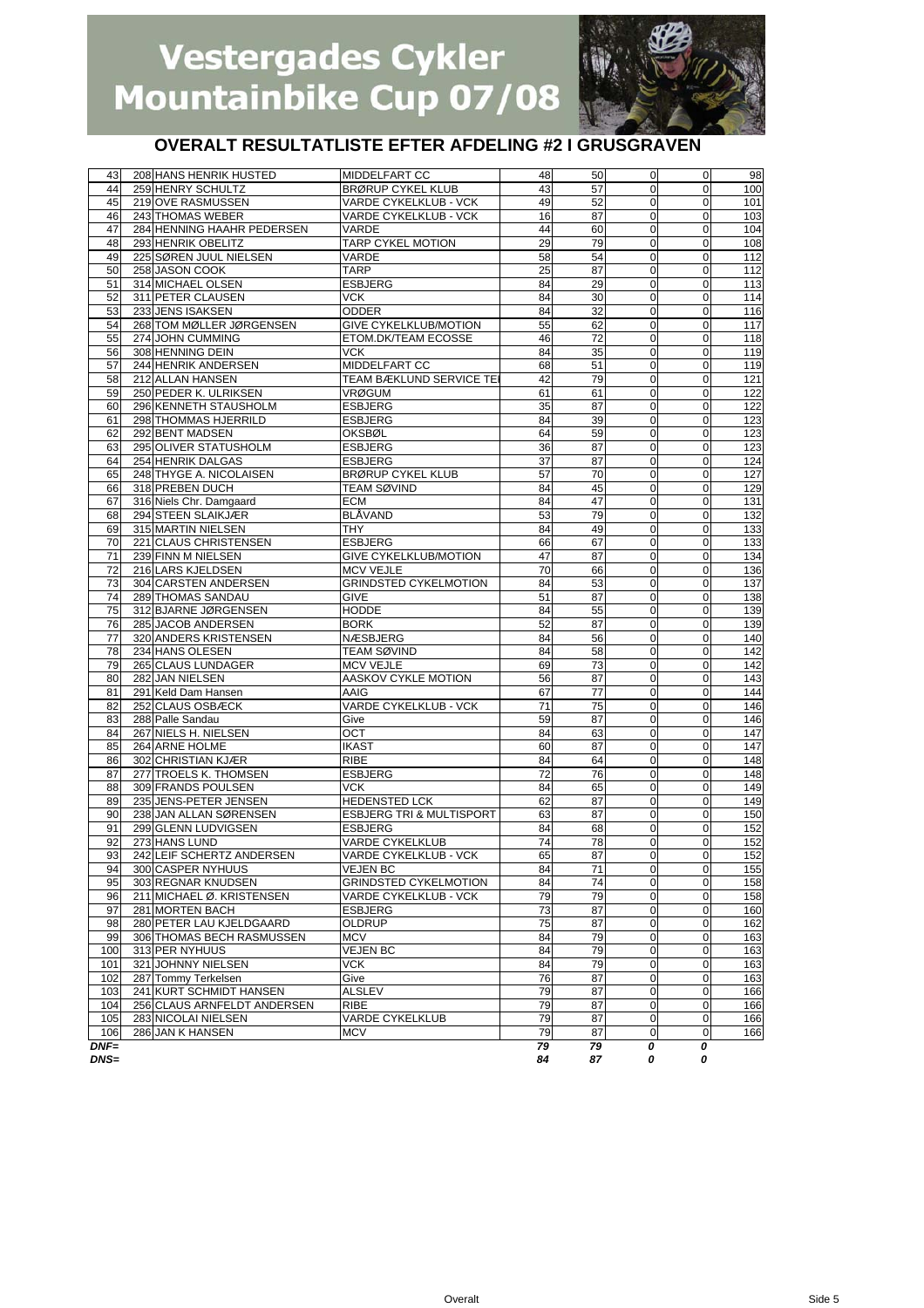

### **OVERALT RESULTATLISTE EFTER AFDELING #2 I GRUSGRAVEN**

| Klasse: SPORT  |                                           |                              |                |                |                               |                                           |                 |
|----------------|-------------------------------------------|------------------------------|----------------|----------------|-------------------------------|-------------------------------------------|-----------------|
| Plac. Nr.      | Navn                                      | Klub                         | AFD. 1         | AFD. 2         | AFD.3                         | AFD. 4                                    | Point i alt     |
| $\mathbf{1}$   | 2 CHRISTIAN SLOTH CHRISTENSEN             | VARDE CYKELKLUB - VCK        | 0,7            | 0,7            | 0                             | $\mathbf 0$                               | 1,4             |
| 2              | 29 LARS STORGAARD                         | VARDE CYKELKLUB - VCK        | $\overline{2}$ | 2              | 0                             | 0                                         | 4               |
| 3              | 51 SØREN NISSEN                           | RØDEKRO CYKELKLUB            | 3              | 6              | 0                             | $\Omega$                                  | $\overline{9}$  |
| $\overline{4}$ | 7 THOMAS LUND                             | HERNING CYKLE KLUB           | 8              | 3              | $\mathbf 0$                   | $\mathbf 0$                               | 11              |
| 5              | 5 KAJ PEDERSEN                            | VARDE CYKELKLUB - VCK        | 6              | 7              | 0                             | $\mathbf 0$                               | 13              |
| 6              | 17 NIKLAS BLACH BANGSBRO                  | VARDE CYKELKLUB - VCK        | 12             | $\overline{4}$ | $\pmb{0}$                     | $\mathbf 0$                               | 16              |
| $\overline{7}$ | 30 THOMAS W. MADSEN                       | <b>MCV VEJLE</b>             | $\overline{7}$ | 9              | $\mathbf 0$                   | $\mathbf 0$                               | 16              |
| 8              | 1 BJARNE HØJGAARD JENSEN                  | HERNING CYKLE KLUB           | 10             | 11             | $\mathbf 0$                   | $\mathbf 0$                               | 21              |
| 9              | 21 JOHNNY S.HANSEN                        | <b>HERNING CK</b>            | 17             | 5              | 0                             | 0                                         | $\overline{22}$ |
| 10             | <b>15 OLE KLEMMENSEN</b>                  | VARDE CYKELKLUB - VCK        | 14             | 10             | 0                             | 0                                         | $\overline{24}$ |
| 11             | 23 KIM BLACH                              | <b>VARDE CYKELKLUB - VCK</b> | 13             | 13             | $\mathbf 0$                   | $\mathbf{O}$                              | 26              |
| 12             | 8 NIELS-HENNING UHRE LAURIDSEN VEJEN BC   |                              | 16             | 12             | $\mathbf 0$                   | $\mathbf 0$                               | 28              |
|                | 3 KLAUS LUND                              |                              |                |                |                               |                                           |                 |
| 13             |                                           | <b>VARDE CYKELKLUB - VCK</b> | 18             | 15             | $\mathbf 0$                   | $\pmb{0}$                                 | 33              |
| 14             | 6 KARSTEN OLSEN                           | <b>FREDERICIA TRI KLUB</b>   | 19             | 17             | 0                             | $\mathbf 0$                               | 36              |
| 15             | 11 TORBEN HØJGAARD JENSEN                 | SIF CYKELKLUB                | 5              | 39             | $\mathbf 0$                   | $\mathbf 0$                               | 44              |
| 16             | 12 HENRIK CHRISTENSEN SKRALDE             | NILSENS FESTUDLEJNING        | 26             | 19             | 0                             | 0                                         | 45              |
| 17             | 26 JAN JUEL RASMUSSEN                     | VARDE CYKELKLUB - VCK        | 38             | 8              | $\mathbf 0$                   | $\mathbf 0$                               | 46              |
| 18             | 47 THOMAS AARRUP                          | <b>MCV</b>                   | 32             | 18             | $\overline{0}$                | $\mathbf 0$                               | 50              |
| 19             | 38 MATTHEW DUNCAN                         | <b>TEAM RIVETTE</b>          | $\overline{4}$ | 47             | $\mathbf 0$                   | $\mathbf 0$                               | 51              |
| 20             | 25 ROBERT LAURIDSEN                       | <b>HOLSTEBRO</b>             | 28             | 27             | $\mathbf 0$                   | 0                                         | 55              |
| 21             | 28 JAKOB GRØNNEBÆK RHODE                  | <b>CK AARHUS</b>             | 9              | 47             | 0                             | $\mathbf 0$                               | 56              |
| 22             | 20 STEEN KRUCHOV                          | VARDE CYKELKLUB - VCK        | 27             | 30             | 0                             | 0                                         | 57              |
| 23             | 52 KURT JACOBSEN                          | <b>SKJERN</b>                | 30             | 28             | 0                             | 0                                         | 58              |
| 24             | 34 STEFFEN SILLESEN                       | OCT                          | 24             | 34             | 0                             | $\mathbf 0$                               | 58              |
| 25             | 22 MORTEN MEJSEN WESTERGAARD MCV VEJLE    |                              | 11             | 47             | $\mathbf 0$                   | $\mathbf 0$                               | 58              |
| 26             | 42 MICHAEL GUDMUNDSSON                    | <b>FREDERICIA TRI</b>        | 45             | 14             | 0                             | $\mathbf 0$                               | 59              |
| 27             | 44 BO BOI                                 | <b>HXCC</b>                  | 45             | 16             | 0                             | $\mathbf 0$                               | 61              |
| 28             | 33 FREDDY KOLLER                          | ОСТ                          | 22             | 39             | $\mathbf 0$                   | $\mathbf 0$                               | 61              |
| 29             | 4 ASBJØRN KRAGH ANDERSEN                  | MIDDELFART CC                | 15             | 47             | 0                             | 0                                         | 62              |
|                |                                           | WWW.DRENGENEFRAODENS         |                | 25             |                               | $\mathbf 0$                               |                 |
| 30             | 24 JENS T. NIELSEN<br>63 RASMUS JØRGENSEN | <b>MCV</b>                   | 38             |                | $\mathbf 0$<br>$\mathbf 0$    | $\pmb{0}$                                 | 63              |
| 31             |                                           |                              | 45             | 20             |                               |                                           | 65              |
| 32             | 61 RUNE HEMMINGSEN                        | <b>TEAM HEM</b>              | 45             | 21             | $\mathbf 0$                   | $\mathbf 0$                               | 66              |
| 33             | 58 LARS DUVE JUHL                         | <b>MCV</b>                   | 45             | 22             | $\mathbf 0$                   | $\mathbf 0$                               | 67              |
| 34             | 39 RONNI JACOBSEN                         | <b>ETM</b>                   | 20             | 47             | 0                             | 0                                         | 67              |
| 35             | 66 KIM KROGH                              | <b>MCV</b>                   | 45             | 23             | 0                             | 0                                         | 68              |
| 36             | 41 KNUD JOHANSEN                          | SKJERN CYKLEKLUB             | 29             | 39             | $\pmb{0}$                     | $\mathbf 0$                               | 68              |
| 37             | 10 THOMAS SILLESEN                        | OCT                          | 21             | 47             | $\mathbf 0$                   | $\mathbf 0$                               | 68              |
| 38             | 55 BO HANSEN                              | OTK                          | 45             | 24             | $\mathbf 0$                   | $\mathbf 0$                               | 69              |
| 39             | 45 JENS SKANNERUP                         | RINGKØBIND RCC               | 23             | 47             | 0                             | 0                                         | 70              |
| 40             | 37 OLE BRANG                              | <b>MCV</b>                   | 45             | 26             | 0                             | $\mathbf 0$                               | 71              |
| 41             | 36 KIM MØLLER                             | SNEJBJERG MOTION             | 33             | 39             | 0                             | 0                                         | $\overline{72}$ |
| 42             | 32 STEINBJØRN HANSEN                      | LE PEDALEUR - ODENSE         | 25             | 47             | 0                             | $\mathbf 0$                               | 72              |
| 43             | 35 ARNE SCHLÜTER                          | VARDE CYKEL KLUB             | 38             | 35             | 0                             | $\mathbf 0$                               | 73              |
| 44             | 19 CLAUS VINNICH                          | <b>VEJEN BC</b>              | 45             | 29             | 0                             | $\mathbf 0$                               | 74              |
| 45             | 14 BENT KOUDAL                            | VARDE CYKELKLUB - VCK        | 45             | 31             | $\mathbf 0$                   | $\mathbf 0$                               | 76              |
| 46             | 49 MICHAEL PEDERSEN                       | ODENSE                       | 38             | 38             | 0                             | $\mathbf 0$                               | 76              |
| 47             | 57 CHRISTOFER SCHRØDER                    | OTK                          | 45             | 32             | 0                             | 0                                         | $\overline{77}$ |
| 48             | 56 JOHAN CHRISTIAN CLASEN                 | LE PEDALEUR DE CHARME        | 45             | 33             | 0                             | 0                                         | 78              |
| 49             | 13 JAN KORTSEN                            | ODENSE                       | 31             | 47             | $\pmb{0}$                     | $\mathbf{O}$                              | 78              |
| 50             | 62 JONAS RASMUSSEN                        | MIDDELFART CC                |                | 36             |                               |                                           |                 |
|                | 64 ELI CHRISTIANSEN                       |                              | 45             |                | $\overline{0}$<br>$\mathbf 0$ | $\overline{0}$<br>$\overline{\mathbf{0}}$ | 81              |
| 51             |                                           | TSF                          | 45             | 36             |                               |                                           | 81              |
| 52             | 43 CHRISTIAN FAARTOFT                     | SKJERN CYKLEKLUB             | 34             | 47             | 0                             | $\mathbf 0$                               | 81              |
| 53             | 65 PER BECK                               | <b>SØNDERBORG</b>            | 45             | 37             | $\mathbf 0$                   | $\overline{0}$                            | 82              |
| 54             | 40 PETER MATHIASEN                        | <b>IKAST MOTION</b>          | 35             | 47             | $\mathbf 0$                   | $\mathbf 0$                               | 82              |
| 55             | 59 ROGER OINAS LARSEN                     | LE PEDALEUR DE CHARME        | 45             | 38             | $\mathbf 0$                   | $\mathbf 0$                               | 83              |
| 56             | 9 SØREN BIRKEMOSE                         | SVENDBORG CC                 | 36             | 47             | $\pmb{0}$                     | $\overline{0}$                            | 83              |
| 57             | 54 CHRISTOFFER LEHMANN                    | <b>MCV</b>                   | 45             | 39             | $\mathbf 0$                   | $\mathbf 0$                               | 84              |
| 58             | 46 FINN AGERBO                            | HCK                          | 37             | 47             | $\mathbf 0$                   | $\overline{0}$                            | 84              |
| 59             | 16 SONNY HANSEN                           | VARDE CYKELKLUB - VCK        | 38             | 47             | 0                             | $\mathbf 0$                               | 85              |
| 60             | 50 ANDERS FIALLA                          | ODENSE                       | 38             | 47             | 0                             | $\overline{0}$                            | 85              |
| 61             | 53 SVEND KRISTENSEN                       | <b>HERNING CK</b>            | 38             | 47             | 0                             | $\mathbf 0$                               | 85              |
| $DNF=$         |                                           |                              | 38             | 39             | 0                             | 0                                         |                 |

*DNS= 45 47 0 0*

Overalt Side 6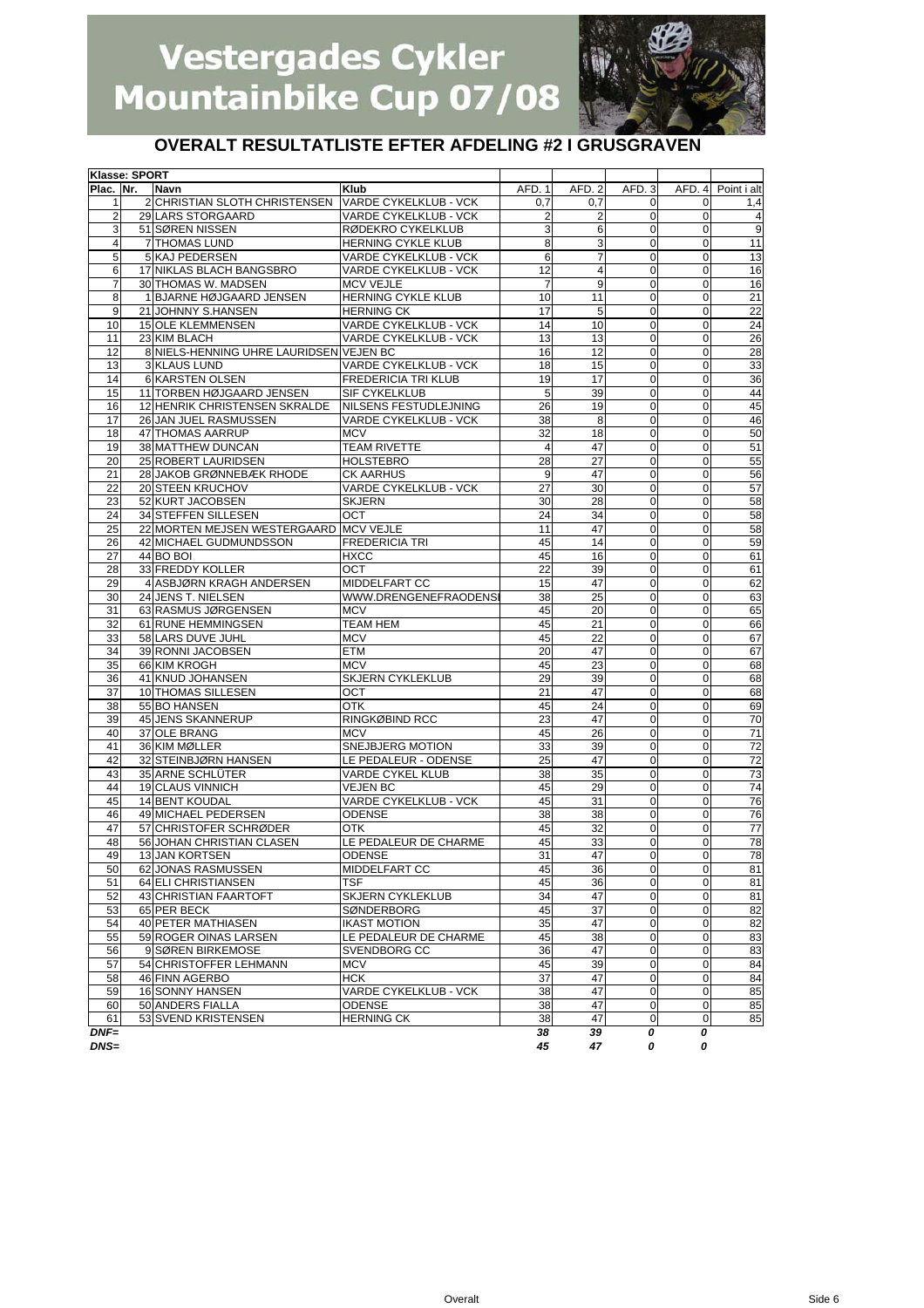

### **OVERALT RESULTATLISTE EFTER AFDELING #2 I GRUSGRAVEN**

|                | Klasse: UNGDOM |                                             |                              |                 |                 |             |                  |                 |
|----------------|----------------|---------------------------------------------|------------------------------|-----------------|-----------------|-------------|------------------|-----------------|
| Plac. Nr.      |                | <b>Navn</b>                                 | <b>Klub</b>                  | AFD. 1          | AFD.2           | AFD. 3      | AFD. 4           | Point i alt     |
|                |                | 504 SIMON PEDERSEN (12 ÅR)                  | VARDE CYKELKLUB - VCK        | 0.7             | 0,7             | $\Omega$    | 0                | 1,4             |
| $\overline{2}$ |                | 503 NICHLAS RASMUSSEN (13 ÅR)               | <b>VARDE CYKELKLUB - VCK</b> | $\overline{2}$  | $\overline{2}$  | 0           | 0                | 4               |
| 3              |                | 518 JONAS KOLLER                            | OKSBØL CYKELKLUB             | 3               | 3               | $\Omega$    | $\Omega$         | 6               |
| 4              |                | 513 SIGURD KLEMMENSEN (12 ÅR)               | <b>VARDE CYKELKLUB - VCK</b> | 6               | 5               | 0           | 0                | 11              |
| 5              |                | 521 CHRISTIAN OLESEN (14 ÅR)                | <b>RCYC</b>                  | 5               | 9               | 0           | $\mathbf 0$      | 14              |
| 6              |                | 507 JESPER SLOTH CHRISTENSEN (14 LUNDERSKOV |                              | 12              | $\overline{4}$  | 0           | 0                | 16              |
| 7              |                | 502 NICOLAI LYHNE (12 ÅR)                   | VARDE CYKELKLUB - VCK        | 9               | 8               | 0           | 0                | $\overline{17}$ |
| 8              |                | 516 CHRISTIAN LUNDAGER (13 ÅR)              | <b>MCV VEJLE</b>             | $\overline{4}$  | 13              | $\Omega$    | $\Omega$         | 17              |
| 9              |                | 523 ADAM K. BANG (14 ÅR)                    | <b>VARDE</b>                 | 14              | 11              | 0           | 0                | 25              |
| 10             |                | 509 ANNEMETTE K. HANSEN (12 ÅR)             | TEAM BÆKLUND SERVICE TE      | 16              | 10              | 0           | 0                | $\overline{26}$ |
| 11             |                | 510 MADS WEBER (12 ÅR)                      | <b>VARDE CYKELKLUB - VCK</b> | $\overline{7}$  | 23              | 0           | 0                | 30              |
| 12             |                | 526 HENRIK WELTZ (13 ÅR)                    | TEAM MINUS 80                | 8               | 23              | 0           | 0                | 31              |
| 13             |                | 530 NIELS BECH RASMUSSEN (12 ÅR)            | <b>MCV</b>                   | $\overline{25}$ | 6               | $\mathbf 0$ | $\mathbf 0$      | 31              |
| 14             |                | 514 JESPER SCHULTZ (11ÅR)                   | <b>BRØRUP CYKEL KLUB</b>     | 11              | 21              | 0           | $\Omega$         | 32              |
| 15             |                | 522 NIELS SVANE NIELSEN (11 ÅR)             | OKSBØL CYKEL TEAM            | 25              | $\overline{7}$  | 0           | 0                | 32              |
| 16             |                | 524 TOBIAS SKANNERUP (12 ÅR)                | <b>HCK</b>                   | 10              | 23              | 0           | $\mathbf 0$      | 33              |
| 17             |                | 501 EMIL HUSTED (12 ÅR)                     | <b>MIDDELFART CC</b>         | 13              | $\overline{23}$ | 0           | 0                | 36              |
| 18             |                | 515 KRISTOFFER LAURIDSEN (12 ÅR)            | <b>SIG</b>                   | 18              | 18              | 0           | 0                | $\frac{36}{37}$ |
| 19             |                | 505 JONAS STIG ANDERSEN (10 ÅR)             | VARDE                        | 25              | 12              | 0           | $\Omega$         |                 |
| 20             |                | 520 MADS LUND (12 ÅR)                       | <b>VARDE CYKELKLUB</b>       | 21              | 16              | 0           | 0                | 37              |
| 21             |                | 506 MATHIAS MOESGAARD (13 ÅR)               | <b>VARDE CYKELKLUB - VCK</b> | 15              | 23              | 0           | 0                | 38              |
| 22             |                | 512 LASSE NAJBJERG (12 ÅR)                  | <b>VARDE CYKELKLUB - VCK</b> | 17              | 21              | 0           | 0                | 38              |
| 23             |                | 519 MICHAEL VIND NIELSEN (12 ÅR)            | OCT                          | 19              | 20              | 0           | 0                | 39              |
| 24             |                | 532 EBBE BROCH                              | <b>ALSLEV</b>                | $\overline{25}$ | 14              | 0           | $\mathbf 0$      | 39              |
| 25             |                | 511 NIELS C. BØDKER (11 ÅR)                 | <b>ESBJERG CYKEL RING</b>    | 23              | 17              | 0           | $\Omega$         | 40              |
| 26             |                | 531 ALEXANDER LARSEN (12 ÅR)                | <b>VCK</b>                   | 25              | 15              | 0           | $\Omega$         | 40              |
| 27             |                | 517 ANDREAS JEPSEN (12 ÅR)                  | <b>VARDE</b>                 | 22              | 19              | $\mathbf 0$ | $\mathbf 0$      | 41              |
| 28             |                | 508 MARTIN LETH KJELDSEN (11 ÅR)            | <b>MCV VEJLE</b>             | 20              | 23              | 0           | $\Omega$         | 43              |
| 29             |                | 525 THOMAS WELTZ (11 ÅR)                    | <b>TEAM MINUS 80</b>         | 24              | 23              | $\mathbf 0$ | 0                | 47              |
| 30             |                | 527 EMIL NORS NORDES (11 år)                | <b>MCV</b>                   | 25              | 23              | 0           | $\mathbf{O}$     | 48              |
| $DNF=$         |                |                                             |                              | 25              | 21              | 0           | $\boldsymbol{0}$ |                 |
| $DNS=$         |                |                                             |                              | 25              | 23              | 0           | $\Omega$         |                 |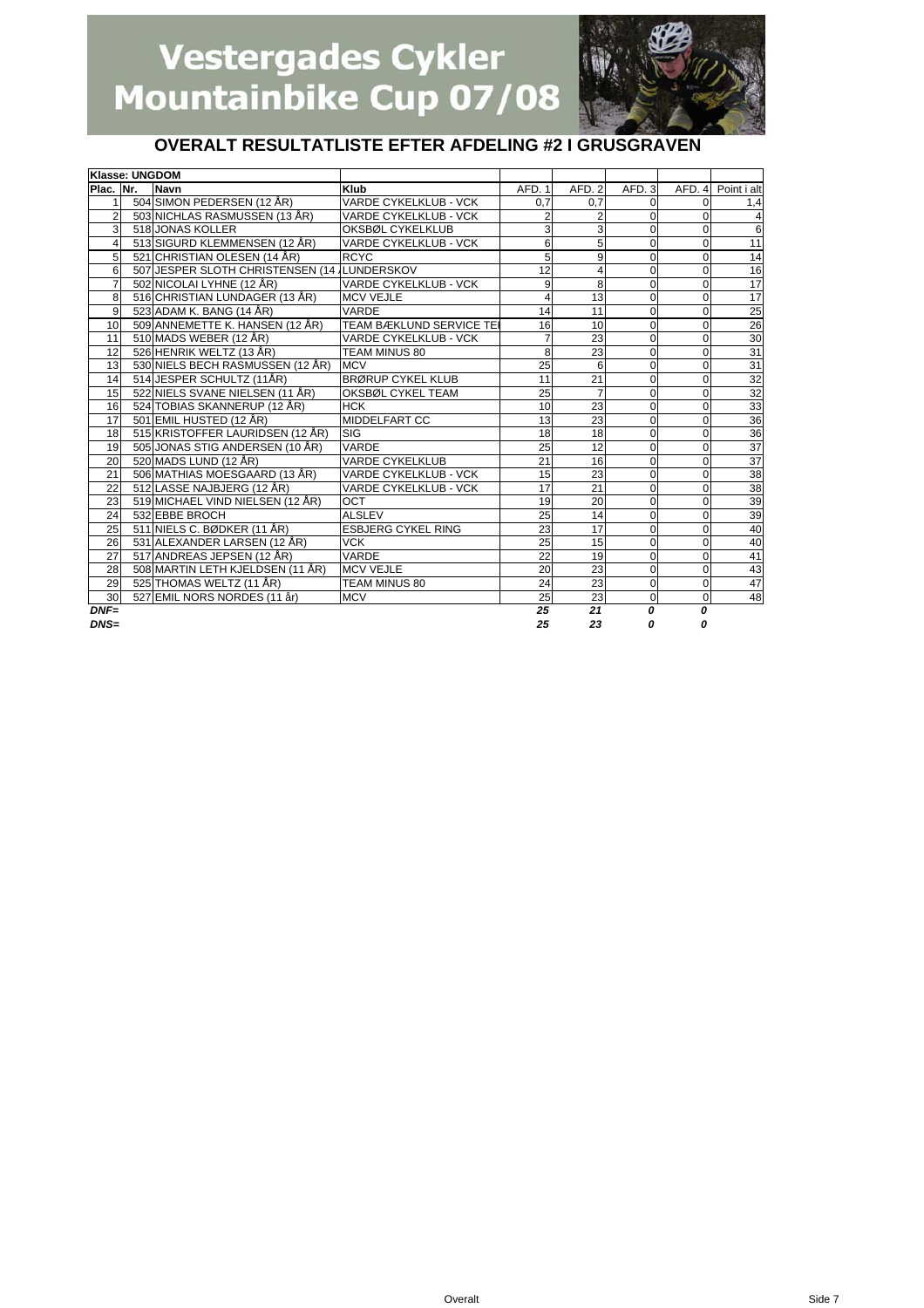

#### **Resultater af Afdeling #3 - BLÅBJERG 13-01-08**

| Klasse: BØRN         |     |                                                               |                                         |                    |                    |                    |                      |
|----------------------|-----|---------------------------------------------------------------|-----------------------------------------|--------------------|--------------------|--------------------|----------------------|
| Placering            | Nr. | Navn                                                          | Klub                                    | Lap 1:             | $Lap2$ :           | Total:             |                      |
|                      |     | 617 SIMON ANDREASSEN (10 ÅR)                                  | <b>CYCLING ODENSE</b>                   | 16:08.3            | 14:48,0            | 30:56,2            |                      |
| $\overline{c}$       |     | 611 RASMUS BECK KNUDSEN (10 ÅR)                               | <b>ESBJERG CYKEL RING</b>               | 16:11,2            | 15:02,5            | 31:13.7            |                      |
| 3                    |     | 606 CHRISTIAN STORGAARD (9 ÅR)                                | <b>VARDE CYKELKLUB - VCK</b>            | 16:00,9            | 16:13,7            | 32:14,5            |                      |
| 4                    |     | 618 ANTHON CHARMIG (9 ÅR)                                     | <b>CK AAHUS</b>                         | 16:25,8            | 17:26,6            | 33:52,4            |                      |
| 5                    |     | 620 MIKKEL FRØLICH HONORE (10 ÅR)                             | MIDDELFART CC                           | 17:39,2            | 18:36,6            | 36:15,8            |                      |
| 6                    |     | 619 ANDERS MIELKE (10 ÅR)                                     | ROSKILDE CYKEL RING                     | 18:32,1            | 18:03,1            | 36:35,2            |                      |
|                      |     | 622 ANDERS PETER ELLINGSØE (9 ÅR)                             | <b>MCV</b>                              | 18:35,3            | 18:06,0            | 36:41.2            |                      |
| 8                    |     | 610 IDA KRAGH ANDERSEN (10 ÅR)                                | MIDDELFART CC                           | 19:36,1            | 20:02,7            | 39:38,8            |                      |
| 9                    |     | 615 EMIL BROCH (9 ÅR)                                         | <b>ALSLEV</b>                           | 20:08,2            | 19:48,6            | 39:56.8            |                      |
| 10                   |     | 603 KAARE Ø. KRISTENSEN (8 ÅR)                                | SIG                                     | 20:50,3            | 22:05,8            | 42:56,1            |                      |
| 11                   |     | 612 MATHIAS M. KRISTENSEN (9 ÅR)                              | <b>ESBJERG CYKEL RING</b>               | 21:04.2            | 22:46.8            | 43:50.9            |                      |
| 12                   |     | 601 ANDERS LETH KJELDSEN (9 ÅR)                               | <b>MCV VEJLE</b>                        | 22:45,8            | 22:22,2            | 45:08,0            |                      |
| 13                   |     | 607 NICOLAY STORGAARD (7 ÅR)                                  | VARDE CYKELKLUB - VCK                   | 23:30,5            | 23:06,6            | 46:37,1            |                      |
| 14                   |     | 623 ANNE NOE LAUSEN                                           | <b>BRANDE</b>                           | 23:55,1            | 23:09.2            | 47:04.3            |                      |
| 15                   |     | 605 ARNE BIRKEMOSE (9 ÅR)                                     | SVENDBORG CC                            | 26:27,1            | 22:38,2            | 49:05.4            |                      |
| 16                   |     | 616 ANDREAS MATHIESEN (9 ÅR)                                  | <b>ALSLEV</b>                           | 23:42,2            | 25:26,3            | 49:08.4            |                      |
| 17                   |     | 608 MIKKEL SCHMIDT HANSEN (10 ÅR)                             | <b>ALSLEV</b>                           | 25:02,0            | 28:26,1            | 53:28,1            |                      |
| 18                   |     | 613 MALTE SKANNERUP (9 ÅR)                                    | <b>RINGKØBING</b>                       | <b>DNF</b>         |                    |                    |                      |
| 18                   |     | 602 EMIL LUND (6 ÅR)                                          | <b>ESBJERG</b>                          | <b>DNF</b>         |                    |                    |                      |
| 20                   |     | 604 CHARLOTTE K. HANSEN (9 ÅR)                                | TEAM BÆKLUND SERVICE TEKNIK             | <b>DNS</b>         |                    |                    |                      |
|                      |     |                                                               |                                         |                    |                    |                    |                      |
| Klasse: UNGDOM       |     |                                                               |                                         |                    |                    |                    |                      |
| <b>Placering</b>     |     | Nr. Navn                                                      | Klub                                    | Lap 1:             | $Lap2$ :           | Lap 3: Total:      |                      |
|                      |     | 504 SIMON PEDERSEN (12 ÅR)                                    | VARDE CYKELKLUB - VCK                   | 12:56,5            | 12:33,5            | 13:22.9            | 00:38:53             |
| $\overline{2}$<br>3  |     | 503 NICHLAS RASMUSSEN (13 ÅR)                                 | VARDE CYKELKLUB - VCK                   | 12:54,5            | 13:05,2            | 13:37,1            | 00:39:37             |
|                      |     | 524 TOBIAS SKANNERUP (12 ÅR)                                  | <b>HCK</b>                              | 13:43,9            | 14:23,4            | 14:23.8            | 00:42:31             |
| 4                    |     | 533 VALENTIN NØRGAARD (12 ÅR)<br>521 CHRISTIAN OLESEN (14 ÅR) | <b>HERNING CYKELKLUB</b><br><b>RCYC</b> | 14:21,0<br>15:00,6 | 14:21,0<br>14:51,6 | 15:24,1<br>15:10,5 | 00:44:06<br>00:45:03 |
| 6                    |     | 510 MADS WEBER (12 ÅR)                                        | VARDE CYKELKLUB - VCK                   | 15:03,0            | 15:02,5            | 15:33,3            | 00:45:39             |
| $\overline{7}$       |     | 513 SIGURD KLEMMENSEN (12 ÅR)                                 | VARDE CYKELKLUB - VCK                   | 15:12,6            | 15:41,0            | 16:13,4            | 00:47:07             |
| 8                    |     | 502 NICOLAI LYHNE (12 ÅR)                                     | VARDE CYKELKLUB - VCK                   | 16:05,0            | 15:50,6            | 15:34.4            | 00:47:30             |
| 9                    |     | 523 ADAM K. BANG (14 ÅR)                                      | VARDE                                   | 17:02,1            | 16:40,8            | 16:32,8            | 00:50:16             |
| 10                   |     | 535 MADS KROG NIELSEN (12 ÅR)                                 | HERNING CYKLE KLUB                      | 16:15,3            | 17:21,6            | 17:17.8            | 00:50:55             |
| 11                   |     | 536 NIKLAS EG (13 ÅR)                                         | HERNING CYKLE KLUB                      | 16:15,3            | 17:21,6            | 17:20,0            | 00:50:57             |
| 12                   |     | 505 JONAS STIG ANDERSEN (10 ÅR)                               | VARDE                                   | 16:21,2            | 17:26,4            | 17:47.0            | 00:51:35             |
| 13                   |     | 522 NIELS SVANE NIELSEN (11 ÅR)                               | OKSBØL CYKEL TEAM                       | 16:17,4            | 17:22,4            | 17:56,0            | 00:51:36             |
| 14                   |     | 512 LASSE NAJBJERG (12 ÅR)                                    | VARDE CYKELKLUB - VCK                   | 17:03,7            | 17:12,3            | 18:04,2            | 00:52:20             |
| 15                   |     | 501 EMIL HUSTED (12 ÅR)                                       | MIDDELFART CC                           | 18:59,7            | 18:22,7            | 17:57,7            | 00:55:20             |
| 16                   |     | 519 MICHAEL VIND NIELSEN (12 ÅR)                              | OCT                                     | 18:36,8            | 19:10,7            | 17:51,0            | 00:55:38             |
| 17                   |     | 509 ANNEMETTE K. HANSEN (12 ÅR)                               | TEAM BÆKLUND SERVICE TEKNIK             | 16:59,7            | 19:00,8            | 19:42,5            | 00:55:43             |
| 18                   |     | 531 ALEXANDER LARSEN (12 ÅR)                                  | VCK                                     | 19:10,8            | 20:14,1            | 21:25,8            | 01:00:51             |
| 19                   |     | 508 MARTIN LETH KJELDSEN (11 ÅR)                              | <b>MCV VEJLE</b>                        | 21:02,6            | 20:25,0            | 21:50,6            | 01:03:18             |
| 20                   |     | 515 KRISTOFFER LAURIDSEN (12 ÅR)                              | SIG                                     | 20:44,3            | 21:58,9            | 21:43,2            | 01:04:26             |
| 21                   |     | 520 MADS LUND (12 ÅR)                                         | <b>VARDE CYKELKLUB</b>                  | 20:59,9            | 22:53,7            | 23:11.6            | 01:07:05             |
| 22                   |     | 517 ANDREAS JEPSEN (12 ÅR)                                    | VARDE                                   | 20:31,4            | 23:31,5            | 25:38,6            | 01:09:42             |
| 23                   |     | 507 JESPER SLOTH CHRISTENSEN (14 ÅR)                          | LUNDERSKOV                              | <b>DNF</b>         |                    |                    |                      |
| 23                   |     | 516 CHRISTIAN LUNDAGER (13 ÅR)                                | MCV VEJLE                               | <b>DNF</b>         |                    |                    |                      |
| 25                   |     | 537 NICOLAI HUMMELSHØJ                                        | <b>HERNING CK</b>                       | <b>DNS</b>         |                    |                    |                      |
| 25                   |     | 518 JONAS KOLLER (12 ÅR)                                      | ОСТ                                     | <b>DNS</b>         |                    |                    |                      |
| 25                   |     | 530 NIELS BECH RASMUSSEN (12 ÅR)                              | <b>MCV</b>                              | <b>DNS</b>         |                    |                    |                      |
| 25                   |     | 511 NIELS C. BØDKER (11 ÅR)                                   | <b>ESBJERG CYKEL RING</b>               | <b>DNS</b>         |                    |                    |                      |
| 25                   |     | 532 EBBE BROCH (12 ÅR)                                        | <b>ALSLEV</b>                           | <b>DNS</b>         |                    |                    |                      |
|                      |     |                                                               |                                         |                    |                    |                    |                      |
| <b>Klasse: DAMER</b> |     |                                                               |                                         |                    |                    |                    |                      |
| Placering            | Nr. | Navn                                                          | Klub                                    | Lap 1:             | Total:             |                    |                      |
| 1                    |     | 413 FIE DEGN ANDERSEN                                         | нск                                     | 00:52:17,8         | 00:52:17,8         |                    |                      |
| $\overline{2}$       |     | 409 TINE HANSEN                                               | TEAM FIT4RUN - ODENSE                   | 00:52:58,7         | 00:52:58,7         |                    |                      |
| 3                    |     | 408 ANNI PLAUBORG                                             | TEAM FIT4RUN - ODENSE                   | 00:54:05,5         | 00:54:05,5         |                    |                      |
| 4                    |     | 406 ANNE-METTE MORTENSEN                                      | TEAM FIT4RUN - ODENSE                   | 00:55:00,4         | 00:55:00,4         |                    |                      |
| 5                    |     | 414 NINA SCHULZ NIELSEN                                       | <b>HCK</b>                              | 00:57:00,0         | 00:57:00,0         |                    |                      |
| 6                    |     | 401 BETTINA S. CLAUSEN                                        | TEAM BÆKLUND SERVICE TEKNIK             | 01:03:28,0         | 01:03:28,2         |                    |                      |
| 7                    |     | 410 BODIL NIELSEN                                             | AAIG ATLETIK OG TRIATHLON               | 01:05:06,3         | 01:05:06,3         |                    |                      |
| 8                    |     | 402 MAJA KRAGH ANDERSEN                                       | MIDDELFART CC                           | 01:09:01,5         | 01:09:01,5         |                    |                      |

7 410 BODIL NIELSEN AAIG ATLETIK OG TRIATHLON 01:05:06,3 01:05:06,3 8 402 MAJA KRAGH ANDERSEN MIDDELFART CC 01:09:01,5 01:09:01,5 9 412 SUSSI GUDMUNDSSON FREDERICIA TRI 01:10:02,0 01:10:02,0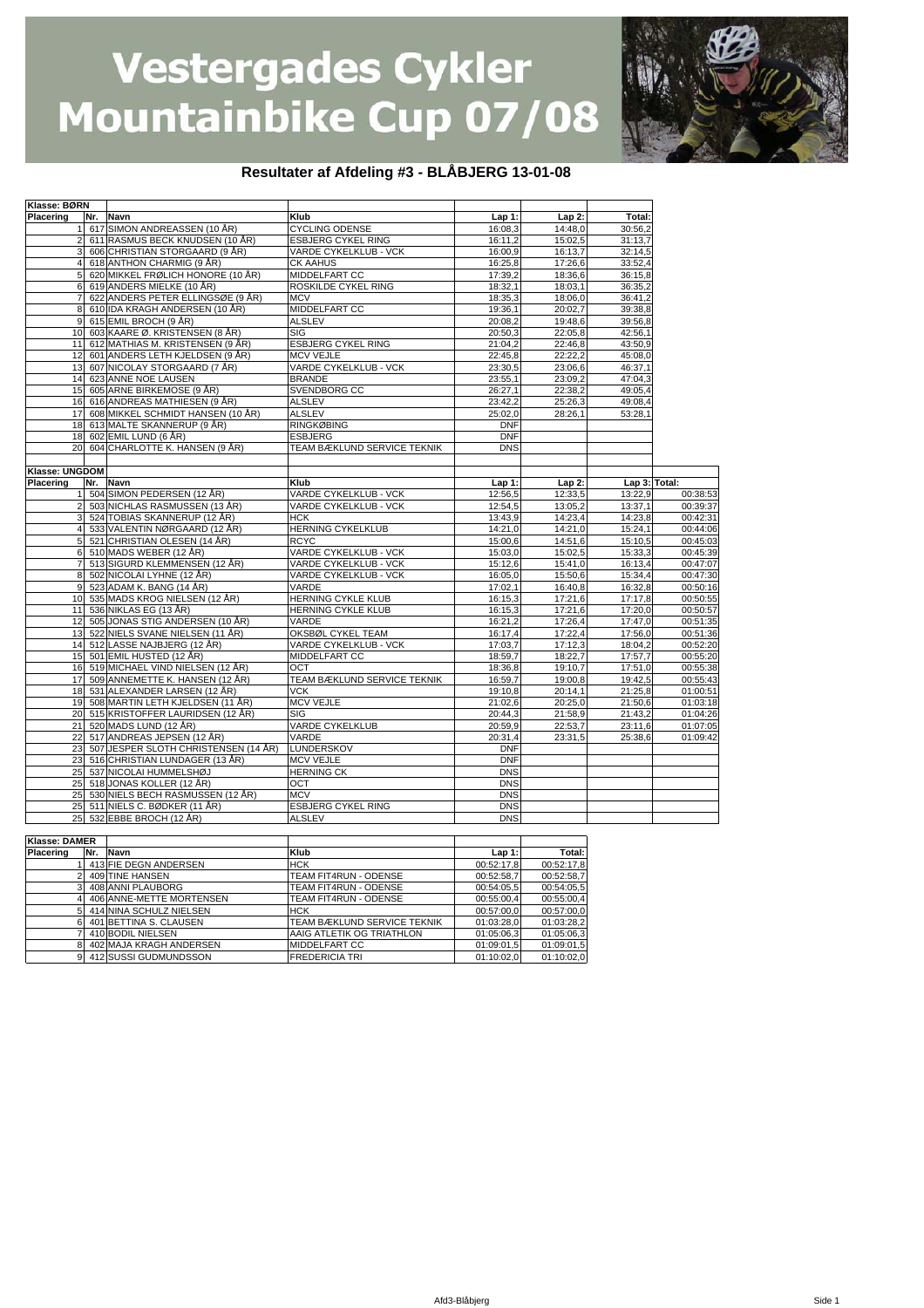

#### **Resultater af Afdeling #3 - BLÅBJERG 13-01-08**

| Klasse: MOTION |     |                              |                                     |          |          |          |
|----------------|-----|------------------------------|-------------------------------------|----------|----------|----------|
| Placering      | Nr. | Navn                         | Klub                                | $Lap1$ : | $Lap2$ : | Total:   |
| 11             |     | 290 KRISTOFFER JENSEN        | <b>MCV</b>                          | 00:42:21 | 00:42:43 | 01:25:04 |
| $\overline{2}$ |     | 236 TONNES UHD JEPSEN        | VARDE CYKELKLUB                     | 00:42:29 | 00:43:12 | 01:25:41 |
|                |     | 330 NIELS BJØRNSTEEN         |                                     |          | 00:44:44 | 01:28:01 |
| 3              |     |                              | MCV - BJORNSTEEN INC.               | 00:43:17 |          |          |
| 4 <sup>1</sup> |     | 224 SØREN KRAGH ANDERSEN     | MIDDELFART CC                       | 00:43:10 | 00:45:23 | 01:28:33 |
| 5              |     | 301 ULRIK ANDREASSEN         | <b>MTBCHAT</b>                      | 00:44:52 | 00:43:47 | 01:28:39 |
| 6              |     | 260 SØREN Ø JEPSEN           | VARDE                               | 00:45:08 | 00:44:29 | 01:29:37 |
| $\overline{7}$ | 202 | <b>OLE KRISTENSEN</b>        | VARDE CYKELKLUB - VCK               | 00:44:27 | 00:45:14 | 01:29:41 |
| 8              | 237 | <b>KARSTEN AAGAARD</b>       | TARP CYKEL MOTION                   | 00:44:29 | 00:45:15 | 01:29:44 |
| 9              | 255 | LARS R. SEVERINSEN           | VARDE CYKEL KLUB                    | 00:44:51 | 00:47:30 | 01:32:20 |
| 10             | 321 | JOHNNY NIELSEN               | <b>VCK</b>                          | 00:45:51 | 00:46:33 | 01:32:24 |
| 11             |     | 251 PER FRØKJÆR              | VARDE CYKELKLUB - VCK               | 00:46:21 | 00:47:00 | 01:33:21 |
|                |     |                              |                                     |          |          |          |
| 12             |     | 263 KIM JØRGENSEN            | VCK                                 | 00:46:01 | 00:47:23 | 01:33:24 |
| 13             |     | 246 TORBEN NIELSEN           | <b>GIVE CYKELKLUB</b>               | 00:46:33 | 00:47:59 | 01:34:32 |
| 14             |     | 269 PER TRANS                | <b>TJØRRINGCYKELMOTION</b>          | 00:47:47 | 00:47:53 | 01:35:40 |
| 15             |     | 217 KENNET JESSEN            | VARDE CYKELKLUB - VCK               | 00:46:55 | 00:48:49 | 01:35:44 |
| 16             |     | 232 ERIK JØRGENSEN           | VARDE CYKELKLUB                     | 00:46:19 | 00:49:48 | 01:36:07 |
| 17             |     | 272 JESPER JAKOBSEN          | AAIG ATLETIK OG TRIATHLON           | 00:48:47 | 00:47:45 | 01:36:31 |
| 18             |     | 215 MARTIN KROG              | VARDE CYKELKLUB - VCK               | 00:48:09 | 00:48:27 | 01:36:36 |
| 19             |     | 230 ORLA ANDERSEN            | VARDE CYKELKLUB - VCK               | 00:46:22 | 00:50:37 | 01:36:59 |
| 20             |     | 308 HENNING DEIN             | <b>VCK</b>                          | 00:47:42 | 00:49:37 | 01:37:19 |
|                |     |                              |                                     |          |          |          |
| 21             |     | 222 POUL ERIK LYHNE          | VARDE CYKELKLUB - VCK               | 00:48:43 | 00:48:57 | 01:37:40 |
| 22             |     | 311 PETER CLAUSEN            | <b>VCK</b>                          | 00:47:20 | 00:50:30 | 01:37:50 |
| 23             |     | 249 BRIAN BUSCH              | VARDE CYKELKLUB - VCK               | 00:47:12 | 00:50:57 | 01:38:09 |
| 24             |     | 275 MORTEN M. KRISTENSEN     | VARDE CYKELKLUB VCK                 | 00:48:56 | 00:49:40 | 01:38:36 |
| 25             |     | 220 KARSTEN K. HANSEN        | TEAM BÆKLUND SERVICE TEKNIK         | 00:49:19 | 00:49:39 | 01:38:57 |
| 26             |     | 262 NIELS BERGHOLT JØRGENSEN | TISTRUP CYKELMOTION                 | 00:49:13 | 00:50:01 | 01:39:13 |
| 27             |     | 332 MADS RAVN                | <b>TEAM ANNEBERG</b>                | 00:50:56 | 00:49:44 | 01:40:40 |
| 28             |     | 207 FINN GUDMUNDSSON         | FREDERICIA TRI                      | 00:50:03 | 00:50:43 | 01:40:47 |
| 29             |     | 279 MOGENS FALK NIELSEN      | WWW. CEMASAGER.DK                   | 00:51:03 | 00:50:11 | 01:41:14 |
|                |     | 243 THOMAS WEBER             | VARDE CYKELKLUB - VCK               |          |          |          |
| 30             |     |                              |                                     | 00:51:13 | 00:51:03 | 01:42:17 |
| 31             |     | 278 MORTEN FALK NIELSEN      | WWW.CEMASSAGE.DK                    | 00:46:59 | 00:55:30 | 01:42:29 |
| 32             | 233 | <b>JENS ISAKSEN</b>          | ODDER                               | 00:50:52 | 00:51:38 | 01:42:31 |
| 33             |     | 294 STEEN SLAIKJÆR           | BLÅVAND                             | 00:51:11 | 00:51:49 | 01:42:59 |
| 34             |     | 201 BRUNO ANDERSEN           | VARDE CYKELKLUB - VCK               | 00:52:09 | 00:50:55 | 01:43:04 |
| 35             |     | 316 Niels Chr. Damgaard      | <b>ECM</b>                          | 00:50:58 | 00:52:08 | 01:43:06 |
| 36             |     | 209 HANS JØRN CHRISTENSEN    | VARDE CYKELKLUB - VCK               | 00:52:05 | 00:51:18 | 01:43:23 |
| 37             |     | 247 HANS CHR. SCHMIDT        | VARDE CYKELKLUB - VCK               | 00:50:48 | 00:52:46 | 01:43:34 |
| 38             |     | 333 CLAUS TERMANSEN          | <b>VCK</b>                          | 00:56:06 | 00:47:31 | 01:43:37 |
|                |     |                              |                                     |          |          |          |
| 39             | 212 | <b>ALLAN HANSEN</b>          | TEAM BÆKLUND SERVICE TEKNIK         | 00:51:50 | 00:51:56 | 01:43:46 |
| 40             |     | 239 FINN M NIELSEN           | GIVE CYKELKLUB/MOTION               | 00:52:11 | 00:52:04 | 01:44:15 |
| 41             |     | 206 PEDER KR. JENSEN         | OUTRUP                              | 00:52:41 | 00:51:39 | 01:44:19 |
| 42             |     | 223 JAN B PEDERSEN           | TEAM SØVIND                         | 00:52:07 | 00:54:39 | 01:46:46 |
| 43             |     | 338 JAN OTTOSEN              | RIBE CYKELLAGER                     | 00:52:04 | 00:55:21 | 01:47:25 |
| 44             |     | 266 POUL ERIK FRIIS          | <b>EUROMASTER</b>                   | 00:52:20 | 00:55:20 | 01:47:40 |
| 45             |     | 284 HENNING HAAHR PEDERSEN   | VARDE                               | 00:55:15 | 00:52:31 | 01:47:46 |
| 46             |     | 276 HENRIK OLESEN            | <b>RCYC</b>                         | 00:55:15 | 00:52:50 | 01:48:05 |
| 47             |     | 204 LARS-ERIK KREBS          | <b>VRØGUM</b>                       | 00:52:39 | 00:55:44 | 01:48:22 |
| 48             |     | 329 KEN LARSEN               |                                     |          |          |          |
|                |     |                              | <b>HCK</b>                          | 00:51:43 | 00:57:01 | 01:48:44 |
| 49             |     | 305 DAVID SØRENSEN           | <b>GIVE</b>                         | 00:54:40 | 00:54:09 | 01:48:48 |
| 50             |     | 327 ERLING ANDERSEN          | TISTRUP CYKEL MOTION                | 00:54:34 | 00:54:18 | 01:48:52 |
| 51             |     | 219 OVE RASMUSSEN            | VARDE CYKELKLUB - VCK               | 00:54:36 | 00:54:43 | 01:49:19 |
| 52             |     | 231 HENNING NIELSEN          | VARDE CYKELKLUB - VCK               | 00:53:49 | 00:55:59 | 01:49:47 |
| 53             |     | 259 HENRY SCHULTZ            | BRØRUP CYKEL KLUB                   | 00:55:08 | 00:55:33 | 01:50:41 |
| 54             |     | 318 PREBEN DUCH              | TEAM SØVIND                         | 00:55:05 | 00:55:41 | 01:50:46 |
| 55             |     | 268 TOM MØLLER JØRGENSEN     | GIVE CYKELKLUB/MOTION               | 00:56:04 | 00:56:58 | 01:53:02 |
| 56             |     | 244 HENRIK ANDERSEN          | MIDDELFART CC                       | 00:54:22 | 00:59:01 | 01:53:24 |
|                |     |                              |                                     |          |          |          |
| 57             |     | 271 LARS THØGERSEN           | VARDE                               | 00:51:36 | 01:01:55 | 01:53:31 |
| 58             |     | 253 KENNETH KJELDSEN         | VARDE CYKELKLUB - VCK               | 00:54:16 | 00:59:37 | 01:53:53 |
|                |     | 59 238 JAN ALLAN SØRENSEN    | <b>ESBJERG TRI &amp; MULTISPORT</b> | 00:58:31 | 00:55:44 | 01:54:15 |
|                |     | 60 286 JAN K. HANSEN         | <b>VEJLE MCV</b>                    | 00:54:38 | 01:00:08 | 01:54:46 |
| 61             |     | 234 HANS OLESEN              | TEAM SØVIND                         | 00:58:37 | 00:57:21 | 01:55:57 |
| 62             |     | 298 THOMMAS HJERRILD         | <b>ESBJERG</b>                      | 00:54:42 | 01:01:18 | 01:56:00 |
| 63             |     | 274 JOHN CUMMING             | ETOM.DK/TEAM ECOSSE                 | 00:59:15 | 00:57:04 | 01:56:19 |
| 64             |     | 319 KASPER SØRENSEN          | <b>VARDE CK</b>                     | 00:57:36 | 00:58:46 | 01:56:22 |
| 65             |     | 208 HANS HENRIK HUSTED       | MIDDELFART CC                       | 00:55:46 | 01:01:01 | 01:56:48 |
|                |     | 66 205 PER MADSEN            | VARDE CYKELKLUB - VCK               | 00:56:14 | 01:00:58 | 01:57:12 |
|                |     |                              |                                     |          |          |          |
| 67             |     | 320 ANDERS KRISTENSEN        | NÆSBJERG                            | 00:58:26 | 00:59:04 | 01:57:30 |
| 68             |     | 285 JACOB ANDERSEN           | <b>BORK</b>                         | 00:56:10 | 01:01:23 | 01:57:33 |
| 69             |     | 312 BJARNE JØRGENSEN         | <b>HODDE</b>                        | 00:58:40 | 00:58:58 | 01:57:38 |
|                |     | 70 326 JENS ASBJØRN SØRENSEN | OMI                                 | 00:59:11 | 00:58:45 | 01:57:56 |
| 71             |     | 299 GLENN LUDVIGSEN          | <b>ESBJERG</b>                      | 00:58:42 | 00:59:25 | 01:58:07 |
| 72             |     | 250 PEDER K. ULRIKSEN        | <b>VRØGUM</b>                       | 00:56:25 | 01:02:03 | 01:58:28 |
| 73             |     | 267 NIELS H. NIELSEN         | OCT                                 | 00:58:20 | 01:01:02 | 01:59:21 |
| 74             |     | 322 FLEMMING BRESSENDORF     | MOUNTENBIKE CLUB VEJLE              | 00:58:15 | 01:01:58 | 02:00:12 |
| 75             |     | 324 KIM WITTRUP-JENSEN       | <b>OTK</b>                          | 00:57:52 | 01:02:42 | 02:00:34 |
|                |     |                              |                                     |          |          |          |
|                |     | 76 216 LARS KJELDSEN         | <b>MCV VEJLE</b>                    | 00:58:18 | 01:04:02 | 02:02:19 |
| 77             |     | 252 CLAUS OSBÆCK             | VARDE CYKELKLUB - VCK               | 01:01:55 | 01:02:12 | 02:04:06 |
| 78             |     | 218 RENE HOUGESEN            | VARDE CYKELKLUB - VCK               | 01:00:53 | 01:05:29 | 02:06:22 |
|                |     | 79 265 CLAUS LUNDAGER        | <b>MCV VEJLE</b>                    | 01:00:59 | 01:05:43 | 02:06:43 |
| 80             |     | 214 JENS PETER JENSEN        | <b>MCV VEJLE</b>                    | 01:00:56 | 01:06:25 | 02:07:21 |
| 81             |     | 315 Martin Nielsen           | Thy                                 | 00:57:14 | 01:11:20 | 02:08:34 |
| 82             |     | 228 KURT SØNDERGAARD MADSEN  | HADERSLEV                           | 00:59:52 | 01:09:02 | 02:08:53 |
| 83             |     | 325 JAN THOMSEN              | VARDE CYKELKLUB - VCK               | 01:01:15 | 01:11:18 | 02:12:33 |
| 84             |     | 280 PETER LAU KJELDGAARD     | <b>OLDRUP</b>                       | 01:04:35 | 01:08:12 | 02:12:46 |
| 85             |     | 335 KENNETH LEHM             | <b>OKSBØL</b>                       |          | 01:09:57 | 02:13:18 |
|                |     |                              |                                     | 01:03:21 |          |          |
| 86             |     | 337 SØREN WELTZ              | TEAM MINUS 80                       | 01:04:13 | 01:09:55 | 02:14:09 |
| 87             |     | 277 TROELS K. THOMSEN        | <b>ESBJERG</b>                      | 01:06:08 | 01:09:43 | 02:15:52 |
| 88             |     | 336 KAJ OVE NIELSEN          | <b>HORSENS</b>                      | 01:08:56 | 01:10:57 | 02:19:53 |
| 89             |     | 273 HANS LUND                | VARDE CYKELKLUB                     | 01:09:14 | 01:13:04 | 02:22:19 |
| 90             |     | 287 TOMMY TERKELSEN          | <b>GIVE</b>                         | 01:09:14 | 01:15:04 | 02:24:18 |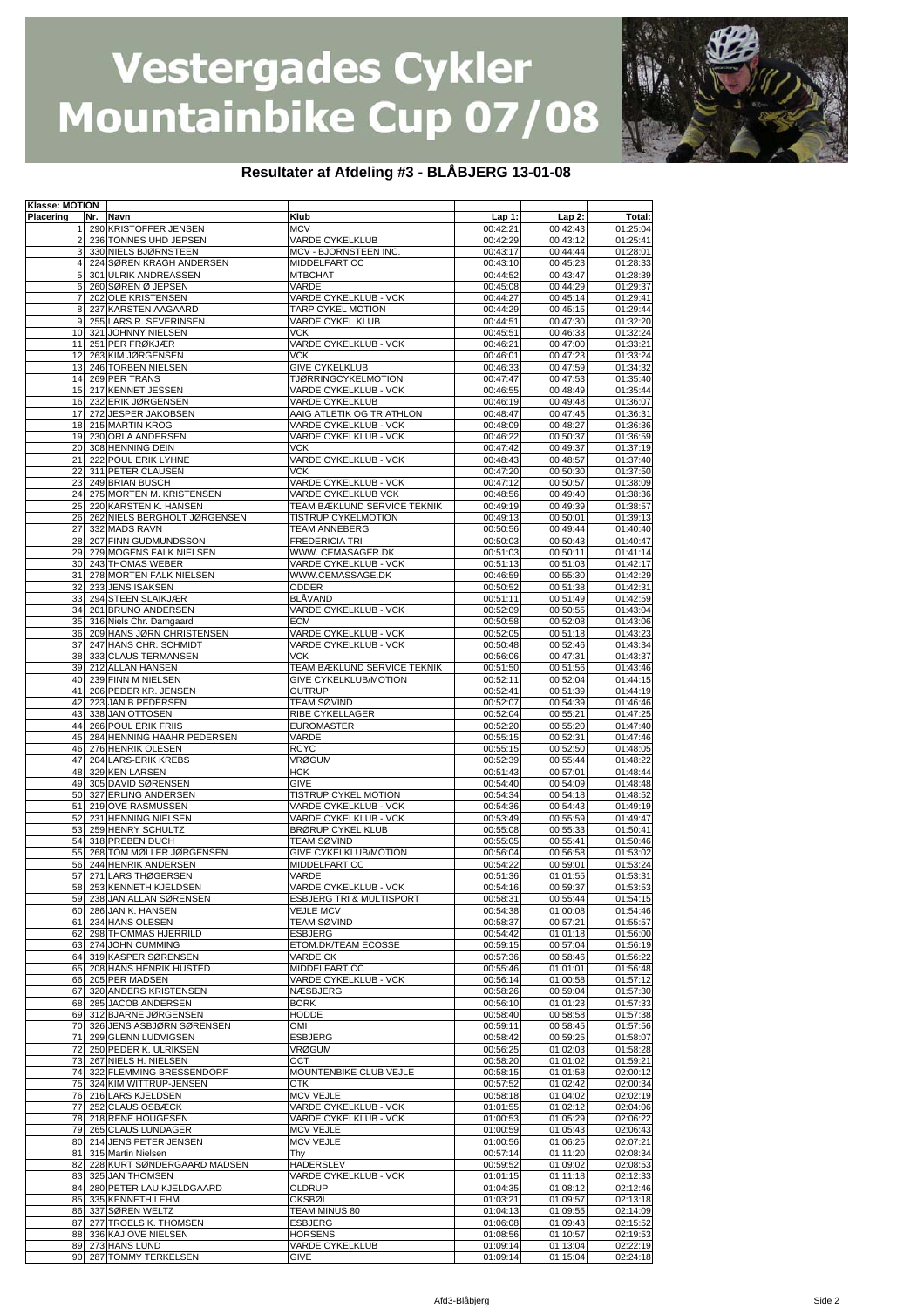

#### **Resultater af Afdeling #3 - BLÅBJERG 13-01-08**

|    | 91 334 HANS JØRGEN HANSEN    | <b>ODENSE</b>                  | 00:51:47   | <b>DNF</b> |  |
|----|------------------------------|--------------------------------|------------|------------|--|
|    | 91 241 KURT SCHMIDT HANSEN   | <b>ALSLEV</b>                  | 01:11:57   | <b>DNF</b> |  |
| 91 | 213 MIKAEL THOMSEN           | <b>ODENSE</b>                  | <b>DNF</b> |            |  |
| 91 | 331 MANGLER NAVN             |                                | <b>DNF</b> |            |  |
| 91 | 225 SØREN JUUL NIELSEN       | VARDE                          | <b>DNF</b> |            |  |
|    | 91 245 JOHNNY LILLELUND      | <b>DESIGNA MOTIONS-CYKLING</b> | <b>DNF</b> |            |  |
|    | 91 248 THYGE A. NICOLAISEN   | <b>BRØRUP CYKEL KLUB</b>       | <b>DNF</b> |            |  |
|    | 98 203 KLAUS FÅBORG          | VARDE CYKELKLUB - VCK          | <b>DNS</b> |            |  |
|    | 98 229 CHRISTIAN BØDKER      | <b>ESBJERG CYKEL MOTION</b>    | <b>DNS</b> |            |  |
| 98 | 257 JENS PETER LUND          | <b>VARDE CYKELKLUB</b>         | <b>DNS</b> |            |  |
|    | 98 291 KELD DAM HANSEN       | AAIG                           | <b>DNS</b> |            |  |
|    | 98 292 BENT MADSEN           | <b>OKSBØL</b>                  | <b>DNS</b> |            |  |
|    | 98 300 CASPER NYHUUS         | <b>VEJEN BC</b>                | <b>DNS</b> |            |  |
|    | 98 302 CHRISTIAN KJÆR        | <b>RIBE</b>                    | <b>DNS</b> |            |  |
|    | 98 303 REGNAR KNUDSEN        | GRINDSTED CYKELMOTION          | <b>DNS</b> |            |  |
|    | 98 304 CARSTEN ANDERSEN      | <b>GRINDSTED CYKELMOTION</b>   | <b>DNS</b> |            |  |
|    | 98 307 MADS DELLGREN         | GRENĂ CC                       | <b>DNS</b> |            |  |
|    | 98 309 FRANDS POULSEN        | <b>VCK</b>                     | <b>DNS</b> |            |  |
|    | 98 313 PER NYHUUS            | <b>VEJEN BC</b>                | <b>DNS</b> |            |  |
|    | 98 314 Michael Olsen         | Esbjerg                        | <b>DNS</b> |            |  |
|    | 98 317 TORBEN KROGH          | <b>VCK</b>                     | <b>DNS</b> |            |  |
|    | 98 306 THOMAS BECH RASMUSSEN | <b>MCV</b>                     | <b>DNS</b> |            |  |
|    | 98 221 CLAUS CHRISTENSEN     | <b>ESBJERG</b>                 | <b>DNS</b> |            |  |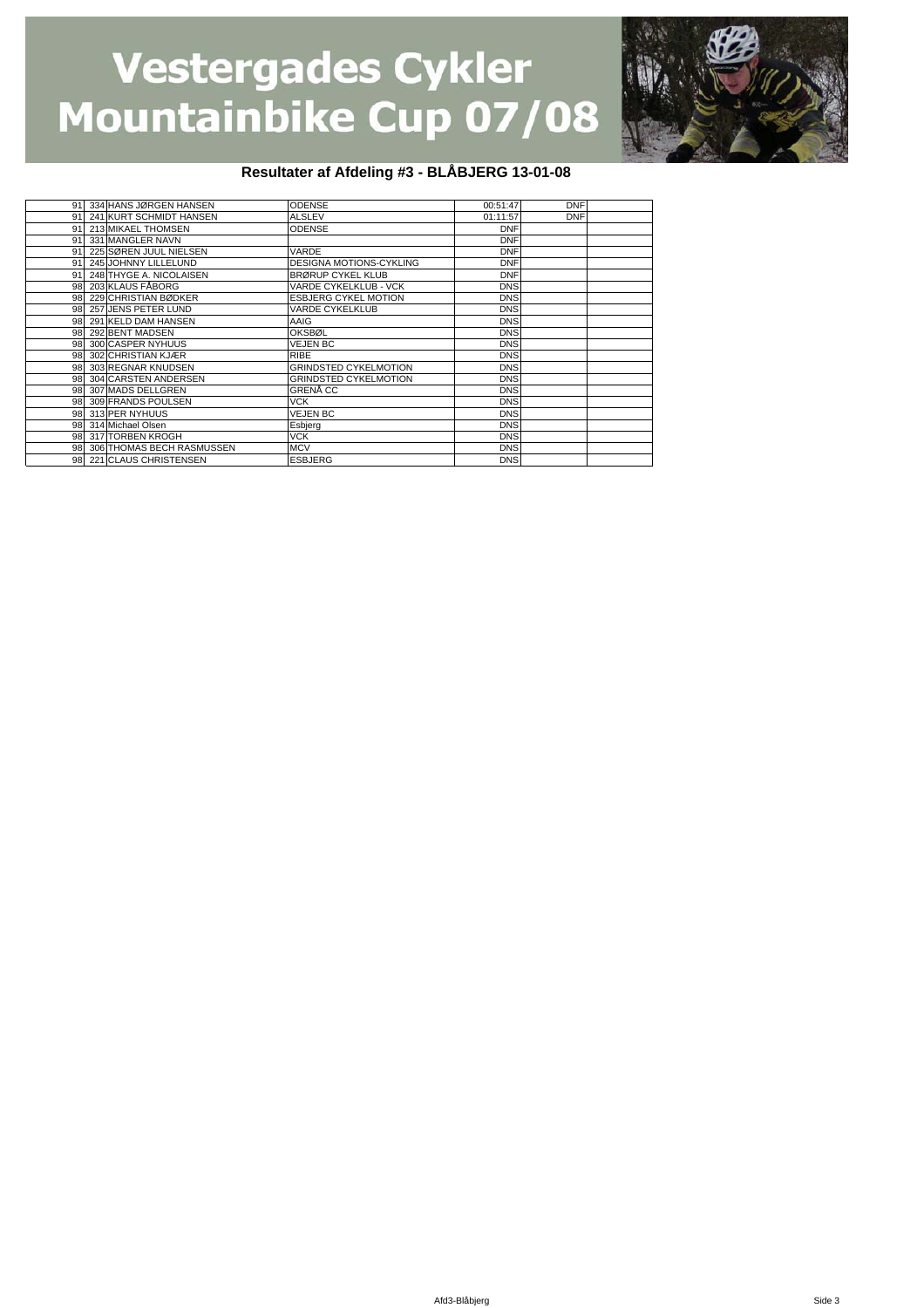

#### **Resultater af Afdeling #3 - BLÅBJERG 13-01-08**

| Klasse: SPORT  |                                |                              |            |            |               |                      |
|----------------|--------------------------------|------------------------------|------------|------------|---------------|----------------------|
| Placering      | Nr. Navn                       | Klub                         | Lap 1:     | $Lap2$ :   | Lap 3: Total: |                      |
| 1              | 51 SØREN NISSEN                | RØDEHUS CYKELKLUB            | 00:38:58   | 00:38:15   | 00:37:14      | 01:54:27             |
| 2              | 2 CHRISTIAN SLOTH CHRISTENSEN  | <b>VARDE CYKELKLUB - VCK</b> | 00:38:10   | 00:38:33   | 00:38:21      | 01:55:04             |
| 3              | 29 LARS STORGAARD              | VARDE CYKELKLUB - VCK        | 00:38:06   | 00:38:33   | 00:38:29      | 01:55:08             |
| 4              | <b>7 THOMAS LUND</b>           | HERNING CYKLE KLUB           | 00:38:40   | 00:38:37   | 00:38:50      | 01:56:08             |
| 5              | 38 MATTHEW DUNCAN              | <b>TEAM RIVETTE</b>          | 00:38:09   | 00:38:29   | 00:39:53      | 01:56:30             |
| 6              | 68 ULRIK FRANDSEN              | CYKEL MOTION ODENSE (CMO)    | 00:40:26   | 00:41:13   | 00:43:08      | 02:04:46             |
| $\overline{7}$ | 5 KAJ PEDERSEN                 | VARDE CYKELKLUB - VCK        | 00:40:24   | 00:41:09   | 00:43:40      | 02:05:13             |
| 8              | 30 THOMAS W. MADSEN            | <b>MCV VEJLE</b>             | 00:40:24   | 00:41:07   | 00:44:42      | 02:06:13             |
| 9              | 26 JAN JUEL RASMUSSEN          | VARDE CYKELKLUB - VCK        | 00:40:21   | 00:41:28   | 00:44:56      | 02:06:44             |
| 10             | 11 TORBEN HØJGAARD JENSEN      | SIF CYKELKLUB                | 00:41:44   | 00:41:51   | 00:44:30      | 02:08:05             |
| 11             | 21 JOHNNY S.HANSEN             | <b>HERNING CK</b>            | 00:40:27   | 00:42:42   | 00:44:58      | 02:08:07             |
| 12             | 54 CHRISTOFFER LEHMANN         | <b>MCV</b>                   | 00:41:06   | 00:43:03   | 00:44:17      | 02:08:26             |
| 13             | 8 NIELS-HENNING UHRE LAURIDSEN | <b>VEJEN BC</b>              | 00:41:27   | 00:43:01   | 00:44:10      | 02:08:37             |
| 14             | 23 KIM BLACH                   | VARDE CYKELKLUB - VCK        | 00:40:28   | 00:42:43   | 00:45:44      | 02:08:56             |
| 15             | 60 KENNET NIELSEN              | CYKLING LANGELAND            | 00:42:29   | 00:43:01   | 00:45:25      | 02:10:55             |
| 16             | 4 ASBJØRN KRAGH ANDERSEN       | MIDDELFART CC                | 00:40:22   | 00:41:13   | 00:49:39      | 02:11:14             |
| 17             | 24 JENS T. NIELSEN             | WWW.DRENGENEFRAODENSE.DK     | 00:43:48   | 00:43:02   | 00:44:44      | 02:11:33             |
| 18             | <b>15 OLE KLEMMENSEN</b>       | VARDE CYKELKLUB - VCK        | 00:41:15   | 00:45:07   | 00:46:39      | 02:13:02             |
| 19             | 67 HANS HEIDE IVERSEN          | <b>HMTBK SRAM</b>            | 00:43:42   | 00:43:57   | 00:45:30      | 02:13:09             |
| 20             | 6 KARSTEN OLSEN                | FREDERICIA TRI KLUB          | 00:44:55   | 00:45:55   | 00:46:45      | 02:17:35             |
| 21             | 42 MICHAEL GUDMUNDSSON         | FREDERICIA TRI               | 00:44:58   | 00:45:58   | 00:46:46      | 02:17:42             |
| 22             | 55 BO HANSEN                   | <b>OTK</b>                   | 00:44:30   | 00:45:29   | 00:49:01      | 02:19:00             |
| 23             | 39 RONNI JACOBSEN              | <b>ETM</b>                   | 00:45:42   | 00:46:59   | 00:48:44      | 02:21:25             |
| 24             | 12 HENRIK CHRISTENSEN SKRALDE  | NILSENS FESTUDLEJNING        | 00:45:11   | 00:46:16   | 00:50:39      | 02:22:06             |
| 25             | 70 NICOLAJ AMPING              |                              |            | 00:46:20   | 00:51:36      |                      |
|                |                                | ODENSE<br><b>SKJERN</b>      | 00:45:15   |            |               | 02:23:12<br>02:24:03 |
| 26             | 52 KURT JACOBSEN               |                              | 00:46:24   | 00:47:30   | 00:50:09      |                      |
| 27<br>28       | 32 STEINBJØRN HANSEN           | LE PEDALEUR - ODENSE         | 00:46:25   | 00:50:18   | 00:49:24      | 02:26:07             |
|                | 20 STEEN KRUCHOV               | VARDE CYKELKLUB - VCK        | 00:47:26   | 00:48:34   | 00:51:24      | 02:27:24             |
| 29             | 62 JONAS RASMUSSEN             | MIDDELFART CC                | 00:47:35   | 00:50:10   | 00:50:29      | 02:28:14             |
| 30             | 10 THOMAS SILLESEN             | OCT                          | 00:45:40   | 00:49:17   | 00:53:44      | 02:28:41             |
| 31             | 14 BENT KOUDAL                 | VARDE CYKELKLUB - VCK        | 00:48:27   | 00:51:00   | 00:53:46      | 02:33:13             |
| 32             | 73 PER POULSEN                 | <b>MCV</b>                   | 00:51:15   | 00:51:12   | 00:56:53      | 02:39:20             |
| 33             | 45 JENS SKANNERUP              | RINGKØBIND RCC               | 00:50:49   | 00:54:07   | 00:56:43      | 02:41:40             |
| 34             | 69 SØREN VEJE KRISTENSEN       | FREDERICIA TRIATHLON TEAM    | 00:57:12   | 00:54:53   | 00:56:43      | 02:48:48             |
| 35             | <b>40 PETER MATHIASEN</b>      | <b>IKAST MOTION</b>          | 00:50:24   | 00:52:34   | 01:06:43      | 02:49:40             |
| 36             | 49 MICHAEL PEDERSEN            | ODENSE                       | 01:01:14   | 00:25:16   | <b>DNF</b>    |                      |
| 36             | 71 HENRIK LØNSMANN             | <b>CYKLING ODENSE</b>        | 00:43:40   | 00:45:20   | <b>DNF</b>    |                      |
| 36             | 47 THOMAS AARRUP               | <b>MCV</b>                   | 00:44:33   | 00:47:16   | <b>DNF</b>    |                      |
| 36             | 13 JAN KORTSEN                 | ODENSE                       | 00:47:29   | 00:51:09   | <b>DNF</b>    |                      |
| 36             | 63 RASMUS JØRGENSEN            | <b>MCV</b>                   | 00:46:15   | 00:52:42   | <b>DNF</b>    |                      |
| 36             | 61 RUNE HEMMINGSEN             | <b>TEAM HEM</b>              | 00:47:40   | 00:51:00   | <b>DNF</b>    |                      |
| 36             | 37 OLE BRANG                   | <b>MCV</b>                   | 00:47:00   | 00:52:05   | <b>DNF</b>    |                      |
| 36             | 74 MOGENS KOBBELGAARD          | <b>OKSBØL</b>                | 00:47:36   | 00:55:12   | <b>DNF</b>    |                      |
| 36             | 59 ROGER OINAS LARSEN          | LE PEDALEUR DE CHARME        | 00:50:54   | 00:52:49   | <b>DNF</b>    |                      |
| 36             | 36 KIM MØLLER                  | SNEJBJERG MOTION             | 00:53:15   | 00:56:41   | <b>DNF</b>    |                      |
| 36             | 9 SØREN BIRKEMOSE              | SVENDBORG CC                 | 00:53:56   | 01:00:39   | <b>DNF</b>    |                      |
| 36             | 72 LASSE SCHMIDT               | CYKLING ODENSE               | 00:44:48   | <b>DNF</b> |               |                      |
| 36             | 3 KLAUS LUND                   | VARDE CYKELKLUB - VCK        | 00:47:12   | <b>DNF</b> |               |                      |
| 36             | 56 JOHAN CHRISTIAN CLASEN      | LE PEDALEUR DE CHARME        | 00:54:47   | <b>DNF</b> |               |                      |
| 50             | 41 KNUD JOHANSEN               | <b>SKJERN CYKELKLUB</b>      | <b>DNF</b> |            |               |                      |
| 50             | 1 BJARNE HØJGAARD JENSEN       | HERNING CYKLE KLUB           | <b>DNS</b> |            |               |                      |
| 50             | 17 NIKLAS BLACH BANGSBRO       | VARDE CYKELKLUB - VCK        | <b>DNS</b> |            |               |                      |
| 50             | 19 CLAUS VINNICH               | <b>VEJEN BC</b>              | <b>DNS</b> |            |               |                      |
| 50             | 25 ROBERT LAURIDSEN            | <b>HOLSTEBRO</b>             | <b>DNS</b> |            |               |                      |
| 50             | <b>34 STEFFEN SILLESEN</b>     | OCT                          | <b>DNS</b> |            |               |                      |
| 50             | 35 ARNE SCHLÜTER               | VARDE CYKEL KLUB             | <b>DNS</b> |            |               |                      |
| 50             | 44 BO BOI                      | <b>HXCC</b>                  | <b>DNS</b> |            |               |                      |
| 50             | 57 CHRISTOFER SCHRØDER         | <b>OTK</b>                   | <b>DNS</b> |            |               |                      |
| 50             | 58 LARS DUVE JUHL              | <b>MCV</b>                   | <b>DNS</b> |            |               |                      |
| 50             | 66 KIM KROGH                   | <b>MCV</b>                   | <b>DNS</b> |            |               |                      |
| 50             | 64 ELI CHRISTIANSEN            | <b>TSF</b>                   | <b>DNS</b> |            |               |                      |
| 50             | 65 PER BECK                    | SØNDERBORG                   | <b>DNS</b> |            |               |                      |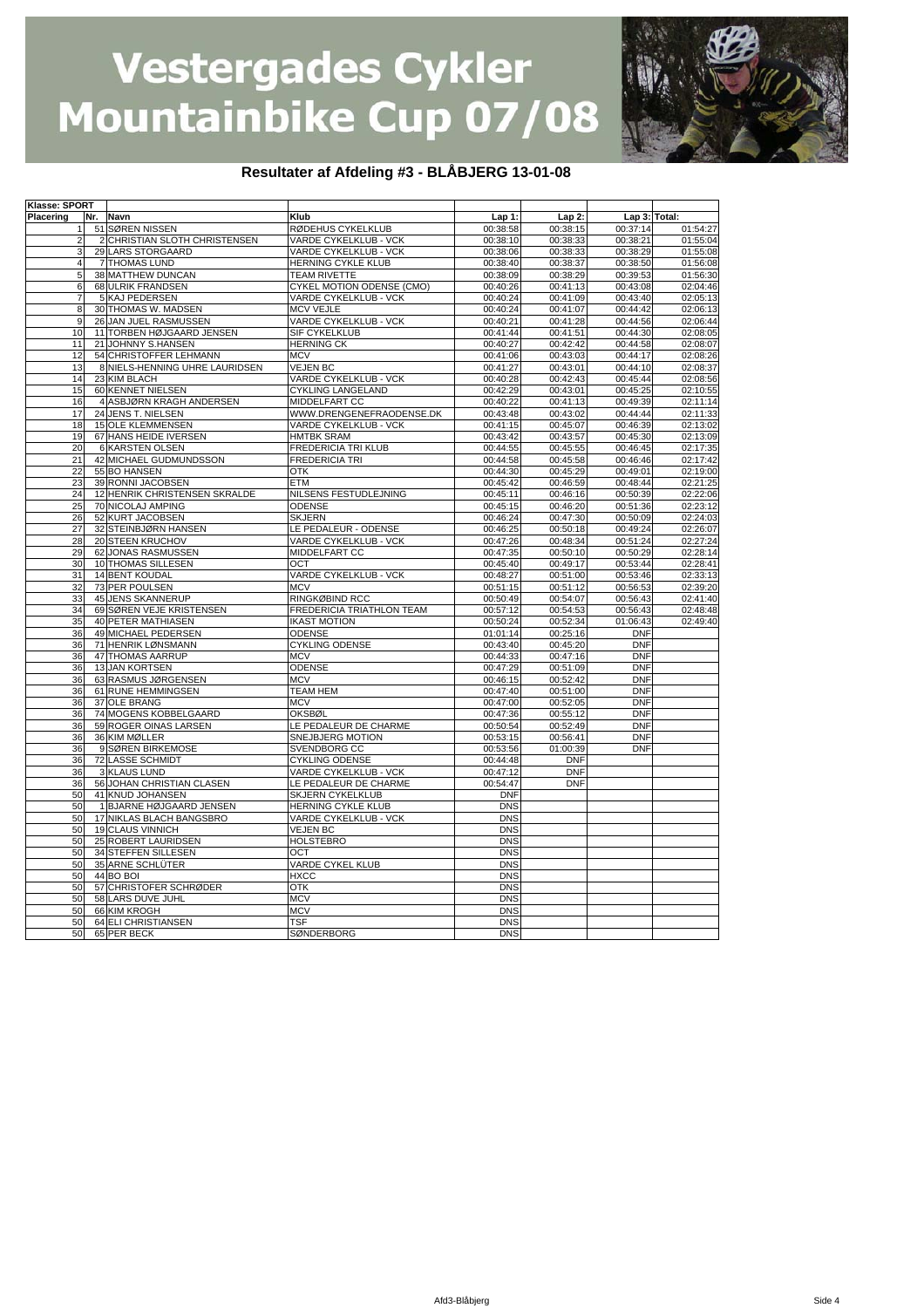

### **OVERALT RESULTATLISTE EFTER AFDELING #3 I BLÅBJERG**

|                 | Klasse: BØRN |                                                 |                              |        |        |                |              |                 |
|-----------------|--------------|-------------------------------------------------|------------------------------|--------|--------|----------------|--------------|-----------------|
| Plac. Nr.       |              | Navn                                            | Klub                         | AFD. 1 | AFD. 2 | AFD. 3         | AFD. 4       | Point i alt     |
|                 |              | 606 CHRISTIAN STORGAARD (9 ÅR)                  | <b>VARDE CYKELKLUB - VCK</b> | 0,7    | 0,7    | 3              | 0            | 4,4             |
|                 |              | 611 RASMUS BECK KNUDSEN (10 ÅR)                 | <b>IESBJERG CYKEL RING</b>   |        | 3      | $\overline{2}$ | $\Omega$     | 8               |
| $\overline{3}$  |              | 610 IDA KRAGH ANDERSEN (10 ÅR)                  | <b>MIDDELFART CC</b>         |        | 5      | 8              | $\mathbf 0$  | 15              |
|                 |              | 617 SIMON ANDREASSEN (10 ÅR)                    | <b>CYCLING ODENSE</b>        | 16     | 2      | 0,7            | 0            | 18,7            |
| 5               |              | 603 KAARE Ø. KRISTENSEN (8 ÅR)                  | <b>SIG</b>                   |        |        | 10             | $\Omega$     | 19              |
| 6               |              | 615 EMIL BROCH (9 ÅR)                           | <b>ALSLEV</b>                | 8      | 6      | 9              | $\Omega$     | 23              |
|                 |              | 612 MATHIAS M. KRISTENSEN (9 ÅR)                | <b>ESBJERG CYKEL RING</b>    | 6      |        | 11             | 0            | 24              |
| 8               |              | 601 ANDERS LETH KJELDSEN (9 ÅR)                 | <b>MCV VEJLE</b>             |        | 10     | 12             | $\Omega$     | 26              |
| 9               |              | 608 MIKKEL SCHMIDT HANSEN (10 ÅR) ALSLEV        |                              |        | 8      | 17             | 0            | 32              |
| 10              |              | 618 ANTHON CHARMIG (9 ÅR)                       | <b>CK AAHUS</b>              | 16     | 14     | 4              | $\mathbf 0$  | 34              |
| 11              |              | 620 MIKKEL FRØLICH HONORE (10 ÅR) MIDDELFART CC |                              | 16     | 14     | 5              | 0            | 35              |
| 12              |              | 619 ANDERS MIELKE (10 ÅR)                       | ROSKILDE CYKEL RING          | 16     | 14     | 6              | 0            | 36              |
| 13              |              | 616 ANDREAS MATHIESEN (9 ÅR)                    | <b>ALSLEV</b>                | 12     | 9      | 16             | 0            | $\overline{37}$ |
| 14              |              | 622 ANDERS PETER ELLINGSØE (9 ÅR) MCV           |                              | 16     | 14     |                | 0            | 37              |
| 15              |              | 605 ARNE BIRKEMOSE (9 ÅR)                       | <b>SVENDBORG CC</b>          | 10     | 14     | 15             | $\Omega$     | 39              |
| 16              |              | 607 NICOLAY STORGAARD (7 ÅR)                    | <b>VARDE CYKELKLUB - VCK</b> | 15     | 11     | 13             | $\mathbf 0$  | 39              |
| 17              |              | 613 MALTE SKANNERUP (9 ÅR)                      | <b>RINGKØBING</b>            | 9      | 14     | 18             | 0            | 41              |
| 18              |              | 604 CHARLOTTE K. HANSEN (9 ÅR)                  | TEAM BÆKLUND SERVICE TEI     | 11     | 12     | 20             | 0            | 43              |
| 19              |              | 623 ANNE NOE LAUSEN                             | <b>BRANDE</b>                | 16     | 14     | 14             | 0            | 44              |
| 20              |              | 602 EMIL LUND (6 ÅR)                            | <b>ESBJERG</b>               | 16     | 13     | 18             | $\mathbf 0$  | 47              |
| 21              |              | 614 EMILIE GRØNNEBÆK RHODE (7 ÅR HØJBJERG       |                              | 13     | 14     | 20             | $\mathbf 0$  | 47              |
| $\overline{22}$ |              | 609 JACOB SCHMIDT HANSEN (8 ÅR)                 | <b>ALSLEV</b>                | 14     | 14     | 20             | $\mathbf{O}$ | 48              |
| $DNF=$          |              |                                                 |                              | 16     | 14     | 18             | O            |                 |
| $DNS=$          |              |                                                 |                              | 16     | 14     | 20             | Ω            |                 |

|                | Klasse: UNGDOM |                                             |                                 |                 |                 |                 |                |                 |
|----------------|----------------|---------------------------------------------|---------------------------------|-----------------|-----------------|-----------------|----------------|-----------------|
| Plac. Nr.      |                | <b>Navn</b>                                 | Klub                            | AFD. 1          | AFD. 2          | AFD.3           | AFD. 4         | Point i alt     |
|                |                | 504 SIMON PEDERSEN (12 ÅR)                  | <b>VARDE CYKELKLUB - VCK</b>    | 0,7             | 0.7             | 0.7             | $\Omega$       | 2,1             |
| $\overline{2}$ |                | 503 NICHLAS RASMUSSEN (13 ÅR)               | VARDE CYKELKLUB - VCK           | $\overline{2}$  | 2               | $\overline{2}$  | $\Omega$       | 6               |
| 3              |                | 513 SIGURD KLEMMENSEN (12 ÅR)               | VARDE CYKELKLUB - VCK           | 6               | $\overline{5}$  | $\overline{7}$  | $\Omega$       | 18              |
| 4              |                | 521 CHRISTIAN OLESEN (14 ÅR)                | <b>RCYC</b>                     | 5               | $\overline{9}$  | 5               | $\Omega$       | 19              |
| 5              |                | 502 NICOLAI LYHNE (12 ÅR)                   | <b>VARDE CYKELKLUB - VCK</b>    | 9               | 8               | ø               | $\overline{0}$ | 25              |
| 6              |                | 518 JONAS KOLLER                            | OKSBØL CYKELKLUB                | 3               | 3               | 25              | $\overline{0}$ | 31              |
| $\overline{7}$ |                | 523 ADAM K. BANG (14 ÅR)                    | VARDE                           | 14              | 11              | 9               | $\overline{0}$ | 34              |
| 8              |                | 510 MADS WEBER (12 ÅR)                      | VARDE CYKELKLUB - VCK           | $\overline{7}$  | 23              | 6               | $\Omega$       | 36              |
| 9              |                | 524 TOBIAS SKANNERUP (12 ÅR)                | <b>HCK</b>                      | 10              | 23              | 3               | $\Omega$       | 36              |
| 10             |                | 507 JESPER SLOTH CHRISTENSEN (14 LUNDERSKOV |                                 | 12              | $\overline{4}$  | 23              | 0              | 39              |
| 11             |                | 516 CHRISTIAN LUNDAGER (13 ÅR)              | <b>MCV VEJLE</b>                | $\overline{4}$  | 13              | 23              | 0              | 40              |
| 12             |                | 509 ANNEMETTE K. HANSEN (12 ÅR)             | <b>TEAM BÆKLUND SERVICE TEI</b> | 16              | 10              | 17              | 0              | 43              |
| 13             |                | 522 NIELS SVANE NIELSEN (11 ÅR)             | OKSBØL CYKEL TEAM               | $\overline{25}$ | $\overline{7}$  | 13              | 0              | 45              |
| 14             |                | 505 JONAS STIG ANDERSEN (10 ÅR)             | <b>VARDE</b>                    | $\overline{25}$ | 12              | 12              | 0              | 49              |
| 15             |                | 501 EMIL HUSTED (12 ÅR)                     | MIDDELFART CC                   | 13              | 23              | 15              | 0              | 51              |
| 16             |                | 512 LASSE NAJBJERG (12 ÅR)                  | VARDE CYKELKLUB - VCK           | $\overline{17}$ | 21              | 14              | 0              | 52              |
| 17             |                | 533 VALENTIN NØRGAARD (12 ÅR)               | <b>HERNING CYKELKLUB</b>        | $\overline{25}$ | 23              | $\overline{4}$  | 0              | 52              |
| 18             |                | 519 MICHAEL VIND NIELSEN (12 ÅR)            | <b>OCT</b>                      | 19              | 20              | 16              | 0              | 55              |
| 19             |                | 515 KRISTOFFER LAURIDSEN (12 ÅR)            | <b>SIG</b>                      | 18              | 18              | 20              | $\Omega$       | 56              |
| 20             |                | 526 HENRIK WELTZ (13 ÅR)                    | TEAM MINUS 80                   | 8               | 23              | 25              | $\Omega$       | 56              |
| 21             |                | 530 NIELS BECH RASMUSSEN (12 ÅR)            | <b>MCV</b>                      | 25              | 6               | 25              | $\overline{0}$ | 56              |
| 22             |                | 514 JESPER SCHULTZ (11ÅR)                   | <b>BRØRUP CYKEL KLUB</b>        | 11              | $\overline{21}$ | 25              | $\overline{0}$ | 57              |
| 23             |                | 520 MADS LUND (12 ÅR)                       | <b>VARDE CYKELKLUB</b>          | 21              | 16              | 21              | $\overline{0}$ | 58              |
| 24             |                | 531 ALEXANDER LARSEN (12 ÅR)                | <b>VCK</b>                      | 25              | 15              | 18              | $\Omega$       | 58              |
| 25             |                | 535 MADS KROG NIELSEN (12 ÅR)               | <b>HERNING CYKLE KLUB</b>       | 25              | 23              | 10              | $\overline{0}$ | 58              |
| 26             |                | 536 NIKLAS EG (13 ÅR)                       | <b>HERNING CYKLE KLUB</b>       | 25              | 23              | 11              | $\Omega$       | 59              |
| 27             |                | 508 MARTIN LETH KJELDSEN (11 ÅR)            | <b>MCV VEJLE</b>                | 20              | 23              | 19              | $\overline{0}$ | 62              |
| 28             |                | 506 MATHIAS MOESGAARD (13 ÅR)               | VARDE CYKELKLUB - VCK           | 15              | 23              | 25              | $\overline{0}$ | 63              |
| 29             |                | 517 ANDREAS JEPSEN (12 ÅR)                  | VARDE                           | 22              | 19              | 22              | $\mathbf 0$    | 63              |
| 30             |                | 532 EBBE BROCH                              | <b>ALSLEV</b>                   | 25              | 14              | 25              | $\overline{0}$ | 64              |
| 31             |                | 511 NIELS C. BØDKER (11 ÅR)                 | <b>ESBJERG CYKEL RING</b>       | 23              | 17              | 25              | $\overline{0}$ | 65              |
| 32             |                | 525 THOMAS WELTZ (11 ÅR)                    | TEAM MINUS 80                   | $\overline{24}$ | $\overline{23}$ | 25              | $\overline{0}$ | $\overline{72}$ |
| 33             |                | 527 EMIL NORS NORDES (11 år)                | <b>MCV</b>                      | 25              | $\overline{23}$ | 25              | $\overline{0}$ | 73              |
| 34             |                | 537 NICOLAI HUMMELSHØJ                      | <b>HERNING CK</b>               | $\overline{25}$ | 23              | 25              | $\overline{0}$ | 73              |
| $DNF=$         |                |                                             |                                 | 25              | 21              | $\overline{23}$ | $\Omega$       |                 |

*DNS= 25 23 25 0*

|                 | Klasse: DAMER |                           |                                 |        |       |        |      |             |
|-----------------|---------------|---------------------------|---------------------------------|--------|-------|--------|------|-------------|
| Plac. Nr.       |               | <b>Navn</b>               | <b>Klub</b>                     | AFD. 1 | AFD.2 | AFD. 3 | AFD. | Point i alt |
|                 |               | 409 TINE HANSEN           | <b>TEAM FIT4RUN - ODENSE</b>    | 0,7    | 0,7   | ⌒      |      | 3,4         |
| $\sim$          |               | 406 ANNE-METTE MORTENSEN  | TEAM FIT4RUN - ODENSE           |        |       |        |      | 8           |
| 3               |               | 408 ANNI PLAUBORG         | TEAM FIT4RUN - ODENSE           | 3      |       | 3      |      | 9           |
|                 |               | 401 BETTINA S. CLAUSEN    | <b>TEAM BÆKLUND SERVICE TEI</b> |        |       | 6      |      | 14          |
| 5               |               | 410 BODIL NIELSEN         | AAIG ATLETIK OG TRIATHLON       | 5      |       |        |      | 18          |
| 6               |               | 413 FIE DEGN ANDERSEN     | <b>HCK</b>                      | 11     |       | 0,7    |      | 18,7        |
|                 |               | 402 MAJA KRAGH ANDERSEN   | <b>MIDDELFART CC</b>            | 6      |       | 8      |      | 19          |
| 8               |               | 414 NINA SCHULZ NIELSEN   | <b>HCK</b>                      | 11     |       | 5      |      | 23          |
| 9               |               | 404 TRINE BACH            | <b>ESBJERG</b>                  |        |       | 10     |      | 24          |
| 10 <sup>1</sup> |               | 403 LENE BJERRUM ANDERSEN | <b>ESBJERG</b>                  | 8      |       | 10     |      | 25          |
| 11              |               | 405 MAIBRITT HANSEN       | TEAM BÆKLUND SERVICE TEI        |        |       | 10     |      | 26          |
| 12 <sub>1</sub> |               | 411 TRINE LAUTRUP         | <b>ESBJERG</b>                  | 10     |       | 10     |      | 27          |
| 13 <sub>l</sub> |               | 412 SUSSI GUDMUNDSSON     | <b>FREDERICIA TRI</b>           | 11     |       | 9      |      | 27          |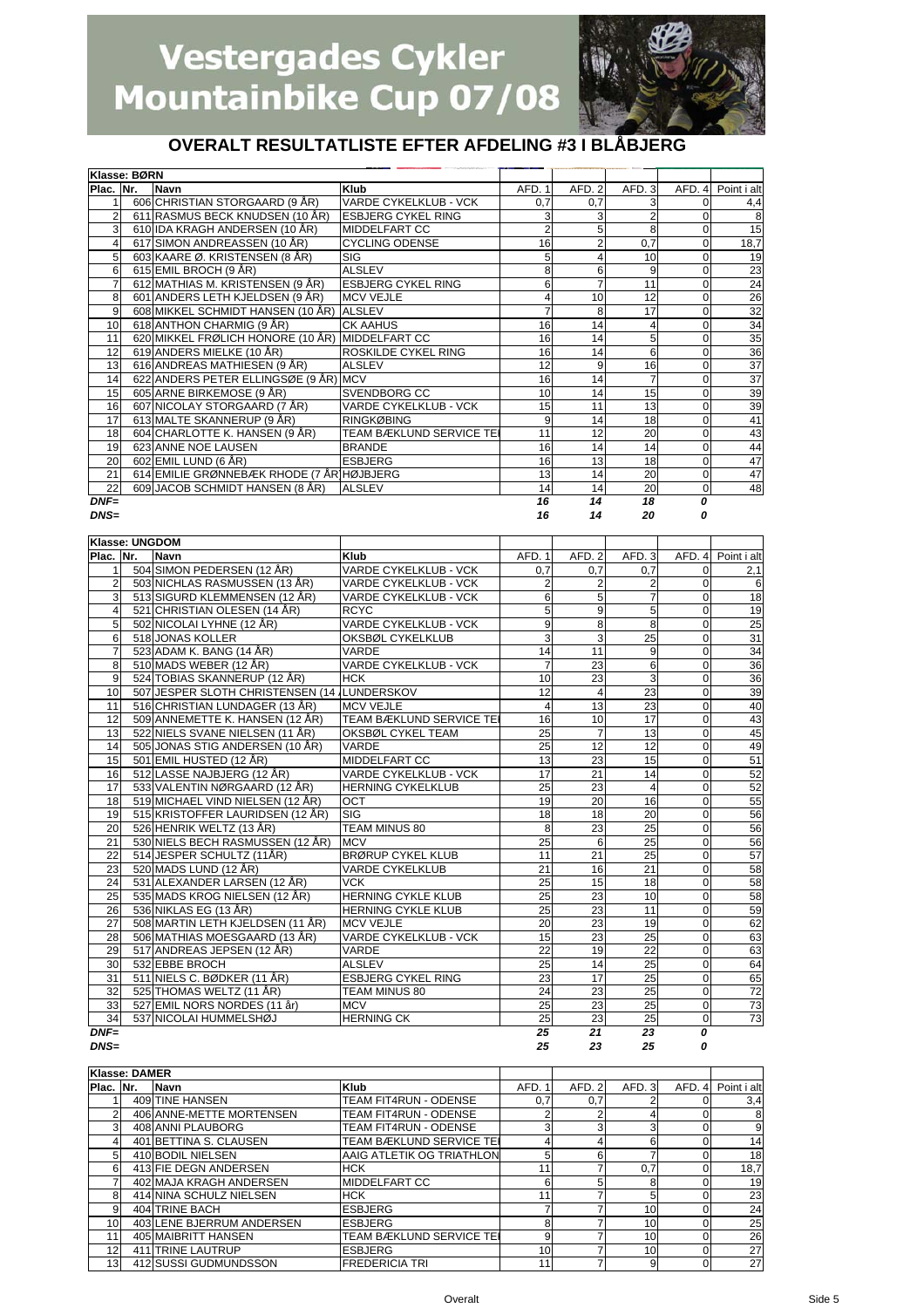

### **OVERALT RESULTATLISTE EFTER AFDELING #3 I BLÅBJERG**

*DNF= 11 7 10 0 DNS= 11 7 10 0*

| Klasse: MOTION |                                          |                                                     |                |          |                |                          |                 |
|----------------|------------------------------------------|-----------------------------------------------------|----------------|----------|----------------|--------------------------|-----------------|
| Plac. Nr.      | <b>Navn</b>                              | Klub                                                | AFD. 1         | AFD. 2   | AFD. 3         | AFD. 4                   | Point i alt     |
| 1              | 290 KRISTOFFER JENSEN                    | <b>MCV</b>                                          | 2              | 0.7      | 0.7            | 0                        | 3,4             |
| $\overline{2}$ | 236 TONNES UHD JEPSEN                    | VARDE CYKELKLUB                                     | 0,7            | 4        | 2              | 0                        | 6,7             |
| 3              | 202 OLE KRISTENSEN                       | VARDE CYKELKLUB - VCK                               | 3              | 2        | $\overline{7}$ | $\mathbf 0$              | 12              |
| $\overline{4}$ | 224 SØREN KRAGH ANDERSEN                 | MIDDELFART CC                                       | 5              | 3        | $\overline{4}$ | $\mathbf 0$              | 12              |
| 5              | 255 LARS R. SEVERINSEN                   | VARDE CYKEL KLUB                                    | $\overline{4}$ | 7        | 9              | $\mathbf 0$              | $\overline{20}$ |
| 6              | 237 KARSTEN AAGAARD                      | <b>TARP CYKEL MOTION</b>                            | 10             | 6        | 8              | $\mathbf 0$              | 24              |
| $\overline{7}$ | 260 SØREN Ø JEPSEN                       | VARDE                                               | 12             | 10       | 6              | $\mathbf 0$              | 28              |
| 8              | 263 KIM JØRGENSEN                        | VCK.                                                | 11             | 9        | 12             | 0                        | 32              |
| 9              | 249 BRIAN BUSCH                          | VARDE CYKELKLUB - VCK                               | 6              | 5        | 23             | 0                        | 34              |
| 10             | 251 PER FRØKJÆR                          | VARDE CYKELKLUB - VCK                               | 13             | 16       | 11             | 0                        | 40              |
| 11<br>12       | 269 PER TRANS<br>246 TORBEN NIELSEN      | <b>TJØRRINGCYKELMOTION</b><br><b>GIVE CYKELKLUB</b> | 20<br>8        | 8<br>22  | 14<br>13       | $\pmb{0}$<br>$\mathbf 0$ | 42<br>43        |
| 13             | 232 ERIK JØRGENSEN                       | VARDE CYKELKLUB                                     | 18             | 18       | 16             | 0                        | 52              |
| 14             | 207 FINN GUDMUNDSSON                     | FREDERICIA TRI                                      | 17             | 13       | 28             | 0                        | 58              |
| 15             | 230 ORLA ANDERSEN                        | VARDE CYKELKLUB - VCK                               | 15             | 26       | 19             | $\mathbf 0$              | 60              |
| 16             | 262 NIELS BERGHOLT JØRGENSEN             | <b>TISTRUP CYKELMOTION</b>                          | 9              | 25       | 26             | $\mathbf 0$              | 60              |
| 17             | 215 MARTIN KROG                          | VARDE CYKELKLUB - VCK                               | 28             | 17       | 18             | $\mathbf 0$              | 63              |
| 18             | 222 POUL ERIK LYHNE                      | VARDE CYKELKLUB - VCK                               | 24             | 21       | 21             | $\pmb{0}$                | 66              |
| 19             | 220 KARSTEN K. HANSEN                    | TEAM BÆKLUND SERVICE TEI                            | 22             | 20       | 25             | 0                        | 67              |
| 20             | 206 PEDER KR. JENSEN                     | OUTRUP                                              | 19             | 28       | 41             | 0                        | 88              |
| 21             | 275 MORTEN M. KRISTENSEN                 | VARDE CYKELKLUB VCK                                 | 34             | 33       | 24             | 0                        | 91              |
| 22             | 201 BRUNO ANDERSEN                       | <b>VARDE CYKELKLUB - VCK</b>                        | 26             | 40       | 34             | 0                        | 100             |
| 23             | 266 POUL ERIK FRIIS                      | <b>EUROMASTER</b>                                   | 23             | 34       | 44             | $\mathbf 0$              | 101             |
| 24             | 301 ULRIK ANDREASSEN                     | <b>MTBCHAT</b>                                      | 84             | 12       | 5              | 0                        | 101             |
| 25             | 209 HANS JØRN CHRISTENSEN                | VARDE CYKELKLUB - VCK                               | 30             | 37       | 36             | 0                        | 103             |
| 26             | 204 LARS-ERIK KREBS                      | VRØGUM                                              | 21             | 36       | 47             | 0                        | 104             |
| 27             | 217 KENNET JESSEN                        | VARDE CYKELKLUB - VCK                               | 14             | 79       | 15             | 0                        | 108             |
| 28             | 247 HANS CHR. SCHMIDT                    | VARDE CYKELKLUB - VCK                               | 27             | 47       | 37             | 0                        | 111             |
| 29             | 272 JESPER JAKOBSEN                      | AAIG ATLETIK OG TRIATHLON                           | 79             | 15       | 17             | $\mathbf 0$              | 111             |
| 30             | 271 LARS THØGERSEN                       | VARDE                                               | 39             | 23       | 57             | $\mathbf 0$              | 119             |
| 31             | 270 BRIAN HANSEN                         | <b>MTB CLUB VEJLE</b>                               | 7              | 19       | 98             | 0                        | 124             |
| 32             | 223 JAN B PEDERSEN                       | TEAM SØVIND                                         | 40             | 44       | 42             | 0                        | 126             |
| 33             | 276 HENRIK OLESEN                        | <b>RCYC</b>                                         | 45             | 41       | 46             | 0                        | 132             |
| 34<br>35       | 231 HENNING NIELSEN                      | VARDE CYKELKLUB - VCK<br>VARDE CYKELKLUB - VCK      | 33<br>16       | 48       | 52             | 0<br>0                   | 133             |
| 36             | 243 THOMAS WEBER<br>253 KENNETH KJELDSEN | VARDE CYKELKLUB - VCK                               | 38             | 87<br>38 | 30<br>58       | $\mathbf 0$              | 133<br>134      |
| 37             | 311 PETER CLAUSEN                        | VCK                                                 | 84             | 30       | 22             | $\pmb{0}$                | 136             |
| 38             | 308 HENNING DEIN                         | VCK                                                 | 84             | 35       | 20             | $\mathbf 0$              | 139             |
| 39             | 233 JENS ISAKSEN                         | ODDER                                               | 84             | 32       | 32             | 0                        | 148             |
| 40             | 284 HENNING HAAHR PEDERSEN               | VARDE                                               | 44             | 60       | 45             | 0                        | 149             |
| 41             | 219 OVE RASMUSSEN                        | VARDE CYKELKLUB - VCK                               | 49             | 52       | 51             | 0                        | 152             |
| 42             | 259 HENRY SCHULTZ                        | <b>BRØRUP CYKEL KLUB</b>                            | 43             | 57       | 53             | 0                        | 153             |
| 43             | 229 CHRISTIAN BØDKER                     | <b>ESBJERG CYKEL MOTION</b>                         | 32             | 24       | 98             | $\mathbf 0$              | 154             |
| 44             | 203 KLAUS FABORG                         | VARDE CYKELKLUB - VCK                               | 31             | 27       | 98             | 0                        | 156             |
| 45             | 212 ALLAN HANSEN                         | TEAM BÆKLUND SERVICE TEI                            | 42             | 79       | 39             | 0                        | 160             |
| 46             | 205 PER MADSEN                           | VARDE CYKELKLUB - VCK                               | 54             | 42       | 66             | 0                        | 162             |
| 47             | 208 HANS HENRIK HUSTED                   | MIDDELFART CC                                       | 48             | 50       | 65             | 0                        | 163             |
| 48             | 245 JOHNNY LILLELUND                     | <b>DESIGNA MOTIONS-CYKLING</b>                      | 41             | 31       | 91             | 0                        | 163             |
| 49             | 294 STEEN SLAIKJÆR                       | BLÅVAND                                             | 53             | 79       | 33             | 0                        | 165             |
| 50             | 316 Niels Chr. Damgaard                  | ECM                                                 | 84             | 47       | 35             | 0                        | 166             |
| 51             | 268 TOM MØLLER JØRGENSEN                 | <b>GIVE CYKELKLUB/MOTION</b>                        | 55             | 62       | 55             | 0                        | 172             |
| 52             | 321 JOHNNY NIELSEN                       | VCK                                                 | 84             | 79       | 10             | 0                        | 173             |
| 53             | 239 FINN M NIELSEN                       | <b>GIVE CYKELKLUB/MOTION</b>                        | 47             | 87       | 40             | $\mathbf 0$              | 174             |
| 54             | 330 NIELS BJØRNSTEEN                     | MCV - BJORNSTEEN INC.                               | 84             | 87       | 3              | $\mathbf 0$              | 174             |
| 55             | 244 HENRIK ANDERSEN                      | MIDDELFART CC                                       | 68             | 51       | 56             | 0                        | 175             |
| 56<br>57       | 274 JOHN CUMMING<br>318 PREBEN DUCH      | ETOM.DK/TEAM ECOSSE<br><b>TEAM SØVIND</b>           | 46<br>84       | 72<br>45 | 63<br>54       | $\pmb{0}$<br>0           | 181<br>183      |
| 58             | 298 THOMMAS HJERRILD                     | <b>ESBJERG</b>                                      | 84             | 39       | 62             | 0                        | 185             |
| 59             | 257 JENS PETER LUND                      | <b>VARDE CYKELKLUB</b>                              | 50             | 43       | 98             | 0                        | 191             |
| 60             | 317 TORBEN KROGH                         | <b>VCK</b>                                          | 84             | 11       | 98             | 0                        | 193             |
| 61             | 250 PEDER K. ULRIKSEN                    | <b>VRØGUM</b>                                       | 61             | 61       | 72             | 0                        | 194             |
| 62             | 307 MADS DELLGREN                        | GRENĂ CC                                            | 84             | 14       | 98             | 0                        | 196             |
| 63             | 332 MADS RAVN                            | <b>TEAM ANNEBERG</b>                                | 84             | 87       | 27             | $\mathbf 0$              | 198             |
| 64             | 279 MOGENS FALK NIELSEN                  | WWW. CEMASAGER.DK                                   | 84             | 87       | 29             | 0                        | 200             |
| 65             | 278 MORTEN FALK NIELSEN                  | WWW.CEMASSAGE.DK                                    | 84             | 87       | 31             | $\pmb{0}$                | 202             |
| 66             | 225 SØREN JUUL NIELSEN                   | VARDE                                               | 58             | 54       | 91             | $\mathbf 0$              | 203             |
| 67             | 234 HANS OLESEN                          | TEAM SØVIND                                         | 84             | 58       | 61             | $\mathbf 0$              | 203             |
| 68             | 293 HENRIK OBELITZ                       | TARP CYKEL MOTION                                   | 29             | 79       | 98             | 0                        | 206             |
| 69             | 285 JACOB ANDERSEN                       | BORK                                                | 52             | 87       | 68             | $\mathbf 0$              | 207             |
| 70             | 320 ANDERS KRISTENSEN                    | <b>NÆSBJERG</b>                                     | 84             | 56       | 67             | 0                        | 207             |
| 71             | 312 BJARNE JØRGENSEN                     | <b>HODDE</b>                                        | 84             | 55       | 69             | 0                        | 208             |
| 72             | 238 JAN ALLAN SØRENSEN                   | <b>ESBJERG TRI &amp; MULTISPORT</b>                 | 63             | 87       | 59             | 0                        | 209             |
| 73             | 333 CLAUS TERMANSEN                      | <b>VCK</b>                                          | 84             | 87       | 38             | 0                        | 209             |
| 74             | 258 JASON COOK                           | <b>TARP</b>                                         | 25             | 87       | 98             | $\mathbf 0$              | 210             |
| 75             | 314 MICHAEL OLSEN                        | <b>ESBJERG</b>                                      | 84             | 29       | 98             | $\pmb{0}$                | 211             |
| 76             | 216 LARS KJELDSEN                        | <b>MCV VEJLE</b>                                    | 70             | 66       | 76             | $\mathbf 0$              | 212             |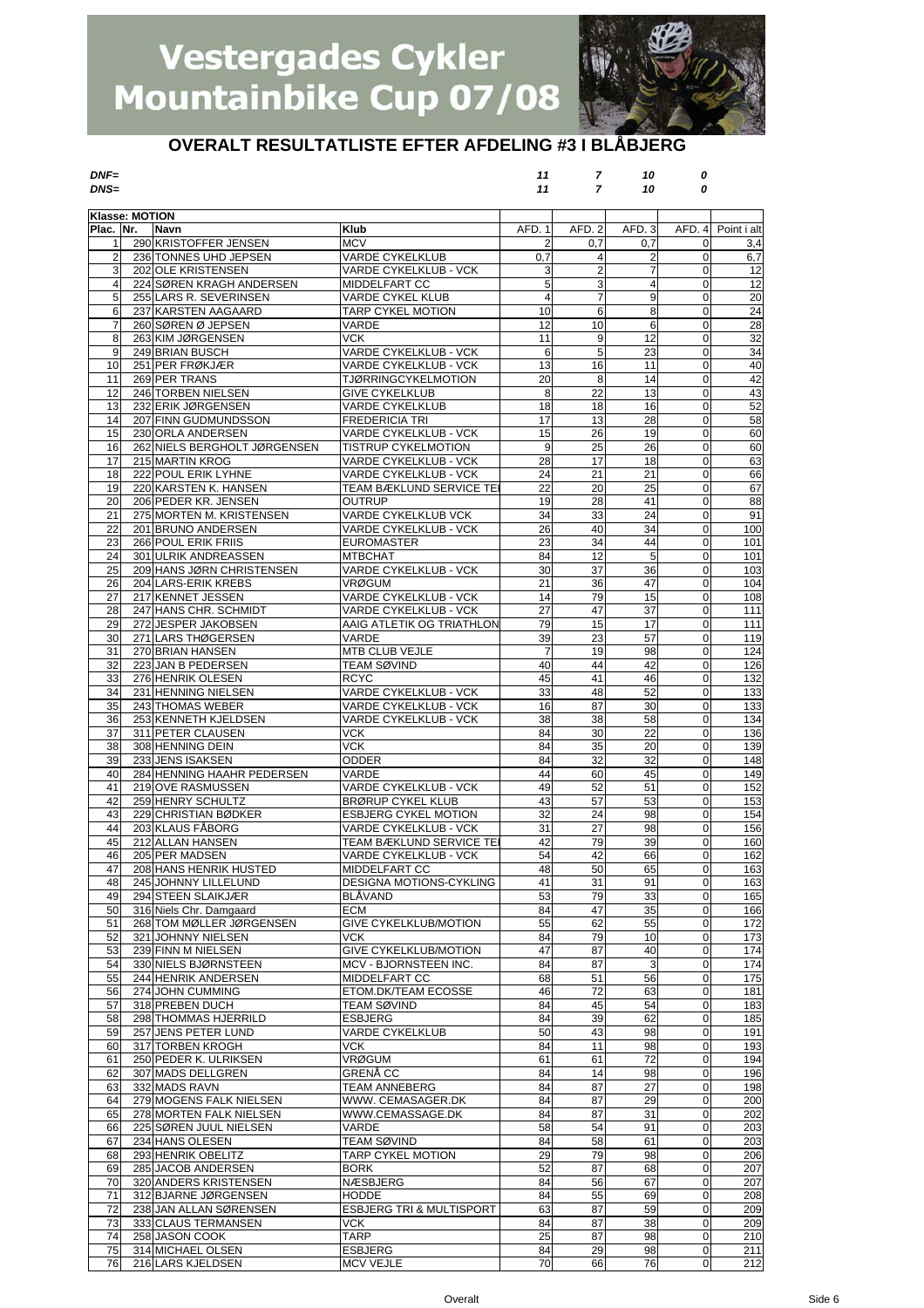

| 77  | 315 MARTIN NIELSEN        | <b>THY</b>                    | 84 | 49 | 81 | $\mathbf{0}$ | 214 |
|-----|---------------------------|-------------------------------|----|----|----|--------------|-----|
| 78  | 338 JAN OTTOSEN           | <b>RIBE CYKELLAGER</b>        | 84 | 87 | 43 | 0            | 214 |
| 79  | 248 THYGE A. NICOLAISEN   | <b>BRØRUP CYKEL KLUB</b>      | 57 | 70 | 91 | 0            | 218 |
| 80  | 329 KEN LARSEN            | <b>HCK</b>                    | 84 | 87 | 48 | 0            | 219 |
| 81  | 267 NIELS H. NIELSEN      | OCT                           | 84 | 63 | 73 | 0            | 220 |
| 82  | 296 KENNETH STAUSHOLM     | <b>ESBJERG</b>                | 35 | 87 | 98 | 0            | 220 |
| 83  | 305 DAVID SØRENSEN        | <b>GIVE</b>                   | 84 | 87 | 49 | 0            | 220 |
| 84  | 265 CLAUS LUNDAGER        | <b>MCV VEJLE</b>              | 69 | 73 | 79 | 0            | 221 |
| 85  | 292 BENT MADSEN           | OKSBØL                        | 64 | 59 | 98 | 0            | 221 |
| 86  | 295 OLIVER STATUSHOLM     | <b>ESBJERG</b>                | 36 | 87 | 98 | 0            | 221 |
| 87  | 327 ERLING ANDERSEN       | <b>TISTRUP CYKEL MOTION</b>   | 84 | 87 | 50 | 0            | 221 |
| 88  | <b>254 HENRIK DALGAS</b>  | <b>ESBJERG</b>                | 37 | 87 | 98 | 0            | 222 |
| 89  | 252 CLAUS OSBÆCK          | VARDE CYKELKLUB - VCK         | 71 | 75 | 77 | 0            | 223 |
| 90  | 299 GLENN LUDVIGSEN       | <b>ESBJERG</b>                | 84 | 68 | 71 | 0            | 223 |
| 91  | 286 JAN K HANSEN          | <b>MCV</b>                    | 79 | 87 | 60 | 0            | 226 |
| 92  | 221 CLAUS CHRISTENSEN     | <b>ESBJERG</b>                | 66 | 67 | 98 | 0            | 231 |
| 93  | 277 TROELS K. THOMSEN     | <b>ESBJERG</b>                | 72 | 76 | 87 | 0            | 235 |
| 94  | 304 CARSTEN ANDERSEN      | <b>GRINDSTED CYKELMOTION</b>  | 84 | 53 | 98 | 0            | 235 |
| 95  | 319 KASPER SØRENSEN       | <b>VARDE CK</b>               | 84 | 87 | 64 | 0            | 235 |
| 96  | <b>289 THOMAS SANDAU</b>  | <b>GIVE</b>                   | 51 | 87 | 98 | 0            | 236 |
| 97  | 273 HANS LUND             | <b>VARDE CYKELKLUB</b>        | 74 | 78 | 89 | 0            | 241 |
| 98  | 282 JAN NIELSEN           | AASKOV CYKLE MOTION           | 56 | 87 | 98 | 0            | 241 |
| 99  | 326 JENS ASBJØRN SØRENSEN | <b>OMI</b>                    | 84 | 87 | 70 | 0            | 241 |
| 100 | 291 Keld Dam Hansen       | AAIG                          | 67 | 77 | 98 | 0            | 242 |
| 101 | 288 Palle Sandau          | Give                          | 59 | 87 | 98 | 0            | 244 |
| 102 | 264 ARNE HOLME            | <b>IKAST</b>                  | 60 | 87 | 98 | 0            | 245 |
| 103 | 322 FLEMMING BRESSENDORF  | <b>MOUNTENBIKE CLUB VEJLE</b> | 84 | 87 | 74 | $\Omega$     | 245 |
| 104 | 280 PETER LAU KJELDGAARD  | <b>OLDRUP</b>                 | 75 | 87 | 84 | $\Omega$     | 246 |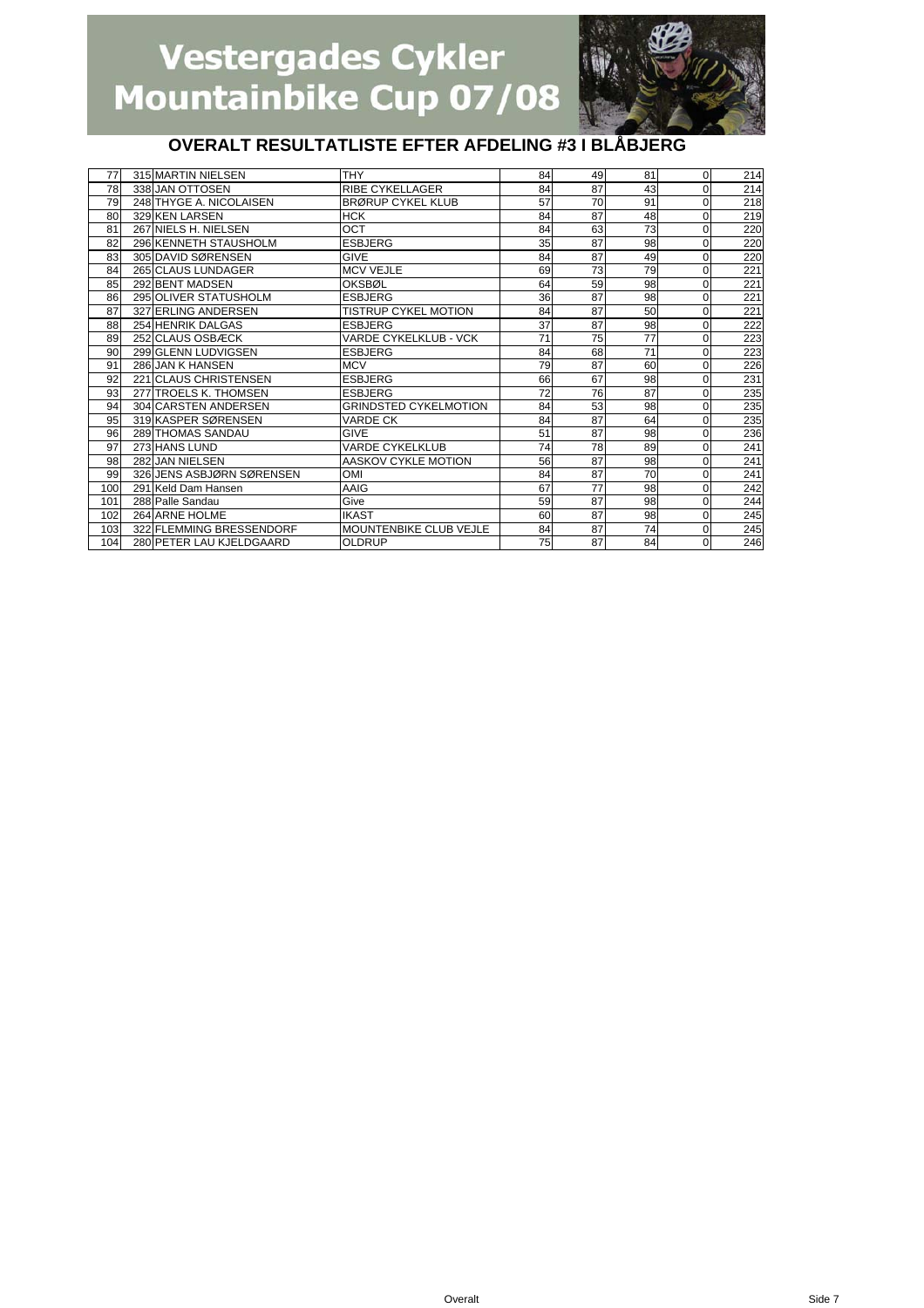

| $DNF=$<br>$DNS=$ |                             |                              | 79<br>84 | 79<br>87 | 91<br>98 | 0        |     |
|------------------|-----------------------------|------------------------------|----------|----------|----------|----------|-----|
|                  |                             |                              |          |          |          |          |     |
| 129              | 283 NICOLAI NIELSEN         | <b>VARDE CYKELKLUB</b>       | 79       | 87       | 98       | 0        | 264 |
| 128              | 256 CLAUS ARNFELDT ANDERSEN | <b>RIBE</b>                  | 79       | 87       | 98       | 0        | 264 |
| 127              | 334 HANS JØRGEN HANSEN      | <b>ODENSE</b>                | 84       | 87       | 91       | 0        | 262 |
| 126              | 331 MANGLER NAVN            |                              | 84       | 87       | 91       | 0        | 262 |
| 125              | 213 MIKAEL THOMSEN          | <b>ODENSE</b>                | 84       | 87       | 91       | 0        | 262 |
| 124              | 313 PER NYHUUS              | <b>VEJEN BC</b>              | 84       | 79       | 98       | 0        | 261 |
| 123              | 306 THOMAS BECH RASMUSSEN   | <b>MCV</b>                   | 84       | 79       | 98       | 0        | 261 |
| 122              | 336 KAJ OVE NIELSEN         | <b>HORSENS</b>               | 84       | 87       | 88       | 0        | 259 |
| 121              | 281 MORTEN BACH             | <b>ESBJERG</b>               | 73       | 87       | 98       | 0        | 258 |
| 120              | 337 SØREN WELTZ             | TEAM MINUS 80                | 84       | 87       | 86       | 0        | 257 |
| 119              | 241 KURT SCHMIDT HANSEN     | <b>ALSLEV</b>                | 79       | 87       | 91       | 0        | 257 |
| 118              | 335 KENNETH LEHM            | OKSBØL                       | 84       | 87       | 85       | 0        | 256 |
| 117              | 303 REGNAR KNUDSEN          | <b>GRINDSTED CYKELMOTION</b> | 84       | 74       | 98       | 0        | 256 |
| 116              | 211 MICHAEL Ø. KRISTENSEN   | <b>VARDE CYKELKLUB - VCK</b> | 79       | 79       | 98       | 0        | 256 |
| 115              | 325 JAN THOMSEN             | <b>VARDE CYKELKLUB - VCK</b> | 84       | 87       | 83       | 0        | 254 |
| 114              | 300 CASPER NYHUUS           | <b>VEJEN BC</b>              | 84       | 71       | 98       | 0        | 253 |
| 113              | 287 Tommy Terkelsen         | Give                         | 76       | 87       | 90       | 0        | 253 |
| 112              | 228 KURT SØNDERGAARD MADSEN | <b>HADERSLEV</b>             | 84       | 87       | 82       | 0        | 253 |
| 111              | 214 JENS PETER JENSEN       | <b>MCV VEJLE</b>             | 84       | 87       | 80       | 0        | 251 |
| 110              | 242 LEIF SCHERTZ ANDERSEN   | VARDE CYKELKLUB - VCK        | 65       | 87       | 98       | 0        | 250 |
| 109              | 218 RENE HOUGESEN           | VARDE CYKELKLUB - VCK        | 84       | 87       | 78       | 0        | 249 |
| 108              | 309 FRANDS POULSEN          | <b>VCK</b>                   | 84       | 65       | 98       | 0        | 247 |
| 107              | 235 JENS-PETER JENSEN       | <b>HEDENSTED LCK</b>         | 62       | 87       | 98       | 0        | 247 |
| 106              | 324 KIM WITTRUP-JENSEN      | OTK                          | 84       | 87       | 75       | $\Omega$ | 246 |
| 105              | 302 CHRISTIAN KJÆR          | <b>RIBE</b>                  | 84       | 64       | 98       | 0        | 246 |

|                | Klasse: SPORT |                                         |                                 |                |                 |                         |                |                 |
|----------------|---------------|-----------------------------------------|---------------------------------|----------------|-----------------|-------------------------|----------------|-----------------|
| Plac. Nr.      |               | Navn                                    | <b>Klub</b>                     | AFD. 1         | AFD.2           | AFD.3                   | AFD. 4         | Point i alt     |
| 1              |               | 2 CHRISTIAN SLOTH CHRISTENSEN           | VARDE CYKELKLUB - VCK           | 0.7            | 0.7             | $\overline{2}$          | $\overline{0}$ | 3,4             |
| $\overline{2}$ |               | 29 LARS STORGAARD                       | VARDE CYKELKLUB - VCK           | $\overline{2}$ | 2               | 3                       | $\Omega$       |                 |
| 3              |               | 51 SØREN NISSEN                         | RØDEKRO CYKELKLUB               | 3              | 6               | 0.7                     | $\mathbf 0$    | 9,7             |
| $\overline{4}$ |               | <b>7 THOMAS LUND</b>                    | HERNING CYKLE KLUB              | 8              | 3               | $\overline{\mathbf{4}}$ | $\Omega$       | 15              |
| 5              |               | 5 KAJ PEDERSEN                          | VARDE CYKELKLUB - VCK           | 6              | 7               | 7                       | 0              | 20              |
| 6              |               | 30 THOMAS W. MADSEN                     | <b>MCV VEJLE</b>                | 7              | 9               | 8                       | 0              | $\overline{24}$ |
| $\overline{7}$ |               | 21 JOHNNY S.HANSEN                      | <b>HERNING CK</b>               | 17             | 5               | 11                      | 0              | 33              |
| 8              |               | 23 KIM BLACH                            | VARDE CYKELKLUB - VCK           | 13             | 13              | 14                      | $\mathbf 0$    | 40              |
| 9              |               | 8 NIELS-HENNING UHRE LAURIDSEN VEJEN BC |                                 | 16             | 12              | 13                      | $\Omega$       | 41              |
| 10             |               | <b>15 OLE KLEMMENSEN</b>                | VARDE CYKELKLUB - VCK           | 14             | 10              | 18                      | 0              | 42              |
| 11             |               | 11 TORBEN HØJGAARD JENSEN               | SIF CYKELKLUB                   | 5              | 39              | 10                      | $\overline{0}$ | 54              |
| 12             |               | 26 JAN JUEL RASMUSSEN                   | VARDE CYKELKLUB - VCK           | 38             | 8               | 9                       | $\Omega$       | 55              |
| 13             |               | 6 KARSTEN OLSEN                         | FREDERICIA TRI KLUB             | 19             | 17              | 20                      | $\mathbf 0$    | 56              |
| 14             |               | 38 MATTHEW DUNCAN                       | <b>TEAM RIVETTE</b>             | $\overline{4}$ | 47              | 5                       | $\Omega$       | 56              |
| 15             |               | 17 NIKLAS BLACH BANGSBRO                | <b>VARDE CYKELKLUB - VCK</b>    | 12             | $\overline{4}$  | 50                      | $\mathbf 0$    | 66              |
| 16             |               | 3 KLAUS LUND                            | <b>VARDE CYKELKLUB - VCK</b>    | 18             | 15              | 36                      | $\overline{0}$ | 69              |
| 17             |               | 12 HENRIK CHRISTENSEN SKRALDE           | NILSENS FESTUDLEJNING           | 26             | 19              | 24                      | $\overline{0}$ | 69              |
| 18             |               | 1 BJARNE HØJGAARD JENSEN                | <b>HERNING CYKLE KLUB</b>       | 10             | 11              | 50                      | $\mathbf 0$    | 71              |
| 19             |               | 4 ASBJØRN KRAGH ANDERSEN                | MIDDELFART CC                   | 15             | 47              | 16                      | $\Omega$       | 78              |
| 20             |               | 24 JENS T. NIELSEN                      | WWW.DRENGENEFRAODENS            | 38             | 25              | 17                      | 0              | 80              |
| 21             |               | 42 MICHAEL GUDMUNDSSON                  | <b>FREDERICIA TRI</b>           | 45             | 14              | 21                      | $\Omega$       | 80              |
| 22             |               | 52 KURT JACOBSEN                        | <b>SKJERN</b>                   | 30             | 28              | 26                      | $\mathbf 0$    | 84              |
| 23             |               | 20 STEEN KRUCHOV                        | VARDE CYKELKLUB - VCK           | 27             | 30              | 28                      | $\mathbf 0$    | 85              |
| 24             |               | 47 THOMAS AARRUP                        | <b>MCV</b>                      | 32             | 18              | 36                      | 0              | 86              |
| 25             |               | 39 RONNI JACOBSEN                       | <b>ETM</b>                      | 20             | 47              | 23                      | 0              | 90              |
| 26             |               | 55 BO HANSEN                            | <b>OTK</b>                      | 45             | $\overline{24}$ | 22                      | 0              | 91              |
| 27             |               | 54 CHRISTOFFER LEHMANN                  | <b>MCV</b>                      | 45             | 39              | 12                      | $\mathbf 0$    | 96              |
| 28             |               | 10 THOMAS SILLESEN                      | OCT                             | 21             | 47              | 30                      | $\mathbf 0$    | 98              |
| 29             |               | 68 ULRIK FRANDSEN                       | <b>CYKEL MOTION ODENSE (CM)</b> | 45             | 47              | $6\phantom{1}$          | 0              | 98              |
| 30             |               | 32 STEINBJØRN HANSEN                    | LE PEDALEUR - ODENSE            | 25             | 47              | $\overline{27}$         | $\Omega$       | 99              |
| 31             |               | 63 RASMUS JØRGENSEN                     | <b>MCV</b>                      | 45             | 20              | 36                      | $\overline{0}$ | 101             |
| 32             |               | 61 RUNE HEMMINGSEN                      | <b>TEAM HEM</b>                 | 45             | 21              | 36                      | $\overline{0}$ | 102             |
| 33             |               | 45 JENS SKANNERUP                       | RINGKØBIND RCC                  | 23             | 47              | 33                      | 0              | 103             |
| 34             |               | 25 ROBERT LAURIDSEN                     | <b>HOLSTEBRO</b>                | 28             | 27              | 50                      | $\Omega$       | 105             |
| 35             |               | 28 JAKOB GRØNNEBÆK RHODE                | <b>CK AARHUS</b>                | 9              | 47              | 50                      | $\Omega$       | 106             |
| 36             |               | 14 BENT KOUDAL                          | VARDE CYKELKLUB - VCK           | 45             | 31              | 31                      | $\mathbf 0$    | 107             |
| 37             |               | 37 OLE BRANG                            | <b>MCV</b>                      | 45             | 26              | 36                      | $\Omega$       | 107             |
| 38             |               | 60 KENNET NIELSEN                       | CYKLING LANGELAND               | 45             | 47              | 15                      | 0              | 107             |
| 39             |               | 22 MORTEN MEJSEN WESTERGAARD MCV VEJLE  |                                 | 11             | 47              | 50                      | 0              | 108             |
| 40             |               | 34 STEFFEN SILLESEN                     | <b>OCT</b>                      | 24             | 34              | 50                      | $\Omega$       | 108             |
| 41             |               | 36 KIM MØLLER                           | SNEJBJERG MOTION                | 33             | 39              | 36                      | $\mathbf 0$    | 108             |
| 42             |               | 62 JONAS RASMUSSEN                      | MIDDELFART CC                   | 45             | 36              | 29                      | $\overline{0}$ | 110             |
| 43             |               | 33 FREDDY KOLLER                        | OCT                             | 22             | 39              | 50                      | 0              | 111             |
| 44             |               | 44 BO BOI                               | <b>HXCC</b>                     | 45             | 16              | 50                      | $\Omega$       | 111             |
| 45             |               | 67 HANS HEIDE IVERSEN                   | <b>HMTBK SRAM</b>               | 45             | 47              | 19                      | $\overline{0}$ | 111             |
| 46             |               | 49 MICHAEL PEDERSEN                     | <b>ODENSE</b>                   | 38             | 38              | 36                      | 0              | 112             |
| 47             |               | 13 JAN KORTSEN                          | <b>ODENSE</b>                   | 31             | 47              | 36                      | $\Omega$       | 114             |
| 48             |               | 56 JOHAN CHRISTIAN CLASEN               | LE PEDALEUR DE CHARME           | 45             | 33              | 36                      | 0              | 114             |
| 49             |               | <b>40 PETER MATHIASEN</b>               | <b>IKAST MOTION</b>             | 35             | 47              | 35                      | $\Omega$       | 117             |
| 50             |               | 58 LARS DUVE JUHL                       | <b>MCV</b>                      | 45             | 22              | 50                      | $\Omega$       | 117             |
| 51             |               | 70 NICOLAJ AMPING                       | <b>ODENSE</b>                   | 45             | 47              | 25                      | $\mathbf{O}$   | 117             |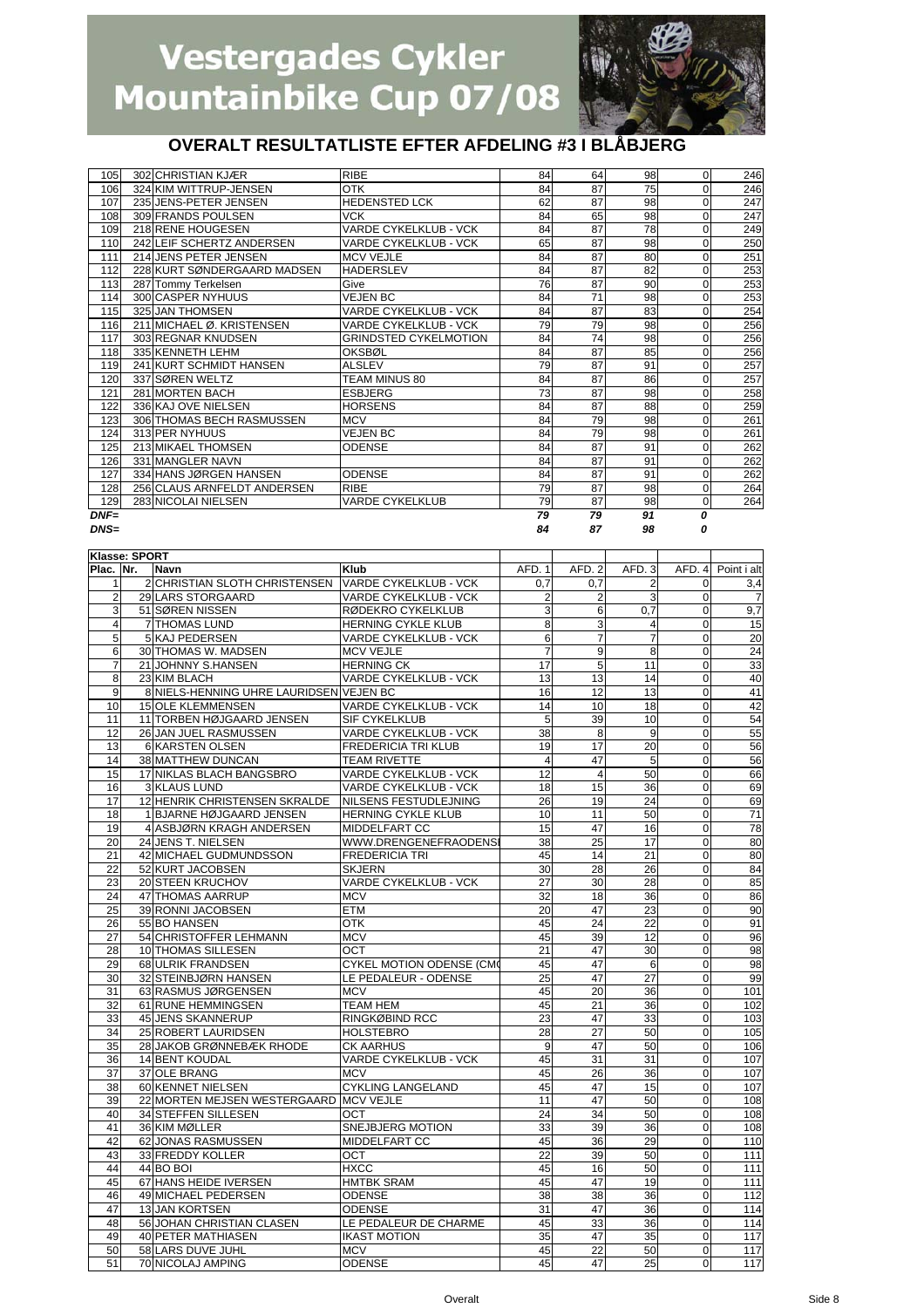

| $\rightarrow$ ANIC $\Gamma$ .<br><b>KLUB</b><br>$-0.$<br><b>YKL</b><br>$-1$<br>201<br>$\sim$<br>JOH<br>UF<br>'NΙ<br><b>SKJE</b><br>RN.<br>-ĸ<br><br>HANSEN<br>эυ<br>აყ<br>ےر<br>້<br>$\sim$ | 118<br>יי |
|---------------------------------------------------------------------------------------------------------------------------------------------------------------------------------------------|-----------|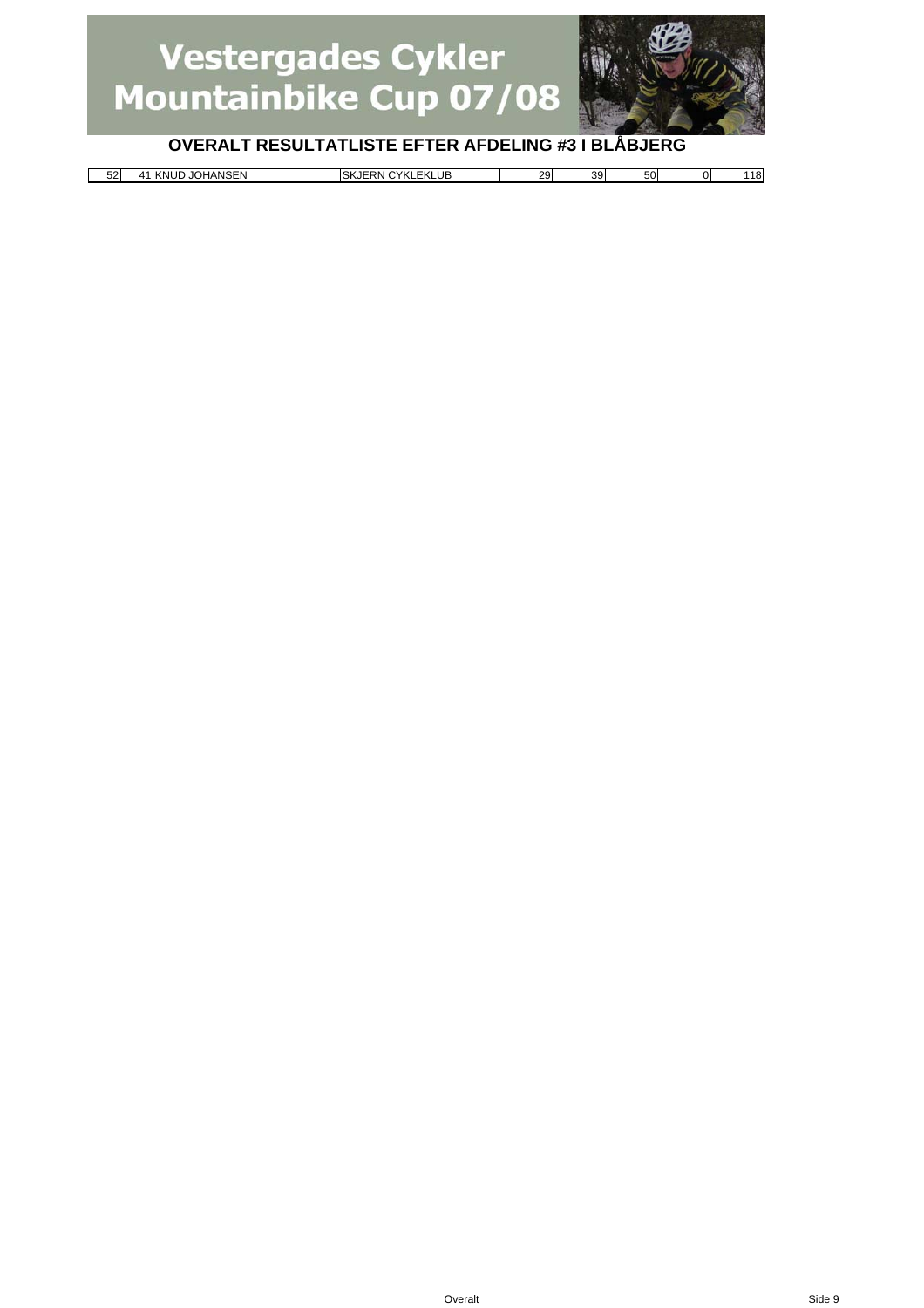

| 53     | 66 KIM KROGH             | <b>MCV</b>                       | 45 | 23 | 50 | 0        | 118 |
|--------|--------------------------|----------------------------------|----|----|----|----------|-----|
| 54     | 9 SØREN BIRKEMOSE        | <b>SVENDBORG CC</b>              | 36 | 47 | 36 | $\Omega$ | 119 |
| 55     | 59 ROGER OINAS LARSEN    | LE PEDALEUR DE CHARME            | 45 | 38 | 36 | 0        | 119 |
| 56     | 35 ARNE SCHLÜTER         | <b>VARDE CYKEL KLUB</b>          | 38 | 35 | 50 | $\Omega$ | 123 |
| 57     | <b>19 CLAUS VINNICH</b>  | <b>VEJEN BC</b>                  | 45 | 29 | 50 | 0        | 124 |
| 58     | 73 PER POULSEN           | <b>MCV</b>                       | 45 | 47 | 32 | 0        | 124 |
| 59     | 69 SØREN VEJE KRISTENSEN | <b>FREDERICIA TRIATHLON TEAM</b> | 45 | 47 | 34 | $\Omega$ | 126 |
| 60     | 57 CHRISTOFER SCHRØDER   | <b>OTK</b>                       | 45 | 32 | 50 | 0        | 127 |
| 61     | 71 HENRIK LØNSMANN       | <b>CYKLING ODENSE</b>            | 45 | 47 | 36 | $\Omega$ | 128 |
| 62     | <b>72 LASSE SCHMIDT</b>  | <b>CYKLING ODENSE</b>            | 45 | 47 | 36 | 0        | 128 |
| 63     | 74 MOGENS KOBBELGAARD    | OKSBØL                           | 45 | 47 | 36 | $\Omega$ | 128 |
| 64     | 43 CHRISTIAN FAARTOFT    | <b>SKJERN CYKLEKLUB</b>          | 34 | 47 | 50 | $\Omega$ | 131 |
| 65     | 64 ELI CHRISTIANSEN      | <b>TSF</b>                       | 45 | 36 | 50 | $\Omega$ | 131 |
| 66     | 65 PER BECK              | <b>SØNDERBORG</b>                | 45 | 37 | 50 | O        | 132 |
| 67     | 46 FINN AGERBO           | <b>HCK</b>                       | 37 | 47 | 50 | $\Omega$ | 134 |
| 68     | <b>16 SONNY HANSEN</b>   | VARDE CYKELKLUB - VCK            | 38 | 47 | 50 | 0        | 135 |
| 69     | 50 ANDERS FIALLA         | <b>ODENSE</b>                    | 38 | 47 | 50 | 0        | 135 |
| 70     | 53 SVEND KRISTENSEN      | <b>HERNING CK</b>                | 38 | 47 | 50 | 0        | 135 |
| $DNF=$ |                          |                                  | 38 | 39 | 36 | O        |     |
| $DNS=$ |                          |                                  | 45 | 47 | 50 |          |     |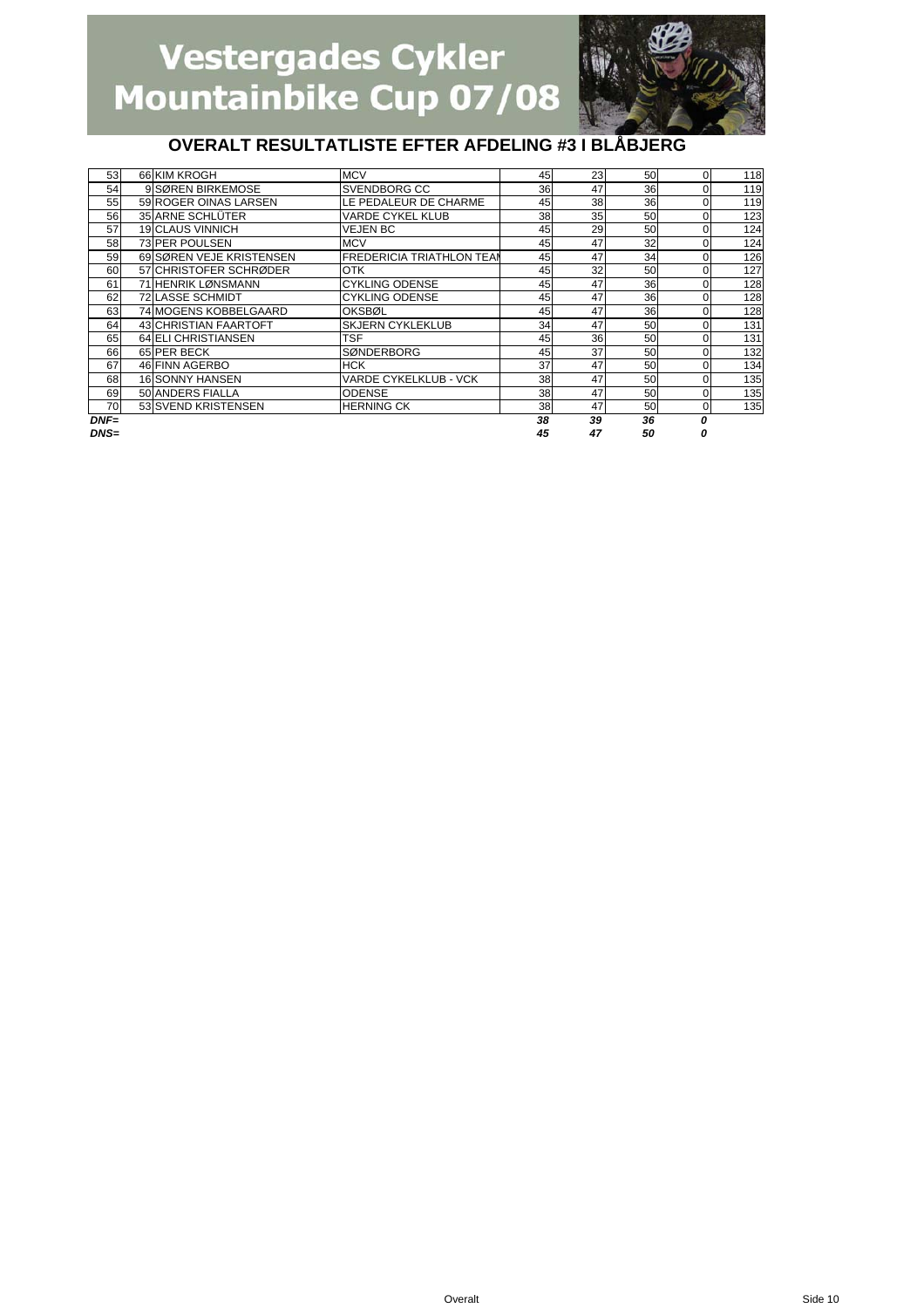

#### **Resultater af Afdeling #4 - LUNDEN 02-02-08**

| Klub<br>$Lap1$ :<br>Lap 2:<br>Nr. Navn<br>Total:<br>1 611 RASMUS BECK KNUDSEN (10 ÅR)<br><b>ESBJERG CYKEL RING</b><br>11:25,9<br>10:33,3<br>(Total Tid: 00:21:59,20)<br>2 606 CHRISTIAN STORGAARD (9 ÅR)<br>VARDE CYKELKLUB - VCK<br>11:30,2<br>11:13,3<br>(Total Tid: 00:22:43,44)<br>3 610 IDA KRAGH ANDERSEN (10 ÅR)<br>MIDDELFART CC<br>(Total Tid: 00:25:01,85)<br>12:36,9<br>12:24,9<br>4 622 ANDERS PETER ELLINGSØE (9 ÅR)<br><b>MCV</b><br>(Total Tid: 00:25:23,68)<br>12:57,5<br>12:26,1<br>5 615 EMIL BROCH (9 ÅR)<br>ALSLEV<br>13:00,6<br>(Total Tid: 00:26:07,52)<br>13:07,0<br>6 612 MATHIAS M. KRISTENSEN (9 ÅR)<br><b>ESBJERG CYKEL RING</b><br>(Total Tid: 00:27:54,59)<br>14:14,6<br>13:40,0<br>7 601 ANDERS LETH KJELDSEN (9 ÅR)<br>(Total Tid: 00:28:47,58)<br><b>MCV VEJLE</b><br>14:39,1<br>14:08,4<br>8 603 KAARE Ø. KRISTENSEN (8 ÅR)<br>SIG<br>(Total Tid: 00:29:56,88)<br>14:21,7<br>15:35,1<br>9 605 ARNE BIRKEMOSE (9 ÅR)<br>SVENDBORG CC<br>(Total Tid: 00:30:08,19)<br>15:45,3<br>14:22,9<br>10 608 MIKKEL SCHMIDT HANSEN (10 ÅR)<br><b>ALSLEV</b><br>16:25,5<br>17:46,2<br>11 613 MALTE SKANNERUP (9 ÅR)<br><b>RINGKØBING</b><br>15:43,7<br>18:40,8<br>12 604 CHARLOTTE K. HANSEN (9 ÅR)<br>TEAM BÆKLUND SERVICE TEKNIK<br>16:23,8<br>18:29,2<br>13 607 NICOLAY STORGAARD (7 ÅR)<br>VARDE CYKELKLUB - VCK<br>17:09,0<br>19:41,6<br>(Total Tid: 00:36:50,63)<br><b>Klasse: DAMER</b><br>Placering<br>Nr. Navn<br>Klub<br>Lap 1:<br>Lap 2:<br>Total:<br><b>HCK</b><br>1 413 FIE DEGN ANDERSEN<br>34:59,6<br>37:25,1<br>TEAM FIT4RUN - ODENSE<br>2 409 TINE HANSEN<br>36:14,0<br>37:38,9<br>VARDE<br>3 415 NINA LUND<br>37:38,9<br>38:34,2<br>TEAM FIT4RUN - ODENSE<br>4 408 ANNI PLAUBORG<br>38:06,2<br>38:30,5<br>(Total Tid: 01:16:36,78)<br>TEAM FIT4RUN - ODENSE<br>5 406 ANNE-METTE MORTENSEN<br>38:26,3<br>40:09,4<br>(Total Tid: 01:18:35,66)<br>(Total Tid: 01:27:46,35)<br>6 416 SUSANNE DEGN LARSEN<br>HCK<br>43:01,8<br>44:44,6<br>MIDDELFART CC<br>(Total Tid: 01:28:41,05)<br>7 402 MAJA KRAGH ANDERSEN<br>41:44,9<br>47:56,1<br>(Total Tid: 01:28:48,11)<br>8 410 BODIL NIELSEN<br>AAIG ATLETIK OG TRIATHLON<br>45:18,2<br>43:29,9<br>9 405 MAIBRITT HANSEN<br>TEAM BÆKLUND SERVICE TEKNIK<br>59:34,4<br>(Total Tid: 01:51:36,35)<br>52:02,0<br>Klasse: MOTION<br>Placering<br>Klub<br>Total:<br>Nr. Navn<br>Lap 1:<br>Lap 2:<br>1 290 KRISTOFFER JENSEN<br><b>MCV</b><br>29:52,9<br>29:29,0<br>(Total Tid: 00:59:21,87)<br>2 236 TONNES UHD JEPSEN<br>VARDE CYKELKLUB<br>29:43,5<br>(Total Tid: 00:59:30,98)<br>29:47,5<br>3 202 OLE KRISTENSEN<br>VARDE CYKELKLUB - VCK<br>30:20,8<br>(Total Tid: 01:00:19,50)<br>29:58,7<br>VARDE CYKEL KLUB<br>(Total Tid: 01:00:41,38)<br>4 255 LARS R. SEVERINSEN<br>30:02,8<br>30:02,8<br>5 260 SØREN Ø JEPSEN<br>VARDE<br>30:13,0<br>30:02,8<br>(Total Tid: 01:01:16,85)<br>6 251 PER FRØKJÆR<br>VARDE CYKELKLUB - VCK<br>(Total Tid: 01:01:26,23)<br>30:23,9<br>31:02,3<br>7 263 KIM JØRGENSEN<br><b>VCK</b><br>(Total Tid: 01:01:44,67)<br>29:49,6<br>31:55,0<br>8 311 PETER CLAUSSEN<br>VARDE CYKELKLUB - VCK<br>(Total Tid: 01:03:30,47)<br>30:25,6<br>33:04,8<br>9 237 KARSTEN AAGAARD<br>TARP CYKEL MOTION<br>31:36,0<br>31:57,7<br>10 246 TORBEN NIELSEN<br><b>GIVE CYKELKLUB</b><br>32:01,9<br>32:00,8<br>11 269 PER TRANS<br><b>TJØRRINGCYKELMOTION</b><br>31:59,8<br>32:29,0<br>12 204 LARS-ERIK KREBS<br><b>VRØGUM</b><br>32:10,2<br>32:27,4<br>13 232 ERIK JØRGENSEN<br>VARDE CYKELKLUB<br>31:38,4<br>33:18,3<br>14 224 SØREN KRAGH ANDERSEN<br>MIDDELFART CC<br>31:40,0<br>33:20,0<br>(Total Tid: 01:05:09,52)<br>15 317 TORBEN KROGH<br><b>VARDE CK</b><br>31:55,7<br>33:26,8<br>(Total Tid: 01:05:22,50)<br>16 262 NIELS BERGHOLT JØRGENSEN<br>TISTRUP CYKELMOTION<br>(Total Tid: 01:05:25,75)<br>32:16,5<br>33:09,2<br>17 217 KENNET JESSEN<br>VARDE CYKELKLUB - VCK<br>32:51,5<br>(Total Tid: 01:05:31,17)<br>32:39,7<br>18 272 JESPER JAKOBSEN<br>AAIG ATLETIK OG TRIATHLON<br>31:56,2<br>(Total Tid: 01:05:40,97)<br>33:44,7<br>VARDE CYKELKLUB - VCK<br>(Total Tid: 01:05:51,60)<br>19 249 BRIAN BUSCH<br>32:08,4<br>33:43,1<br>20 233 JENS ISAKSEN<br><b>ODDER</b><br>(Total Tid: 01:05:53,35)<br>33:13,5<br>32:39,8<br>21 209 HANS JØRN CHRISTENSEN<br>VARDE CYKELKLUB - VCK<br>(Total Tid: 01:06:29,01)<br>33:04,0<br>33:25,0<br>22 220 KARSTEN K. HANSEN<br>TEAM BÆKLUND SERVICE TEKNIK<br>32:58,3<br>(Total Tid: 01:06:38,15)<br>33:39,8<br>23 243 THOMAS WEBER<br>(Total Tid: 01:06:39,64)<br>VARDE CYKELKLUB - VCK<br>33:20,0<br>33:19,7<br>24 203 KLAUS FÅBORG<br>VARDE CYKELKLUB - VCK<br>(Total Tid: 01:06:58,38)<br>33:17,8<br>33:40,5<br>25 247 HANS CHR. SCHMIDT<br>VARDE CYKELKLUB - VCK<br>34:29,8<br>33:10,9<br>26 341 STIG SØRENSEN<br><b>HERNING</b><br>32:37,8<br>35:05,4<br>27 230 ORLA ANDERSEN<br>VARDE CYKELKLUB - VCK<br>33:29,9<br>34:22,7<br>28 201 BRUNO ANDERSEN<br>VARDE CYKELKLUB - VCK<br>(Total Tid: 01:07:56,88)<br>34:10,0<br>33:46,9<br>29 327 ERLING ANDERSEN<br>TISTRUP CYKEL MOTION<br>34:44,5<br>33:47,5<br>(Total Tid: 01:08:32,02)<br><b>EUROMASTER</b><br>30 266 POUL ERIK FRIIS<br>32:48,6<br>35:47,5<br>(Total Tid: 01:08:36,02)<br>VARDE CYKELKLUB - VCK<br>33:38,6<br>35:01,3<br>(Total Tid: 01:08:39,90)<br>31 253 KENNETH KJELDSEN<br>32 298 THOMAS HJERRILD<br><b>ESBJERG</b><br>34:16,9<br>34:32,8<br>(Total Tid: 01:08:49,70)<br>(Total Tid: 01:08:51,11)<br>33 206 PEDER KR. JENSEN<br>OUTRUP<br>35:13,0<br>33:38,1<br>34 270 BRIAN HANSEN<br>MTB CLUB VEJLE<br>33:32,1<br>35:46,2<br>(Total Tid: 01:09:18,23)<br>(Total Tid: 01:09:51,12)<br>35 257 JENS PETER LUND<br><b>VARDE CYKELKLUB</b><br>34:42,2<br>35:08,9<br>(Total Tid: 01:09:55,90)<br>36 239 FINN M NIELSEN<br><b>GIVE CYKELKLUB/MOTION</b><br>34:25,6<br>35:30,3<br>37 229 CHRISTIAN BØDKER<br><b>ESBJERG CYKEL MOTION</b><br>34:06,1<br>36:22,1<br>38 223 JAN B PEDERSEN<br><b>TEAM SØVIND</b><br>34:56,6<br>35:42,3<br>39 219 OVE RASMUSSEN<br>VARDE CYKELKLUB - VCK<br>35:15,3<br>36:22,7<br>40 276 HENRIK OLESEN<br><b>RCYC</b><br>35:49,6<br>36:12,4<br>41 329 KEN LARSEN<br><b>HCK</b><br>(Total Tid: 01:12:21,90)<br>34:12,8<br>38:09,1<br>42 316 NIELS CHR. DAMSGÅRD<br>ECM<br>35:11,0<br>37:42,3<br>(Total Tid: 01:12:53,29)<br>43 225 SØREN JUUL NIELSEN<br>VARDE<br>36:43,5<br>36:13,7<br>(Total Tid: 01:12:57,27)<br>44 248 THYGE A. NICOLAISEN<br>BRØRUP CYKEL KLUB<br>(Total Tid: 01:13:22,87)<br>35:46,0<br>37:36,9<br>(Total Tid: 01:13:26,23)<br>45 315 MARTIN NIELSEN<br>THY<br>36:02,2<br>37:24,1<br>46 322 FLEMMING BRESSENDORF<br>MOUNTENBIKE CLUB VEJLE<br>36:39,4<br>36:48,9<br>(Total Tid: 01:13:28,25)<br>(Total Tid: 01:13:38,42)<br>47 340 LAUST NIELSEN<br><b>GIVE CM</b><br>37:19,9<br>36:18,5<br>(Total Tid: 01:13:51,12)<br>48 313 PER NYHUUS<br><b>VEJEN BC</b><br>38:27,4<br>35:23,7<br>49 312 BJARNE JØRGENSEN<br>HODDE<br>38:08,6<br>36:29,5<br>(Total Tid: 01:14:38,14)<br>50 208 HANS HENRIK HUSTED<br>MIDDELFART CC<br>37:08,0<br>37:45,2<br>(Total Tid: 01:14:53,12)<br>51 286 JAN K. HANSEN<br><b>VEJLE MCV</b><br>37:14,2<br>38:03,2<br>52 285 JACOB ANDERSEN<br><b>BORK</b><br>38:04,4<br>37:23,5<br>53 319 KASPER SØRENSEN<br>VARDE CK<br>37:56,5<br>38:02,4<br>54 250 PEDER K. ULRIKSEN<br><b>VRØGUM</b><br>37:57,8<br>38:04,8<br>55 259 HENRY SCHULTZ<br>BRØRUP CYKEL KLUB<br>38:28,3<br>37:37,4<br>56 245 JOHNNY LILLELUND<br>DESIGNA MOTIONS-CYKLING<br>35:05,9<br>41:04,7<br>57 305 DAVID SØRENSEN<br>GIVE<br>37:16,9<br>39:00,9<br>(Total Tid: 01:16:23,63)<br>58 205 PER MADSEN<br>VARDE CYKELKLUB - VCK<br>37:04,3<br>39:19,4<br>59 268 TOM MØLLER JØRGENSEN<br>GIVE CYKELKLUB/MOTION<br>37:38,3<br>38:51,0<br>(Total Tid: 01:16:29,39)<br>(Total Tid: 01:16:57,82)<br>60 310 MICHAEL LAURITSEN<br><b>VARDE CK</b><br>39:35,3<br>37:22,5<br>(Total Tid: 01:17:03,16)<br>61 274 JOHN CUMMING<br>ETOM.DK/TEAM ECOSSE<br>38:37,9<br>38:25,3<br>62 318 PREBEN DUCH<br><b>TEAM SØVIND</b><br>(Total Tid: 01:17:19,76)<br>37:15,7<br>40:04,1<br>(Total Tid: 01:17:22,04)<br>63 244 HENRIK ANDERSEN<br>MIDDELFART CC<br>37:18,3<br>40:03,7<br>64 309 FRANDS POULSEN<br>VARDE CYKELKLUB - VCK<br>38:57,5<br>39:05,4 | Klasse: BØRN |  |  |  |                          |
|-----------------------------------------------------------------------------------------------------------------------------------------------------------------------------------------------------------------------------------------------------------------------------------------------------------------------------------------------------------------------------------------------------------------------------------------------------------------------------------------------------------------------------------------------------------------------------------------------------------------------------------------------------------------------------------------------------------------------------------------------------------------------------------------------------------------------------------------------------------------------------------------------------------------------------------------------------------------------------------------------------------------------------------------------------------------------------------------------------------------------------------------------------------------------------------------------------------------------------------------------------------------------------------------------------------------------------------------------------------------------------------------------------------------------------------------------------------------------------------------------------------------------------------------------------------------------------------------------------------------------------------------------------------------------------------------------------------------------------------------------------------------------------------------------------------------------------------------------------------------------------------------------------------------------------------------------------------------------------------------------------------------------------------------------------------------------------------------------------------------------------------------------------------------------------------------------------------------------------------------------------------------------------------------------------------------------------------------------------------------------------------------------------------------------------------------------------------------------------------------------------------------------------------------------------------------------------------------------------------------------------------------------------------------------------------------------------------------------------------------------------------------------------------------------------------------------------------------------------------------------------------------------------------------------------------------------------------------------------------------------------------------------------------------------------------------------------------------------------------------------------------------------------------------------------------------------------------------------------------------------------------------------------------------------------------------------------------------------------------------------------------------------------------------------------------------------------------------------------------------------------------------------------------------------------------------------------------------------------------------------------------------------------------------------------------------------------------------------------------------------------------------------------------------------------------------------------------------------------------------------------------------------------------------------------------------------------------------------------------------------------------------------------------------------------------------------------------------------------------------------------------------------------------------------------------------------------------------------------------------------------------------------------------------------------------------------------------------------------------------------------------------------------------------------------------------------------------------------------------------------------------------------------------------------------------------------------------------------------------------------------------------------------------------------------------------------------------------------------------------------------------------------------------------------------------------------------------------------------------------------------------------------------------------------------------------------------------------------------------------------------------------------------------------------------------------------------------------------------------------------------------------------------------------------------------------------------------------------------------------------------------------------------------------------------------------------------------------------------------------------------------------------------------------------------------------------------------------------------------------------------------------------------------------------------------------------------------------------------------------------------------------------------------------------------------------------------------------------------------------------------------------------------------------------------------------------------------------------------------------------------------------------------------------------------------------------------------------------------------------------------------------------------------------------------------------------------------------------------------------------------------------------------------------------------------------------------------------------------------------------------------------------------------------------------------------------------------------------------------------------------------------------------------------------------------------------------------------------------------------------------------------------------------------------------------------------------------------------------------------------------------------------------------------------------------------------------------------------------------------------------------------------------------------------------------------------------------------------------------------------------------------------------------------------------------------------------------------------------------------------------------------------------------------------------------------------------------------------------------------------------------------------------------------------------------------------------------------------------------------------------------------------------------------------------------------------------------------------------------------------------------------------------------------------------------------------------------------------------------------------------------------------------------------------------------------------------------------------------------------------------------------------------------------------------------------------------------------------------------------------------------------------------------------------------------------------------------------------------------------------------------------------------------------------------------------------------------------------------------------------------------------------------------------------------------------------------------------------------------------------------------------------------------------------------------------|--------------|--|--|--|--------------------------|
|                                                                                                                                                                                                                                                                                                                                                                                                                                                                                                                                                                                                                                                                                                                                                                                                                                                                                                                                                                                                                                                                                                                                                                                                                                                                                                                                                                                                                                                                                                                                                                                                                                                                                                                                                                                                                                                                                                                                                                                                                                                                                                                                                                                                                                                                                                                                                                                                                                                                                                                                                                                                                                                                                                                                                                                                                                                                                                                                                                                                                                                                                                                                                                                                                                                                                                                                                                                                                                                                                                                                                                                                                                                                                                                                                                                                                                                                                                                                                                                                                                                                                                                                                                                                                                                                                                                                                                                                                                                                                                                                                                                                                                                                                                                                                                                                                                                                                                                                                                                                                                                                                                                                                                                                                                                                                                                                                                                                                                                                                                                                                                                                                                                                                                                                                                                                                                                                                                                                                                                                                                                                                                                                                                                                                                                                                                                                                                                                                                                                                                                                                                                                                                                                                                                                                                                                                                                                                                                                                                                                                                                                                                                                                                                                                                                                                                                                                                                                                                                                                                                                                                                                                                                                                                                                                                                                                                                                                                                                                                                                                                                                                                                                                                                         | Placering    |  |  |  |                          |
|                                                                                                                                                                                                                                                                                                                                                                                                                                                                                                                                                                                                                                                                                                                                                                                                                                                                                                                                                                                                                                                                                                                                                                                                                                                                                                                                                                                                                                                                                                                                                                                                                                                                                                                                                                                                                                                                                                                                                                                                                                                                                                                                                                                                                                                                                                                                                                                                                                                                                                                                                                                                                                                                                                                                                                                                                                                                                                                                                                                                                                                                                                                                                                                                                                                                                                                                                                                                                                                                                                                                                                                                                                                                                                                                                                                                                                                                                                                                                                                                                                                                                                                                                                                                                                                                                                                                                                                                                                                                                                                                                                                                                                                                                                                                                                                                                                                                                                                                                                                                                                                                                                                                                                                                                                                                                                                                                                                                                                                                                                                                                                                                                                                                                                                                                                                                                                                                                                                                                                                                                                                                                                                                                                                                                                                                                                                                                                                                                                                                                                                                                                                                                                                                                                                                                                                                                                                                                                                                                                                                                                                                                                                                                                                                                                                                                                                                                                                                                                                                                                                                                                                                                                                                                                                                                                                                                                                                                                                                                                                                                                                                                                                                                                                         |              |  |  |  |                          |
|                                                                                                                                                                                                                                                                                                                                                                                                                                                                                                                                                                                                                                                                                                                                                                                                                                                                                                                                                                                                                                                                                                                                                                                                                                                                                                                                                                                                                                                                                                                                                                                                                                                                                                                                                                                                                                                                                                                                                                                                                                                                                                                                                                                                                                                                                                                                                                                                                                                                                                                                                                                                                                                                                                                                                                                                                                                                                                                                                                                                                                                                                                                                                                                                                                                                                                                                                                                                                                                                                                                                                                                                                                                                                                                                                                                                                                                                                                                                                                                                                                                                                                                                                                                                                                                                                                                                                                                                                                                                                                                                                                                                                                                                                                                                                                                                                                                                                                                                                                                                                                                                                                                                                                                                                                                                                                                                                                                                                                                                                                                                                                                                                                                                                                                                                                                                                                                                                                                                                                                                                                                                                                                                                                                                                                                                                                                                                                                                                                                                                                                                                                                                                                                                                                                                                                                                                                                                                                                                                                                                                                                                                                                                                                                                                                                                                                                                                                                                                                                                                                                                                                                                                                                                                                                                                                                                                                                                                                                                                                                                                                                                                                                                                                                         |              |  |  |  |                          |
|                                                                                                                                                                                                                                                                                                                                                                                                                                                                                                                                                                                                                                                                                                                                                                                                                                                                                                                                                                                                                                                                                                                                                                                                                                                                                                                                                                                                                                                                                                                                                                                                                                                                                                                                                                                                                                                                                                                                                                                                                                                                                                                                                                                                                                                                                                                                                                                                                                                                                                                                                                                                                                                                                                                                                                                                                                                                                                                                                                                                                                                                                                                                                                                                                                                                                                                                                                                                                                                                                                                                                                                                                                                                                                                                                                                                                                                                                                                                                                                                                                                                                                                                                                                                                                                                                                                                                                                                                                                                                                                                                                                                                                                                                                                                                                                                                                                                                                                                                                                                                                                                                                                                                                                                                                                                                                                                                                                                                                                                                                                                                                                                                                                                                                                                                                                                                                                                                                                                                                                                                                                                                                                                                                                                                                                                                                                                                                                                                                                                                                                                                                                                                                                                                                                                                                                                                                                                                                                                                                                                                                                                                                                                                                                                                                                                                                                                                                                                                                                                                                                                                                                                                                                                                                                                                                                                                                                                                                                                                                                                                                                                                                                                                                                         |              |  |  |  |                          |
|                                                                                                                                                                                                                                                                                                                                                                                                                                                                                                                                                                                                                                                                                                                                                                                                                                                                                                                                                                                                                                                                                                                                                                                                                                                                                                                                                                                                                                                                                                                                                                                                                                                                                                                                                                                                                                                                                                                                                                                                                                                                                                                                                                                                                                                                                                                                                                                                                                                                                                                                                                                                                                                                                                                                                                                                                                                                                                                                                                                                                                                                                                                                                                                                                                                                                                                                                                                                                                                                                                                                                                                                                                                                                                                                                                                                                                                                                                                                                                                                                                                                                                                                                                                                                                                                                                                                                                                                                                                                                                                                                                                                                                                                                                                                                                                                                                                                                                                                                                                                                                                                                                                                                                                                                                                                                                                                                                                                                                                                                                                                                                                                                                                                                                                                                                                                                                                                                                                                                                                                                                                                                                                                                                                                                                                                                                                                                                                                                                                                                                                                                                                                                                                                                                                                                                                                                                                                                                                                                                                                                                                                                                                                                                                                                                                                                                                                                                                                                                                                                                                                                                                                                                                                                                                                                                                                                                                                                                                                                                                                                                                                                                                                                                                         |              |  |  |  |                          |
|                                                                                                                                                                                                                                                                                                                                                                                                                                                                                                                                                                                                                                                                                                                                                                                                                                                                                                                                                                                                                                                                                                                                                                                                                                                                                                                                                                                                                                                                                                                                                                                                                                                                                                                                                                                                                                                                                                                                                                                                                                                                                                                                                                                                                                                                                                                                                                                                                                                                                                                                                                                                                                                                                                                                                                                                                                                                                                                                                                                                                                                                                                                                                                                                                                                                                                                                                                                                                                                                                                                                                                                                                                                                                                                                                                                                                                                                                                                                                                                                                                                                                                                                                                                                                                                                                                                                                                                                                                                                                                                                                                                                                                                                                                                                                                                                                                                                                                                                                                                                                                                                                                                                                                                                                                                                                                                                                                                                                                                                                                                                                                                                                                                                                                                                                                                                                                                                                                                                                                                                                                                                                                                                                                                                                                                                                                                                                                                                                                                                                                                                                                                                                                                                                                                                                                                                                                                                                                                                                                                                                                                                                                                                                                                                                                                                                                                                                                                                                                                                                                                                                                                                                                                                                                                                                                                                                                                                                                                                                                                                                                                                                                                                                                                         |              |  |  |  |                          |
|                                                                                                                                                                                                                                                                                                                                                                                                                                                                                                                                                                                                                                                                                                                                                                                                                                                                                                                                                                                                                                                                                                                                                                                                                                                                                                                                                                                                                                                                                                                                                                                                                                                                                                                                                                                                                                                                                                                                                                                                                                                                                                                                                                                                                                                                                                                                                                                                                                                                                                                                                                                                                                                                                                                                                                                                                                                                                                                                                                                                                                                                                                                                                                                                                                                                                                                                                                                                                                                                                                                                                                                                                                                                                                                                                                                                                                                                                                                                                                                                                                                                                                                                                                                                                                                                                                                                                                                                                                                                                                                                                                                                                                                                                                                                                                                                                                                                                                                                                                                                                                                                                                                                                                                                                                                                                                                                                                                                                                                                                                                                                                                                                                                                                                                                                                                                                                                                                                                                                                                                                                                                                                                                                                                                                                                                                                                                                                                                                                                                                                                                                                                                                                                                                                                                                                                                                                                                                                                                                                                                                                                                                                                                                                                                                                                                                                                                                                                                                                                                                                                                                                                                                                                                                                                                                                                                                                                                                                                                                                                                                                                                                                                                                                                         |              |  |  |  |                          |
|                                                                                                                                                                                                                                                                                                                                                                                                                                                                                                                                                                                                                                                                                                                                                                                                                                                                                                                                                                                                                                                                                                                                                                                                                                                                                                                                                                                                                                                                                                                                                                                                                                                                                                                                                                                                                                                                                                                                                                                                                                                                                                                                                                                                                                                                                                                                                                                                                                                                                                                                                                                                                                                                                                                                                                                                                                                                                                                                                                                                                                                                                                                                                                                                                                                                                                                                                                                                                                                                                                                                                                                                                                                                                                                                                                                                                                                                                                                                                                                                                                                                                                                                                                                                                                                                                                                                                                                                                                                                                                                                                                                                                                                                                                                                                                                                                                                                                                                                                                                                                                                                                                                                                                                                                                                                                                                                                                                                                                                                                                                                                                                                                                                                                                                                                                                                                                                                                                                                                                                                                                                                                                                                                                                                                                                                                                                                                                                                                                                                                                                                                                                                                                                                                                                                                                                                                                                                                                                                                                                                                                                                                                                                                                                                                                                                                                                                                                                                                                                                                                                                                                                                                                                                                                                                                                                                                                                                                                                                                                                                                                                                                                                                                                                         |              |  |  |  |                          |
|                                                                                                                                                                                                                                                                                                                                                                                                                                                                                                                                                                                                                                                                                                                                                                                                                                                                                                                                                                                                                                                                                                                                                                                                                                                                                                                                                                                                                                                                                                                                                                                                                                                                                                                                                                                                                                                                                                                                                                                                                                                                                                                                                                                                                                                                                                                                                                                                                                                                                                                                                                                                                                                                                                                                                                                                                                                                                                                                                                                                                                                                                                                                                                                                                                                                                                                                                                                                                                                                                                                                                                                                                                                                                                                                                                                                                                                                                                                                                                                                                                                                                                                                                                                                                                                                                                                                                                                                                                                                                                                                                                                                                                                                                                                                                                                                                                                                                                                                                                                                                                                                                                                                                                                                                                                                                                                                                                                                                                                                                                                                                                                                                                                                                                                                                                                                                                                                                                                                                                                                                                                                                                                                                                                                                                                                                                                                                                                                                                                                                                                                                                                                                                                                                                                                                                                                                                                                                                                                                                                                                                                                                                                                                                                                                                                                                                                                                                                                                                                                                                                                                                                                                                                                                                                                                                                                                                                                                                                                                                                                                                                                                                                                                                                         |              |  |  |  |                          |
|                                                                                                                                                                                                                                                                                                                                                                                                                                                                                                                                                                                                                                                                                                                                                                                                                                                                                                                                                                                                                                                                                                                                                                                                                                                                                                                                                                                                                                                                                                                                                                                                                                                                                                                                                                                                                                                                                                                                                                                                                                                                                                                                                                                                                                                                                                                                                                                                                                                                                                                                                                                                                                                                                                                                                                                                                                                                                                                                                                                                                                                                                                                                                                                                                                                                                                                                                                                                                                                                                                                                                                                                                                                                                                                                                                                                                                                                                                                                                                                                                                                                                                                                                                                                                                                                                                                                                                                                                                                                                                                                                                                                                                                                                                                                                                                                                                                                                                                                                                                                                                                                                                                                                                                                                                                                                                                                                                                                                                                                                                                                                                                                                                                                                                                                                                                                                                                                                                                                                                                                                                                                                                                                                                                                                                                                                                                                                                                                                                                                                                                                                                                                                                                                                                                                                                                                                                                                                                                                                                                                                                                                                                                                                                                                                                                                                                                                                                                                                                                                                                                                                                                                                                                                                                                                                                                                                                                                                                                                                                                                                                                                                                                                                                                         |              |  |  |  | (Total Tid: 00:34:11,68) |
|                                                                                                                                                                                                                                                                                                                                                                                                                                                                                                                                                                                                                                                                                                                                                                                                                                                                                                                                                                                                                                                                                                                                                                                                                                                                                                                                                                                                                                                                                                                                                                                                                                                                                                                                                                                                                                                                                                                                                                                                                                                                                                                                                                                                                                                                                                                                                                                                                                                                                                                                                                                                                                                                                                                                                                                                                                                                                                                                                                                                                                                                                                                                                                                                                                                                                                                                                                                                                                                                                                                                                                                                                                                                                                                                                                                                                                                                                                                                                                                                                                                                                                                                                                                                                                                                                                                                                                                                                                                                                                                                                                                                                                                                                                                                                                                                                                                                                                                                                                                                                                                                                                                                                                                                                                                                                                                                                                                                                                                                                                                                                                                                                                                                                                                                                                                                                                                                                                                                                                                                                                                                                                                                                                                                                                                                                                                                                                                                                                                                                                                                                                                                                                                                                                                                                                                                                                                                                                                                                                                                                                                                                                                                                                                                                                                                                                                                                                                                                                                                                                                                                                                                                                                                                                                                                                                                                                                                                                                                                                                                                                                                                                                                                                                         |              |  |  |  | (Total Tid: 00:34:24,50) |
|                                                                                                                                                                                                                                                                                                                                                                                                                                                                                                                                                                                                                                                                                                                                                                                                                                                                                                                                                                                                                                                                                                                                                                                                                                                                                                                                                                                                                                                                                                                                                                                                                                                                                                                                                                                                                                                                                                                                                                                                                                                                                                                                                                                                                                                                                                                                                                                                                                                                                                                                                                                                                                                                                                                                                                                                                                                                                                                                                                                                                                                                                                                                                                                                                                                                                                                                                                                                                                                                                                                                                                                                                                                                                                                                                                                                                                                                                                                                                                                                                                                                                                                                                                                                                                                                                                                                                                                                                                                                                                                                                                                                                                                                                                                                                                                                                                                                                                                                                                                                                                                                                                                                                                                                                                                                                                                                                                                                                                                                                                                                                                                                                                                                                                                                                                                                                                                                                                                                                                                                                                                                                                                                                                                                                                                                                                                                                                                                                                                                                                                                                                                                                                                                                                                                                                                                                                                                                                                                                                                                                                                                                                                                                                                                                                                                                                                                                                                                                                                                                                                                                                                                                                                                                                                                                                                                                                                                                                                                                                                                                                                                                                                                                                                         |              |  |  |  | (Total Tid: 00:34:52,96) |
|                                                                                                                                                                                                                                                                                                                                                                                                                                                                                                                                                                                                                                                                                                                                                                                                                                                                                                                                                                                                                                                                                                                                                                                                                                                                                                                                                                                                                                                                                                                                                                                                                                                                                                                                                                                                                                                                                                                                                                                                                                                                                                                                                                                                                                                                                                                                                                                                                                                                                                                                                                                                                                                                                                                                                                                                                                                                                                                                                                                                                                                                                                                                                                                                                                                                                                                                                                                                                                                                                                                                                                                                                                                                                                                                                                                                                                                                                                                                                                                                                                                                                                                                                                                                                                                                                                                                                                                                                                                                                                                                                                                                                                                                                                                                                                                                                                                                                                                                                                                                                                                                                                                                                                                                                                                                                                                                                                                                                                                                                                                                                                                                                                                                                                                                                                                                                                                                                                                                                                                                                                                                                                                                                                                                                                                                                                                                                                                                                                                                                                                                                                                                                                                                                                                                                                                                                                                                                                                                                                                                                                                                                                                                                                                                                                                                                                                                                                                                                                                                                                                                                                                                                                                                                                                                                                                                                                                                                                                                                                                                                                                                                                                                                                                         |              |  |  |  |                          |
|                                                                                                                                                                                                                                                                                                                                                                                                                                                                                                                                                                                                                                                                                                                                                                                                                                                                                                                                                                                                                                                                                                                                                                                                                                                                                                                                                                                                                                                                                                                                                                                                                                                                                                                                                                                                                                                                                                                                                                                                                                                                                                                                                                                                                                                                                                                                                                                                                                                                                                                                                                                                                                                                                                                                                                                                                                                                                                                                                                                                                                                                                                                                                                                                                                                                                                                                                                                                                                                                                                                                                                                                                                                                                                                                                                                                                                                                                                                                                                                                                                                                                                                                                                                                                                                                                                                                                                                                                                                                                                                                                                                                                                                                                                                                                                                                                                                                                                                                                                                                                                                                                                                                                                                                                                                                                                                                                                                                                                                                                                                                                                                                                                                                                                                                                                                                                                                                                                                                                                                                                                                                                                                                                                                                                                                                                                                                                                                                                                                                                                                                                                                                                                                                                                                                                                                                                                                                                                                                                                                                                                                                                                                                                                                                                                                                                                                                                                                                                                                                                                                                                                                                                                                                                                                                                                                                                                                                                                                                                                                                                                                                                                                                                                                         |              |  |  |  |                          |
|                                                                                                                                                                                                                                                                                                                                                                                                                                                                                                                                                                                                                                                                                                                                                                                                                                                                                                                                                                                                                                                                                                                                                                                                                                                                                                                                                                                                                                                                                                                                                                                                                                                                                                                                                                                                                                                                                                                                                                                                                                                                                                                                                                                                                                                                                                                                                                                                                                                                                                                                                                                                                                                                                                                                                                                                                                                                                                                                                                                                                                                                                                                                                                                                                                                                                                                                                                                                                                                                                                                                                                                                                                                                                                                                                                                                                                                                                                                                                                                                                                                                                                                                                                                                                                                                                                                                                                                                                                                                                                                                                                                                                                                                                                                                                                                                                                                                                                                                                                                                                                                                                                                                                                                                                                                                                                                                                                                                                                                                                                                                                                                                                                                                                                                                                                                                                                                                                                                                                                                                                                                                                                                                                                                                                                                                                                                                                                                                                                                                                                                                                                                                                                                                                                                                                                                                                                                                                                                                                                                                                                                                                                                                                                                                                                                                                                                                                                                                                                                                                                                                                                                                                                                                                                                                                                                                                                                                                                                                                                                                                                                                                                                                                                                         |              |  |  |  |                          |
|                                                                                                                                                                                                                                                                                                                                                                                                                                                                                                                                                                                                                                                                                                                                                                                                                                                                                                                                                                                                                                                                                                                                                                                                                                                                                                                                                                                                                                                                                                                                                                                                                                                                                                                                                                                                                                                                                                                                                                                                                                                                                                                                                                                                                                                                                                                                                                                                                                                                                                                                                                                                                                                                                                                                                                                                                                                                                                                                                                                                                                                                                                                                                                                                                                                                                                                                                                                                                                                                                                                                                                                                                                                                                                                                                                                                                                                                                                                                                                                                                                                                                                                                                                                                                                                                                                                                                                                                                                                                                                                                                                                                                                                                                                                                                                                                                                                                                                                                                                                                                                                                                                                                                                                                                                                                                                                                                                                                                                                                                                                                                                                                                                                                                                                                                                                                                                                                                                                                                                                                                                                                                                                                                                                                                                                                                                                                                                                                                                                                                                                                                                                                                                                                                                                                                                                                                                                                                                                                                                                                                                                                                                                                                                                                                                                                                                                                                                                                                                                                                                                                                                                                                                                                                                                                                                                                                                                                                                                                                                                                                                                                                                                                                                                         |              |  |  |  | (Total Tid: 01:12:24,79) |
|                                                                                                                                                                                                                                                                                                                                                                                                                                                                                                                                                                                                                                                                                                                                                                                                                                                                                                                                                                                                                                                                                                                                                                                                                                                                                                                                                                                                                                                                                                                                                                                                                                                                                                                                                                                                                                                                                                                                                                                                                                                                                                                                                                                                                                                                                                                                                                                                                                                                                                                                                                                                                                                                                                                                                                                                                                                                                                                                                                                                                                                                                                                                                                                                                                                                                                                                                                                                                                                                                                                                                                                                                                                                                                                                                                                                                                                                                                                                                                                                                                                                                                                                                                                                                                                                                                                                                                                                                                                                                                                                                                                                                                                                                                                                                                                                                                                                                                                                                                                                                                                                                                                                                                                                                                                                                                                                                                                                                                                                                                                                                                                                                                                                                                                                                                                                                                                                                                                                                                                                                                                                                                                                                                                                                                                                                                                                                                                                                                                                                                                                                                                                                                                                                                                                                                                                                                                                                                                                                                                                                                                                                                                                                                                                                                                                                                                                                                                                                                                                                                                                                                                                                                                                                                                                                                                                                                                                                                                                                                                                                                                                                                                                                                                         |              |  |  |  | (Total Tid: 01:13:52,95) |
|                                                                                                                                                                                                                                                                                                                                                                                                                                                                                                                                                                                                                                                                                                                                                                                                                                                                                                                                                                                                                                                                                                                                                                                                                                                                                                                                                                                                                                                                                                                                                                                                                                                                                                                                                                                                                                                                                                                                                                                                                                                                                                                                                                                                                                                                                                                                                                                                                                                                                                                                                                                                                                                                                                                                                                                                                                                                                                                                                                                                                                                                                                                                                                                                                                                                                                                                                                                                                                                                                                                                                                                                                                                                                                                                                                                                                                                                                                                                                                                                                                                                                                                                                                                                                                                                                                                                                                                                                                                                                                                                                                                                                                                                                                                                                                                                                                                                                                                                                                                                                                                                                                                                                                                                                                                                                                                                                                                                                                                                                                                                                                                                                                                                                                                                                                                                                                                                                                                                                                                                                                                                                                                                                                                                                                                                                                                                                                                                                                                                                                                                                                                                                                                                                                                                                                                                                                                                                                                                                                                                                                                                                                                                                                                                                                                                                                                                                                                                                                                                                                                                                                                                                                                                                                                                                                                                                                                                                                                                                                                                                                                                                                                                                                                         |              |  |  |  | (Total Tid: 01:16:13,14) |
|                                                                                                                                                                                                                                                                                                                                                                                                                                                                                                                                                                                                                                                                                                                                                                                                                                                                                                                                                                                                                                                                                                                                                                                                                                                                                                                                                                                                                                                                                                                                                                                                                                                                                                                                                                                                                                                                                                                                                                                                                                                                                                                                                                                                                                                                                                                                                                                                                                                                                                                                                                                                                                                                                                                                                                                                                                                                                                                                                                                                                                                                                                                                                                                                                                                                                                                                                                                                                                                                                                                                                                                                                                                                                                                                                                                                                                                                                                                                                                                                                                                                                                                                                                                                                                                                                                                                                                                                                                                                                                                                                                                                                                                                                                                                                                                                                                                                                                                                                                                                                                                                                                                                                                                                                                                                                                                                                                                                                                                                                                                                                                                                                                                                                                                                                                                                                                                                                                                                                                                                                                                                                                                                                                                                                                                                                                                                                                                                                                                                                                                                                                                                                                                                                                                                                                                                                                                                                                                                                                                                                                                                                                                                                                                                                                                                                                                                                                                                                                                                                                                                                                                                                                                                                                                                                                                                                                                                                                                                                                                                                                                                                                                                                                                         |              |  |  |  |                          |
|                                                                                                                                                                                                                                                                                                                                                                                                                                                                                                                                                                                                                                                                                                                                                                                                                                                                                                                                                                                                                                                                                                                                                                                                                                                                                                                                                                                                                                                                                                                                                                                                                                                                                                                                                                                                                                                                                                                                                                                                                                                                                                                                                                                                                                                                                                                                                                                                                                                                                                                                                                                                                                                                                                                                                                                                                                                                                                                                                                                                                                                                                                                                                                                                                                                                                                                                                                                                                                                                                                                                                                                                                                                                                                                                                                                                                                                                                                                                                                                                                                                                                                                                                                                                                                                                                                                                                                                                                                                                                                                                                                                                                                                                                                                                                                                                                                                                                                                                                                                                                                                                                                                                                                                                                                                                                                                                                                                                                                                                                                                                                                                                                                                                                                                                                                                                                                                                                                                                                                                                                                                                                                                                                                                                                                                                                                                                                                                                                                                                                                                                                                                                                                                                                                                                                                                                                                                                                                                                                                                                                                                                                                                                                                                                                                                                                                                                                                                                                                                                                                                                                                                                                                                                                                                                                                                                                                                                                                                                                                                                                                                                                                                                                                                         |              |  |  |  |                          |
|                                                                                                                                                                                                                                                                                                                                                                                                                                                                                                                                                                                                                                                                                                                                                                                                                                                                                                                                                                                                                                                                                                                                                                                                                                                                                                                                                                                                                                                                                                                                                                                                                                                                                                                                                                                                                                                                                                                                                                                                                                                                                                                                                                                                                                                                                                                                                                                                                                                                                                                                                                                                                                                                                                                                                                                                                                                                                                                                                                                                                                                                                                                                                                                                                                                                                                                                                                                                                                                                                                                                                                                                                                                                                                                                                                                                                                                                                                                                                                                                                                                                                                                                                                                                                                                                                                                                                                                                                                                                                                                                                                                                                                                                                                                                                                                                                                                                                                                                                                                                                                                                                                                                                                                                                                                                                                                                                                                                                                                                                                                                                                                                                                                                                                                                                                                                                                                                                                                                                                                                                                                                                                                                                                                                                                                                                                                                                                                                                                                                                                                                                                                                                                                                                                                                                                                                                                                                                                                                                                                                                                                                                                                                                                                                                                                                                                                                                                                                                                                                                                                                                                                                                                                                                                                                                                                                                                                                                                                                                                                                                                                                                                                                                                                         |              |  |  |  |                          |
|                                                                                                                                                                                                                                                                                                                                                                                                                                                                                                                                                                                                                                                                                                                                                                                                                                                                                                                                                                                                                                                                                                                                                                                                                                                                                                                                                                                                                                                                                                                                                                                                                                                                                                                                                                                                                                                                                                                                                                                                                                                                                                                                                                                                                                                                                                                                                                                                                                                                                                                                                                                                                                                                                                                                                                                                                                                                                                                                                                                                                                                                                                                                                                                                                                                                                                                                                                                                                                                                                                                                                                                                                                                                                                                                                                                                                                                                                                                                                                                                                                                                                                                                                                                                                                                                                                                                                                                                                                                                                                                                                                                                                                                                                                                                                                                                                                                                                                                                                                                                                                                                                                                                                                                                                                                                                                                                                                                                                                                                                                                                                                                                                                                                                                                                                                                                                                                                                                                                                                                                                                                                                                                                                                                                                                                                                                                                                                                                                                                                                                                                                                                                                                                                                                                                                                                                                                                                                                                                                                                                                                                                                                                                                                                                                                                                                                                                                                                                                                                                                                                                                                                                                                                                                                                                                                                                                                                                                                                                                                                                                                                                                                                                                                                         |              |  |  |  |                          |
|                                                                                                                                                                                                                                                                                                                                                                                                                                                                                                                                                                                                                                                                                                                                                                                                                                                                                                                                                                                                                                                                                                                                                                                                                                                                                                                                                                                                                                                                                                                                                                                                                                                                                                                                                                                                                                                                                                                                                                                                                                                                                                                                                                                                                                                                                                                                                                                                                                                                                                                                                                                                                                                                                                                                                                                                                                                                                                                                                                                                                                                                                                                                                                                                                                                                                                                                                                                                                                                                                                                                                                                                                                                                                                                                                                                                                                                                                                                                                                                                                                                                                                                                                                                                                                                                                                                                                                                                                                                                                                                                                                                                                                                                                                                                                                                                                                                                                                                                                                                                                                                                                                                                                                                                                                                                                                                                                                                                                                                                                                                                                                                                                                                                                                                                                                                                                                                                                                                                                                                                                                                                                                                                                                                                                                                                                                                                                                                                                                                                                                                                                                                                                                                                                                                                                                                                                                                                                                                                                                                                                                                                                                                                                                                                                                                                                                                                                                                                                                                                                                                                                                                                                                                                                                                                                                                                                                                                                                                                                                                                                                                                                                                                                                                         |              |  |  |  |                          |
|                                                                                                                                                                                                                                                                                                                                                                                                                                                                                                                                                                                                                                                                                                                                                                                                                                                                                                                                                                                                                                                                                                                                                                                                                                                                                                                                                                                                                                                                                                                                                                                                                                                                                                                                                                                                                                                                                                                                                                                                                                                                                                                                                                                                                                                                                                                                                                                                                                                                                                                                                                                                                                                                                                                                                                                                                                                                                                                                                                                                                                                                                                                                                                                                                                                                                                                                                                                                                                                                                                                                                                                                                                                                                                                                                                                                                                                                                                                                                                                                                                                                                                                                                                                                                                                                                                                                                                                                                                                                                                                                                                                                                                                                                                                                                                                                                                                                                                                                                                                                                                                                                                                                                                                                                                                                                                                                                                                                                                                                                                                                                                                                                                                                                                                                                                                                                                                                                                                                                                                                                                                                                                                                                                                                                                                                                                                                                                                                                                                                                                                                                                                                                                                                                                                                                                                                                                                                                                                                                                                                                                                                                                                                                                                                                                                                                                                                                                                                                                                                                                                                                                                                                                                                                                                                                                                                                                                                                                                                                                                                                                                                                                                                                                                         |              |  |  |  |                          |
|                                                                                                                                                                                                                                                                                                                                                                                                                                                                                                                                                                                                                                                                                                                                                                                                                                                                                                                                                                                                                                                                                                                                                                                                                                                                                                                                                                                                                                                                                                                                                                                                                                                                                                                                                                                                                                                                                                                                                                                                                                                                                                                                                                                                                                                                                                                                                                                                                                                                                                                                                                                                                                                                                                                                                                                                                                                                                                                                                                                                                                                                                                                                                                                                                                                                                                                                                                                                                                                                                                                                                                                                                                                                                                                                                                                                                                                                                                                                                                                                                                                                                                                                                                                                                                                                                                                                                                                                                                                                                                                                                                                                                                                                                                                                                                                                                                                                                                                                                                                                                                                                                                                                                                                                                                                                                                                                                                                                                                                                                                                                                                                                                                                                                                                                                                                                                                                                                                                                                                                                                                                                                                                                                                                                                                                                                                                                                                                                                                                                                                                                                                                                                                                                                                                                                                                                                                                                                                                                                                                                                                                                                                                                                                                                                                                                                                                                                                                                                                                                                                                                                                                                                                                                                                                                                                                                                                                                                                                                                                                                                                                                                                                                                                                         |              |  |  |  |                          |
|                                                                                                                                                                                                                                                                                                                                                                                                                                                                                                                                                                                                                                                                                                                                                                                                                                                                                                                                                                                                                                                                                                                                                                                                                                                                                                                                                                                                                                                                                                                                                                                                                                                                                                                                                                                                                                                                                                                                                                                                                                                                                                                                                                                                                                                                                                                                                                                                                                                                                                                                                                                                                                                                                                                                                                                                                                                                                                                                                                                                                                                                                                                                                                                                                                                                                                                                                                                                                                                                                                                                                                                                                                                                                                                                                                                                                                                                                                                                                                                                                                                                                                                                                                                                                                                                                                                                                                                                                                                                                                                                                                                                                                                                                                                                                                                                                                                                                                                                                                                                                                                                                                                                                                                                                                                                                                                                                                                                                                                                                                                                                                                                                                                                                                                                                                                                                                                                                                                                                                                                                                                                                                                                                                                                                                                                                                                                                                                                                                                                                                                                                                                                                                                                                                                                                                                                                                                                                                                                                                                                                                                                                                                                                                                                                                                                                                                                                                                                                                                                                                                                                                                                                                                                                                                                                                                                                                                                                                                                                                                                                                                                                                                                                                                         |              |  |  |  |                          |
|                                                                                                                                                                                                                                                                                                                                                                                                                                                                                                                                                                                                                                                                                                                                                                                                                                                                                                                                                                                                                                                                                                                                                                                                                                                                                                                                                                                                                                                                                                                                                                                                                                                                                                                                                                                                                                                                                                                                                                                                                                                                                                                                                                                                                                                                                                                                                                                                                                                                                                                                                                                                                                                                                                                                                                                                                                                                                                                                                                                                                                                                                                                                                                                                                                                                                                                                                                                                                                                                                                                                                                                                                                                                                                                                                                                                                                                                                                                                                                                                                                                                                                                                                                                                                                                                                                                                                                                                                                                                                                                                                                                                                                                                                                                                                                                                                                                                                                                                                                                                                                                                                                                                                                                                                                                                                                                                                                                                                                                                                                                                                                                                                                                                                                                                                                                                                                                                                                                                                                                                                                                                                                                                                                                                                                                                                                                                                                                                                                                                                                                                                                                                                                                                                                                                                                                                                                                                                                                                                                                                                                                                                                                                                                                                                                                                                                                                                                                                                                                                                                                                                                                                                                                                                                                                                                                                                                                                                                                                                                                                                                                                                                                                                                                         |              |  |  |  |                          |
|                                                                                                                                                                                                                                                                                                                                                                                                                                                                                                                                                                                                                                                                                                                                                                                                                                                                                                                                                                                                                                                                                                                                                                                                                                                                                                                                                                                                                                                                                                                                                                                                                                                                                                                                                                                                                                                                                                                                                                                                                                                                                                                                                                                                                                                                                                                                                                                                                                                                                                                                                                                                                                                                                                                                                                                                                                                                                                                                                                                                                                                                                                                                                                                                                                                                                                                                                                                                                                                                                                                                                                                                                                                                                                                                                                                                                                                                                                                                                                                                                                                                                                                                                                                                                                                                                                                                                                                                                                                                                                                                                                                                                                                                                                                                                                                                                                                                                                                                                                                                                                                                                                                                                                                                                                                                                                                                                                                                                                                                                                                                                                                                                                                                                                                                                                                                                                                                                                                                                                                                                                                                                                                                                                                                                                                                                                                                                                                                                                                                                                                                                                                                                                                                                                                                                                                                                                                                                                                                                                                                                                                                                                                                                                                                                                                                                                                                                                                                                                                                                                                                                                                                                                                                                                                                                                                                                                                                                                                                                                                                                                                                                                                                                                                         |              |  |  |  |                          |
|                                                                                                                                                                                                                                                                                                                                                                                                                                                                                                                                                                                                                                                                                                                                                                                                                                                                                                                                                                                                                                                                                                                                                                                                                                                                                                                                                                                                                                                                                                                                                                                                                                                                                                                                                                                                                                                                                                                                                                                                                                                                                                                                                                                                                                                                                                                                                                                                                                                                                                                                                                                                                                                                                                                                                                                                                                                                                                                                                                                                                                                                                                                                                                                                                                                                                                                                                                                                                                                                                                                                                                                                                                                                                                                                                                                                                                                                                                                                                                                                                                                                                                                                                                                                                                                                                                                                                                                                                                                                                                                                                                                                                                                                                                                                                                                                                                                                                                                                                                                                                                                                                                                                                                                                                                                                                                                                                                                                                                                                                                                                                                                                                                                                                                                                                                                                                                                                                                                                                                                                                                                                                                                                                                                                                                                                                                                                                                                                                                                                                                                                                                                                                                                                                                                                                                                                                                                                                                                                                                                                                                                                                                                                                                                                                                                                                                                                                                                                                                                                                                                                                                                                                                                                                                                                                                                                                                                                                                                                                                                                                                                                                                                                                                                         |              |  |  |  |                          |
|                                                                                                                                                                                                                                                                                                                                                                                                                                                                                                                                                                                                                                                                                                                                                                                                                                                                                                                                                                                                                                                                                                                                                                                                                                                                                                                                                                                                                                                                                                                                                                                                                                                                                                                                                                                                                                                                                                                                                                                                                                                                                                                                                                                                                                                                                                                                                                                                                                                                                                                                                                                                                                                                                                                                                                                                                                                                                                                                                                                                                                                                                                                                                                                                                                                                                                                                                                                                                                                                                                                                                                                                                                                                                                                                                                                                                                                                                                                                                                                                                                                                                                                                                                                                                                                                                                                                                                                                                                                                                                                                                                                                                                                                                                                                                                                                                                                                                                                                                                                                                                                                                                                                                                                                                                                                                                                                                                                                                                                                                                                                                                                                                                                                                                                                                                                                                                                                                                                                                                                                                                                                                                                                                                                                                                                                                                                                                                                                                                                                                                                                                                                                                                                                                                                                                                                                                                                                                                                                                                                                                                                                                                                                                                                                                                                                                                                                                                                                                                                                                                                                                                                                                                                                                                                                                                                                                                                                                                                                                                                                                                                                                                                                                                                         |              |  |  |  |                          |
|                                                                                                                                                                                                                                                                                                                                                                                                                                                                                                                                                                                                                                                                                                                                                                                                                                                                                                                                                                                                                                                                                                                                                                                                                                                                                                                                                                                                                                                                                                                                                                                                                                                                                                                                                                                                                                                                                                                                                                                                                                                                                                                                                                                                                                                                                                                                                                                                                                                                                                                                                                                                                                                                                                                                                                                                                                                                                                                                                                                                                                                                                                                                                                                                                                                                                                                                                                                                                                                                                                                                                                                                                                                                                                                                                                                                                                                                                                                                                                                                                                                                                                                                                                                                                                                                                                                                                                                                                                                                                                                                                                                                                                                                                                                                                                                                                                                                                                                                                                                                                                                                                                                                                                                                                                                                                                                                                                                                                                                                                                                                                                                                                                                                                                                                                                                                                                                                                                                                                                                                                                                                                                                                                                                                                                                                                                                                                                                                                                                                                                                                                                                                                                                                                                                                                                                                                                                                                                                                                                                                                                                                                                                                                                                                                                                                                                                                                                                                                                                                                                                                                                                                                                                                                                                                                                                                                                                                                                                                                                                                                                                                                                                                                                                         |              |  |  |  |                          |
|                                                                                                                                                                                                                                                                                                                                                                                                                                                                                                                                                                                                                                                                                                                                                                                                                                                                                                                                                                                                                                                                                                                                                                                                                                                                                                                                                                                                                                                                                                                                                                                                                                                                                                                                                                                                                                                                                                                                                                                                                                                                                                                                                                                                                                                                                                                                                                                                                                                                                                                                                                                                                                                                                                                                                                                                                                                                                                                                                                                                                                                                                                                                                                                                                                                                                                                                                                                                                                                                                                                                                                                                                                                                                                                                                                                                                                                                                                                                                                                                                                                                                                                                                                                                                                                                                                                                                                                                                                                                                                                                                                                                                                                                                                                                                                                                                                                                                                                                                                                                                                                                                                                                                                                                                                                                                                                                                                                                                                                                                                                                                                                                                                                                                                                                                                                                                                                                                                                                                                                                                                                                                                                                                                                                                                                                                                                                                                                                                                                                                                                                                                                                                                                                                                                                                                                                                                                                                                                                                                                                                                                                                                                                                                                                                                                                                                                                                                                                                                                                                                                                                                                                                                                                                                                                                                                                                                                                                                                                                                                                                                                                                                                                                                                         |              |  |  |  |                          |
|                                                                                                                                                                                                                                                                                                                                                                                                                                                                                                                                                                                                                                                                                                                                                                                                                                                                                                                                                                                                                                                                                                                                                                                                                                                                                                                                                                                                                                                                                                                                                                                                                                                                                                                                                                                                                                                                                                                                                                                                                                                                                                                                                                                                                                                                                                                                                                                                                                                                                                                                                                                                                                                                                                                                                                                                                                                                                                                                                                                                                                                                                                                                                                                                                                                                                                                                                                                                                                                                                                                                                                                                                                                                                                                                                                                                                                                                                                                                                                                                                                                                                                                                                                                                                                                                                                                                                                                                                                                                                                                                                                                                                                                                                                                                                                                                                                                                                                                                                                                                                                                                                                                                                                                                                                                                                                                                                                                                                                                                                                                                                                                                                                                                                                                                                                                                                                                                                                                                                                                                                                                                                                                                                                                                                                                                                                                                                                                                                                                                                                                                                                                                                                                                                                                                                                                                                                                                                                                                                                                                                                                                                                                                                                                                                                                                                                                                                                                                                                                                                                                                                                                                                                                                                                                                                                                                                                                                                                                                                                                                                                                                                                                                                                                         |              |  |  |  |                          |
|                                                                                                                                                                                                                                                                                                                                                                                                                                                                                                                                                                                                                                                                                                                                                                                                                                                                                                                                                                                                                                                                                                                                                                                                                                                                                                                                                                                                                                                                                                                                                                                                                                                                                                                                                                                                                                                                                                                                                                                                                                                                                                                                                                                                                                                                                                                                                                                                                                                                                                                                                                                                                                                                                                                                                                                                                                                                                                                                                                                                                                                                                                                                                                                                                                                                                                                                                                                                                                                                                                                                                                                                                                                                                                                                                                                                                                                                                                                                                                                                                                                                                                                                                                                                                                                                                                                                                                                                                                                                                                                                                                                                                                                                                                                                                                                                                                                                                                                                                                                                                                                                                                                                                                                                                                                                                                                                                                                                                                                                                                                                                                                                                                                                                                                                                                                                                                                                                                                                                                                                                                                                                                                                                                                                                                                                                                                                                                                                                                                                                                                                                                                                                                                                                                                                                                                                                                                                                                                                                                                                                                                                                                                                                                                                                                                                                                                                                                                                                                                                                                                                                                                                                                                                                                                                                                                                                                                                                                                                                                                                                                                                                                                                                                                         |              |  |  |  | (Total Tid: 01:03:33,67) |
|                                                                                                                                                                                                                                                                                                                                                                                                                                                                                                                                                                                                                                                                                                                                                                                                                                                                                                                                                                                                                                                                                                                                                                                                                                                                                                                                                                                                                                                                                                                                                                                                                                                                                                                                                                                                                                                                                                                                                                                                                                                                                                                                                                                                                                                                                                                                                                                                                                                                                                                                                                                                                                                                                                                                                                                                                                                                                                                                                                                                                                                                                                                                                                                                                                                                                                                                                                                                                                                                                                                                                                                                                                                                                                                                                                                                                                                                                                                                                                                                                                                                                                                                                                                                                                                                                                                                                                                                                                                                                                                                                                                                                                                                                                                                                                                                                                                                                                                                                                                                                                                                                                                                                                                                                                                                                                                                                                                                                                                                                                                                                                                                                                                                                                                                                                                                                                                                                                                                                                                                                                                                                                                                                                                                                                                                                                                                                                                                                                                                                                                                                                                                                                                                                                                                                                                                                                                                                                                                                                                                                                                                                                                                                                                                                                                                                                                                                                                                                                                                                                                                                                                                                                                                                                                                                                                                                                                                                                                                                                                                                                                                                                                                                                                         |              |  |  |  | (Total Tid: 01:04:02,73) |
|                                                                                                                                                                                                                                                                                                                                                                                                                                                                                                                                                                                                                                                                                                                                                                                                                                                                                                                                                                                                                                                                                                                                                                                                                                                                                                                                                                                                                                                                                                                                                                                                                                                                                                                                                                                                                                                                                                                                                                                                                                                                                                                                                                                                                                                                                                                                                                                                                                                                                                                                                                                                                                                                                                                                                                                                                                                                                                                                                                                                                                                                                                                                                                                                                                                                                                                                                                                                                                                                                                                                                                                                                                                                                                                                                                                                                                                                                                                                                                                                                                                                                                                                                                                                                                                                                                                                                                                                                                                                                                                                                                                                                                                                                                                                                                                                                                                                                                                                                                                                                                                                                                                                                                                                                                                                                                                                                                                                                                                                                                                                                                                                                                                                                                                                                                                                                                                                                                                                                                                                                                                                                                                                                                                                                                                                                                                                                                                                                                                                                                                                                                                                                                                                                                                                                                                                                                                                                                                                                                                                                                                                                                                                                                                                                                                                                                                                                                                                                                                                                                                                                                                                                                                                                                                                                                                                                                                                                                                                                                                                                                                                                                                                                                                         |              |  |  |  | (Total Tid: 01:04:28,84) |
|                                                                                                                                                                                                                                                                                                                                                                                                                                                                                                                                                                                                                                                                                                                                                                                                                                                                                                                                                                                                                                                                                                                                                                                                                                                                                                                                                                                                                                                                                                                                                                                                                                                                                                                                                                                                                                                                                                                                                                                                                                                                                                                                                                                                                                                                                                                                                                                                                                                                                                                                                                                                                                                                                                                                                                                                                                                                                                                                                                                                                                                                                                                                                                                                                                                                                                                                                                                                                                                                                                                                                                                                                                                                                                                                                                                                                                                                                                                                                                                                                                                                                                                                                                                                                                                                                                                                                                                                                                                                                                                                                                                                                                                                                                                                                                                                                                                                                                                                                                                                                                                                                                                                                                                                                                                                                                                                                                                                                                                                                                                                                                                                                                                                                                                                                                                                                                                                                                                                                                                                                                                                                                                                                                                                                                                                                                                                                                                                                                                                                                                                                                                                                                                                                                                                                                                                                                                                                                                                                                                                                                                                                                                                                                                                                                                                                                                                                                                                                                                                                                                                                                                                                                                                                                                                                                                                                                                                                                                                                                                                                                                                                                                                                                                         |              |  |  |  | (Total Tid: 01:04:37,64) |
|                                                                                                                                                                                                                                                                                                                                                                                                                                                                                                                                                                                                                                                                                                                                                                                                                                                                                                                                                                                                                                                                                                                                                                                                                                                                                                                                                                                                                                                                                                                                                                                                                                                                                                                                                                                                                                                                                                                                                                                                                                                                                                                                                                                                                                                                                                                                                                                                                                                                                                                                                                                                                                                                                                                                                                                                                                                                                                                                                                                                                                                                                                                                                                                                                                                                                                                                                                                                                                                                                                                                                                                                                                                                                                                                                                                                                                                                                                                                                                                                                                                                                                                                                                                                                                                                                                                                                                                                                                                                                                                                                                                                                                                                                                                                                                                                                                                                                                                                                                                                                                                                                                                                                                                                                                                                                                                                                                                                                                                                                                                                                                                                                                                                                                                                                                                                                                                                                                                                                                                                                                                                                                                                                                                                                                                                                                                                                                                                                                                                                                                                                                                                                                                                                                                                                                                                                                                                                                                                                                                                                                                                                                                                                                                                                                                                                                                                                                                                                                                                                                                                                                                                                                                                                                                                                                                                                                                                                                                                                                                                                                                                                                                                                                                         |              |  |  |  | (Total Tid: 01:04:56,70) |
|                                                                                                                                                                                                                                                                                                                                                                                                                                                                                                                                                                                                                                                                                                                                                                                                                                                                                                                                                                                                                                                                                                                                                                                                                                                                                                                                                                                                                                                                                                                                                                                                                                                                                                                                                                                                                                                                                                                                                                                                                                                                                                                                                                                                                                                                                                                                                                                                                                                                                                                                                                                                                                                                                                                                                                                                                                                                                                                                                                                                                                                                                                                                                                                                                                                                                                                                                                                                                                                                                                                                                                                                                                                                                                                                                                                                                                                                                                                                                                                                                                                                                                                                                                                                                                                                                                                                                                                                                                                                                                                                                                                                                                                                                                                                                                                                                                                                                                                                                                                                                                                                                                                                                                                                                                                                                                                                                                                                                                                                                                                                                                                                                                                                                                                                                                                                                                                                                                                                                                                                                                                                                                                                                                                                                                                                                                                                                                                                                                                                                                                                                                                                                                                                                                                                                                                                                                                                                                                                                                                                                                                                                                                                                                                                                                                                                                                                                                                                                                                                                                                                                                                                                                                                                                                                                                                                                                                                                                                                                                                                                                                                                                                                                                                         |              |  |  |  |                          |
|                                                                                                                                                                                                                                                                                                                                                                                                                                                                                                                                                                                                                                                                                                                                                                                                                                                                                                                                                                                                                                                                                                                                                                                                                                                                                                                                                                                                                                                                                                                                                                                                                                                                                                                                                                                                                                                                                                                                                                                                                                                                                                                                                                                                                                                                                                                                                                                                                                                                                                                                                                                                                                                                                                                                                                                                                                                                                                                                                                                                                                                                                                                                                                                                                                                                                                                                                                                                                                                                                                                                                                                                                                                                                                                                                                                                                                                                                                                                                                                                                                                                                                                                                                                                                                                                                                                                                                                                                                                                                                                                                                                                                                                                                                                                                                                                                                                                                                                                                                                                                                                                                                                                                                                                                                                                                                                                                                                                                                                                                                                                                                                                                                                                                                                                                                                                                                                                                                                                                                                                                                                                                                                                                                                                                                                                                                                                                                                                                                                                                                                                                                                                                                                                                                                                                                                                                                                                                                                                                                                                                                                                                                                                                                                                                                                                                                                                                                                                                                                                                                                                                                                                                                                                                                                                                                                                                                                                                                                                                                                                                                                                                                                                                                                         |              |  |  |  |                          |
|                                                                                                                                                                                                                                                                                                                                                                                                                                                                                                                                                                                                                                                                                                                                                                                                                                                                                                                                                                                                                                                                                                                                                                                                                                                                                                                                                                                                                                                                                                                                                                                                                                                                                                                                                                                                                                                                                                                                                                                                                                                                                                                                                                                                                                                                                                                                                                                                                                                                                                                                                                                                                                                                                                                                                                                                                                                                                                                                                                                                                                                                                                                                                                                                                                                                                                                                                                                                                                                                                                                                                                                                                                                                                                                                                                                                                                                                                                                                                                                                                                                                                                                                                                                                                                                                                                                                                                                                                                                                                                                                                                                                                                                                                                                                                                                                                                                                                                                                                                                                                                                                                                                                                                                                                                                                                                                                                                                                                                                                                                                                                                                                                                                                                                                                                                                                                                                                                                                                                                                                                                                                                                                                                                                                                                                                                                                                                                                                                                                                                                                                                                                                                                                                                                                                                                                                                                                                                                                                                                                                                                                                                                                                                                                                                                                                                                                                                                                                                                                                                                                                                                                                                                                                                                                                                                                                                                                                                                                                                                                                                                                                                                                                                                                         |              |  |  |  |                          |
|                                                                                                                                                                                                                                                                                                                                                                                                                                                                                                                                                                                                                                                                                                                                                                                                                                                                                                                                                                                                                                                                                                                                                                                                                                                                                                                                                                                                                                                                                                                                                                                                                                                                                                                                                                                                                                                                                                                                                                                                                                                                                                                                                                                                                                                                                                                                                                                                                                                                                                                                                                                                                                                                                                                                                                                                                                                                                                                                                                                                                                                                                                                                                                                                                                                                                                                                                                                                                                                                                                                                                                                                                                                                                                                                                                                                                                                                                                                                                                                                                                                                                                                                                                                                                                                                                                                                                                                                                                                                                                                                                                                                                                                                                                                                                                                                                                                                                                                                                                                                                                                                                                                                                                                                                                                                                                                                                                                                                                                                                                                                                                                                                                                                                                                                                                                                                                                                                                                                                                                                                                                                                                                                                                                                                                                                                                                                                                                                                                                                                                                                                                                                                                                                                                                                                                                                                                                                                                                                                                                                                                                                                                                                                                                                                                                                                                                                                                                                                                                                                                                                                                                                                                                                                                                                                                                                                                                                                                                                                                                                                                                                                                                                                                                         |              |  |  |  |                          |
|                                                                                                                                                                                                                                                                                                                                                                                                                                                                                                                                                                                                                                                                                                                                                                                                                                                                                                                                                                                                                                                                                                                                                                                                                                                                                                                                                                                                                                                                                                                                                                                                                                                                                                                                                                                                                                                                                                                                                                                                                                                                                                                                                                                                                                                                                                                                                                                                                                                                                                                                                                                                                                                                                                                                                                                                                                                                                                                                                                                                                                                                                                                                                                                                                                                                                                                                                                                                                                                                                                                                                                                                                                                                                                                                                                                                                                                                                                                                                                                                                                                                                                                                                                                                                                                                                                                                                                                                                                                                                                                                                                                                                                                                                                                                                                                                                                                                                                                                                                                                                                                                                                                                                                                                                                                                                                                                                                                                                                                                                                                                                                                                                                                                                                                                                                                                                                                                                                                                                                                                                                                                                                                                                                                                                                                                                                                                                                                                                                                                                                                                                                                                                                                                                                                                                                                                                                                                                                                                                                                                                                                                                                                                                                                                                                                                                                                                                                                                                                                                                                                                                                                                                                                                                                                                                                                                                                                                                                                                                                                                                                                                                                                                                                                         |              |  |  |  |                          |
|                                                                                                                                                                                                                                                                                                                                                                                                                                                                                                                                                                                                                                                                                                                                                                                                                                                                                                                                                                                                                                                                                                                                                                                                                                                                                                                                                                                                                                                                                                                                                                                                                                                                                                                                                                                                                                                                                                                                                                                                                                                                                                                                                                                                                                                                                                                                                                                                                                                                                                                                                                                                                                                                                                                                                                                                                                                                                                                                                                                                                                                                                                                                                                                                                                                                                                                                                                                                                                                                                                                                                                                                                                                                                                                                                                                                                                                                                                                                                                                                                                                                                                                                                                                                                                                                                                                                                                                                                                                                                                                                                                                                                                                                                                                                                                                                                                                                                                                                                                                                                                                                                                                                                                                                                                                                                                                                                                                                                                                                                                                                                                                                                                                                                                                                                                                                                                                                                                                                                                                                                                                                                                                                                                                                                                                                                                                                                                                                                                                                                                                                                                                                                                                                                                                                                                                                                                                                                                                                                                                                                                                                                                                                                                                                                                                                                                                                                                                                                                                                                                                                                                                                                                                                                                                                                                                                                                                                                                                                                                                                                                                                                                                                                                                         |              |  |  |  |                          |
|                                                                                                                                                                                                                                                                                                                                                                                                                                                                                                                                                                                                                                                                                                                                                                                                                                                                                                                                                                                                                                                                                                                                                                                                                                                                                                                                                                                                                                                                                                                                                                                                                                                                                                                                                                                                                                                                                                                                                                                                                                                                                                                                                                                                                                                                                                                                                                                                                                                                                                                                                                                                                                                                                                                                                                                                                                                                                                                                                                                                                                                                                                                                                                                                                                                                                                                                                                                                                                                                                                                                                                                                                                                                                                                                                                                                                                                                                                                                                                                                                                                                                                                                                                                                                                                                                                                                                                                                                                                                                                                                                                                                                                                                                                                                                                                                                                                                                                                                                                                                                                                                                                                                                                                                                                                                                                                                                                                                                                                                                                                                                                                                                                                                                                                                                                                                                                                                                                                                                                                                                                                                                                                                                                                                                                                                                                                                                                                                                                                                                                                                                                                                                                                                                                                                                                                                                                                                                                                                                                                                                                                                                                                                                                                                                                                                                                                                                                                                                                                                                                                                                                                                                                                                                                                                                                                                                                                                                                                                                                                                                                                                                                                                                                                         |              |  |  |  |                          |
|                                                                                                                                                                                                                                                                                                                                                                                                                                                                                                                                                                                                                                                                                                                                                                                                                                                                                                                                                                                                                                                                                                                                                                                                                                                                                                                                                                                                                                                                                                                                                                                                                                                                                                                                                                                                                                                                                                                                                                                                                                                                                                                                                                                                                                                                                                                                                                                                                                                                                                                                                                                                                                                                                                                                                                                                                                                                                                                                                                                                                                                                                                                                                                                                                                                                                                                                                                                                                                                                                                                                                                                                                                                                                                                                                                                                                                                                                                                                                                                                                                                                                                                                                                                                                                                                                                                                                                                                                                                                                                                                                                                                                                                                                                                                                                                                                                                                                                                                                                                                                                                                                                                                                                                                                                                                                                                                                                                                                                                                                                                                                                                                                                                                                                                                                                                                                                                                                                                                                                                                                                                                                                                                                                                                                                                                                                                                                                                                                                                                                                                                                                                                                                                                                                                                                                                                                                                                                                                                                                                                                                                                                                                                                                                                                                                                                                                                                                                                                                                                                                                                                                                                                                                                                                                                                                                                                                                                                                                                                                                                                                                                                                                                                                                         |              |  |  |  |                          |
|                                                                                                                                                                                                                                                                                                                                                                                                                                                                                                                                                                                                                                                                                                                                                                                                                                                                                                                                                                                                                                                                                                                                                                                                                                                                                                                                                                                                                                                                                                                                                                                                                                                                                                                                                                                                                                                                                                                                                                                                                                                                                                                                                                                                                                                                                                                                                                                                                                                                                                                                                                                                                                                                                                                                                                                                                                                                                                                                                                                                                                                                                                                                                                                                                                                                                                                                                                                                                                                                                                                                                                                                                                                                                                                                                                                                                                                                                                                                                                                                                                                                                                                                                                                                                                                                                                                                                                                                                                                                                                                                                                                                                                                                                                                                                                                                                                                                                                                                                                                                                                                                                                                                                                                                                                                                                                                                                                                                                                                                                                                                                                                                                                                                                                                                                                                                                                                                                                                                                                                                                                                                                                                                                                                                                                                                                                                                                                                                                                                                                                                                                                                                                                                                                                                                                                                                                                                                                                                                                                                                                                                                                                                                                                                                                                                                                                                                                                                                                                                                                                                                                                                                                                                                                                                                                                                                                                                                                                                                                                                                                                                                                                                                                                                         |              |  |  |  |                          |
|                                                                                                                                                                                                                                                                                                                                                                                                                                                                                                                                                                                                                                                                                                                                                                                                                                                                                                                                                                                                                                                                                                                                                                                                                                                                                                                                                                                                                                                                                                                                                                                                                                                                                                                                                                                                                                                                                                                                                                                                                                                                                                                                                                                                                                                                                                                                                                                                                                                                                                                                                                                                                                                                                                                                                                                                                                                                                                                                                                                                                                                                                                                                                                                                                                                                                                                                                                                                                                                                                                                                                                                                                                                                                                                                                                                                                                                                                                                                                                                                                                                                                                                                                                                                                                                                                                                                                                                                                                                                                                                                                                                                                                                                                                                                                                                                                                                                                                                                                                                                                                                                                                                                                                                                                                                                                                                                                                                                                                                                                                                                                                                                                                                                                                                                                                                                                                                                                                                                                                                                                                                                                                                                                                                                                                                                                                                                                                                                                                                                                                                                                                                                                                                                                                                                                                                                                                                                                                                                                                                                                                                                                                                                                                                                                                                                                                                                                                                                                                                                                                                                                                                                                                                                                                                                                                                                                                                                                                                                                                                                                                                                                                                                                                                         |              |  |  |  |                          |
|                                                                                                                                                                                                                                                                                                                                                                                                                                                                                                                                                                                                                                                                                                                                                                                                                                                                                                                                                                                                                                                                                                                                                                                                                                                                                                                                                                                                                                                                                                                                                                                                                                                                                                                                                                                                                                                                                                                                                                                                                                                                                                                                                                                                                                                                                                                                                                                                                                                                                                                                                                                                                                                                                                                                                                                                                                                                                                                                                                                                                                                                                                                                                                                                                                                                                                                                                                                                                                                                                                                                                                                                                                                                                                                                                                                                                                                                                                                                                                                                                                                                                                                                                                                                                                                                                                                                                                                                                                                                                                                                                                                                                                                                                                                                                                                                                                                                                                                                                                                                                                                                                                                                                                                                                                                                                                                                                                                                                                                                                                                                                                                                                                                                                                                                                                                                                                                                                                                                                                                                                                                                                                                                                                                                                                                                                                                                                                                                                                                                                                                                                                                                                                                                                                                                                                                                                                                                                                                                                                                                                                                                                                                                                                                                                                                                                                                                                                                                                                                                                                                                                                                                                                                                                                                                                                                                                                                                                                                                                                                                                                                                                                                                                                                         |              |  |  |  | (Total Tid: 01:07:40,74) |
|                                                                                                                                                                                                                                                                                                                                                                                                                                                                                                                                                                                                                                                                                                                                                                                                                                                                                                                                                                                                                                                                                                                                                                                                                                                                                                                                                                                                                                                                                                                                                                                                                                                                                                                                                                                                                                                                                                                                                                                                                                                                                                                                                                                                                                                                                                                                                                                                                                                                                                                                                                                                                                                                                                                                                                                                                                                                                                                                                                                                                                                                                                                                                                                                                                                                                                                                                                                                                                                                                                                                                                                                                                                                                                                                                                                                                                                                                                                                                                                                                                                                                                                                                                                                                                                                                                                                                                                                                                                                                                                                                                                                                                                                                                                                                                                                                                                                                                                                                                                                                                                                                                                                                                                                                                                                                                                                                                                                                                                                                                                                                                                                                                                                                                                                                                                                                                                                                                                                                                                                                                                                                                                                                                                                                                                                                                                                                                                                                                                                                                                                                                                                                                                                                                                                                                                                                                                                                                                                                                                                                                                                                                                                                                                                                                                                                                                                                                                                                                                                                                                                                                                                                                                                                                                                                                                                                                                                                                                                                                                                                                                                                                                                                                                         |              |  |  |  | (Total Tid: 01:07:43,20) |
|                                                                                                                                                                                                                                                                                                                                                                                                                                                                                                                                                                                                                                                                                                                                                                                                                                                                                                                                                                                                                                                                                                                                                                                                                                                                                                                                                                                                                                                                                                                                                                                                                                                                                                                                                                                                                                                                                                                                                                                                                                                                                                                                                                                                                                                                                                                                                                                                                                                                                                                                                                                                                                                                                                                                                                                                                                                                                                                                                                                                                                                                                                                                                                                                                                                                                                                                                                                                                                                                                                                                                                                                                                                                                                                                                                                                                                                                                                                                                                                                                                                                                                                                                                                                                                                                                                                                                                                                                                                                                                                                                                                                                                                                                                                                                                                                                                                                                                                                                                                                                                                                                                                                                                                                                                                                                                                                                                                                                                                                                                                                                                                                                                                                                                                                                                                                                                                                                                                                                                                                                                                                                                                                                                                                                                                                                                                                                                                                                                                                                                                                                                                                                                                                                                                                                                                                                                                                                                                                                                                                                                                                                                                                                                                                                                                                                                                                                                                                                                                                                                                                                                                                                                                                                                                                                                                                                                                                                                                                                                                                                                                                                                                                                                                         |              |  |  |  | (Total Tid: 01:07:52,56) |
|                                                                                                                                                                                                                                                                                                                                                                                                                                                                                                                                                                                                                                                                                                                                                                                                                                                                                                                                                                                                                                                                                                                                                                                                                                                                                                                                                                                                                                                                                                                                                                                                                                                                                                                                                                                                                                                                                                                                                                                                                                                                                                                                                                                                                                                                                                                                                                                                                                                                                                                                                                                                                                                                                                                                                                                                                                                                                                                                                                                                                                                                                                                                                                                                                                                                                                                                                                                                                                                                                                                                                                                                                                                                                                                                                                                                                                                                                                                                                                                                                                                                                                                                                                                                                                                                                                                                                                                                                                                                                                                                                                                                                                                                                                                                                                                                                                                                                                                                                                                                                                                                                                                                                                                                                                                                                                                                                                                                                                                                                                                                                                                                                                                                                                                                                                                                                                                                                                                                                                                                                                                                                                                                                                                                                                                                                                                                                                                                                                                                                                                                                                                                                                                                                                                                                                                                                                                                                                                                                                                                                                                                                                                                                                                                                                                                                                                                                                                                                                                                                                                                                                                                                                                                                                                                                                                                                                                                                                                                                                                                                                                                                                                                                                                         |              |  |  |  |                          |
|                                                                                                                                                                                                                                                                                                                                                                                                                                                                                                                                                                                                                                                                                                                                                                                                                                                                                                                                                                                                                                                                                                                                                                                                                                                                                                                                                                                                                                                                                                                                                                                                                                                                                                                                                                                                                                                                                                                                                                                                                                                                                                                                                                                                                                                                                                                                                                                                                                                                                                                                                                                                                                                                                                                                                                                                                                                                                                                                                                                                                                                                                                                                                                                                                                                                                                                                                                                                                                                                                                                                                                                                                                                                                                                                                                                                                                                                                                                                                                                                                                                                                                                                                                                                                                                                                                                                                                                                                                                                                                                                                                                                                                                                                                                                                                                                                                                                                                                                                                                                                                                                                                                                                                                                                                                                                                                                                                                                                                                                                                                                                                                                                                                                                                                                                                                                                                                                                                                                                                                                                                                                                                                                                                                                                                                                                                                                                                                                                                                                                                                                                                                                                                                                                                                                                                                                                                                                                                                                                                                                                                                                                                                                                                                                                                                                                                                                                                                                                                                                                                                                                                                                                                                                                                                                                                                                                                                                                                                                                                                                                                                                                                                                                                                         |              |  |  |  |                          |
|                                                                                                                                                                                                                                                                                                                                                                                                                                                                                                                                                                                                                                                                                                                                                                                                                                                                                                                                                                                                                                                                                                                                                                                                                                                                                                                                                                                                                                                                                                                                                                                                                                                                                                                                                                                                                                                                                                                                                                                                                                                                                                                                                                                                                                                                                                                                                                                                                                                                                                                                                                                                                                                                                                                                                                                                                                                                                                                                                                                                                                                                                                                                                                                                                                                                                                                                                                                                                                                                                                                                                                                                                                                                                                                                                                                                                                                                                                                                                                                                                                                                                                                                                                                                                                                                                                                                                                                                                                                                                                                                                                                                                                                                                                                                                                                                                                                                                                                                                                                                                                                                                                                                                                                                                                                                                                                                                                                                                                                                                                                                                                                                                                                                                                                                                                                                                                                                                                                                                                                                                                                                                                                                                                                                                                                                                                                                                                                                                                                                                                                                                                                                                                                                                                                                                                                                                                                                                                                                                                                                                                                                                                                                                                                                                                                                                                                                                                                                                                                                                                                                                                                                                                                                                                                                                                                                                                                                                                                                                                                                                                                                                                                                                                                         |              |  |  |  |                          |
|                                                                                                                                                                                                                                                                                                                                                                                                                                                                                                                                                                                                                                                                                                                                                                                                                                                                                                                                                                                                                                                                                                                                                                                                                                                                                                                                                                                                                                                                                                                                                                                                                                                                                                                                                                                                                                                                                                                                                                                                                                                                                                                                                                                                                                                                                                                                                                                                                                                                                                                                                                                                                                                                                                                                                                                                                                                                                                                                                                                                                                                                                                                                                                                                                                                                                                                                                                                                                                                                                                                                                                                                                                                                                                                                                                                                                                                                                                                                                                                                                                                                                                                                                                                                                                                                                                                                                                                                                                                                                                                                                                                                                                                                                                                                                                                                                                                                                                                                                                                                                                                                                                                                                                                                                                                                                                                                                                                                                                                                                                                                                                                                                                                                                                                                                                                                                                                                                                                                                                                                                                                                                                                                                                                                                                                                                                                                                                                                                                                                                                                                                                                                                                                                                                                                                                                                                                                                                                                                                                                                                                                                                                                                                                                                                                                                                                                                                                                                                                                                                                                                                                                                                                                                                                                                                                                                                                                                                                                                                                                                                                                                                                                                                                                         |              |  |  |  |                          |
|                                                                                                                                                                                                                                                                                                                                                                                                                                                                                                                                                                                                                                                                                                                                                                                                                                                                                                                                                                                                                                                                                                                                                                                                                                                                                                                                                                                                                                                                                                                                                                                                                                                                                                                                                                                                                                                                                                                                                                                                                                                                                                                                                                                                                                                                                                                                                                                                                                                                                                                                                                                                                                                                                                                                                                                                                                                                                                                                                                                                                                                                                                                                                                                                                                                                                                                                                                                                                                                                                                                                                                                                                                                                                                                                                                                                                                                                                                                                                                                                                                                                                                                                                                                                                                                                                                                                                                                                                                                                                                                                                                                                                                                                                                                                                                                                                                                                                                                                                                                                                                                                                                                                                                                                                                                                                                                                                                                                                                                                                                                                                                                                                                                                                                                                                                                                                                                                                                                                                                                                                                                                                                                                                                                                                                                                                                                                                                                                                                                                                                                                                                                                                                                                                                                                                                                                                                                                                                                                                                                                                                                                                                                                                                                                                                                                                                                                                                                                                                                                                                                                                                                                                                                                                                                                                                                                                                                                                                                                                                                                                                                                                                                                                                                         |              |  |  |  |                          |
|                                                                                                                                                                                                                                                                                                                                                                                                                                                                                                                                                                                                                                                                                                                                                                                                                                                                                                                                                                                                                                                                                                                                                                                                                                                                                                                                                                                                                                                                                                                                                                                                                                                                                                                                                                                                                                                                                                                                                                                                                                                                                                                                                                                                                                                                                                                                                                                                                                                                                                                                                                                                                                                                                                                                                                                                                                                                                                                                                                                                                                                                                                                                                                                                                                                                                                                                                                                                                                                                                                                                                                                                                                                                                                                                                                                                                                                                                                                                                                                                                                                                                                                                                                                                                                                                                                                                                                                                                                                                                                                                                                                                                                                                                                                                                                                                                                                                                                                                                                                                                                                                                                                                                                                                                                                                                                                                                                                                                                                                                                                                                                                                                                                                                                                                                                                                                                                                                                                                                                                                                                                                                                                                                                                                                                                                                                                                                                                                                                                                                                                                                                                                                                                                                                                                                                                                                                                                                                                                                                                                                                                                                                                                                                                                                                                                                                                                                                                                                                                                                                                                                                                                                                                                                                                                                                                                                                                                                                                                                                                                                                                                                                                                                                                         |              |  |  |  |                          |
|                                                                                                                                                                                                                                                                                                                                                                                                                                                                                                                                                                                                                                                                                                                                                                                                                                                                                                                                                                                                                                                                                                                                                                                                                                                                                                                                                                                                                                                                                                                                                                                                                                                                                                                                                                                                                                                                                                                                                                                                                                                                                                                                                                                                                                                                                                                                                                                                                                                                                                                                                                                                                                                                                                                                                                                                                                                                                                                                                                                                                                                                                                                                                                                                                                                                                                                                                                                                                                                                                                                                                                                                                                                                                                                                                                                                                                                                                                                                                                                                                                                                                                                                                                                                                                                                                                                                                                                                                                                                                                                                                                                                                                                                                                                                                                                                                                                                                                                                                                                                                                                                                                                                                                                                                                                                                                                                                                                                                                                                                                                                                                                                                                                                                                                                                                                                                                                                                                                                                                                                                                                                                                                                                                                                                                                                                                                                                                                                                                                                                                                                                                                                                                                                                                                                                                                                                                                                                                                                                                                                                                                                                                                                                                                                                                                                                                                                                                                                                                                                                                                                                                                                                                                                                                                                                                                                                                                                                                                                                                                                                                                                                                                                                                                         |              |  |  |  |                          |
|                                                                                                                                                                                                                                                                                                                                                                                                                                                                                                                                                                                                                                                                                                                                                                                                                                                                                                                                                                                                                                                                                                                                                                                                                                                                                                                                                                                                                                                                                                                                                                                                                                                                                                                                                                                                                                                                                                                                                                                                                                                                                                                                                                                                                                                                                                                                                                                                                                                                                                                                                                                                                                                                                                                                                                                                                                                                                                                                                                                                                                                                                                                                                                                                                                                                                                                                                                                                                                                                                                                                                                                                                                                                                                                                                                                                                                                                                                                                                                                                                                                                                                                                                                                                                                                                                                                                                                                                                                                                                                                                                                                                                                                                                                                                                                                                                                                                                                                                                                                                                                                                                                                                                                                                                                                                                                                                                                                                                                                                                                                                                                                                                                                                                                                                                                                                                                                                                                                                                                                                                                                                                                                                                                                                                                                                                                                                                                                                                                                                                                                                                                                                                                                                                                                                                                                                                                                                                                                                                                                                                                                                                                                                                                                                                                                                                                                                                                                                                                                                                                                                                                                                                                                                                                                                                                                                                                                                                                                                                                                                                                                                                                                                                                                         |              |  |  |  |                          |
|                                                                                                                                                                                                                                                                                                                                                                                                                                                                                                                                                                                                                                                                                                                                                                                                                                                                                                                                                                                                                                                                                                                                                                                                                                                                                                                                                                                                                                                                                                                                                                                                                                                                                                                                                                                                                                                                                                                                                                                                                                                                                                                                                                                                                                                                                                                                                                                                                                                                                                                                                                                                                                                                                                                                                                                                                                                                                                                                                                                                                                                                                                                                                                                                                                                                                                                                                                                                                                                                                                                                                                                                                                                                                                                                                                                                                                                                                                                                                                                                                                                                                                                                                                                                                                                                                                                                                                                                                                                                                                                                                                                                                                                                                                                                                                                                                                                                                                                                                                                                                                                                                                                                                                                                                                                                                                                                                                                                                                                                                                                                                                                                                                                                                                                                                                                                                                                                                                                                                                                                                                                                                                                                                                                                                                                                                                                                                                                                                                                                                                                                                                                                                                                                                                                                                                                                                                                                                                                                                                                                                                                                                                                                                                                                                                                                                                                                                                                                                                                                                                                                                                                                                                                                                                                                                                                                                                                                                                                                                                                                                                                                                                                                                                                         |              |  |  |  | (Total Tid: 01:10:28,15) |
|                                                                                                                                                                                                                                                                                                                                                                                                                                                                                                                                                                                                                                                                                                                                                                                                                                                                                                                                                                                                                                                                                                                                                                                                                                                                                                                                                                                                                                                                                                                                                                                                                                                                                                                                                                                                                                                                                                                                                                                                                                                                                                                                                                                                                                                                                                                                                                                                                                                                                                                                                                                                                                                                                                                                                                                                                                                                                                                                                                                                                                                                                                                                                                                                                                                                                                                                                                                                                                                                                                                                                                                                                                                                                                                                                                                                                                                                                                                                                                                                                                                                                                                                                                                                                                                                                                                                                                                                                                                                                                                                                                                                                                                                                                                                                                                                                                                                                                                                                                                                                                                                                                                                                                                                                                                                                                                                                                                                                                                                                                                                                                                                                                                                                                                                                                                                                                                                                                                                                                                                                                                                                                                                                                                                                                                                                                                                                                                                                                                                                                                                                                                                                                                                                                                                                                                                                                                                                                                                                                                                                                                                                                                                                                                                                                                                                                                                                                                                                                                                                                                                                                                                                                                                                                                                                                                                                                                                                                                                                                                                                                                                                                                                                                                         |              |  |  |  | (Total Tid: 01:10:38,86) |
|                                                                                                                                                                                                                                                                                                                                                                                                                                                                                                                                                                                                                                                                                                                                                                                                                                                                                                                                                                                                                                                                                                                                                                                                                                                                                                                                                                                                                                                                                                                                                                                                                                                                                                                                                                                                                                                                                                                                                                                                                                                                                                                                                                                                                                                                                                                                                                                                                                                                                                                                                                                                                                                                                                                                                                                                                                                                                                                                                                                                                                                                                                                                                                                                                                                                                                                                                                                                                                                                                                                                                                                                                                                                                                                                                                                                                                                                                                                                                                                                                                                                                                                                                                                                                                                                                                                                                                                                                                                                                                                                                                                                                                                                                                                                                                                                                                                                                                                                                                                                                                                                                                                                                                                                                                                                                                                                                                                                                                                                                                                                                                                                                                                                                                                                                                                                                                                                                                                                                                                                                                                                                                                                                                                                                                                                                                                                                                                                                                                                                                                                                                                                                                                                                                                                                                                                                                                                                                                                                                                                                                                                                                                                                                                                                                                                                                                                                                                                                                                                                                                                                                                                                                                                                                                                                                                                                                                                                                                                                                                                                                                                                                                                                                                         |              |  |  |  | (Total Tid: 01:11:37,98) |
|                                                                                                                                                                                                                                                                                                                                                                                                                                                                                                                                                                                                                                                                                                                                                                                                                                                                                                                                                                                                                                                                                                                                                                                                                                                                                                                                                                                                                                                                                                                                                                                                                                                                                                                                                                                                                                                                                                                                                                                                                                                                                                                                                                                                                                                                                                                                                                                                                                                                                                                                                                                                                                                                                                                                                                                                                                                                                                                                                                                                                                                                                                                                                                                                                                                                                                                                                                                                                                                                                                                                                                                                                                                                                                                                                                                                                                                                                                                                                                                                                                                                                                                                                                                                                                                                                                                                                                                                                                                                                                                                                                                                                                                                                                                                                                                                                                                                                                                                                                                                                                                                                                                                                                                                                                                                                                                                                                                                                                                                                                                                                                                                                                                                                                                                                                                                                                                                                                                                                                                                                                                                                                                                                                                                                                                                                                                                                                                                                                                                                                                                                                                                                                                                                                                                                                                                                                                                                                                                                                                                                                                                                                                                                                                                                                                                                                                                                                                                                                                                                                                                                                                                                                                                                                                                                                                                                                                                                                                                                                                                                                                                                                                                                                                         |              |  |  |  | (Total Tid: 01:12:02,01) |
|                                                                                                                                                                                                                                                                                                                                                                                                                                                                                                                                                                                                                                                                                                                                                                                                                                                                                                                                                                                                                                                                                                                                                                                                                                                                                                                                                                                                                                                                                                                                                                                                                                                                                                                                                                                                                                                                                                                                                                                                                                                                                                                                                                                                                                                                                                                                                                                                                                                                                                                                                                                                                                                                                                                                                                                                                                                                                                                                                                                                                                                                                                                                                                                                                                                                                                                                                                                                                                                                                                                                                                                                                                                                                                                                                                                                                                                                                                                                                                                                                                                                                                                                                                                                                                                                                                                                                                                                                                                                                                                                                                                                                                                                                                                                                                                                                                                                                                                                                                                                                                                                                                                                                                                                                                                                                                                                                                                                                                                                                                                                                                                                                                                                                                                                                                                                                                                                                                                                                                                                                                                                                                                                                                                                                                                                                                                                                                                                                                                                                                                                                                                                                                                                                                                                                                                                                                                                                                                                                                                                                                                                                                                                                                                                                                                                                                                                                                                                                                                                                                                                                                                                                                                                                                                                                                                                                                                                                                                                                                                                                                                                                                                                                                                         |              |  |  |  |                          |
|                                                                                                                                                                                                                                                                                                                                                                                                                                                                                                                                                                                                                                                                                                                                                                                                                                                                                                                                                                                                                                                                                                                                                                                                                                                                                                                                                                                                                                                                                                                                                                                                                                                                                                                                                                                                                                                                                                                                                                                                                                                                                                                                                                                                                                                                                                                                                                                                                                                                                                                                                                                                                                                                                                                                                                                                                                                                                                                                                                                                                                                                                                                                                                                                                                                                                                                                                                                                                                                                                                                                                                                                                                                                                                                                                                                                                                                                                                                                                                                                                                                                                                                                                                                                                                                                                                                                                                                                                                                                                                                                                                                                                                                                                                                                                                                                                                                                                                                                                                                                                                                                                                                                                                                                                                                                                                                                                                                                                                                                                                                                                                                                                                                                                                                                                                                                                                                                                                                                                                                                                                                                                                                                                                                                                                                                                                                                                                                                                                                                                                                                                                                                                                                                                                                                                                                                                                                                                                                                                                                                                                                                                                                                                                                                                                                                                                                                                                                                                                                                                                                                                                                                                                                                                                                                                                                                                                                                                                                                                                                                                                                                                                                                                                                         |              |  |  |  |                          |
|                                                                                                                                                                                                                                                                                                                                                                                                                                                                                                                                                                                                                                                                                                                                                                                                                                                                                                                                                                                                                                                                                                                                                                                                                                                                                                                                                                                                                                                                                                                                                                                                                                                                                                                                                                                                                                                                                                                                                                                                                                                                                                                                                                                                                                                                                                                                                                                                                                                                                                                                                                                                                                                                                                                                                                                                                                                                                                                                                                                                                                                                                                                                                                                                                                                                                                                                                                                                                                                                                                                                                                                                                                                                                                                                                                                                                                                                                                                                                                                                                                                                                                                                                                                                                                                                                                                                                                                                                                                                                                                                                                                                                                                                                                                                                                                                                                                                                                                                                                                                                                                                                                                                                                                                                                                                                                                                                                                                                                                                                                                                                                                                                                                                                                                                                                                                                                                                                                                                                                                                                                                                                                                                                                                                                                                                                                                                                                                                                                                                                                                                                                                                                                                                                                                                                                                                                                                                                                                                                                                                                                                                                                                                                                                                                                                                                                                                                                                                                                                                                                                                                                                                                                                                                                                                                                                                                                                                                                                                                                                                                                                                                                                                                                                         |              |  |  |  |                          |
|                                                                                                                                                                                                                                                                                                                                                                                                                                                                                                                                                                                                                                                                                                                                                                                                                                                                                                                                                                                                                                                                                                                                                                                                                                                                                                                                                                                                                                                                                                                                                                                                                                                                                                                                                                                                                                                                                                                                                                                                                                                                                                                                                                                                                                                                                                                                                                                                                                                                                                                                                                                                                                                                                                                                                                                                                                                                                                                                                                                                                                                                                                                                                                                                                                                                                                                                                                                                                                                                                                                                                                                                                                                                                                                                                                                                                                                                                                                                                                                                                                                                                                                                                                                                                                                                                                                                                                                                                                                                                                                                                                                                                                                                                                                                                                                                                                                                                                                                                                                                                                                                                                                                                                                                                                                                                                                                                                                                                                                                                                                                                                                                                                                                                                                                                                                                                                                                                                                                                                                                                                                                                                                                                                                                                                                                                                                                                                                                                                                                                                                                                                                                                                                                                                                                                                                                                                                                                                                                                                                                                                                                                                                                                                                                                                                                                                                                                                                                                                                                                                                                                                                                                                                                                                                                                                                                                                                                                                                                                                                                                                                                                                                                                                                         |              |  |  |  |                          |
|                                                                                                                                                                                                                                                                                                                                                                                                                                                                                                                                                                                                                                                                                                                                                                                                                                                                                                                                                                                                                                                                                                                                                                                                                                                                                                                                                                                                                                                                                                                                                                                                                                                                                                                                                                                                                                                                                                                                                                                                                                                                                                                                                                                                                                                                                                                                                                                                                                                                                                                                                                                                                                                                                                                                                                                                                                                                                                                                                                                                                                                                                                                                                                                                                                                                                                                                                                                                                                                                                                                                                                                                                                                                                                                                                                                                                                                                                                                                                                                                                                                                                                                                                                                                                                                                                                                                                                                                                                                                                                                                                                                                                                                                                                                                                                                                                                                                                                                                                                                                                                                                                                                                                                                                                                                                                                                                                                                                                                                                                                                                                                                                                                                                                                                                                                                                                                                                                                                                                                                                                                                                                                                                                                                                                                                                                                                                                                                                                                                                                                                                                                                                                                                                                                                                                                                                                                                                                                                                                                                                                                                                                                                                                                                                                                                                                                                                                                                                                                                                                                                                                                                                                                                                                                                                                                                                                                                                                                                                                                                                                                                                                                                                                                                         |              |  |  |  |                          |
|                                                                                                                                                                                                                                                                                                                                                                                                                                                                                                                                                                                                                                                                                                                                                                                                                                                                                                                                                                                                                                                                                                                                                                                                                                                                                                                                                                                                                                                                                                                                                                                                                                                                                                                                                                                                                                                                                                                                                                                                                                                                                                                                                                                                                                                                                                                                                                                                                                                                                                                                                                                                                                                                                                                                                                                                                                                                                                                                                                                                                                                                                                                                                                                                                                                                                                                                                                                                                                                                                                                                                                                                                                                                                                                                                                                                                                                                                                                                                                                                                                                                                                                                                                                                                                                                                                                                                                                                                                                                                                                                                                                                                                                                                                                                                                                                                                                                                                                                                                                                                                                                                                                                                                                                                                                                                                                                                                                                                                                                                                                                                                                                                                                                                                                                                                                                                                                                                                                                                                                                                                                                                                                                                                                                                                                                                                                                                                                                                                                                                                                                                                                                                                                                                                                                                                                                                                                                                                                                                                                                                                                                                                                                                                                                                                                                                                                                                                                                                                                                                                                                                                                                                                                                                                                                                                                                                                                                                                                                                                                                                                                                                                                                                                                         |              |  |  |  |                          |
|                                                                                                                                                                                                                                                                                                                                                                                                                                                                                                                                                                                                                                                                                                                                                                                                                                                                                                                                                                                                                                                                                                                                                                                                                                                                                                                                                                                                                                                                                                                                                                                                                                                                                                                                                                                                                                                                                                                                                                                                                                                                                                                                                                                                                                                                                                                                                                                                                                                                                                                                                                                                                                                                                                                                                                                                                                                                                                                                                                                                                                                                                                                                                                                                                                                                                                                                                                                                                                                                                                                                                                                                                                                                                                                                                                                                                                                                                                                                                                                                                                                                                                                                                                                                                                                                                                                                                                                                                                                                                                                                                                                                                                                                                                                                                                                                                                                                                                                                                                                                                                                                                                                                                                                                                                                                                                                                                                                                                                                                                                                                                                                                                                                                                                                                                                                                                                                                                                                                                                                                                                                                                                                                                                                                                                                                                                                                                                                                                                                                                                                                                                                                                                                                                                                                                                                                                                                                                                                                                                                                                                                                                                                                                                                                                                                                                                                                                                                                                                                                                                                                                                                                                                                                                                                                                                                                                                                                                                                                                                                                                                                                                                                                                                                         |              |  |  |  |                          |
|                                                                                                                                                                                                                                                                                                                                                                                                                                                                                                                                                                                                                                                                                                                                                                                                                                                                                                                                                                                                                                                                                                                                                                                                                                                                                                                                                                                                                                                                                                                                                                                                                                                                                                                                                                                                                                                                                                                                                                                                                                                                                                                                                                                                                                                                                                                                                                                                                                                                                                                                                                                                                                                                                                                                                                                                                                                                                                                                                                                                                                                                                                                                                                                                                                                                                                                                                                                                                                                                                                                                                                                                                                                                                                                                                                                                                                                                                                                                                                                                                                                                                                                                                                                                                                                                                                                                                                                                                                                                                                                                                                                                                                                                                                                                                                                                                                                                                                                                                                                                                                                                                                                                                                                                                                                                                                                                                                                                                                                                                                                                                                                                                                                                                                                                                                                                                                                                                                                                                                                                                                                                                                                                                                                                                                                                                                                                                                                                                                                                                                                                                                                                                                                                                                                                                                                                                                                                                                                                                                                                                                                                                                                                                                                                                                                                                                                                                                                                                                                                                                                                                                                                                                                                                                                                                                                                                                                                                                                                                                                                                                                                                                                                                                                         |              |  |  |  |                          |
|                                                                                                                                                                                                                                                                                                                                                                                                                                                                                                                                                                                                                                                                                                                                                                                                                                                                                                                                                                                                                                                                                                                                                                                                                                                                                                                                                                                                                                                                                                                                                                                                                                                                                                                                                                                                                                                                                                                                                                                                                                                                                                                                                                                                                                                                                                                                                                                                                                                                                                                                                                                                                                                                                                                                                                                                                                                                                                                                                                                                                                                                                                                                                                                                                                                                                                                                                                                                                                                                                                                                                                                                                                                                                                                                                                                                                                                                                                                                                                                                                                                                                                                                                                                                                                                                                                                                                                                                                                                                                                                                                                                                                                                                                                                                                                                                                                                                                                                                                                                                                                                                                                                                                                                                                                                                                                                                                                                                                                                                                                                                                                                                                                                                                                                                                                                                                                                                                                                                                                                                                                                                                                                                                                                                                                                                                                                                                                                                                                                                                                                                                                                                                                                                                                                                                                                                                                                                                                                                                                                                                                                                                                                                                                                                                                                                                                                                                                                                                                                                                                                                                                                                                                                                                                                                                                                                                                                                                                                                                                                                                                                                                                                                                                                         |              |  |  |  |                          |
|                                                                                                                                                                                                                                                                                                                                                                                                                                                                                                                                                                                                                                                                                                                                                                                                                                                                                                                                                                                                                                                                                                                                                                                                                                                                                                                                                                                                                                                                                                                                                                                                                                                                                                                                                                                                                                                                                                                                                                                                                                                                                                                                                                                                                                                                                                                                                                                                                                                                                                                                                                                                                                                                                                                                                                                                                                                                                                                                                                                                                                                                                                                                                                                                                                                                                                                                                                                                                                                                                                                                                                                                                                                                                                                                                                                                                                                                                                                                                                                                                                                                                                                                                                                                                                                                                                                                                                                                                                                                                                                                                                                                                                                                                                                                                                                                                                                                                                                                                                                                                                                                                                                                                                                                                                                                                                                                                                                                                                                                                                                                                                                                                                                                                                                                                                                                                                                                                                                                                                                                                                                                                                                                                                                                                                                                                                                                                                                                                                                                                                                                                                                                                                                                                                                                                                                                                                                                                                                                                                                                                                                                                                                                                                                                                                                                                                                                                                                                                                                                                                                                                                                                                                                                                                                                                                                                                                                                                                                                                                                                                                                                                                                                                                                         |              |  |  |  | (Total Tid: 01:15:17,41) |
|                                                                                                                                                                                                                                                                                                                                                                                                                                                                                                                                                                                                                                                                                                                                                                                                                                                                                                                                                                                                                                                                                                                                                                                                                                                                                                                                                                                                                                                                                                                                                                                                                                                                                                                                                                                                                                                                                                                                                                                                                                                                                                                                                                                                                                                                                                                                                                                                                                                                                                                                                                                                                                                                                                                                                                                                                                                                                                                                                                                                                                                                                                                                                                                                                                                                                                                                                                                                                                                                                                                                                                                                                                                                                                                                                                                                                                                                                                                                                                                                                                                                                                                                                                                                                                                                                                                                                                                                                                                                                                                                                                                                                                                                                                                                                                                                                                                                                                                                                                                                                                                                                                                                                                                                                                                                                                                                                                                                                                                                                                                                                                                                                                                                                                                                                                                                                                                                                                                                                                                                                                                                                                                                                                                                                                                                                                                                                                                                                                                                                                                                                                                                                                                                                                                                                                                                                                                                                                                                                                                                                                                                                                                                                                                                                                                                                                                                                                                                                                                                                                                                                                                                                                                                                                                                                                                                                                                                                                                                                                                                                                                                                                                                                                                         |              |  |  |  | (Total Tid: 01:15:27,91) |
|                                                                                                                                                                                                                                                                                                                                                                                                                                                                                                                                                                                                                                                                                                                                                                                                                                                                                                                                                                                                                                                                                                                                                                                                                                                                                                                                                                                                                                                                                                                                                                                                                                                                                                                                                                                                                                                                                                                                                                                                                                                                                                                                                                                                                                                                                                                                                                                                                                                                                                                                                                                                                                                                                                                                                                                                                                                                                                                                                                                                                                                                                                                                                                                                                                                                                                                                                                                                                                                                                                                                                                                                                                                                                                                                                                                                                                                                                                                                                                                                                                                                                                                                                                                                                                                                                                                                                                                                                                                                                                                                                                                                                                                                                                                                                                                                                                                                                                                                                                                                                                                                                                                                                                                                                                                                                                                                                                                                                                                                                                                                                                                                                                                                                                                                                                                                                                                                                                                                                                                                                                                                                                                                                                                                                                                                                                                                                                                                                                                                                                                                                                                                                                                                                                                                                                                                                                                                                                                                                                                                                                                                                                                                                                                                                                                                                                                                                                                                                                                                                                                                                                                                                                                                                                                                                                                                                                                                                                                                                                                                                                                                                                                                                                                         |              |  |  |  | (Total Tid: 01:15:58,89) |
|                                                                                                                                                                                                                                                                                                                                                                                                                                                                                                                                                                                                                                                                                                                                                                                                                                                                                                                                                                                                                                                                                                                                                                                                                                                                                                                                                                                                                                                                                                                                                                                                                                                                                                                                                                                                                                                                                                                                                                                                                                                                                                                                                                                                                                                                                                                                                                                                                                                                                                                                                                                                                                                                                                                                                                                                                                                                                                                                                                                                                                                                                                                                                                                                                                                                                                                                                                                                                                                                                                                                                                                                                                                                                                                                                                                                                                                                                                                                                                                                                                                                                                                                                                                                                                                                                                                                                                                                                                                                                                                                                                                                                                                                                                                                                                                                                                                                                                                                                                                                                                                                                                                                                                                                                                                                                                                                                                                                                                                                                                                                                                                                                                                                                                                                                                                                                                                                                                                                                                                                                                                                                                                                                                                                                                                                                                                                                                                                                                                                                                                                                                                                                                                                                                                                                                                                                                                                                                                                                                                                                                                                                                                                                                                                                                                                                                                                                                                                                                                                                                                                                                                                                                                                                                                                                                                                                                                                                                                                                                                                                                                                                                                                                                                         |              |  |  |  | (Total Tid: 01:16:02,60) |
|                                                                                                                                                                                                                                                                                                                                                                                                                                                                                                                                                                                                                                                                                                                                                                                                                                                                                                                                                                                                                                                                                                                                                                                                                                                                                                                                                                                                                                                                                                                                                                                                                                                                                                                                                                                                                                                                                                                                                                                                                                                                                                                                                                                                                                                                                                                                                                                                                                                                                                                                                                                                                                                                                                                                                                                                                                                                                                                                                                                                                                                                                                                                                                                                                                                                                                                                                                                                                                                                                                                                                                                                                                                                                                                                                                                                                                                                                                                                                                                                                                                                                                                                                                                                                                                                                                                                                                                                                                                                                                                                                                                                                                                                                                                                                                                                                                                                                                                                                                                                                                                                                                                                                                                                                                                                                                                                                                                                                                                                                                                                                                                                                                                                                                                                                                                                                                                                                                                                                                                                                                                                                                                                                                                                                                                                                                                                                                                                                                                                                                                                                                                                                                                                                                                                                                                                                                                                                                                                                                                                                                                                                                                                                                                                                                                                                                                                                                                                                                                                                                                                                                                                                                                                                                                                                                                                                                                                                                                                                                                                                                                                                                                                                                                         |              |  |  |  | (Total Tid: 01:16:05,68) |
|                                                                                                                                                                                                                                                                                                                                                                                                                                                                                                                                                                                                                                                                                                                                                                                                                                                                                                                                                                                                                                                                                                                                                                                                                                                                                                                                                                                                                                                                                                                                                                                                                                                                                                                                                                                                                                                                                                                                                                                                                                                                                                                                                                                                                                                                                                                                                                                                                                                                                                                                                                                                                                                                                                                                                                                                                                                                                                                                                                                                                                                                                                                                                                                                                                                                                                                                                                                                                                                                                                                                                                                                                                                                                                                                                                                                                                                                                                                                                                                                                                                                                                                                                                                                                                                                                                                                                                                                                                                                                                                                                                                                                                                                                                                                                                                                                                                                                                                                                                                                                                                                                                                                                                                                                                                                                                                                                                                                                                                                                                                                                                                                                                                                                                                                                                                                                                                                                                                                                                                                                                                                                                                                                                                                                                                                                                                                                                                                                                                                                                                                                                                                                                                                                                                                                                                                                                                                                                                                                                                                                                                                                                                                                                                                                                                                                                                                                                                                                                                                                                                                                                                                                                                                                                                                                                                                                                                                                                                                                                                                                                                                                                                                                                                         |              |  |  |  | (Total Tid: 01:16:10,64) |
|                                                                                                                                                                                                                                                                                                                                                                                                                                                                                                                                                                                                                                                                                                                                                                                                                                                                                                                                                                                                                                                                                                                                                                                                                                                                                                                                                                                                                                                                                                                                                                                                                                                                                                                                                                                                                                                                                                                                                                                                                                                                                                                                                                                                                                                                                                                                                                                                                                                                                                                                                                                                                                                                                                                                                                                                                                                                                                                                                                                                                                                                                                                                                                                                                                                                                                                                                                                                                                                                                                                                                                                                                                                                                                                                                                                                                                                                                                                                                                                                                                                                                                                                                                                                                                                                                                                                                                                                                                                                                                                                                                                                                                                                                                                                                                                                                                                                                                                                                                                                                                                                                                                                                                                                                                                                                                                                                                                                                                                                                                                                                                                                                                                                                                                                                                                                                                                                                                                                                                                                                                                                                                                                                                                                                                                                                                                                                                                                                                                                                                                                                                                                                                                                                                                                                                                                                                                                                                                                                                                                                                                                                                                                                                                                                                                                                                                                                                                                                                                                                                                                                                                                                                                                                                                                                                                                                                                                                                                                                                                                                                                                                                                                                                                         |              |  |  |  | (Total Tid: 01:16:17,78) |
|                                                                                                                                                                                                                                                                                                                                                                                                                                                                                                                                                                                                                                                                                                                                                                                                                                                                                                                                                                                                                                                                                                                                                                                                                                                                                                                                                                                                                                                                                                                                                                                                                                                                                                                                                                                                                                                                                                                                                                                                                                                                                                                                                                                                                                                                                                                                                                                                                                                                                                                                                                                                                                                                                                                                                                                                                                                                                                                                                                                                                                                                                                                                                                                                                                                                                                                                                                                                                                                                                                                                                                                                                                                                                                                                                                                                                                                                                                                                                                                                                                                                                                                                                                                                                                                                                                                                                                                                                                                                                                                                                                                                                                                                                                                                                                                                                                                                                                                                                                                                                                                                                                                                                                                                                                                                                                                                                                                                                                                                                                                                                                                                                                                                                                                                                                                                                                                                                                                                                                                                                                                                                                                                                                                                                                                                                                                                                                                                                                                                                                                                                                                                                                                                                                                                                                                                                                                                                                                                                                                                                                                                                                                                                                                                                                                                                                                                                                                                                                                                                                                                                                                                                                                                                                                                                                                                                                                                                                                                                                                                                                                                                                                                                                                         |              |  |  |  |                          |
|                                                                                                                                                                                                                                                                                                                                                                                                                                                                                                                                                                                                                                                                                                                                                                                                                                                                                                                                                                                                                                                                                                                                                                                                                                                                                                                                                                                                                                                                                                                                                                                                                                                                                                                                                                                                                                                                                                                                                                                                                                                                                                                                                                                                                                                                                                                                                                                                                                                                                                                                                                                                                                                                                                                                                                                                                                                                                                                                                                                                                                                                                                                                                                                                                                                                                                                                                                                                                                                                                                                                                                                                                                                                                                                                                                                                                                                                                                                                                                                                                                                                                                                                                                                                                                                                                                                                                                                                                                                                                                                                                                                                                                                                                                                                                                                                                                                                                                                                                                                                                                                                                                                                                                                                                                                                                                                                                                                                                                                                                                                                                                                                                                                                                                                                                                                                                                                                                                                                                                                                                                                                                                                                                                                                                                                                                                                                                                                                                                                                                                                                                                                                                                                                                                                                                                                                                                                                                                                                                                                                                                                                                                                                                                                                                                                                                                                                                                                                                                                                                                                                                                                                                                                                                                                                                                                                                                                                                                                                                                                                                                                                                                                                                                                         |              |  |  |  |                          |
|                                                                                                                                                                                                                                                                                                                                                                                                                                                                                                                                                                                                                                                                                                                                                                                                                                                                                                                                                                                                                                                                                                                                                                                                                                                                                                                                                                                                                                                                                                                                                                                                                                                                                                                                                                                                                                                                                                                                                                                                                                                                                                                                                                                                                                                                                                                                                                                                                                                                                                                                                                                                                                                                                                                                                                                                                                                                                                                                                                                                                                                                                                                                                                                                                                                                                                                                                                                                                                                                                                                                                                                                                                                                                                                                                                                                                                                                                                                                                                                                                                                                                                                                                                                                                                                                                                                                                                                                                                                                                                                                                                                                                                                                                                                                                                                                                                                                                                                                                                                                                                                                                                                                                                                                                                                                                                                                                                                                                                                                                                                                                                                                                                                                                                                                                                                                                                                                                                                                                                                                                                                                                                                                                                                                                                                                                                                                                                                                                                                                                                                                                                                                                                                                                                                                                                                                                                                                                                                                                                                                                                                                                                                                                                                                                                                                                                                                                                                                                                                                                                                                                                                                                                                                                                                                                                                                                                                                                                                                                                                                                                                                                                                                                                                         |              |  |  |  |                          |
|                                                                                                                                                                                                                                                                                                                                                                                                                                                                                                                                                                                                                                                                                                                                                                                                                                                                                                                                                                                                                                                                                                                                                                                                                                                                                                                                                                                                                                                                                                                                                                                                                                                                                                                                                                                                                                                                                                                                                                                                                                                                                                                                                                                                                                                                                                                                                                                                                                                                                                                                                                                                                                                                                                                                                                                                                                                                                                                                                                                                                                                                                                                                                                                                                                                                                                                                                                                                                                                                                                                                                                                                                                                                                                                                                                                                                                                                                                                                                                                                                                                                                                                                                                                                                                                                                                                                                                                                                                                                                                                                                                                                                                                                                                                                                                                                                                                                                                                                                                                                                                                                                                                                                                                                                                                                                                                                                                                                                                                                                                                                                                                                                                                                                                                                                                                                                                                                                                                                                                                                                                                                                                                                                                                                                                                                                                                                                                                                                                                                                                                                                                                                                                                                                                                                                                                                                                                                                                                                                                                                                                                                                                                                                                                                                                                                                                                                                                                                                                                                                                                                                                                                                                                                                                                                                                                                                                                                                                                                                                                                                                                                                                                                                                                         |              |  |  |  |                          |
|                                                                                                                                                                                                                                                                                                                                                                                                                                                                                                                                                                                                                                                                                                                                                                                                                                                                                                                                                                                                                                                                                                                                                                                                                                                                                                                                                                                                                                                                                                                                                                                                                                                                                                                                                                                                                                                                                                                                                                                                                                                                                                                                                                                                                                                                                                                                                                                                                                                                                                                                                                                                                                                                                                                                                                                                                                                                                                                                                                                                                                                                                                                                                                                                                                                                                                                                                                                                                                                                                                                                                                                                                                                                                                                                                                                                                                                                                                                                                                                                                                                                                                                                                                                                                                                                                                                                                                                                                                                                                                                                                                                                                                                                                                                                                                                                                                                                                                                                                                                                                                                                                                                                                                                                                                                                                                                                                                                                                                                                                                                                                                                                                                                                                                                                                                                                                                                                                                                                                                                                                                                                                                                                                                                                                                                                                                                                                                                                                                                                                                                                                                                                                                                                                                                                                                                                                                                                                                                                                                                                                                                                                                                                                                                                                                                                                                                                                                                                                                                                                                                                                                                                                                                                                                                                                                                                                                                                                                                                                                                                                                                                                                                                                                                         |              |  |  |  |                          |
|                                                                                                                                                                                                                                                                                                                                                                                                                                                                                                                                                                                                                                                                                                                                                                                                                                                                                                                                                                                                                                                                                                                                                                                                                                                                                                                                                                                                                                                                                                                                                                                                                                                                                                                                                                                                                                                                                                                                                                                                                                                                                                                                                                                                                                                                                                                                                                                                                                                                                                                                                                                                                                                                                                                                                                                                                                                                                                                                                                                                                                                                                                                                                                                                                                                                                                                                                                                                                                                                                                                                                                                                                                                                                                                                                                                                                                                                                                                                                                                                                                                                                                                                                                                                                                                                                                                                                                                                                                                                                                                                                                                                                                                                                                                                                                                                                                                                                                                                                                                                                                                                                                                                                                                                                                                                                                                                                                                                                                                                                                                                                                                                                                                                                                                                                                                                                                                                                                                                                                                                                                                                                                                                                                                                                                                                                                                                                                                                                                                                                                                                                                                                                                                                                                                                                                                                                                                                                                                                                                                                                                                                                                                                                                                                                                                                                                                                                                                                                                                                                                                                                                                                                                                                                                                                                                                                                                                                                                                                                                                                                                                                                                                                                                                         |              |  |  |  | (Total Tid: 01:18:02,91) |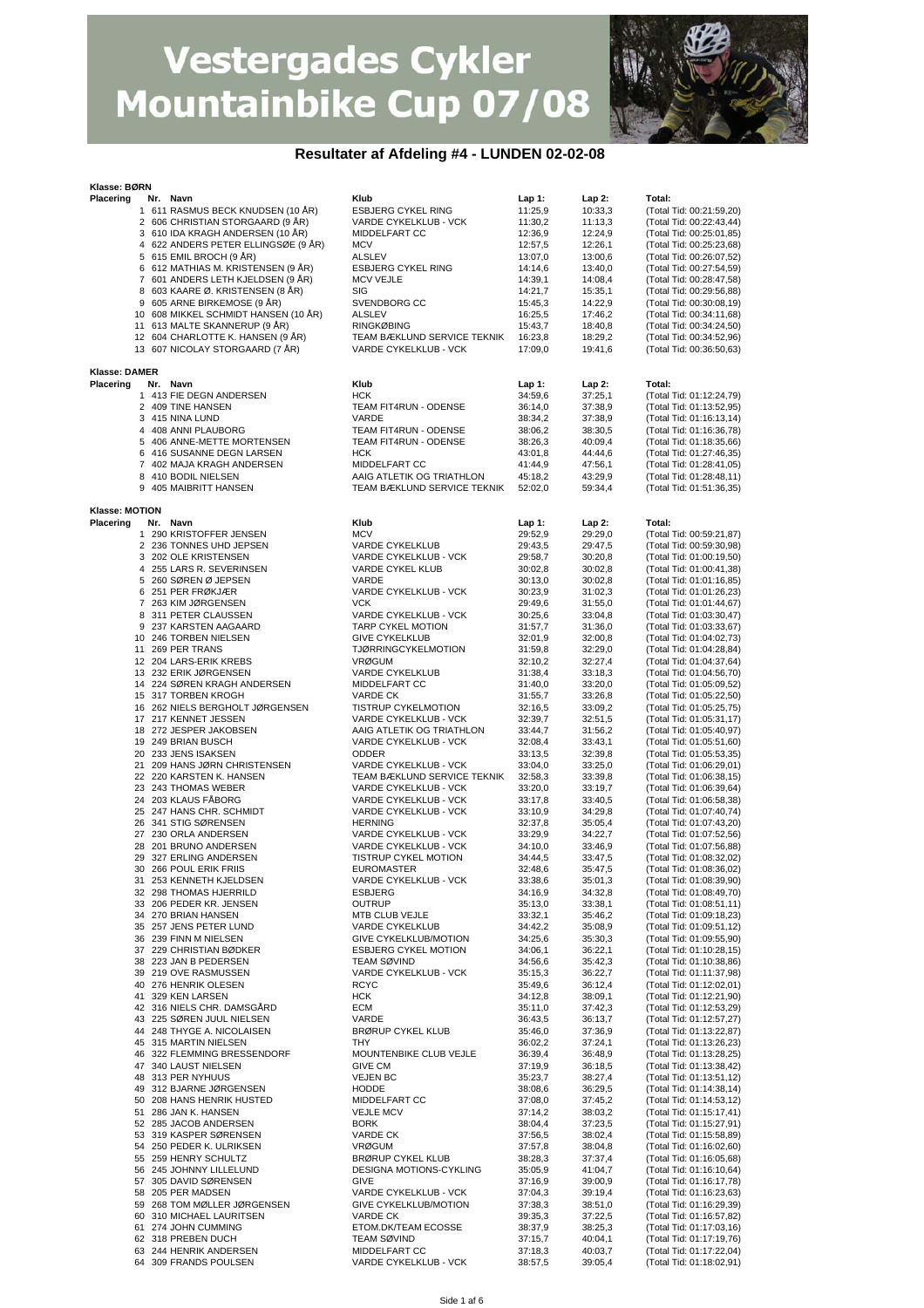|                | 65 339 TOMMY RASMUSSEN                                                  | <b>MCV</b>                                       | 38:39,8            | 39:37,8                                              | (Total Tid: 01:18:17,52)                             |                                                      |
|----------------|-------------------------------------------------------------------------|--------------------------------------------------|--------------------|------------------------------------------------------|------------------------------------------------------|------------------------------------------------------|
|                | 66 252 CLAUS OSBÆCK                                                     | VARDE CYKELKLUB - VCK                            | 38:17,9            | 40:26,4                                              | (Total Tid: 01:18:44,32)                             |                                                      |
|                | 67 238 JAN ALLAN SØRENSEN                                               | <b>ESBJERG TRI &amp; MULTISPORT</b>              | 40:02,1            | 38:47,0                                              | (Total Tid: 01:18:49,19)                             |                                                      |
|                | 68 221 CLAUS CHRISTENSEN                                                | <b>ESBJERG</b>                                   | 38:32,1            | 41:49,7                                              | (Total Tid: 01:20:21,83)                             |                                                      |
|                | 69 216 LARS KJELDSEN<br>70 325 JAN THOMSEN                              | <b>MCV VEJLE</b><br>VARDE CYKELKLUB - VCK        | 39:15,3<br>40:12,9 | 42:37,8<br>42:10,9                                   | (Total Tid: 01:21:53,02)<br>(Total Tid: 01:22:23,84) |                                                      |
|                | 71 265 CLAUS LUNDAGER                                                   | <b>MCV VEJLE</b>                                 | 24:07,6            | 00:14,5                                              | (Total Tid: 01:24:22,11)                             |                                                      |
|                | 72 280 PETER LAU KJELDGAARD                                             | OLDRUP                                           | 41:24,9            | 43:49,7                                              | (Total Tid: 01:25:14,63)                             |                                                      |
|                | 73 213 MIKAEL THOMSEN                                                   | <b>ODENSE</b>                                    | 42:06,0            | 44:55,2                                              | (Total Tid: 01:27:01,17)                             |                                                      |
|                | 74 337 SØREN WELTZ                                                      | TEAM MINUS 80                                    | 41:36,1            | 45:29,2                                              | (Total Tid: 01:27:05,32)                             |                                                      |
|                | 75 226 HENRIK RAMSING BECK                                              | VARDE CYKELKLUB - VCK                            | 42:00,5            | 09:24,9                                              | (Total Tid: 01:51:25,41)                             |                                                      |
|                | 76 300 CASPER NYHUUS                                                    | VEJENBC                                          | 40:22,9            | 11:09,1                                              | (Total Tid: 01:51:32,03)                             |                                                      |
|                | 77 215 MARTIN KROG<br>77 273 HANS LUND                                  | VARDE CYKELKLUB - VCK<br><b>VARDE CYKELKLUB</b>  | 33:28,0<br>43:36,9 | DNF<br><b>DNF</b>                                    |                                                      |                                                      |
|                | 77 264 ARNE HOLME                                                       | <b>IKAST</b>                                     | <b>DNS</b>         |                                                      |                                                      |                                                      |
| Klasse: SPORT  |                                                                         |                                                  |                    |                                                      |                                                      |                                                      |
| Placering      | Nr. Navn                                                                | Klub                                             | $Lap1$ :           | Lap 2:                                               | Lap 3:                                               |                                                      |
| 1              | 29 LARS STORGAARD                                                       | VARDE CYKELKLUB - VCK                            | 24:36,5            | 25:03,5                                              | 26:00,7                                              | (Total Tid: 01:15:40,75)                             |
| 2              | 2 CHRISTIAN SLOTH CHRISTENSEN                                           | VARDE CYKELKLUB - VCK                            | 24:37,4            | 25:49,0                                              | 26:32,1                                              | (Total Tid: 01:16:58,52)                             |
| 3              | 5 KAJ PEDERSEN                                                          | VARDE CYKELKLUB - VCK                            | 25:00,2            | 25:30,6                                              | 26:34,4                                              | (Total Tid: 01:17:05,29)                             |
| 4<br>5         | 7 THOMAS LUND                                                           | HERNING CYKLE KLUB                               | 26:19,8            | 27:04,5                                              | 28:02,5                                              | (Total Tid: 01:21:26,83)                             |
| 6              | 4 ASBJØRN KRAGH ANDERSEN<br>17 NIKLAS BLACH BANGSBRO                    | MIDDELFART CC<br>VARDE CYKELKLUB - VCK           | 26:20,7<br>26:48,1 | 27:57,9<br>27:57,8                                   | 28:44,8<br>28:18,8                                   | (Total Tid: 01:23:03,46)<br>(Total Tid: 01:23:04,67) |
| 7              | 23 KIM BLACH                                                            | VARDE CYKELKLUB - VCK                            | 27:10,3            | 27:39,9                                              | 29:31,9                                              | (Total Tid: 01:24:22,07)                             |
| 8              | 26 JAN JUEL RASMUSSEN                                                   | VARDE CYKELKLUB - VCK                            | 27:15,4            | 27:33,0                                              | 30:21,3                                              | (Total Tid: 01:25:09,73)                             |
| 9              | 1 BJARNE HØJGAARD JENSEN                                                | HERNING CYKLE KLUB                               | 27:17,9            | 28:22,0                                              | 30:40,1                                              | (Total Tid: 01:26:19,98)                             |
| 10             | 11 TORBEN HØJGAARD JENSEN                                               | SIF CYKELKLUB                                    | 27:33,0            | 28:58,1                                              | 31:03,0                                              | (Total Tid: 01:27:34,10)                             |
| 11             | 21 JOHNNY S.HANSEN                                                      | <b>HERNING CK</b>                                | 28:50,3            | 29:45,1                                              | 29:59,2                                              | (Total Tid: 01:28:34,64)                             |
| 12             | 54 CHRISTOFFER LEHMANN                                                  | <b>MCV</b>                                       | 28:04,3            | 30:00,5                                              | 30:32,3                                              | (Total Tid: 01:28:37,06)                             |
| 13             | 55 BO HANSEN                                                            | OTK.DK                                           | 29:24,7            | 29:05,5                                              | 30:33,0                                              | (Total Tid: 01:29:03,24)                             |
| 14             | 15 OLE KLEMMENSEN                                                       | VARDE CYKELKLUB - VCK                            | 28:35,4            | 29:49,3                                              | 31:37,9                                              | (Total Tid: 01:30:02,64)                             |
| 15<br>16       | 25 ROBERT LAURIDSEN                                                     | <b>HOLSTEBRO</b>                                 | 30:35,1            | 31:06,0                                              | 33:03,1                                              | (Total Tid: 01:34:44,27)                             |
| 17             | 43 CHRISTIAN FAARTOFT<br>12 HENRIK CHRISTENSEN SKRALDE                  | <b>SKJERN CYKLEKLUB</b><br>NILSENS FESTUDLEJNING | 30:51,0<br>31:20,1 | 31:15,3<br>32:27,5                                   | 32:57,3<br>32:14,4                                   | (Total Tid: 01:35:03,53)<br>(Total Tid: 01:36:02,09) |
| 18             | 42 MICHAEL GUDMUNDSSON                                                  | <b>FREDERICIA TRI</b>                            | 30:56,5            | 32:20,3                                              | 32:58,5                                              | (Total Tid: 01:36:15,28)                             |
| 19             | 10 THOMAS SILLESEN                                                      | ост                                              | 31:52,7            | 31:56,5                                              | 32:38,8                                              | (Total Tid: 01:36:28,10)                             |
| 20             | <b>14 BENT KOUDAL</b>                                                   | VARDE CYKELKLUB - VCK                            | 30:55,0            | 32:39,5                                              | 32:55,2                                              | (Total Tid: 01:36:29,75)                             |
| 21             | 6 KARSTEN OLSEN                                                         | FREDERICIA TRI KLUB                              | 30:46,6            | 32:31,8                                              | 33:22,2                                              | (Total Tid: 01:36:40,68)                             |
| 22             | 52 KURT JACOBSEN                                                        | <b>SKJERN</b>                                    | 31:54,7            | 32:56,5                                              | 35:26,4                                              | (Total Tid: 01:40:17,60)                             |
| 23             | 47 THOMAS AARRUP                                                        | MCV                                              | 30:53,3            | 35:10,2                                              | 34:39,8                                              | (Total Tid: 01:40:43,26)                             |
| 24             | 20 STEEN KRUCHOV                                                        | VARDE CYKELKLUB - VCK                            | 31:51,0            | 34:04,6                                              | 35:13,0                                              | (Total Tid: 01:41:08,59)                             |
| 25<br>26       | 73 PER POULSEN<br>8 NIELS-HENNING UHRE LAURIDSEN                        | <b>MCV</b><br><b>VEJEN BC</b>                    | 31:36,0<br>38:28,0 | 34:13,8<br>31:49,0                                   | 36:13,3<br>32:46,4                                   | (Total Tid: 01:42:02,98)<br>(Total Tid: 01:43:03,39) |
| 27             | 41 KNUD JOHANSEN                                                        | <b>SKJERN CYKLEKLUB</b>                          | 32:59,6            | 34:11,5                                              | 36:21,1                                              | (Total Tid: 01:43:32,23)                             |
| 28             | 35 ARNE SCHLÜTER                                                        | VARDE CYKEL KLUB                                 | 34:09,8            | 37:25,2                                              | 38:36,9                                              | (Total Tid: 01:50:11,84)                             |
| 29             | 9 SØREN BIRKEMOSE                                                       | SVENDBORG CC                                     | 36:34,5            | 38:21,3                                              | 39:01,3                                              | (Total Tid: 01:53:57,15)                             |
| 30             | 3 KLAUS LUND                                                            | VARDE CYKELKLUB - VCK                            | 28:46,9            | 30:53,8                                              |                                                      | (Total Tid: 00:59:40,71)                             |
| 31             | 30 THOMAS W. MADSEN                                                     | <b>MCV VEJLE</b>                                 | 28:16,8            |                                                      |                                                      | (Total Tid: 00:28:16,81)                             |
| Klasse: UNGDOM |                                                                         |                                                  |                    |                                                      |                                                      |                                                      |
| Placering      | Nr. Navn                                                                | Klub                                             | $Lap1$ :           | Total:                                               |                                                      |                                                      |
|                | 1 504 SIMON PEDERSEN (12 ÅR)                                            | VARDE CYKELKLUB - VCK                            | 32:04,8            | (Total Tid: 00:32:04,76)                             |                                                      |                                                      |
|                | 2 503 NICHLAS RASMUSSEN (13 ÅR)                                         | VARDE CYKELKLUB - VCK                            | 33:01,7            | (Total Tid: 00:33:01,71)                             |                                                      |                                                      |
|                | 3 524 TOBIAS SKANNERUP (12 ÅR)<br>4 521 CHRISTIAN OLESEN (14 ÅR)        | <b>HCK</b><br><b>RCYC</b>                        | 33:21,8<br>33:37,2 | (Total Tid: 00:33:21,80)<br>(Total Tid: 00:33:37,23) |                                                      |                                                      |
|                | 5 536 NIKLAS EG (13 ÅR)                                                 | HERNING CYKLE KLUB                               | 33:54,7            | (Total Tid: 00:33:54,71)                             |                                                      |                                                      |
|                | 6 513 SIGURD KLEMMENSEN (12 ÅR)                                         | VARDE CYKELKLUB - VCK                            | 34:14,7            | (Total Tid: 00:34:14,71)                             |                                                      |                                                      |
|                | 7 507 JESPER SLOTH CHRISTENSEN (14 ÅR)                                  | LUNDERSKOV                                       | 37:21,0            | (Total Tid: 00:37:21,02)                             |                                                      |                                                      |
|                | 8 506 MATHIAS MOESGAARD (13 ÅR)                                         | VARDE CYKELKLUB - VCK                            | 37:23,0            | (Total Tid: 00:37:23,01)                             |                                                      |                                                      |
|                | 9 514 JESPER SCHULTZ (11ÅR)                                             | VEJEN BICYCLE KLUB                               | 37:46,9            | (Total Tid: 00:37:46,89)                             |                                                      |                                                      |
|                | 10 526 HENRIK WELTZ (13 ÅR)                                             | TEAM MINUS 80                                    | 37:51,0            | (Total Tid: 00:37:51,02)                             |                                                      |                                                      |
|                | 11 522 NIELS SVANE NIELSEN (11 ÅR)                                      | OKSBØL CYKEL TEAM                                | 39:11,8            | (Total Tid: 00:39:11,78)                             |                                                      |                                                      |
|                | 12 505 JONAS STIG ANDERSEN (10 ÅR)<br>13 516 CHRISTIAN LUNDAGER (13 ÅR) | VARDE                                            | 40:02,8            | (Total Tid: 00:40:02,82)<br>(Total Tid: 00:40:07,62) |                                                      |                                                      |
| 14             | 523 ADAM K. BANG (14 ÅR)                                                | <b>MCV VEJLE</b><br>VARDE                        | 40:07,6<br>40:11,6 | (Total Tid: 00:40:11,58)                             |                                                      |                                                      |
|                | 15 512 LASSE NAJBJERG (12 ÅR)                                           | VARDE CYKELKLUB - VCK                            | 40:48,4            | (Total Tid: 00:40:48,39)                             |                                                      |                                                      |
|                | 16 515 KRISTOFFER LAURIDSEN (12 ÅR)                                     | SIG                                              | 42:28,1            | (Total Tid: 00:42:28,11)                             |                                                      |                                                      |
|                | 17 509 ANNEMETTE K. HANSEN (12 ÅR)                                      | TEAM BÆKLUND SERVICE TEKNIK                      | 43:26,3            | (Total Tid: 00:43:26,28)                             |                                                      |                                                      |
| 18             | 508 MARTIN LETH KJELDSEN (11 ÅR)                                        | <b>MCV VEJLE</b>                                 | 43:44,6            | (Total Tid: 00:43:44,65)                             |                                                      |                                                      |
|                | 19 501 EMIL HUSTED (12 ÅR)                                              | MIDDELFART CC                                    | 44:22,3            | (Total Tid: 00:44:22,26)                             |                                                      |                                                      |
|                | 20 538 KRISTIAN SØRENSEN (11 ÅR)                                        | <b>HCK</b>                                       | 45:43,7            | (Total Tid: 00:45:43,73)                             |                                                      |                                                      |
|                | 21 532 EBBE BROCH (12 ÅR)                                               | ALSLEV                                           | 46:40,0            | (Total Tid: 00:46:40,00)                             |                                                      |                                                      |
|                | 22 531 ALEXANDER LARSEN (12 ÅR)                                         | VARDE CYKELKLUB - VCK                            | 47:40,6            | (Total Tid: 00:47:40,59)                             |                                                      |                                                      |
|                | 23 517 ANDREAS JEPSEN (12 ÅR)<br>24 511 NIELS C. BØDKER (11 ÅR)         | VARDE<br><b>ESBJERG CYKEL RING</b>               | 50:33,5<br>52:02,5 | (Total Tid: 00:50:33,50)<br>(Total Tid: 00:52:02,50) |                                                      |                                                      |
|                | 25 520 MADS LUND (12 ÅR)                                                | VARDE CYKELKLUB                                  | 54:04,5            | (Total Tid: 00:54:04,48)                             |                                                      |                                                      |
|                | 26 525 THOMAS WELTZ (11 ÅR)                                             | TEAM MINUS 80                                    | 17:52,0            | (Total Tid: 01:17:51,97)                             |                                                      |                                                      |
|                |                                                                         |                                                  |                    |                                                      |                                                      |                                                      |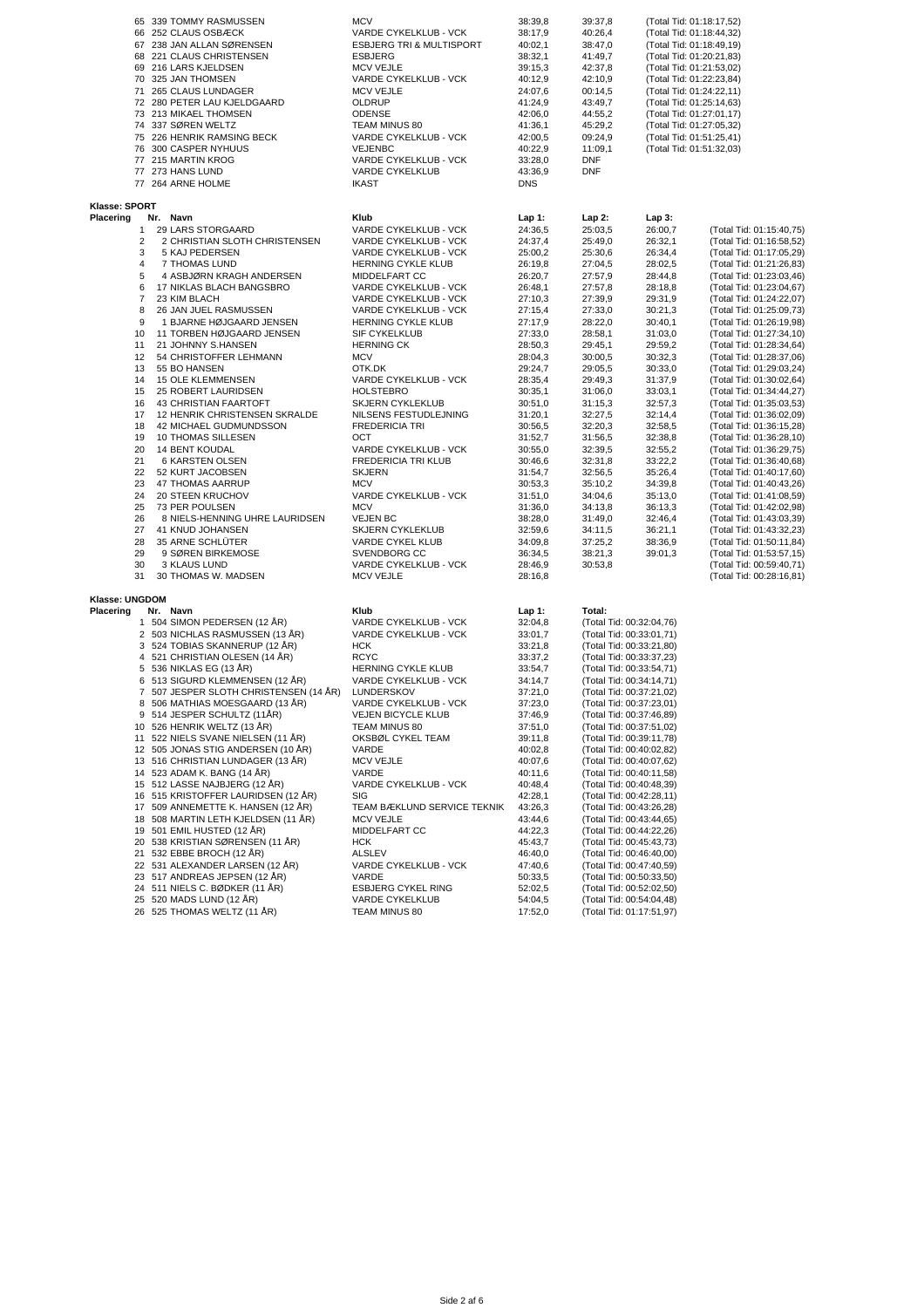

#### **OVERALT RESULTATLISTE EFTER AFDELING #4 I BLÅBJERG**

|                 | Klasse: BØRN |                                                 |                                 |        |                |                |        |                 |
|-----------------|--------------|-------------------------------------------------|---------------------------------|--------|----------------|----------------|--------|-----------------|
| Plac. Nr.       |              | <b>Navn</b>                                     | Klub                            | AFD. 1 | AFD.2          | AFD. 3         | AFD. 4 | Point i alt     |
|                 |              | 606 CHRISTIAN STORGAARD (9 ÅR)                  | <b>VARDE CYKELKLUB - VCK</b>    | 0,7    | 0,7            | 3              |        | 6,4             |
|                 |              | 611 RASMUS BECK KNUDSEN (10 ÅR)                 | <b>ESBJERG CYKEL RING</b>       |        | 3              | $\overline{2}$ | 0,7    | 8,7             |
| 3               |              | 610 IDA KRAGH ANDERSEN (10 ÅR)                  | <b>MIDDELFART CC</b>            |        | 5              | 8              | 3      | 18              |
|                 |              | 603 KAARE Ø. KRISTENSEN (8 ÅR)                  | <b>SIG</b>                      | 5      |                | 10             | 8      | $\overline{27}$ |
| 5               |              | 615 EMIL BROCH (9 ÅR)                           | <b>ALSLEV</b>                   | 8      | 6              | 9              | 5      | $\overline{28}$ |
| 6               |              | 612 MATHIAS M. KRISTENSEN (9 ÅR)                | <b>ESBJERG CYKEL RING</b>       | 6      |                | 11             | 6      | 30              |
|                 |              | 617 SIMON ANDREASSEN (10 ÅR)                    | <b>CYCLING ODENSE</b>           | 16     | $\overline{2}$ | 0,7            | 14     | 32,7            |
| 8               |              | 601 ANDERS LETH KJELDSEN (9 ÅR)                 | <b>MCV VEJLE</b>                |        | 10             | 12             |        | 33              |
| 9               |              | 622 ANDERS PETER ELLINGSØE (9 ÅR) MCV           |                                 | 16     | 14             | 7              | 4      | 41              |
| 10              |              | 608 MIKKEL SCHMIDT HANSEN (10 ÅR) ALSLEV        |                                 |        | 8              | 17             | 10     | 42              |
| 11              |              | 618 ANTHON CHARMIG (9 ÅR)                       | <b>CK AAHUS</b>                 | 16     | 14             | 4              | 14     | 48              |
| 12              |              | 605 ARNE BIRKEMOSE (9 ÅR)                       | <b>SVENDBORG CC</b>             | 10     | 14             | 15             | 9      | 48              |
| 13              |              | 620 MIKKEL FRØLICH HONORE (10 ÅR) MIDDELFART CC |                                 | 16     | 14             | 5              | 14     | 49              |
| 14              |              | 619 ANDERS MIELKE (10 ÅR)                       | <b>ROSKILDE CYKEL RING</b>      | 16     | 14             | 6              | 14     | 50              |
| 15              |              | 616 ANDREAS MATHIESEN (9 ÅR)                    | <b>ALSLEV</b>                   | 12     | 9              | 16             | 14     | 51              |
| 16              |              | 613 MALTE SKANNERUP (9 ÅR)                      | <b>RINGKØBING</b>               | 9      | 14             | 18             | 11     | 52              |
| 17              |              | 607 NICOLAY STORGAARD (7 ÅR)                    | <b>VARDE CYKELKLUB - VCK</b>    | 15     | 11             | 13             | 13     | 52              |
| 18              |              | 604 CHARLOTTE K. HANSEN (9 ÅR)                  | <b>TEAM BÆKLUND SERVICE TEI</b> | 11     | 12             | 20             | 12     | 55              |
| 19              |              | 623 ANNE NOE LAUSEN                             | <b>BRANDE</b>                   | 16     | 14             | 14             | 14     | 58              |
| 20              |              | 614 EMILIE GRØNNEBÆK RHODE (7 ÅR) HØJBJERG      |                                 | 13     | 14             | 20             | 14     | 61              |
| 21              |              | 602 EMIL LUND (6 ÅR)                            | <b>ESBJERG</b>                  | 16     | 13             | 18             | 14     | 61              |
| $\overline{22}$ |              | 609 JACOB SCHMIDT HANSEN (8 ÅR)                 | <b>ALSLEV</b>                   | 14     | 14             | 20             | 14     | 62              |
| $DNF=$          |              |                                                 |                                 | 16     | 14             | 18             | 14     |                 |
| $DNS=$          |              |                                                 |                                 | 16     | 14             | 20             | 14     |                 |

**Klasse: UNGDOM Plac. Nr. Navn Klub** AFD. 1 AFD. 2 AFD. 3 AFD. 4 Point i alt 1 504 SIMON PEDERSEN (12 ÅR) VARDE CYKELKLUB - VCK 0 0,7 0,7 0,7 0,7 2,8<br>1 503 NICHLAS RASMUSSEN (13 ÅR) VARDE CYKELKLUB - VCK 2 2 2 2 2 2 503 NICHLAS RASMUSSEN (13 ÅR) VARDE CYKELKLUB - VCK 2 2 2<br>2 521 CHRISTIAN OLESEN (14 ÅR) RCYC 521 CHRISTIAN OLESEN (14 ÅR) RCYC 5 9 5 4 23 4 513 SIGURD KLEMMENSEN (12 ÅR) VARDE CYKELKLUB - VCK 6 5 7 6 24<br>5 524 TOBIAS SKANNERUP (12 ÅR) HCK 10 10 23 3 3 3 524 TOBIAS SKANNERUP (12 ÅR) HCK 10 23 3 3 3 3 3 3 3 39 39 3 3 4 3 4 3 39 39 4 5 31 39 39 4 5 31 39 4 5 39 4 5 4 5 39 4 5 39 4 5 39 4 5 39 4 5 39 4 5 39 4 5 39 4 5 39 4 5 39 4 5 39 4 5 39 4 5 39 4 5 39 4 5 39 4 5 39 4 5 39 6 62 JESPER SLOTH CHRISTENSEN (14 ÅLUNDERSKOV 12 12 4 7 523 ADAM K. BANG (14 ÅR) VARDE 14 14 11 9 14 14 1523 ADAM K. BANG (14 ÅR) 8 502 NICOLAI LYHNE (12 ÅR) VARDE CYKELKLUB - VCK 9 8 8 8 27 52 9 516 CHRISTIAN LUNDAGER (13 ÅR) MCV VEJLE  $\begin{vmatrix} 4 & 13 & 23 & 13 \end{vmatrix}$  13 13 10 522 NIELS SVANE NIELSEN (11 ÅR) OKSBØL CYKEL TEAM 25 7 13 11 56<br>11 518 JONAS KOLLER OKSBØL CYKELKLUB 3 3 25 27 58 11 518 JONAS KOLLER OKSBØL CYKELKLUB 3 3 25 27 58 509 ANNEMETTE K. HANSEN (12 ÅR) 13 505 JONAS STIG ANDERSEN (10 ÅR) VARDE 12 25 12 12 12 12 61<br>14 510 MADS WEBER (12 ÅR) VARDE CYKELKLUB - VCK 7 23 6 27 63 14 510 MADS WEBER (12 ÅR) VARDE CYKELKLUB - VCK | 7 23 6 27 63 15 536 NIKLAS EG (13 ÅR) HERNING CYKLE KLUB 25 23 11 5 64 16 514 JESPER SCHULTZ (11ÅR) BRØRUP CYKEL KLUB 11 21 25 9 66 17 526 HENRIK WELTZ (13 ÅR) TEAM MINUS 80 8 23 25 10 66 18 512 LASSE NAJBJERG (12 ÅR) VARDE CYKELKLUB - VCK | 17 21 14 15 15 67 19 501 EMIL HUSTED (12 ÅR) MIDDELFART CC 13 13 23 15 19 70<br>20 506 MATHIAS MOESGAARD (13 ÅR) VARDE CYKELKLUB - VCK 15 23 25 8 71 20 506 MATHIAS MOESGAARD (13 ÅR) VARDE CYKELKLUB - VCK 15 23 25 8 71<br>21 515 KRISTOFFER LAURIDSEN (12 ÅR) SIG 18 18 18 20 16 72 21 515 KRISTOFFER LAURIDSEN (12 ÁR) SIG 18 18 18 18 20 16 72<br>22 533 VALENTIN NØRGAARD (12 ÅR) HERNING CYKELKLUB 25 23 4 27 79 22 533 VALENTIN NØRGAARD (12 ÅR) HERNING CYKELKLUB 25 23 4 27 79 23 508 MARTIN LETH KJELDSEN (11 ÅR) MCV VEJLE 20 23 19 19 18 80 24 531 ALEXANDER LARSEN (12 ÅR) VCK 25 15 15 18 22 80 25 519 MICHAEL VIND NIELSEN (12 ÅR) OCT 19 19 20 16 27 82 26 520 MADS LUND (12 ÅR) VARDE CYKELKLUB 21 16 21 25 83<br>27 530 NIELS BECH RASMUSSEN (12 ÅR) MCV 25 6 25 27 83 530 NIELS BECH RASMUSSEN (12 ÅR) 28 532 EBBE BROCH ALSLEV 25 14 25 21 85 29 535 MADS KROG NIELSEN (12 ÅR) HERNING CYKLE KLUB 25 23 10 27 85<br>30 517 ANDREAS JEPSEN (12 ÅR) VARDE 22 19 22 23 86 30 517 ANDREAS JEPSEN (12 ÅR) VARDE 22 19 22 23 86<br>31 511 ANDREAS JEPSEN (12 ÅR) VARDE 22 19 22 23 86<br>31 511 NIELS C. BØDKER (11 ÅR) ESBJERG CYKEL RING 23 17 25 24 89 311 NIELS C. BØDKER (11 ÅR) 32 538 KRISTIAN SØRENSEN (11 ÅR) HCK 25 23 25 25 20 93<br>33 525 THOMAS WELTZ (11 ÅR) TEAM MINITS 80 24 23 25 26 98 33 525 THOMAS WELTZ (11 ÅR) TEAM MINUS 80 24 23 25 26 98 34 527 EMIL NORS NORDES (11 år) MCV 25 23 25 27 100 35 537 NICOLAI HUMMELSHØJ HERNING CK 25 23 25 27 100 *DNF= 25 21 23 27 DNS= 25 23 25 27*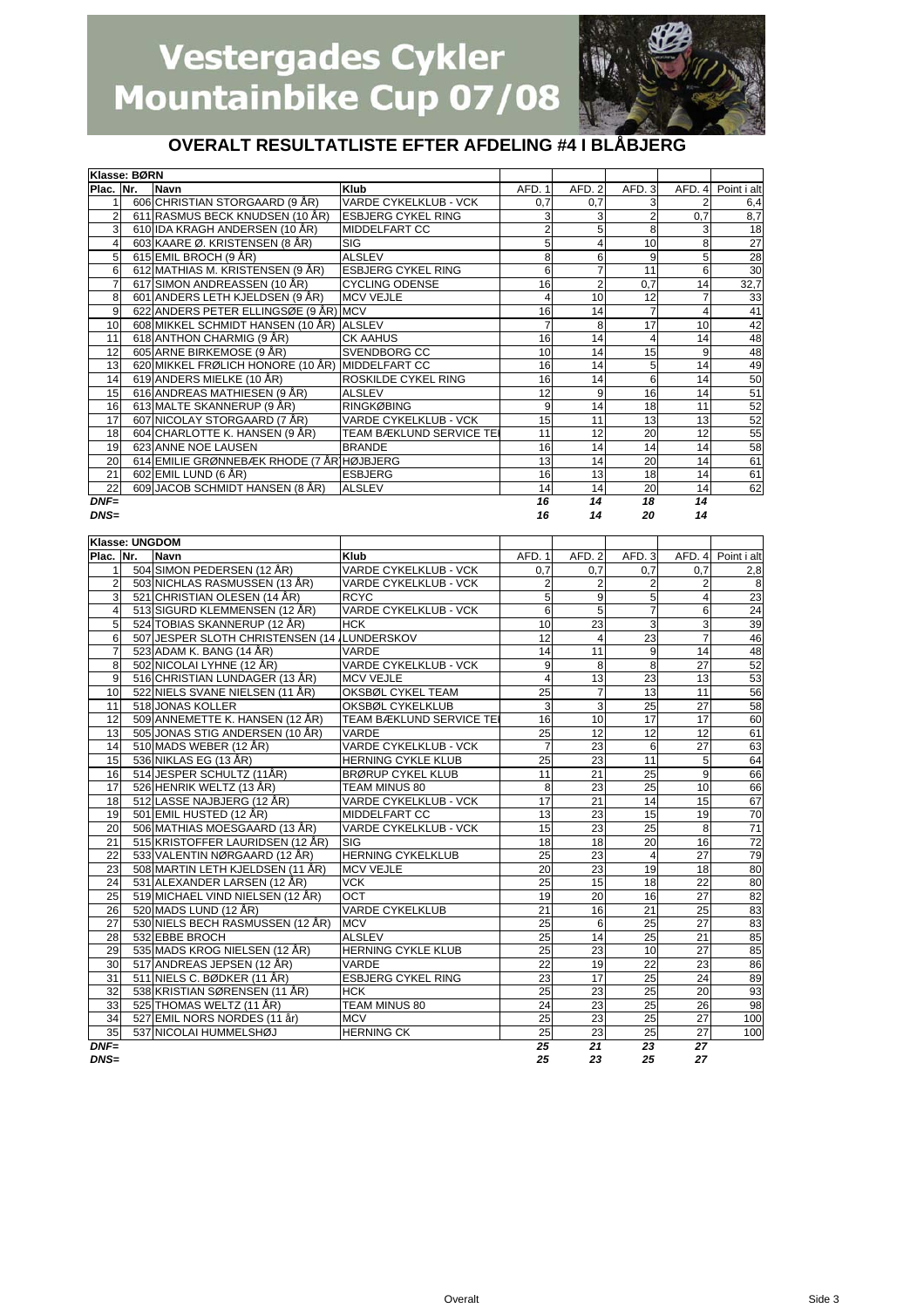

|                 | Klasse: DAMER |                           |                                 |        |        |        |                        |             |
|-----------------|---------------|---------------------------|---------------------------------|--------|--------|--------|------------------------|-------------|
| Plac. INr.      |               | <b>Navn</b>               | Klub                            | AFD. 1 | AFD. 2 | AFD. 3 | AFD.<br>$\overline{4}$ | Point i alt |
|                 |               | 409 TINE HANSEN           | TEAM FIT4RUN - ODENSE           | 0,7    | 0,7    |        |                        | 5,4         |
|                 |               | 406 ANNE-METTE MORTENSEN  | TEAM FIT4RUN - ODENSE           |        | 2      |        | 5                      | 13          |
| 3               |               | 408 ANNI PLAUBORG         | TEAM FIT4RUN - ODENSE           | 3      | 3      | 3      |                        | 13          |
|                 |               | 413 FIE DEGN ANDERSEN     | <b>HCK</b>                      | 11     |        | 0,7    | 0,7                    | 19,4        |
| 5               |               | 401 BETTINA S. CLAUSEN    | TEAM BÆKLUND SERVICE TEI        |        | 4      | 6      | 10                     | 24          |
| 6               |               | 410 BODIL NIELSEN         | AAIG ATLETIK OG TRIATHLON       | 5      | 6      |        | 8                      | 26          |
| 6               |               | 402 MAJA KRAGH ANDERSEN   | MIDDELFART CC                   | 6      | 5      | 8      |                        | 26          |
| 8               |               | 415 NINA LUND             | VARDE                           | 11     |        | 10     | 3                      | 31          |
| 9               |               | 414 NINA SCHULZ NIELSEN   | <b>HCK</b>                      | 11     |        | 5      | 10                     | 33          |
| 10 <sup>1</sup> |               | 416 SUSANNE DEGN LARSEN   | <b>HCK</b>                      | 11     |        | 10     | 6                      | 34          |
| 11              |               | 404 TRINE BACH            | <b>ESBJERG</b>                  |        |        | 10     | 10                     | 34          |
| 12              |               | 403 LENE BJERRUM ANDERSEN | <b>ESBJERG</b>                  | 8      |        | 10     | 10                     | 35          |
| 13              |               | 405 MAIBRITT HANSEN       | <b>TEAM BÆKLUND SERVICE TEI</b> | 9      |        | 10     | 9                      | 35          |
| 14              |               | 412 SUSSI GUDMUNDSSON     | <b>FREDERICIA TRI</b>           | 11     |        | 9      | 10                     | 37          |
| 15              |               | 411 TRINE LAUTRUP         | <b>ESBJERG</b>                  | 10     | 7      | 10     | 10                     | 37          |
| $DNF=$          |               |                           |                                 | 11     | 7      | 10     | 10                     |             |
| $DNS=$          |               |                           |                                 | 11     |        | 10     | 10                     |             |

|                | Klasse: MOTION |                              |                                                |                 |                |                |                         |                    |
|----------------|----------------|------------------------------|------------------------------------------------|-----------------|----------------|----------------|-------------------------|--------------------|
| Plac. INr.     |                | Navn                         | Klub                                           | AFD. 1          | AFD. 2         | AFD.3          |                         | AFD. 4 Point i alt |
| 1              |                | 290 KRISTOFFER JENSEN        | <b>MCV</b>                                     | $\overline{2}$  | 0,7            | 0,7            | 0,7                     | 4,1                |
| $\overline{c}$ |                | 236 TONNES UHD JEPSEN        | <b>VARDE CYKELKLUB</b>                         | 0,7             | 4              | $\overline{2}$ | $\overline{\mathbf{c}}$ | 8,7                |
| 3              |                | 202 OLE KRISTENSEN           | VARDE CYKELKLUB - VCK                          | 3               | $\overline{2}$ | 7              | 3                       | 15                 |
| 4              |                | 255 LARS R. SEVERINSEN       | VARDE CYKEL KLUB                               | $\overline{4}$  | 7              | 9              | 4                       | 24                 |
| 5              |                | 224 SØREN KRAGH ANDERSEN     | MIDDELFART CC                                  | 5               | 3              | $\overline{4}$ | 14                      | $\overline{26}$    |
| 6              |                | 237 KARSTEN AAGAARD          | TARP CYKEL MOTION                              | 10              | 6              | 8              | 9                       | 33                 |
| 7              |                | 260 SØREN Ø JEPSEN           | VARDE                                          | 12              | 10             | 6              | 5                       | 33                 |
| 8              |                | 263 KIM JØRGENSEN            | VCK                                            | 11              | 9              | 12             | $\overline{7}$          | 39                 |
| 9              |                | 251 PER FRØKJÆR              |                                                | 13              | 16             | 11             | 6                       | 46                 |
|                |                | 249 BRIAN BUSCH              | VARDE CYKELKLUB - VCK                          |                 |                |                |                         |                    |
| 10<br>11       |                | 246 TORBEN NIELSEN           | VARDE CYKELKLUB - VCK<br><b>GIVE CYKELKLUB</b> | 6<br>8          | 5<br>22        | 23             | 19<br>10                | 53<br>53           |
|                |                |                              |                                                |                 |                | 13             |                         |                    |
| 12             |                | 269 PER TRANS                | <b>TJØRRINGCYKELMOTION</b>                     | 20              | 8              | 14             | 11                      | 53                 |
| 13             |                | 232 ERIK JØRGENSEN           | <b>VARDE CYKELKLUB</b>                         | 18              | 18             | 16             | 13                      | 65                 |
| 14             |                | 262 NIELS BERGHOLT JØRGENSEN | <b>TISTRUP CYKELMOTION</b>                     | 9               | 25             | 26             | 16                      | 76                 |
| 15             |                | 230 ORLA ANDERSEN            | VARDE CYKELKLUB - VCK                          | 15              | 26             | 19             | 27                      | 87                 |
| 16             |                | 220 KARSTEN K. HANSEN        | TEAM BÆKLUND SERVICE TEI                       | 22              | 20             | 25             | 22                      | 89                 |
| 17             |                | 204 LARS-ERIK KREBS          | <b>VRØGUM</b>                                  | 21              | 36             | 47             | 12                      | 116                |
| 18             |                | 206 PEDER KR. JENSEN         | <b>OUTRUP</b>                                  | 19              | 28             | 41             | 33                      | 121                |
| 19             |                | 209 HANS JØRN CHRISTENSEN    | VARDE CYKELKLUB - VCK                          | 30              | 37             | 36             | 21                      | 124                |
| 20             |                | 217 KENNET JESSEN            | VARDE CYKELKLUB - VCK                          | 14              | 79             | 15             | 17                      | 125                |
| 21             |                | 201 BRUNO ANDERSEN           | VARDE CYKELKLUB - VCK                          | 26              | 40             | 34             | 28                      | 128                |
| 22             |                | 272 JESPER JAKOBSEN          | AAIG ATLETIK OG TRIATHLON                      | 79              | 15             | 17             | 18                      | 129                |
| 23             |                | 266 POUL ERIK FRIIS          | EUROMASTER                                     | 23              | 34             | 44             | 30                      | 131                |
| 24             |                | 247 HANS CHR. SCHMIDT        | VARDE CYKELKLUB - VCK                          | $\overline{27}$ | 47             | 37             | 25                      | 136                |
| 25             |                | 207 FINN GUDMUNDSSON         | FREDERICIA TRI                                 | 17              | 13             | 28             | 80                      | 138                |
| 26             |                | 215 MARTIN KROG              | VARDE CYKELKLUB - VCK                          | 28              | 17             | 18             | 77                      | 140                |
| 27             |                | 311 PETER CLAUSEN            | <b>VCK</b>                                     | 84              | 30             | 22             | 8                       | 144                |
| 28             |                | 222 POUL ERIK LYHNE          | VARDE CYKELKLUB - VCK                          | 24              | 21             | 21             | 80                      | 146                |
| 29             |                | 243 THOMAS WEBER             | VARDE CYKELKLUB - VCK                          | 16              | 87             | 30             | 23                      | 156                |
| 30             |                | 270 BRIAN HANSEN             | MTB CLUB VEJLE                                 | $\overline{7}$  | 19             | 98             | 34                      | 158                |
| 31             |                | 223 JAN B PEDERSEN           | TEAM SØVIND                                    | 40              | 44             | 42             | 38                      | 164                |
| 32             |                | 253 KENNETH KJELDSEN         | VARDE CYKELKLUB - VCK                          | 38              | 38             | 58             | 31                      | 165                |
| 33             |                | 233 JENS ISAKSEN             | <b>ODDER</b>                                   | 84              | 32             | 32             | 20                      | 168                |
| 34             |                | 275 MORTEN M. KRISTENSEN     | VARDE CYKELKLUB VCK                            | 34              | 33             | 24             | 80                      | 171                |
| 35             |                | 276 HENRIK OLESEN            | RCYC                                           | 45              | 41             | 46             | 40                      | 172                |
| 36             |                | 203 KLAUS FÅBORG             | VARDE CYKELKLUB - VCK                          | 31              | 27             | 98             | 24                      | 180                |
| 37             |                | 301 ULRIK ANDREASSEN         | <b>MTBCHAT</b>                                 | 84              | 12             | 5              | 80                      | 181                |
| 38             |                | 229 CHRISTIAN BØDKER         | <b>ESBJERG CYKEL MOTION</b>                    | 32              | 24             | 98             | 37                      | 191                |
| 39             |                | 219 OVE RASMUSSEN            | VARDE CYKELKLUB - VCK                          | 49              | 52             | 51             | 39                      | 191                |
| 40             |                | 271 LARS THØGERSEN           | VARDE                                          | 39              | 23             | 57             | 80                      | 199                |
|                |                |                              |                                                |                 |                |                |                         |                    |
| 41             |                | 316 Niels Chr. Damgaard      | ECM                                            | 84              | 47             | 35             | 42                      | 208                |
| 42             |                | 317 TORBEN KROGH             | VCK.                                           | 84              | 11             | 98             | 15                      | 208                |
| 43             |                | 259 HENRY SCHULTZ            | <b>BRØRUP CYKEL KLUB</b>                       | 43              | 57             | 53             | 55                      | 208                |
| 44             |                | 239 FINN M NIELSEN           | GIVE CYKELKLUB/MOTION                          | 47              | 87             | 40             | 36                      | 210                |
| 45             |                | 231 HENNING NIELSEN          | VARDE CYKELKLUB - VCK                          | 33              | 48             | 52             | 80                      | 213                |
| 46             |                | 208 HANS HENRIK HUSTED       | MIDDELFART CC                                  | 48              | 50             | 65             | 50                      | 213                |
| 47             |                | 298 THOMMAS HJERRILD         | ESBJERG                                        | 84              | 39             | 62             | 32                      | 217                |
| 48             |                | 245 JOHNNY LILLELUND         | DESIGNA MOTIONS-CYKLING                        | 41              | 31             | 91             | 56                      | 219                |
| 49             |                | 308 HENNING DEIN             | VCK                                            | 84              | 35             | 20             | 80                      | 219                |
| 50             |                | 205 PER MADSEN               | <b>VARDE CYKELKLUB - VCK</b>                   | 54              | 42             | 66             | 58                      | 220                |
| 51             |                | 257 JENS PETER LUND          | <b>VARDE CYKELKLUB</b>                         | 50              | 43             | 98             | 35                      | 226                |
| 52             |                | 284 HENNING HAAHR PEDERSEN   | VARDE                                          | 44              | 60             | 45             | 80                      | 229                |
| 53             |                | 268 TOM MØLLER JØRGENSEN     | <b>GIVE CYKELKLUB/MOTION</b>                   | 55              | 62             | 55             | 59                      | 231                |
| 54             |                | 244 HENRIK ANDERSEN          | MIDDELFART CC                                  | 68              | 51             | 56             | 63                      | 238                |
| 55             |                | 212 ALLAN HANSEN             | <b>TEAM BÆKLUND SERVICE TEI</b>                | 42              | 79             | 39             | 80                      | 240                |
| 56             |                | 274 JOHN CUMMING             | ETOM.DK/TEAM ECOSSE                            | 46              | 72             | 63             | 61                      | 242                |
| 57             |                | 294 STEEN SLAIKJÆR           | BLÅVAND                                        | 53              | 79             | 33             | 80                      | 245                |
| 58             |                | 318 PREBEN DUCH              | TEAM SØVIND                                    | 84              | 45             | 54             | 62                      | 245                |
| 59             |                | 225 SØREN JUUL NIELSEN       | VARDE                                          | 58              | 54             | 91             | 43                      | 246                |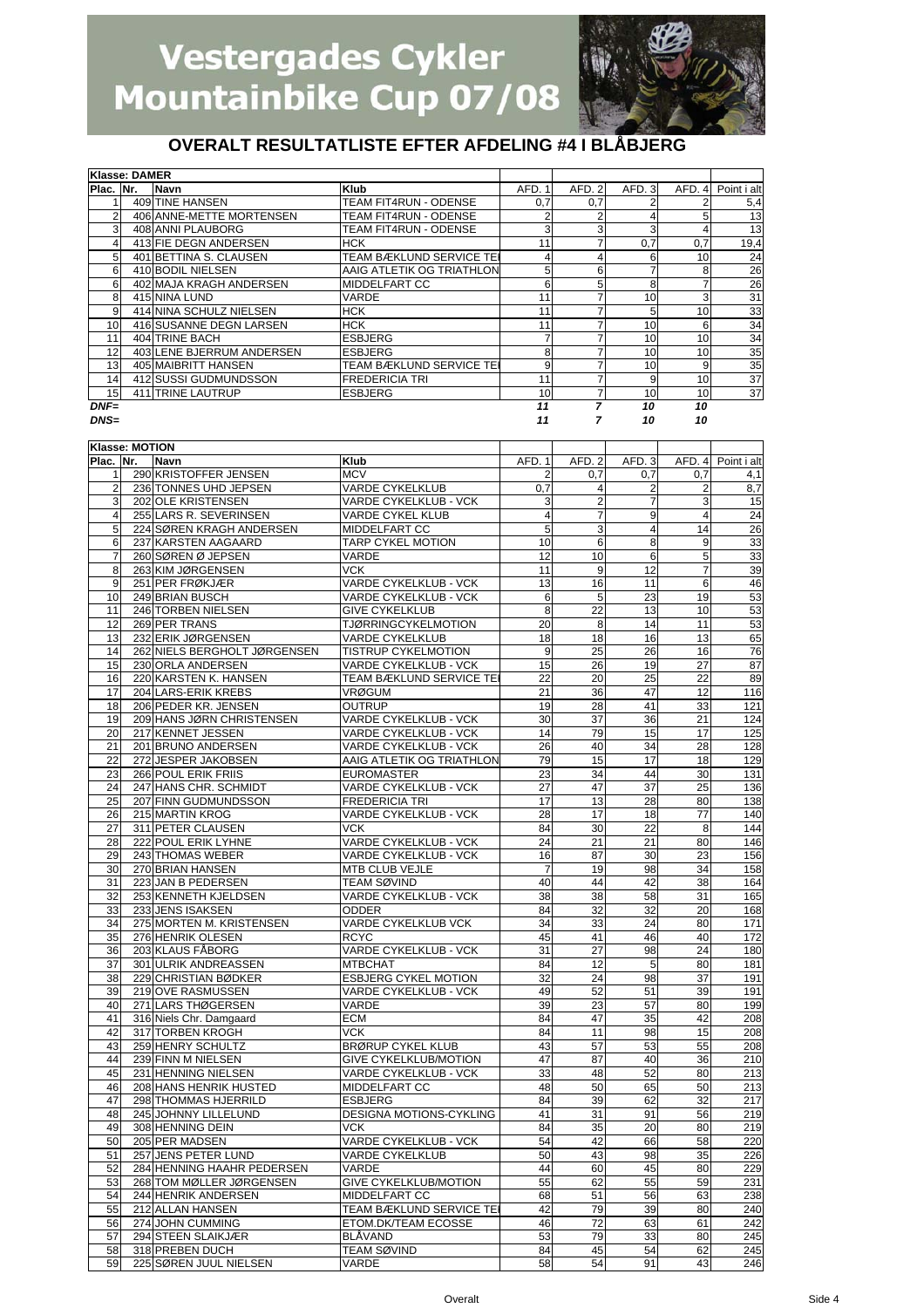

| 60            | 330 NIELS BJØRNSTEEN                               | MCV - BJORNSTEEN INC.                     | 84              | 87       | 3        | 74       | 248        |
|---------------|----------------------------------------------------|-------------------------------------------|-----------------|----------|----------|----------|------------|
| 61            | 250 PEDER K. ULRIKSEN                              | <b>VRØGUM</b>                             | 61              | 61       | 72       | 54       | 248        |
| 62            | 327 ERLING ANDERSEN                                | <b>TISTRUP CYKEL MOTION</b>               | 84              | 87       | 50       | 29       | 250        |
| 63            | 321 JOHNNY NIELSEN                                 | <b>VCK</b>                                | 84              | 79       | 10       | 80       | 253        |
| 64            | 312 BJARNE JØRGENSEN                               | <b>HODDE</b>                              | 84              | 55       | 69       | 49       | 257        |
| 65<br>66      | 315 MARTIN NIELSEN                                 | THY<br><b>BORK</b>                        | 84              | 49<br>87 | 81<br>68 | 45<br>52 | 259        |
| 67            | 285 JACOB ANDERSEN<br>329 KEN LARSEN               | <b>HCK</b>                                | 52<br>84        | 87       | 48       | 41       | 259<br>260 |
| 68            | 248 THYGE A. NICOLAISEN                            | <b>BRØRUP CYKEL KLUB</b>                  | 57              | 70       | 91       | 44       | 262        |
| 69            | 238 JAN ALLAN SØRENSEN                             | <b>ESBJERG TRI &amp; MULTISPORT</b>       | 63              | 87       | 59       | 67       | 276        |
| 70            | 307 MADS DELLGREN                                  | <b>GRENĂ CC</b>                           | 84              | 14       | 98       | 80       | 276        |
| 71            | 305 DAVID SØRENSEN                                 | <b>GIVE</b>                               | 84              | 87       | 49       | 57       | 277        |
| 72            | 286 JAN K HANSEN                                   | <b>MCV</b>                                | 79              | 87       | 60       | 51       | 277        |
| 73            | 332 MADS RAVN                                      | <b>TEAM ANNEBERG</b>                      | 84              | 87       | 27       | 80       | 278        |
| 74            | 279 MOGENS FALK NIELSEN                            | WWW. CEMASAGER.DK                         | 84              | 87       | 29       | 80       | 280        |
| 75            | 216 LARS KJELDSEN                                  | <b>MCV VEJLE</b>                          | 70              | 66       | 76       | 69       | 281        |
| 76            | 278 MORTEN FALK NIELSEN                            | WWW.CEMASSAGE.DK                          | 84              | 87       | 31       | 80       | 282        |
| 77            | 234 HANS OLESEN                                    | TEAM SØVIND                               | 84              | 58       | 61       | 80       | 283        |
| 78            | 293 HENRIK OBELITZ                                 | TARP CYKEL MOTION                         | 29              | 79       | 98       | 80       | 286        |
| 79            | 320 ANDERS KRISTENSEN                              | <b>NÆSBJERG</b>                           | 84              | 56       | 67       | 80       | 287        |
| 80            | 319 KASPER SØRENSEN                                | VARDE CK                                  | 84              | 87       | 64       | 53       | 288        |
| 81            | 252 CLAUS OSBÆCK                                   | VARDE CYKELKLUB - VCK                     | 71              | 75       | 77       | 66       | 289        |
| 82<br>83      | 333 CLAUS TERMANSEN<br>258 JASON COOK              | VCK<br><b>TARP</b>                        | 84<br>25        | 87<br>87 | 38<br>98 | 80<br>80 | 289<br>290 |
| 84            | 314 MICHAEL OLSEN                                  | <b>ESBJERG</b>                            | 84              | 29       | 98       | 80       | 291        |
| 85            | 322 FLEMMING BRESSENDORF                           | MOUNTENBIKE CLUB VEJLE                    | 84              | 87       | 74       | 46       | 291        |
| 86            | 265 CLAUS LUNDAGER                                 | <b>MCV VEJLE</b>                          | 69              | 73       | 79       | 71       | 292        |
| 87            | 338 JAN OTTOSEN                                    | RIBE CYKELLAGER                           | 84              | 87       | 43       | 80       | 294        |
| 88            | 341 STIG SØRENSEN                                  | <b>HERNING</b>                            | 84              | 87       | 98       | 26       | 295        |
| 89            | 221 CLAUS CHRISTENSEN                              | <b>ESBJERG</b>                            | 66              | 67       | 98       | 68       | 299        |
| 90            | 267 NIELS H. NIELSEN                               | OCT                                       | 84              | 63       | 73       | 80       | 300        |
| 91            | 296 KENNETH STAUSHOLM                              | <b>ESBJERG</b>                            | 35              | 87       | 98       | 80       | 300        |
| 92            | 292 BENT MADSEN                                    | <b>OKSBØL</b>                             | 64              | 59       | 98       | 80       | 301        |
| 93            | 295 OLIVER STATUSHOLM                              | <b>ESBJERG</b>                            | 36              | 87       | 98       | 80       | 301        |
| 94            | 254 HENRIK DALGAS                                  | <b>ESBJERG</b>                            | 37              | 87       | 98       | 80       | 302        |
| 95            | 299 GLENN LUDVIGSEN                                | <b>ESBJERG</b>                            | 84              | 68       | 71       | 80       | 303        |
| 96            | 313 PER NYHUUS                                     | <b>VEJEN BC</b>                           | 84              | 79       | 98       | 48       | 309        |
| 97            | 309 FRANDS POULSEN                                 | VCK                                       | 84              | 65       | 98       | 64       | 311        |
| 98            | 277 TROELS K. THOMSEN                              | <b>ESBJERG</b>                            | 72              | 76       | 87       | 80       | 315        |
| 99<br>100     | 304 CARSTEN ANDERSEN<br>289 THOMAS SANDAU          | <b>GRINDSTED CYKELMOTION</b><br>GIVE      | 84<br>51        | 53<br>87 | 98<br>98 | 80<br>80 | 315<br>316 |
| 101           | 340 LAUST NIELSEN                                  | <b>GIVE CM</b>                            | 84              | 87       | 98       | 47       | 316        |
| 102           | 273 HANS LUND                                      | <b>VARDE CYKELKLUB</b>                    | $\overline{74}$ | 78       | 89       | 77       | 318        |
| 103           | 280 PETER LAU KJELDGAARD                           | OLDRUP                                    | 75              | 87       | 84       | 72       | 318        |
| 104           | 282 JAN NIELSEN                                    | AASKOV CYKLE MOTION                       | 56              | 87       | 98       | 80       | 321        |
| 105           | 326 JENS ASBJØRN SØRENSEN                          | OMI                                       | 84              | 87       | 70       | 80       | 321        |
| 106           | 264 ARNE HOLME                                     | <b>IKAST</b>                              | 60              | 87       | 98       | 77       | 322        |
| 107           | 291 Keld Dam Hansen                                | AAIG                                      | 67              | 77       | 98       | 80       | 322        |
| 108           | 288 Palle Sandau                                   | Give                                      | 59              | 87       | 98       | 80       | 324        |
| 109           | 325 JAN THOMSEN                                    | <b>VARDE CYKELKLUB - VCK</b>              | 84              | 87       | 83       | 70       | 324        |
| 110           | 302 CHRISTIAN KJÆR                                 | <b>RIBE</b>                               | 84              | 64       | 98       | 80       | 326        |
| 111           | 324 KIM WITTRUP-JENSEN                             | OTK                                       | 84              | 87       | 75       | 80       | 326        |
| 112           | 235 JENS-PETER JENSEN                              | <b>HEDENSTED LCK</b>                      | 62              | 87       | 98       | 80       | 327        |
| 113           | 228 KURT SØNDERGAARD MADSEN                        | <b>HADERSLEV</b>                          | 84              | 87       | 82       | 75       | 328        |
| 114           | 218 RENE HOUGESEN                                  | VARDE CYKELKLUB - VCK                     | 84              | 87       | 78       | 80       | 329        |
| 115           | 300 CASPER NYHUUS                                  | <b>VEJEN BC</b>                           | 84              | 71       | 98       | 76       | 329        |
| 116<br>117    | 242 LEIF SCHERTZ ANDERSEN<br>214 JENS PETER JENSEN | VARDE CYKELKLUB - VCK<br><b>MCV VEJLE</b> | 65<br>84        | 87<br>87 | 98<br>80 | 80<br>80 | 330<br>331 |
| 118           | 287 Tommy Terkelsen                                | Give                                      | 76              | 87       | 90       | 80       | 333        |
| 119           | 339 TOMMY RASMUSSEN                                | <b>MCV</b>                                | 84              | 87       | 98       | 65       | 334        |
| 120           | 213 MIKAEL THOMSEN                                 | ODENSE                                    | 84              | 87       | 91       | 73       | 335        |
| 121           | 211 MICHAEL Ø. KRISTENSEN                          | VARDE CYKELKLUB - VCK                     | 79              | 79       | 98       | 80       | 336        |
| 122           | 303 REGNAR KNUDSEN                                 | <b>GRINDSTED CYKELMOTION</b>              | 84              | 74       | 98       | 80       | 336        |
| 123           | 335 KENNETH LEHM                                   | <b>OKSBØL</b>                             | 84              | 87       | 85       | 80       | 336        |
| 124           | 241 KURT SCHMIDT HANSEN                            | <b>ALSLEV</b>                             | 79              | 87       | 91       | 80       | 337        |
| 125           | 337 SØREN WELTZ                                    | TEAM MINUS 80                             | 84              | 87       | 86       | 80       | 337        |
| 126           | 281 MORTEN BACH                                    | <b>ESBJERG</b>                            | 73              | 87       | 98       | 80       | 338        |
| 127           | 336 KAJ OVE NIELSEN                                | <b>HORSENS</b>                            | 84              | 87       | 88       | 80       | 339        |
| 128           | 306 THOMAS BECH RASMUSSEN                          | <b>MCV</b>                                | 84              | 79       | 98       | 80       | 341        |
| 129           | 331 MANGLER NAVN                                   |                                           | 84              | 87       | 91       | 80       | 342        |
| 130           | 334 HANS JØRGEN HANSEN                             | <b>ODENSE</b>                             | 84              | 87       | 91       | 80       | 342        |
| 131           | 256 CLAUS ARNFELDT ANDERSEN                        | <b>RIBE</b>                               | 79              | 87       | 98       | 80       | 344        |
| 132           | 283 NICOLAI NIELSEN                                | <b>VARDE CYKELKLUB</b><br>VARDE CK        | 79              | 87       | 98       | 80<br>60 | 344        |
| 133<br>$DNF=$ | 310 MICHAEL LAURITSEN                              |                                           | 84<br>79        | 87<br>79 | 98<br>91 | 80       |            |
| $DNS=$        |                                                    |                                           | 84              | 87       | 98       | 80       |            |
|               |                                                    |                                           |                 |          |          |          |            |